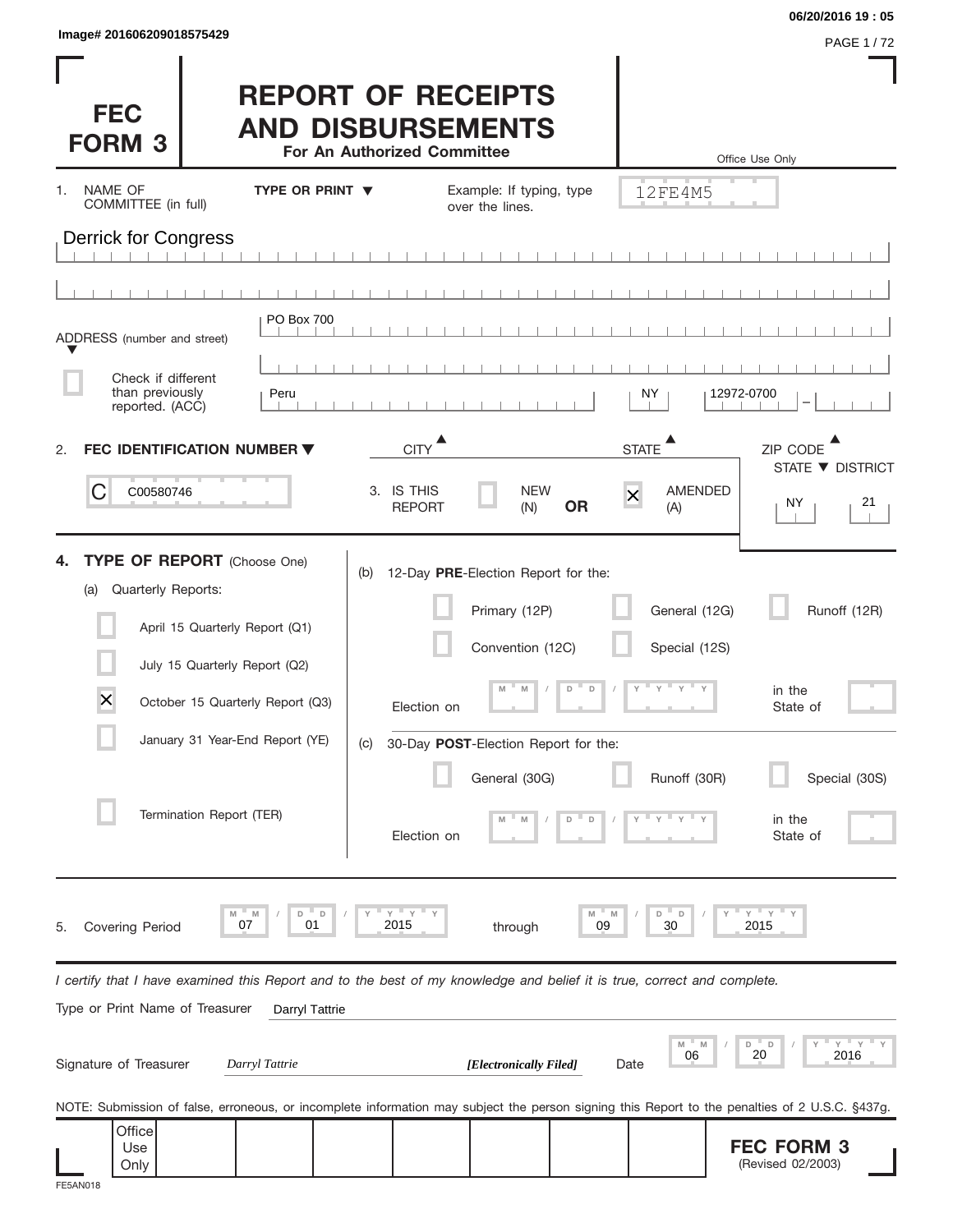|    |     | Image# 201606209018575430                                                                       |                                                             |                                                      |
|----|-----|-------------------------------------------------------------------------------------------------|-------------------------------------------------------------|------------------------------------------------------|
|    |     | FEC Form 3 (Revised 02/2003)                                                                    | <b>SUMMARY PAGE</b><br>of Receipts and Disbursements        | PAGE 2/72                                            |
|    |     | Write or Type Committee Name<br><b>Derrick for Congress</b>                                     |                                                             |                                                      |
|    |     | M<br>Report Covering the Period:<br>From:                                                       | $Y$ $Y$<br>$\mathsf D$<br>M<br>D<br>07<br>01<br>2015<br>To: | $Y = Y$<br>D<br>M<br>M<br>$\Box$<br>30<br>2015<br>09 |
|    |     |                                                                                                 | <b>COLUMN A</b><br><b>This Period</b>                       | <b>COLUMN B</b><br><b>Election Cycle-to-Date</b>     |
| 6. |     | Net Contributions (other than loans)                                                            |                                                             |                                                      |
|    | (a) | <b>Total Contributions</b><br>(other than loans) (from Line 11(e))                              | 140652.87                                                   | 140652.87                                            |
|    | (b) | <b>Total Contribution Refunds</b>                                                               | 0.00                                                        | 0.00                                                 |
|    | (c) | Net Contributions (other than loans)<br>(subtract Line 6(b) from Line 6(a))                     | 140652.87                                                   | 140652.87                                            |
| 7. |     | Net Operating Expenditures                                                                      |                                                             |                                                      |
|    | (a) | <b>Total Operating Expenditures</b>                                                             | 32406.94                                                    | 32406.94                                             |
|    | (b) | Total Offsets to Operating<br>Expenditures (from Line 14)                                       | 253.94                                                      | 253.94                                               |
|    | (C) | Net Operating Expenditures<br>(subtract Line 7(b) from Line 7(a))                               | 32153.00                                                    | 32153.00                                             |
| 8. |     | Cash on Hand at Close of<br>Reporting Period (from Line 27)                                     | 108499.87                                                   |                                                      |
| 9. |     | Debts and Obligations Owed TO<br>the Committee (Itemize all on<br>Schedule C and/or Schedule D) | 0.00                                                        |                                                      |
|    |     | 10. Debts and Obligations Owed BY<br>the Committee (Itemize all on                              | 0.00                                                        |                                                      |

## **For further information contact:**

S S S , , .

Federal Election Commission 999 E Street, NW Washington, DC 20463

> Toll Free 800-424-9530 Local 202-694-1100

Schedule C and/or Schedule D) ................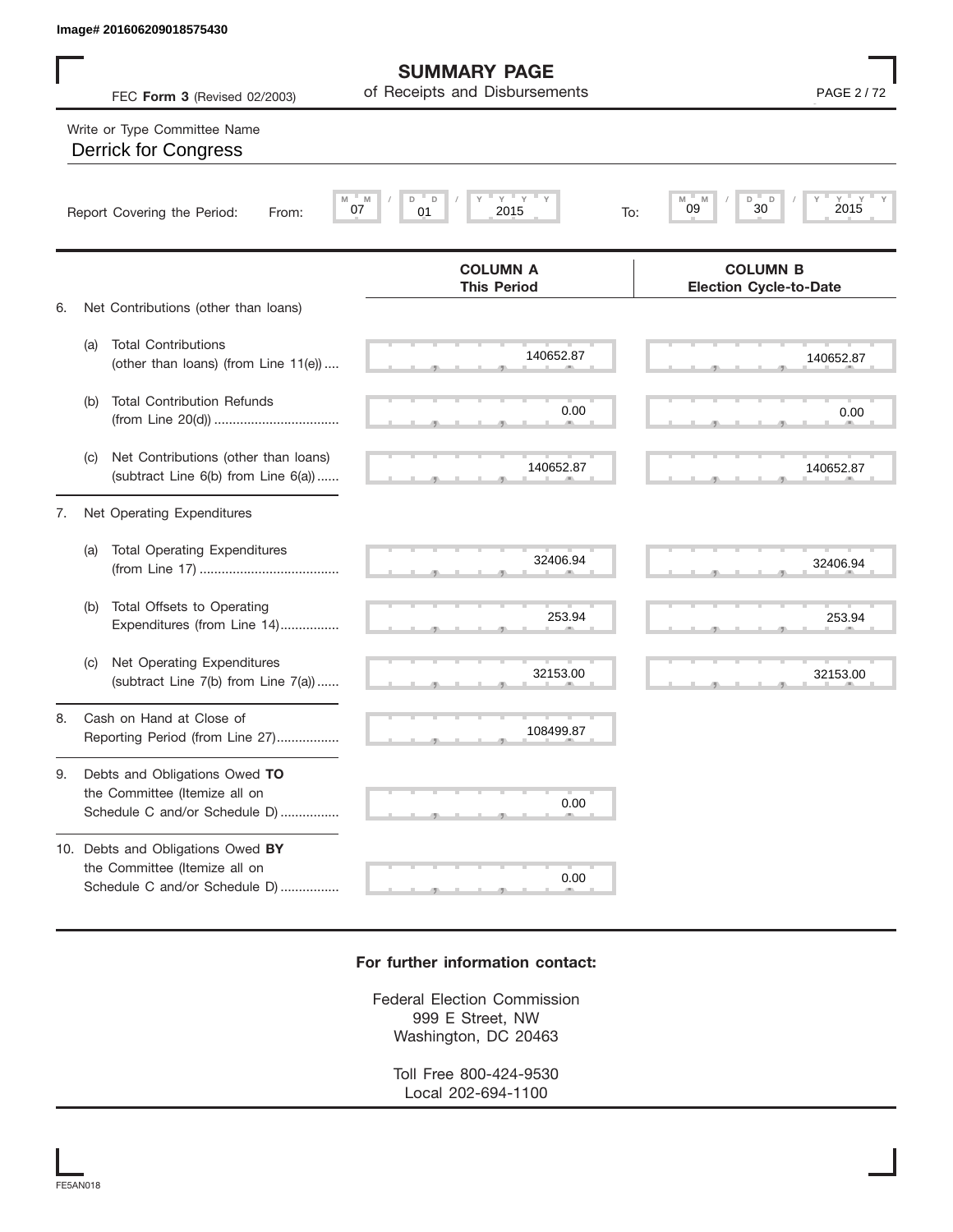| Image# 201606209018575431                                                                          |                                             |                                                  |
|----------------------------------------------------------------------------------------------------|---------------------------------------------|--------------------------------------------------|
|                                                                                                    | <b>DETAILED SUMMARY PAGE</b>                |                                                  |
| FEC Form 3 (Revised 12/2003)                                                                       | of Receipts                                 | PAGE 3/72                                        |
| Write or Type Committee Name                                                                       |                                             |                                                  |
| <b>Derrick for Congress</b>                                                                        |                                             |                                                  |
|                                                                                                    |                                             |                                                  |
| $M = M$<br>07<br>Report Covering the Period:<br>From:                                              | $Y$ $Y$ $Y$<br>D<br>D<br>2015<br>01<br>To:  | $Y = Y = Y$<br>M<br>D<br>30<br>09<br>2015        |
| <b>I. RECEIPTS</b>                                                                                 | <b>COLUMN A</b><br><b>Total This Period</b> | <b>COLUMN B</b><br><b>Election Cycle-to-Date</b> |
| 11. CONTRIBUTIONS (other than loans) FROM:                                                         |                                             |                                                  |
| Individuals/Persons Other Than<br>(a)<br><b>Political Committees</b>                               |                                             |                                                  |
| Itemized (use Schedule A)<br>(i)                                                                   | 116346.38                                   | 116346.38                                        |
| (ii)                                                                                               | 17246.49                                    | 17246.49                                         |
| (iii) TOTAL of contributions<br>from individuals                                                   | 133592.87                                   | 133592.87                                        |
| Political Party Committees<br>(b)                                                                  | 0.00                                        | 0.00                                             |
| <b>Other Political Committees</b><br>(c)                                                           | 7060.00                                     | 7060.00                                          |
| (d)                                                                                                | 0.00                                        | 0.00                                             |
| TOTAL CONTRIBUTIONS<br>(e)                                                                         |                                             |                                                  |
| (other than loans)<br>(add Lines 11(a)(iii), (b), (c), and (d))                                    | 140652.87                                   | 140652.87                                        |
| 12. TRANSFERS FROM OTHER                                                                           |                                             |                                                  |
| AUTHORIZED COMMITTEES                                                                              | 0.00                                        | 0.00                                             |
| 13. LOANS:                                                                                         |                                             |                                                  |
| Made or Guaranteed by the<br>(a)                                                                   | 0.00                                        | 0.00                                             |
| (b)                                                                                                | 0.00                                        | 0.00                                             |
| TOTAL LOANS<br>(C)<br>(add Lines 13(a) and (b))                                                    | 0.00                                        | 0.00                                             |
| 14. OFFSETS TO OPERATING                                                                           |                                             |                                                  |
| <b>EXPENDITURES</b>                                                                                |                                             |                                                  |
| (Refunds, Rebates, etc.)                                                                           | 253.94                                      | 253.94                                           |
| 15. OTHER RECEIPTS                                                                                 |                                             |                                                  |
| (Dividends, Interest, etc.)                                                                        | 0.00                                        | 0.00                                             |
| 16. TOTAL RECEIPTS (add Lines<br>11(e), 12, 13(c), 14, and 15)<br>(Carry Total to Line 24, page 4) | 140906.81                                   | 140906.81                                        |
|                                                                                                    |                                             |                                                  |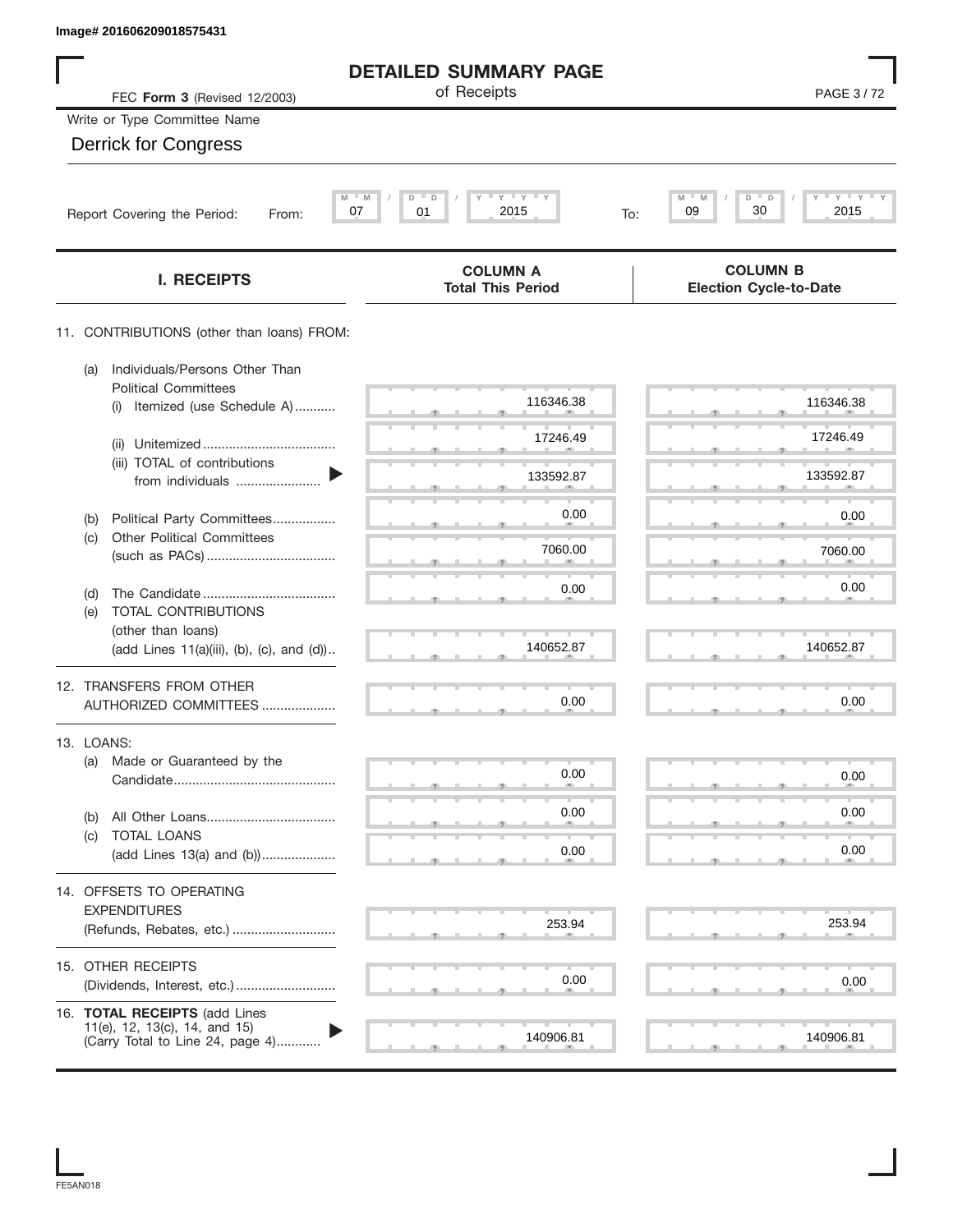| FEC Form 3 (Revised 02/2003)                                                                      | <b>DETAILED SUMMARY PAGE</b><br>of Disbursements | <b>PAGE 4/72</b>                                 |
|---------------------------------------------------------------------------------------------------|--------------------------------------------------|--------------------------------------------------|
| <b>II. DISBURSEMENTS</b>                                                                          | <b>COLUMN A</b><br><b>Total This Period</b>      | <b>COLUMN B</b><br><b>Election Cycle-to-Date</b> |
| 17. OPERATING EXPENDITURES                                                                        | 32406.94                                         | 32406.94                                         |
| 18. TRANSFERS TO OTHER<br>AUTHORIZED COMMITTEES                                                   | 0.00                                             | 0.00                                             |
| 19. LOAN REPAYMENTS:<br>(a) Of Loans Made or Guaranteed<br>by the Candidate                       | 0.00                                             | 0.00                                             |
| Of All Other Loans<br>(b)                                                                         | 0.00                                             | 0.00                                             |
| TOTAL LOAN REPAYMENTS<br>(c)<br>(add Lines 19(a) and (b))                                         | 0.00                                             | 0.00                                             |
| 20. REFUNDS OF CONTRIBUTIONS TO:<br>Individuals/Persons Other<br>(a)<br>Than Political Committees | 0.00                                             | 0.00                                             |
| Political Party Committees<br>(b)                                                                 | 0.00                                             | 0.00                                             |
| <b>Other Political Committees</b><br>(c)                                                          | 0.00                                             | 0.00                                             |
| TOTAL CONTRIBUTION REFUNDS<br>(d)<br>(add Lines 20(a), (b), and (c))                              | 0.00                                             | 0.00                                             |
| 21. OTHER DISBURSEMENTS                                                                           | 0.00                                             | 0.00                                             |
| 22. TOTAL DISBURSEMENTS<br>(add Lines 17, 18, 19(c), 20(d), and 21)                               | 32406.94                                         | 32406.94                                         |
| <b>III. CASH SUMMARY</b>                                                                          |                                                  |                                                  |
|                                                                                                   |                                                  | 0.00                                             |
| 24                                                                                                |                                                  | 140906.81                                        |
|                                                                                                   |                                                  | 140906.81                                        |
|                                                                                                   |                                                  | 32406.94                                         |
| 27. CASH ON HAND AT CLOSE OF REPORTING PERIOD                                                     |                                                  | 108499.87                                        |

## **III. CASH SUMMARY**

|                                               | 0.00      |
|-----------------------------------------------|-----------|
|                                               | 140906.81 |
|                                               | 140906.81 |
|                                               | 32406.94  |
| 27. CASH ON HAND AT CLOSE OF REPORTING PERIOD | 108499.87 |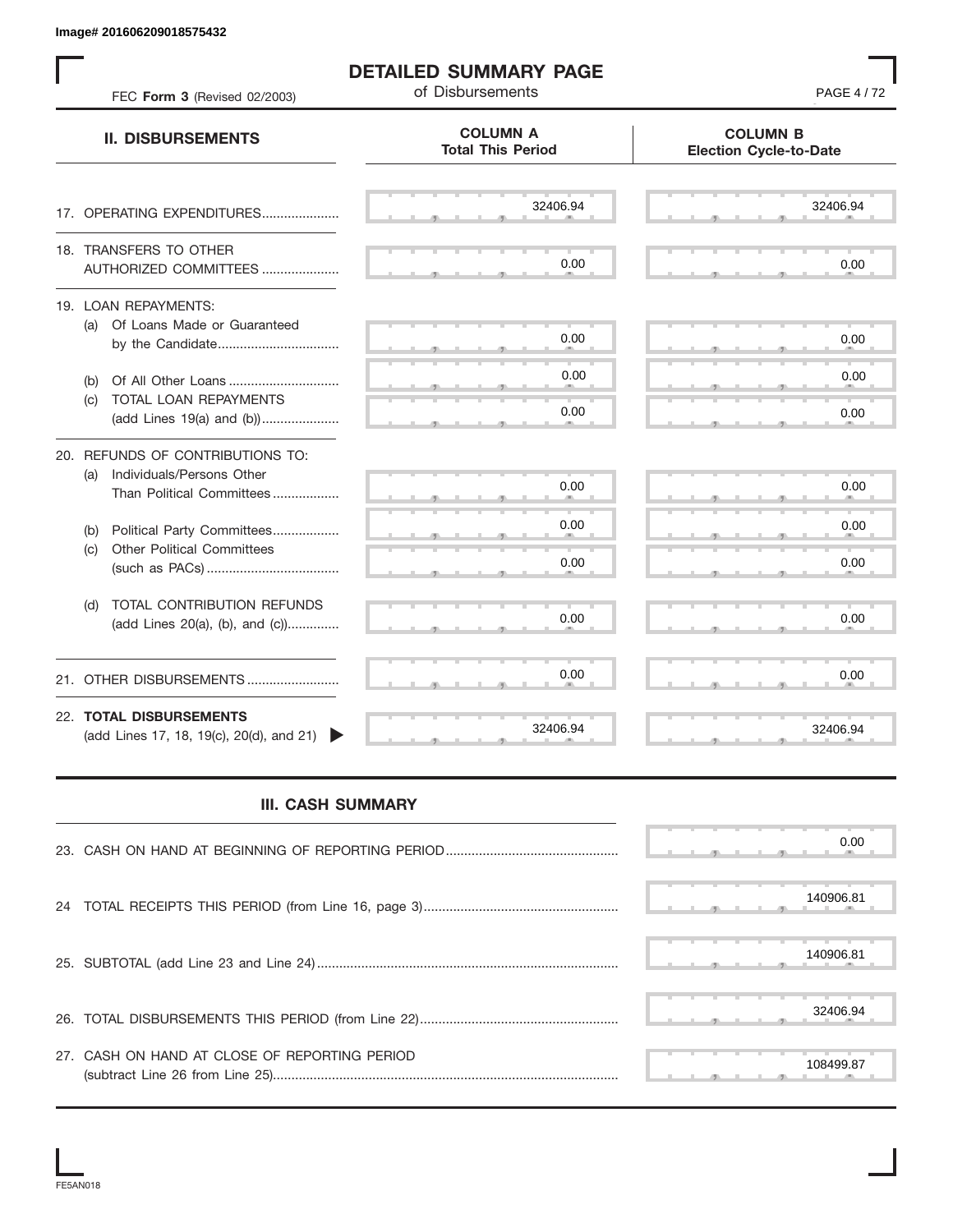## 1mage# 201606209018575433<br>**: 97 A =G7 9 @@ B9CI G`H9LH`F9 @ H98 `HC`5 `F9DCFHžG7 < 981 @ `CF`=H9A =N5 H=CB**<br>Form/Schedule: <sub>F3A</sub>

Ī **Form/Schedule: Transaction ID :** 

> The Committee is amending this report due to a donor notification that the Committee had inadvertently attributed her contribution incorrectly. This amendment corrects Dana Ray's contribution from 07/01/2015.

**Form/Schedule: Transaction ID:**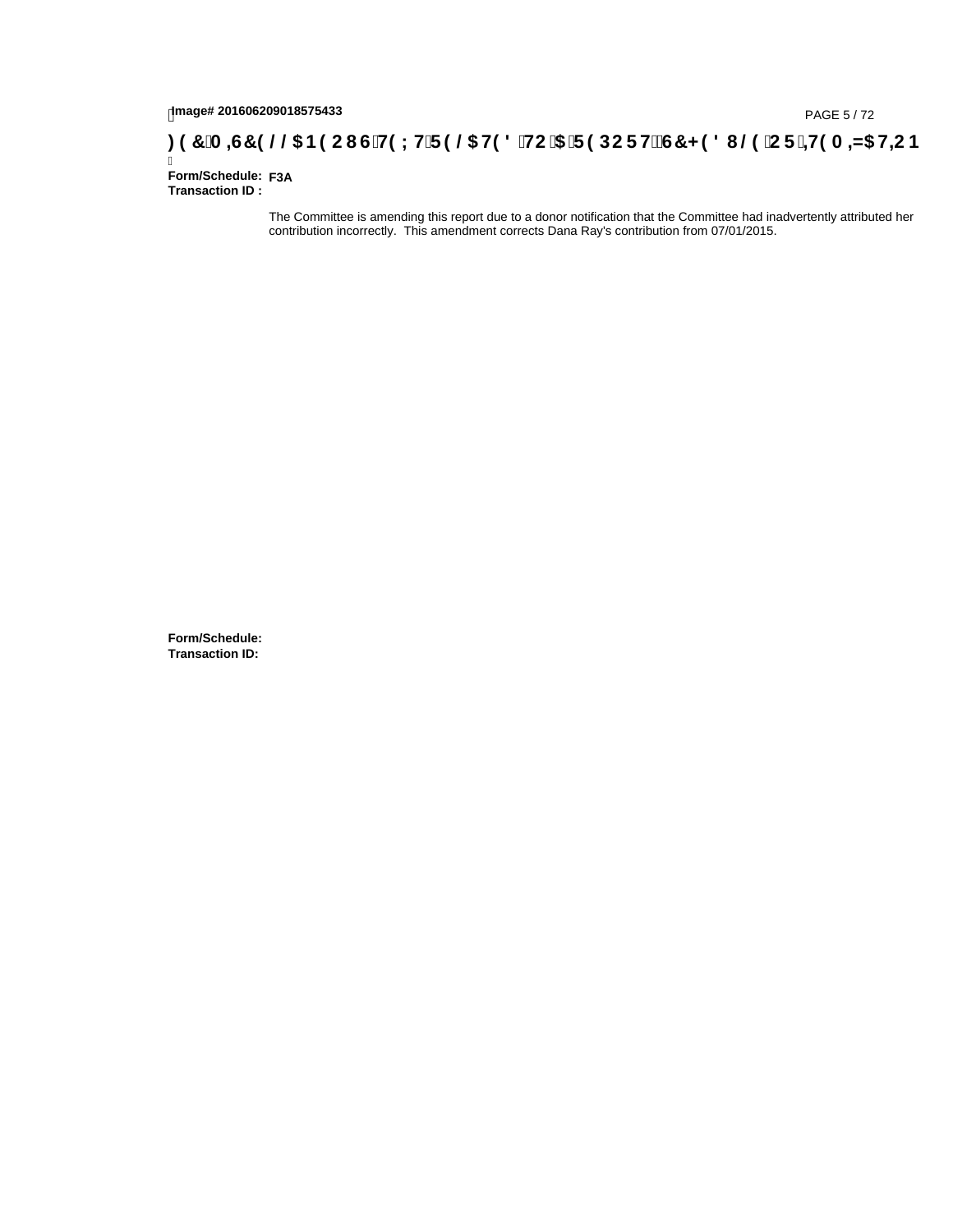|    | Image# 201606209018575434                                     |                             |                                                   |                                                                                                                                                                                       |
|----|---------------------------------------------------------------|-----------------------------|---------------------------------------------------|---------------------------------------------------------------------------------------------------------------------------------------------------------------------------------------|
|    | <b>SCHEDULE A (FEC Form 3)</b>                                |                             | Use separate schedule(s)                          | PAGE<br>6<br>OF<br>72<br>FOR LINE NUMBER:<br>(check only one)                                                                                                                         |
|    | <b>ITEMIZED RECEIPTS</b>                                      |                             | for each category of the<br>Detailed Summary Page | $\times$<br>11a<br>11 <sub>b</sub><br>11c<br>11d                                                                                                                                      |
|    |                                                               |                             |                                                   | 12<br>13a<br>14<br>13 <sub>b</sub><br>15<br>Any information copied from such Reports and Statements may not be sold or used by any person for the purpose of soliciting contributions |
|    |                                                               |                             |                                                   | or for commercial purposes, other than using the name and address of any political committee to solicit contributions from such committee.                                            |
|    | NAME OF COMMITTEE (In Full)<br><b>Derrick for Congress</b>    |                             |                                                   |                                                                                                                                                                                       |
| Α. | Full Name (Last, First, Middle Initial)<br>Charles H. Ryan    |                             |                                                   | Date of Receipt                                                                                                                                                                       |
|    | Mailing Address 3715 Mount Airey Ln                           |                             |                                                   | <b>LEY LEY LEY</b><br>$M - M$<br>$D$ $D$<br>07<br>03<br>2015                                                                                                                          |
|    | City                                                          | <b>State</b><br>VA          | Zip Code<br>22003-1549                            | <b>Transaction ID: 11ai-000000151</b>                                                                                                                                                 |
|    | Annandale                                                     |                             |                                                   |                                                                                                                                                                                       |
|    | FEC ID number of contributing<br>federal political committee. | C                           |                                                   | Amount of Each Receipt this Period<br>-2700.00                                                                                                                                        |
|    | Name of Employer                                              | Occupation                  |                                                   |                                                                                                                                                                                       |
|    | <b>Matrix Security</b>                                        | <b>Sercurity Consultant</b> |                                                   | × Memo Item                                                                                                                                                                           |
|    | Receipt For: 2016<br>Primary<br>General<br>Other (specify)    |                             | Election Cycle-to-Date<br>$-2700.00$              | Redesignated to General                                                                                                                                                               |
| В. | Full Name (Last, First, Middle Initial)<br>Charles H. Ryan    |                             |                                                   | Date of Receipt                                                                                                                                                                       |
|    | Mailing Address 3715 Mount Airey Ln                           |                             |                                                   | <b>LY LY LY</b><br>$M - M$<br>$D$ $D$<br>07<br>03<br>2015                                                                                                                             |
|    | City<br>Annandale                                             | <b>State</b><br><b>VA</b>   | Zip Code<br>22003-1549                            | <b>Transaction ID: 11ai-000000152</b>                                                                                                                                                 |
|    |                                                               |                             |                                                   |                                                                                                                                                                                       |
|    | FEC ID number of contributing<br>federal political committee. | C                           |                                                   | Amount of Each Receipt this Period                                                                                                                                                    |
|    | Name of Employer                                              | Occupation                  |                                                   | 2700.00                                                                                                                                                                               |
|    | <b>Matrix Security</b>                                        | <b>Sercurity Consultant</b> |                                                   | ×<br>Memo Item                                                                                                                                                                        |
|    | Receipt For: 2016<br>Primary<br>General<br>Other (specify)    |                             | Election Cycle-to-Date<br>0.00                    | Redesignated from Primary                                                                                                                                                             |
| C. | Full Name (Last, First, Middle Initial)<br>Charles H. Ryan    |                             |                                                   | Date of Receipt                                                                                                                                                                       |
|    | Mailing Address 3715 Mount Airey Ln                           |                             |                                                   | <b>LY LY LY</b><br>$M - M$<br>$D$ $D$<br>03<br>2015<br>07                                                                                                                             |
|    | City<br>Annandale                                             | State<br>VA                 | Zip Code                                          | <b>Transaction ID: 11ai-000000122</b>                                                                                                                                                 |
|    |                                                               |                             | 22003-1549                                        |                                                                                                                                                                                       |
|    | FEC ID number of contributing<br>federal political committee. | С                           |                                                   | Amount of Each Receipt this Period                                                                                                                                                    |
|    | Name of Employer                                              | Occupation                  |                                                   | 5400.00                                                                                                                                                                               |
|    | <b>Matrix Security</b>                                        | <b>Sercurity Consultant</b> |                                                   | Memo Item                                                                                                                                                                             |
|    | Receipt For: 2016<br>Primary<br>General<br>Other (specify)    |                             | Election Cycle-to-Date<br>5400.00                 |                                                                                                                                                                                       |
|    |                                                               |                             |                                                   | 5400.00                                                                                                                                                                               |
|    |                                                               |                             |                                                   |                                                                                                                                                                                       |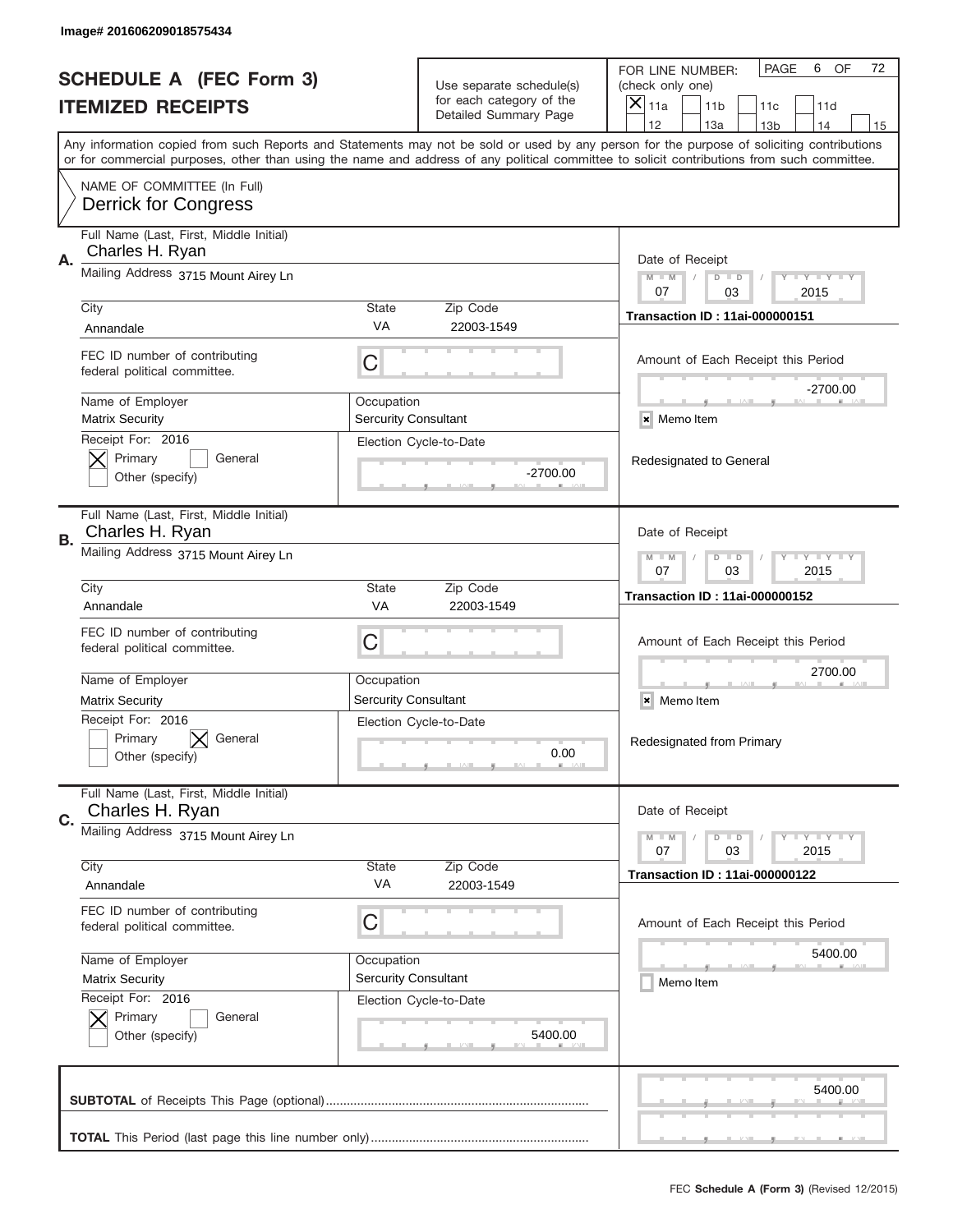|    | Image# 201606209018575435                                         |                        |                                                   |                                                                                                                                                                                                                                                                                                                                     |
|----|-------------------------------------------------------------------|------------------------|---------------------------------------------------|-------------------------------------------------------------------------------------------------------------------------------------------------------------------------------------------------------------------------------------------------------------------------------------------------------------------------------------|
|    | <b>SCHEDULE A (FEC Form 3)</b>                                    |                        | Use separate schedule(s)                          | OF<br><b>PAGE</b><br>$7\overline{ }$<br>72<br>FOR LINE NUMBER:<br>(check only one)                                                                                                                                                                                                                                                  |
|    | <b>ITEMIZED RECEIPTS</b>                                          |                        | for each category of the<br>Detailed Summary Page | ×<br>11a<br>11 <sub>b</sub><br>11c<br>11d                                                                                                                                                                                                                                                                                           |
|    |                                                                   |                        |                                                   | 12<br>13a<br>14<br>13 <sub>b</sub><br>15<br>Any information copied from such Reports and Statements may not be sold or used by any person for the purpose of soliciting contributions<br>or for commercial purposes, other than using the name and address of any political committee to solicit contributions from such committee. |
|    | NAME OF COMMITTEE (In Full)<br><b>Derrick for Congress</b>        |                        |                                                   |                                                                                                                                                                                                                                                                                                                                     |
| Α. | Full Name (Last, First, Middle Initial)<br><b>Michael Harrell</b> |                        |                                                   | Date of Receipt                                                                                                                                                                                                                                                                                                                     |
|    | Mailing Address 3 E 69th St Apt 5A                                |                        |                                                   | $M - M$<br><b>LYLYLY</b><br>$D$ $D$<br>07<br>08<br>2015                                                                                                                                                                                                                                                                             |
|    | City<br>New York                                                  | State<br>NY            | Zip Code<br>10021                                 | <b>Transaction ID: 11ai-000000131</b>                                                                                                                                                                                                                                                                                               |
|    | FEC ID number of contributing<br>federal political committee.     | C                      |                                                   | Amount of Each Receipt this Period<br>2500.00                                                                                                                                                                                                                                                                                       |
|    | Name of Employer<br>Debevoise & Plimpton LLP                      | Occupation<br>Attornev |                                                   | Memo Item                                                                                                                                                                                                                                                                                                                           |
|    | Receipt For: 2016<br>Primary<br>General<br>Other (specify)        |                        | Election Cycle-to-Date<br>2500.00                 |                                                                                                                                                                                                                                                                                                                                     |
| В. | Full Name (Last, First, Middle Initial)<br>George Repicky         |                        |                                                   | Date of Receipt                                                                                                                                                                                                                                                                                                                     |
|    | Mailing Address 24 Woodmere Dr                                    |                        |                                                   | $M - M$<br><b>LYLYLY</b><br>$D$ $D$<br>07<br>10<br>2015                                                                                                                                                                                                                                                                             |
|    | City<br>Canton                                                    | <b>State</b><br>NY     | Zip Code<br>13617                                 | <b>Transaction ID: 11ai-000000135</b>                                                                                                                                                                                                                                                                                               |
|    | FEC ID number of contributing<br>federal political committee.     | C                      |                                                   | Amount of Each Receipt this Period                                                                                                                                                                                                                                                                                                  |
|    | Name of Employer                                                  | Occupation             |                                                   | 250.00                                                                                                                                                                                                                                                                                                                              |
|    | St. Lawrence Unviersty<br>Receipt For: 2016                       | Coach                  | Election Cycle-to-Date                            | Memo Item                                                                                                                                                                                                                                                                                                                           |
|    | General<br>Primary<br>Other (specify)                             |                        | 250.00                                            |                                                                                                                                                                                                                                                                                                                                     |
| C. | Full Name (Last, First, Middle Initial)<br>Melissa Eisinger       |                        |                                                   | Date of Receipt                                                                                                                                                                                                                                                                                                                     |
|    | Mailing Address 1255 Hurricane Rd                                 |                        |                                                   | <b>LYLYLY</b><br>$M - M$<br>$D$ $D$<br>07<br>13<br>2015                                                                                                                                                                                                                                                                             |
|    | City<br>Keene                                                     | State<br>ΝY            | Zip Code<br>12942                                 | <b>Transaction ID: 11ai-000000124</b>                                                                                                                                                                                                                                                                                               |
|    |                                                                   |                        |                                                   |                                                                                                                                                                                                                                                                                                                                     |
|    | FEC ID number of contributing<br>federal political committee.     | С                      |                                                   | Amount of Each Receipt this Period                                                                                                                                                                                                                                                                                                  |
|    | Name of Employer                                                  | Occupation             |                                                   | 500.00                                                                                                                                                                                                                                                                                                                              |
|    | Self                                                              | Philanthropist         |                                                   | Memo Item                                                                                                                                                                                                                                                                                                                           |
|    | Receipt For: 2016<br>Primary<br>General<br>Other (specify)        |                        | Election Cycle-to-Date<br>500.00                  |                                                                                                                                                                                                                                                                                                                                     |
|    |                                                                   |                        |                                                   | 3250.00                                                                                                                                                                                                                                                                                                                             |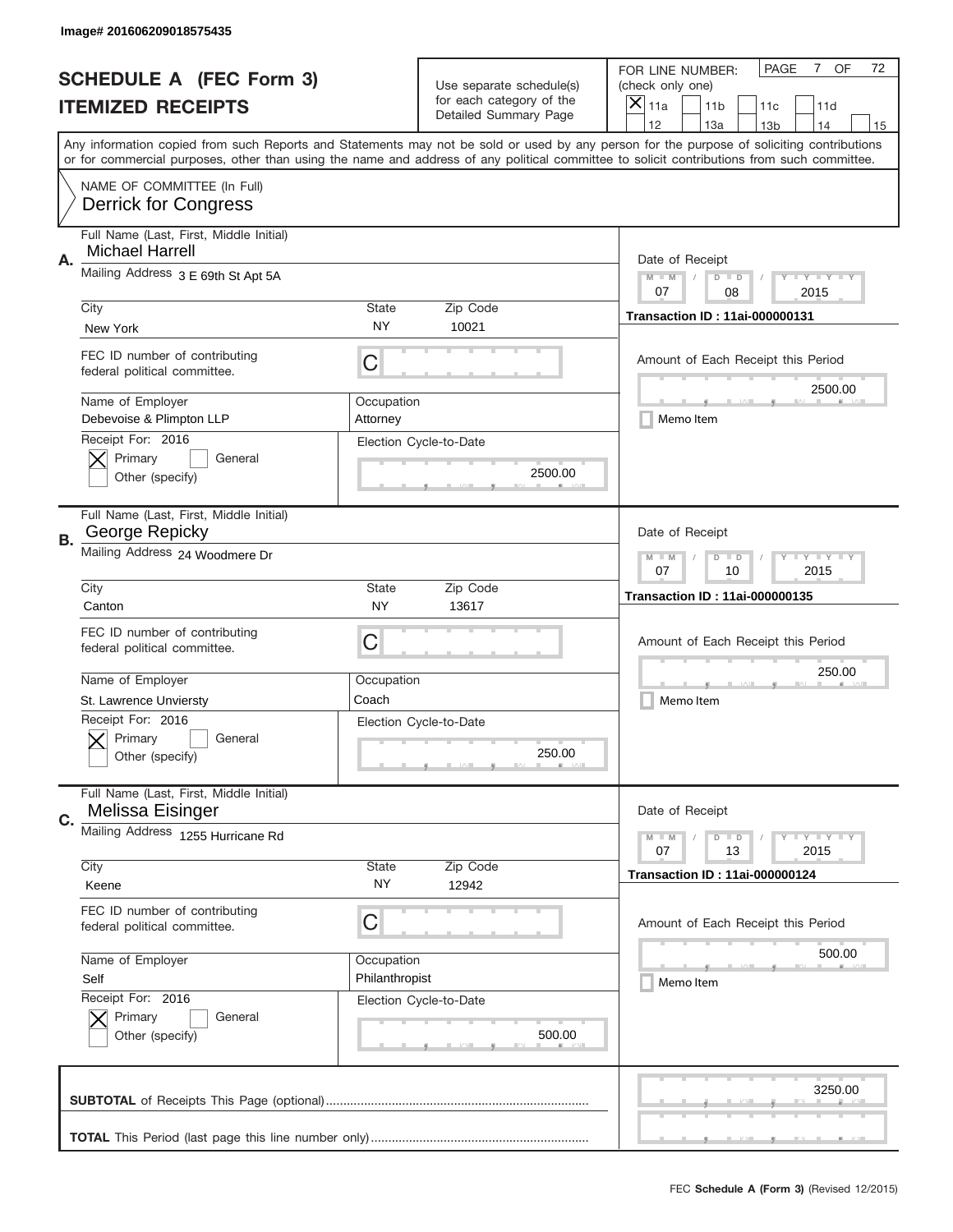|    | Image# 201606209018575436                                       |                       |                                                   |                                                                                                                                                                                                                                                                                                                                     |
|----|-----------------------------------------------------------------|-----------------------|---------------------------------------------------|-------------------------------------------------------------------------------------------------------------------------------------------------------------------------------------------------------------------------------------------------------------------------------------------------------------------------------------|
|    | <b>SCHEDULE A (FEC Form 3)</b>                                  |                       | Use separate schedule(s)                          | PAGE<br>8<br>OF<br>72<br>FOR LINE NUMBER:<br>(check only one)                                                                                                                                                                                                                                                                       |
|    | <b>ITEMIZED RECEIPTS</b>                                        |                       | for each category of the<br>Detailed Summary Page | $\boldsymbol{\times}$<br>11a<br>11 <sub>b</sub><br>11c<br>11d                                                                                                                                                                                                                                                                       |
|    |                                                                 |                       |                                                   | 12<br>13a<br>14<br>13 <sub>b</sub><br>15<br>Any information copied from such Reports and Statements may not be sold or used by any person for the purpose of soliciting contributions<br>or for commercial purposes, other than using the name and address of any political committee to solicit contributions from such committee. |
|    | NAME OF COMMITTEE (In Full)<br><b>Derrick for Congress</b>      |                       |                                                   |                                                                                                                                                                                                                                                                                                                                     |
|    | Full Name (Last, First, Middle Initial)                         |                       |                                                   |                                                                                                                                                                                                                                                                                                                                     |
| Α. | Joseph Sontag<br>Mailing Address 15972 Woodmeadow Ct            |                       |                                                   | Date of Receipt<br><b>LYLYLY</b><br>$M - M$<br>$D$ $D$                                                                                                                                                                                                                                                                              |
|    |                                                                 |                       |                                                   | 07<br>13<br>2015                                                                                                                                                                                                                                                                                                                    |
|    | City<br>Colorado Springs                                        | <b>State</b><br>CO    | Zip Code<br>80921                                 | <b>Transaction ID: 11ai-000000153</b>                                                                                                                                                                                                                                                                                               |
|    | FEC ID number of contributing<br>federal political committee.   | С                     |                                                   | Amount of Each Receipt this Period                                                                                                                                                                                                                                                                                                  |
|    | Name of Employer<br>N/A                                         | Occupation<br>Retired |                                                   | 500.00<br>Memo Item                                                                                                                                                                                                                                                                                                                 |
|    | Receipt For: 2016<br>Primary<br>General<br>Other (specify)      |                       | Election Cycle-to-Date<br>500.00                  |                                                                                                                                                                                                                                                                                                                                     |
| В. | Full Name (Last, First, Middle Initial)<br><b>Edward White</b>  |                       |                                                   | Date of Receipt                                                                                                                                                                                                                                                                                                                     |
|    | Mailing Address 1413 Furnace Brook Pkwy                         |                       |                                                   | <b>LY LY LY</b><br>$M - M$<br>$D$ $D$<br>07<br>15<br>2015                                                                                                                                                                                                                                                                           |
|    | City<br>Quincy                                                  | <b>State</b><br>МA    | Zip Code<br>02169                                 | <b>Transaction ID: 11ai-000000157</b>                                                                                                                                                                                                                                                                                               |
|    | FEC ID number of contributing<br>federal political committee.   | С                     |                                                   | Amount of Each Receipt this Period                                                                                                                                                                                                                                                                                                  |
|    | Name of Employer                                                | Occupation            |                                                   | 1000.00                                                                                                                                                                                                                                                                                                                             |
|    | Again Faster<br>Receipt For: 2016                               | <b>Business</b>       |                                                   | Memo Item                                                                                                                                                                                                                                                                                                                           |
|    | General<br>Primary<br>Other (specify)                           |                       | Election Cycle-to-Date<br>1000.00                 |                                                                                                                                                                                                                                                                                                                                     |
| C. | Full Name (Last, First, Middle Initial)<br><b>Tammy Grammel</b> |                       |                                                   | Date of Receipt                                                                                                                                                                                                                                                                                                                     |
|    | Mailing Address 29 Invicta Dr                                   |                       |                                                   | <b>LYLYLY</b><br>$M - M$<br>$D$ $D$<br>2015<br>07<br>16                                                                                                                                                                                                                                                                             |
|    | City<br>Stafford                                                | <b>State</b><br>VA    | Zip Code<br>22554                                 | <b>Transaction ID: 11ai-000000159</b>                                                                                                                                                                                                                                                                                               |
|    | FEC ID number of contributing<br>federal political committee.   | С                     |                                                   | Amount of Each Receipt this Period                                                                                                                                                                                                                                                                                                  |
|    | Name of Employer                                                | Occupation            |                                                   | 500.00                                                                                                                                                                                                                                                                                                                              |
|    | U.S. Army                                                       | Attorney              |                                                   | Memo Item                                                                                                                                                                                                                                                                                                                           |
|    | Receipt For: 2016<br>Primary<br>General<br>Other (specify)      |                       | Election Cycle-to-Date<br>500.00                  |                                                                                                                                                                                                                                                                                                                                     |
|    |                                                                 |                       |                                                   | 2000.00                                                                                                                                                                                                                                                                                                                             |
|    |                                                                 |                       |                                                   |                                                                                                                                                                                                                                                                                                                                     |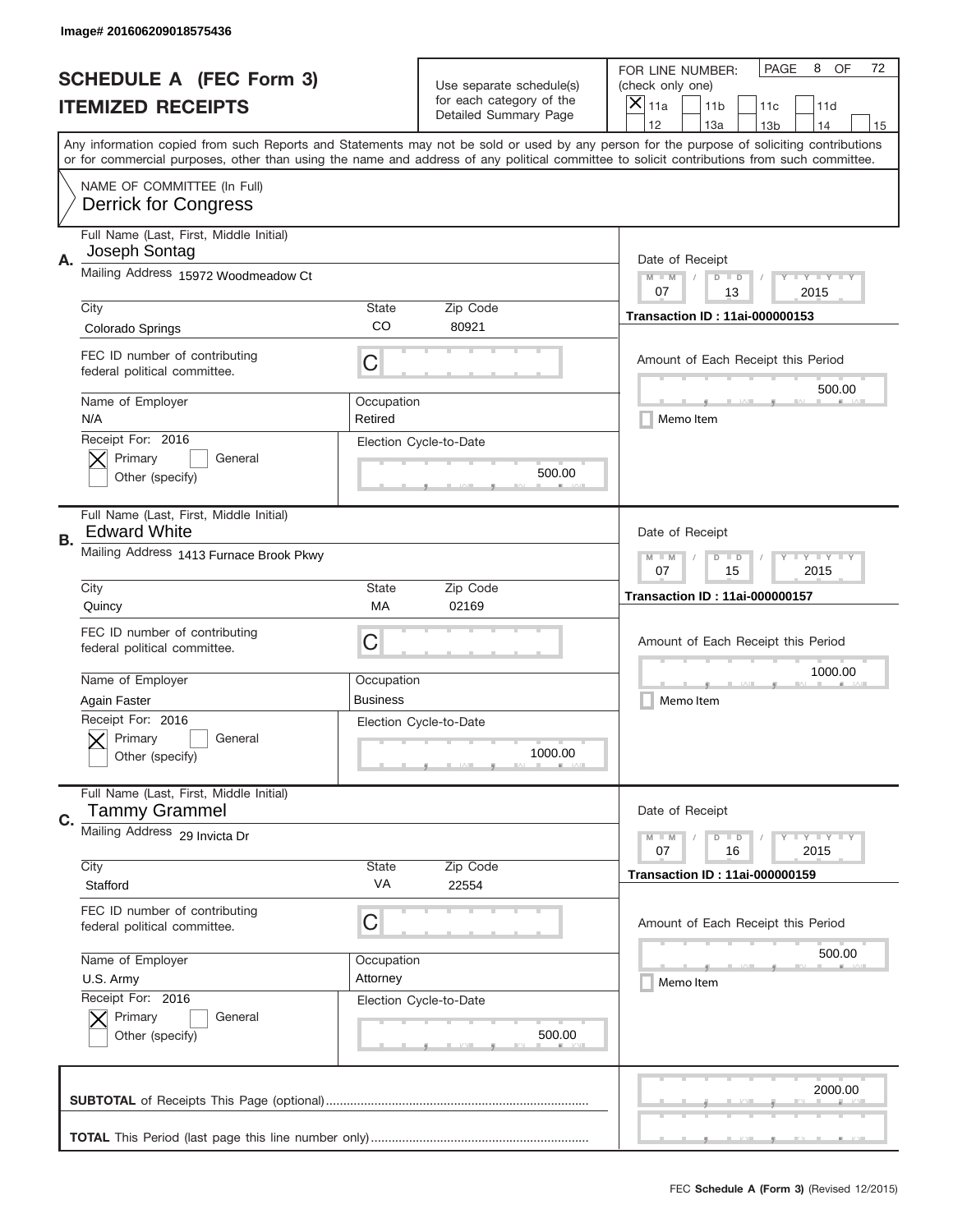| Image# 201606209018575437                                            |                                                                                                                                                                                                                                                                                         |                                                                                                                                                                         |
|----------------------------------------------------------------------|-----------------------------------------------------------------------------------------------------------------------------------------------------------------------------------------------------------------------------------------------------------------------------------------|-------------------------------------------------------------------------------------------------------------------------------------------------------------------------|
| <b>SCHEDULE A (FEC Form 3)</b><br><b>ITEMIZED RECEIPTS</b>           | Use separate schedule(s)<br>for each category of the<br>Detailed Summary Page                                                                                                                                                                                                           | PAGE<br>9 OF<br>72<br>FOR LINE NUMBER:<br>(check only one)<br>$\boldsymbol{\times}$<br>11a<br>11 <sub>b</sub><br>11c<br>11d<br>12<br>13a<br>13 <sub>b</sub><br>14<br>15 |
|                                                                      | Any information copied from such Reports and Statements may not be sold or used by any person for the purpose of soliciting contributions<br>or for commercial purposes, other than using the name and address of any political committee to solicit contributions from such committee. |                                                                                                                                                                         |
| NAME OF COMMITTEE (In Full)<br><b>Derrick for Congress</b>           |                                                                                                                                                                                                                                                                                         |                                                                                                                                                                         |
| Full Name (Last, First, Middle Initial)<br>Gail H. Ryan<br>Α.        |                                                                                                                                                                                                                                                                                         | Date of Receipt                                                                                                                                                         |
| Mailing Address PO Box 103                                           |                                                                                                                                                                                                                                                                                         | $M$ M<br>$Y - Y - Y - Y$<br>$D$ $D$<br>$\sqrt{2}$<br>07<br>2015<br>20                                                                                                   |
| City<br><b>Prospect Harbor</b>                                       | State<br>Zip Code<br><b>ME</b><br>04669-0103                                                                                                                                                                                                                                            | <b>Transaction ID: 11ai-000000129</b>                                                                                                                                   |
| FEC ID number of contributing<br>federal political committee.        | C                                                                                                                                                                                                                                                                                       | Amount of Each Receipt this Period<br>1000.00                                                                                                                           |
| Name of Employer<br>N/A                                              | Occupation<br>Retired                                                                                                                                                                                                                                                                   | Memo Item                                                                                                                                                               |
| Receipt For: 2016<br>Primary<br>General<br>Other (specify)           | Election Cycle-to-Date<br>1000.00                                                                                                                                                                                                                                                       |                                                                                                                                                                         |
| Full Name (Last, First, Middle Initial)<br>James Clarke<br>В.        |                                                                                                                                                                                                                                                                                         | Date of Receipt                                                                                                                                                         |
| Mailing Address 1048 Irvine<br><b>PMB432</b>                         |                                                                                                                                                                                                                                                                                         | $Y - Y - Y - Y - Y$<br>$M - M$<br>$D$ $D$<br>07<br>20<br>2015                                                                                                           |
| City<br>Newport Beach                                                | State<br>Zip Code<br>CA<br>92660                                                                                                                                                                                                                                                        | <b>Transaction ID: 11ai-000000165</b>                                                                                                                                   |
| FEC ID number of contributing<br>federal political committee.        | C                                                                                                                                                                                                                                                                                       | Amount of Each Receipt this Period                                                                                                                                      |
| Name of Employer<br>QVC                                              | Occupation<br>Manager                                                                                                                                                                                                                                                                   | 1500.00<br>Memo Item                                                                                                                                                    |
| Receipt For: 2016<br>General<br>Primary<br>Other (specify)           | Election Cycle-to-Date<br>1500.00                                                                                                                                                                                                                                                       |                                                                                                                                                                         |
| Full Name (Last, First, Middle Initial)<br>D.J. Baker<br>$C_{\cdot}$ |                                                                                                                                                                                                                                                                                         | Date of Receipt                                                                                                                                                         |
| Mailing Address<br>885 3rd Ave<br><b>STE 1000</b>                    |                                                                                                                                                                                                                                                                                         | Y FY FY FY<br>$M - M$<br>$D$ $D$<br>2015<br>07<br>21                                                                                                                    |
| City<br>New York                                                     | State<br>Zip Code<br><b>NY</b><br>10022                                                                                                                                                                                                                                                 | <b>Transaction ID: 11ai-000000164</b>                                                                                                                                   |
| FEC ID number of contributing<br>federal political committee.        | C                                                                                                                                                                                                                                                                                       | Amount of Each Receipt this Period                                                                                                                                      |
| Name of Employer<br>Latham & Watkins LLP<br>Receipt For: 2016        | Occupation<br>Attorney<br>Election Cycle-to-Date                                                                                                                                                                                                                                        | 1000.00<br>Memo Item                                                                                                                                                    |
| Primary<br>General<br>Other (specify)                                | 1000.00                                                                                                                                                                                                                                                                                 | Earmarked through ActBlue Conduit Committee 07-31-<br>2015 \$1,000.00-See memo on Sch A for line 11c                                                                    |
|                                                                      |                                                                                                                                                                                                                                                                                         | 3500.00                                                                                                                                                                 |
|                                                                      |                                                                                                                                                                                                                                                                                         | , , ,                                                                                                                                                                   |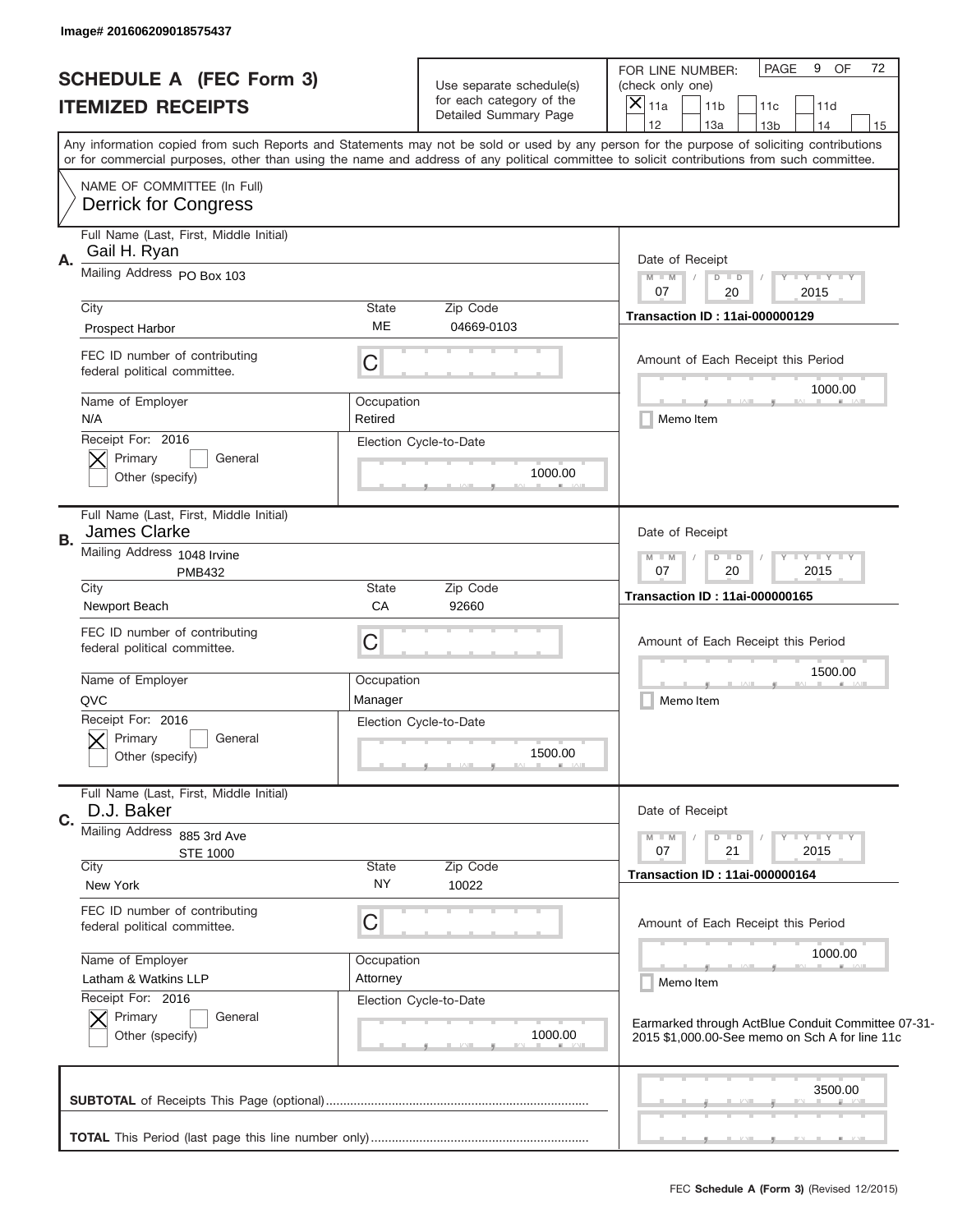|    | Image# 201606209018575438                                           |                       |                                                   |                                                                                                                                                                                       |
|----|---------------------------------------------------------------------|-----------------------|---------------------------------------------------|---------------------------------------------------------------------------------------------------------------------------------------------------------------------------------------|
|    | <b>SCHEDULE A (FEC Form 3)</b>                                      |                       | Use separate schedule(s)                          | PAGE<br>10 OF<br>72<br>FOR LINE NUMBER:<br>(check only one)                                                                                                                           |
|    | <b>ITEMIZED RECEIPTS</b>                                            |                       | for each category of the<br>Detailed Summary Page | $\boldsymbol{\times}$<br>11a<br>11 <sub>b</sub><br>11c<br>11d                                                                                                                         |
|    |                                                                     |                       |                                                   | 12<br>13a<br>14<br>13 <sub>b</sub><br>15<br>Any information copied from such Reports and Statements may not be sold or used by any person for the purpose of soliciting contributions |
|    |                                                                     |                       |                                                   | or for commercial purposes, other than using the name and address of any political committee to solicit contributions from such committee.                                            |
|    | NAME OF COMMITTEE (In Full)<br><b>Derrick for Congress</b>          |                       |                                                   |                                                                                                                                                                                       |
| Α. | Full Name (Last, First, Middle Initial)<br>Tasha Williams           |                       |                                                   | Date of Receipt                                                                                                                                                                       |
|    | Mailing Address 143 Maxwell Ave                                     |                       |                                                   | <b>LYLYLY</b><br>$M - M$<br>$D$ $D$<br>07<br>21<br>2015                                                                                                                               |
|    | City                                                                | <b>State</b>          | Zip Code                                          | <b>Transaction ID: 11ai-000000166</b>                                                                                                                                                 |
|    | Geneva                                                              | NY.                   | 14456                                             |                                                                                                                                                                                       |
|    | FEC ID number of contributing<br>federal political committee.       | C                     |                                                   | Amount of Each Receipt this Period<br>500.00                                                                                                                                          |
|    | Name of Employer<br>N/A                                             | Occupation<br>Retired |                                                   | Memo Item                                                                                                                                                                             |
|    | Receipt For: 2016<br>Primary<br>General<br>Other (specify)          |                       | Election Cycle-to-Date<br>500.00                  |                                                                                                                                                                                       |
| В. | Full Name (Last, First, Middle Initial)<br><b>Katherine Derrick</b> |                       |                                                   | Date of Receipt                                                                                                                                                                       |
|    | Mailing Address 312 Calkins Rd                                      |                       |                                                   | <b>LY LY LY</b><br>$M - M$<br>$D$ $D$<br>07<br>28<br>2015                                                                                                                             |
|    | City<br>Peru                                                        | <b>State</b><br>NY    | Zip Code<br>12972                                 | <b>Transaction ID: 11ai-000000185</b>                                                                                                                                                 |
|    |                                                                     |                       |                                                   |                                                                                                                                                                                       |
|    | FEC ID number of contributing<br>federal political committee.       | С                     |                                                   | Amount of Each Receipt this Period                                                                                                                                                    |
|    | Name of Employer                                                    | Occupation            |                                                   | 5400.00                                                                                                                                                                               |
|    | N/A                                                                 | Not Employed          |                                                   | Memo Item                                                                                                                                                                             |
|    | Receipt For: 2016<br>General<br>Primary<br>Other (specify)          |                       | Election Cycle-to-Date<br>5400.00                 |                                                                                                                                                                                       |
| C. | Full Name (Last, First, Middle Initial)<br>Virginia J. Derrick      |                       |                                                   | Date of Receipt                                                                                                                                                                       |
|    | Mailing Address 78 Will Rogers Dr APT 223                           |                       |                                                   | <b>LY LY LY</b><br>$M - M$<br>$D$ $D$<br>2015<br>07<br>30                                                                                                                             |
|    | City                                                                | State                 | Zip Code                                          | <b>Transaction ID: 11ai-000000178</b>                                                                                                                                                 |
|    | Saranac Lake                                                        | NY.                   | 12983                                             |                                                                                                                                                                                       |
|    | FEC ID number of contributing<br>federal political committee.       | С                     |                                                   | Amount of Each Receipt this Period                                                                                                                                                    |
|    | Name of Employer                                                    | Occupation            |                                                   | -2700.00                                                                                                                                                                              |
|    | Retired                                                             | Retired               |                                                   | × Memo Item                                                                                                                                                                           |
|    | Receipt For: 2016<br>Primary<br>General<br>Other (specify)          |                       | Election Cycle-to-Date<br>-2700.00                | Redesignated to General                                                                                                                                                               |
|    |                                                                     |                       |                                                   | 5900.00                                                                                                                                                                               |
|    |                                                                     |                       |                                                   |                                                                                                                                                                                       |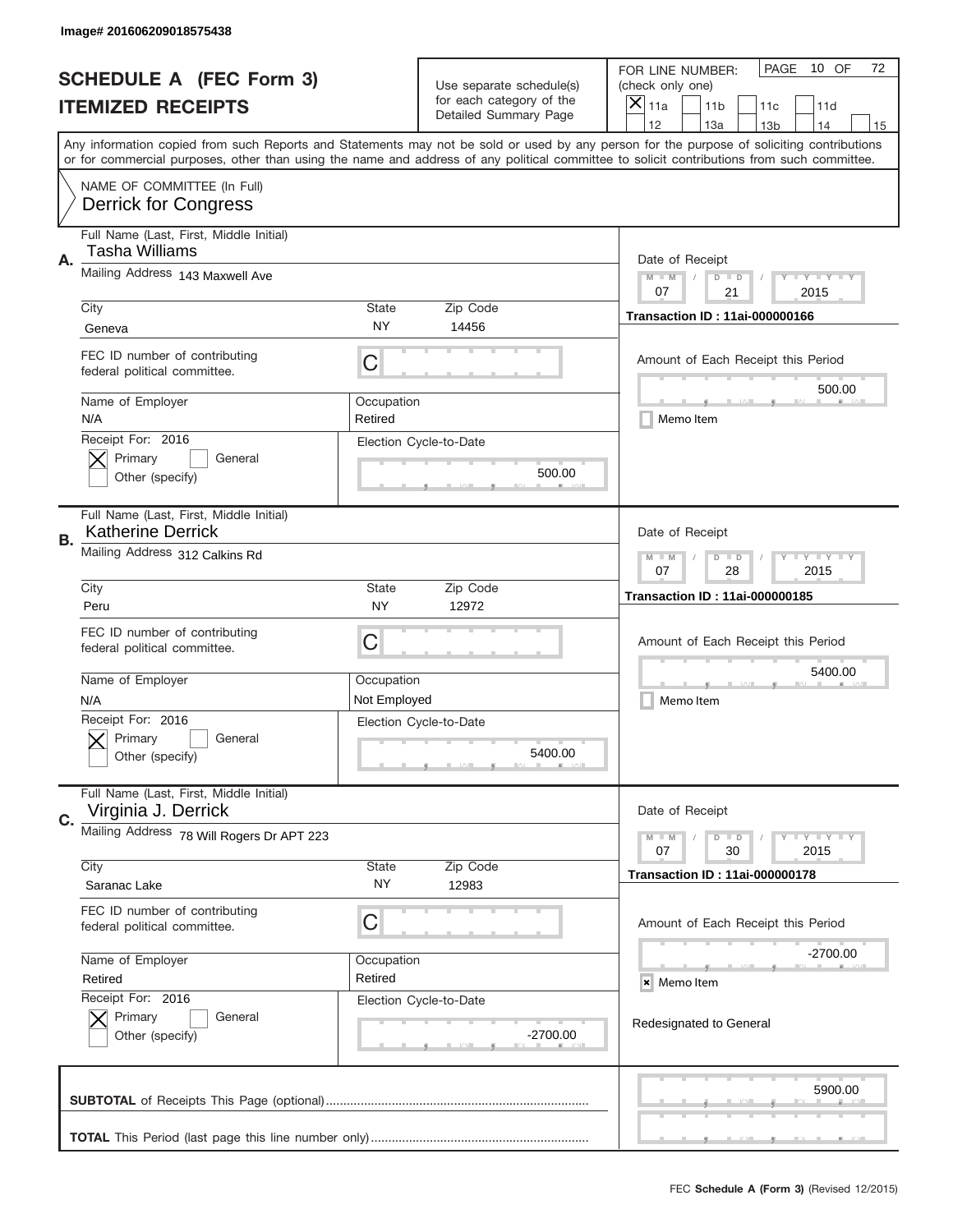|    | Image# 201606209018575439                                         |                       |                                                      |                                                                                                                                                                                                                                                                                                                                     |
|----|-------------------------------------------------------------------|-----------------------|------------------------------------------------------|-------------------------------------------------------------------------------------------------------------------------------------------------------------------------------------------------------------------------------------------------------------------------------------------------------------------------------------|
|    | <b>SCHEDULE A (FEC Form 3)</b>                                    |                       | Use separate schedule(s)<br>for each category of the | PAGE<br>11 OF<br>72<br>FOR LINE NUMBER:<br>(check only one)                                                                                                                                                                                                                                                                         |
|    | <b>ITEMIZED RECEIPTS</b>                                          |                       | Detailed Summary Page                                | ×<br>11a<br>11 <sub>b</sub><br>11c<br>11d                                                                                                                                                                                                                                                                                           |
|    |                                                                   |                       |                                                      | 12<br>13a<br>14<br>13 <sub>b</sub><br>15<br>Any information copied from such Reports and Statements may not be sold or used by any person for the purpose of soliciting contributions<br>or for commercial purposes, other than using the name and address of any political committee to solicit contributions from such committee. |
|    | NAME OF COMMITTEE (In Full)<br><b>Derrick for Congress</b>        |                       |                                                      |                                                                                                                                                                                                                                                                                                                                     |
| Α. | Full Name (Last, First, Middle Initial)<br>Virginia J. Derrick    |                       |                                                      | Date of Receipt                                                                                                                                                                                                                                                                                                                     |
|    | Mailing Address 78 Will Rogers Dr APT 223                         |                       |                                                      | <b>LEY LEY LEY</b><br>$M - M$<br>$D$ $D$<br>07<br>30<br>2015                                                                                                                                                                                                                                                                        |
|    | City<br>Saranac Lake                                              | State<br>NY           | Zip Code<br>12983                                    | <b>Transaction ID: 11ai-000000179</b>                                                                                                                                                                                                                                                                                               |
|    | FEC ID number of contributing<br>federal political committee.     | C                     |                                                      | Amount of Each Receipt this Period<br>2700.00                                                                                                                                                                                                                                                                                       |
|    | Name of Employer<br>Retired                                       | Occupation<br>Retired |                                                      | × Memo Item                                                                                                                                                                                                                                                                                                                         |
|    | Receipt For: 2016<br>Primary<br>General<br>Other (specify)        |                       | Election Cycle-to-Date<br>0.00                       | Redesignated from Primary                                                                                                                                                                                                                                                                                                           |
| В. | Full Name (Last, First, Middle Initial)<br>Virginia J. Derrick    |                       |                                                      | Date of Receipt                                                                                                                                                                                                                                                                                                                     |
|    | Mailing Address 78 Will Rogers Dr APT 223                         |                       |                                                      | <b>LEYTEY LEY</b><br>$M - M$<br>$D$ $D$<br>07<br>30<br>2015                                                                                                                                                                                                                                                                         |
|    | City<br>Saranac Lake                                              | State<br>NY           | Zip Code<br>12983                                    | <b>Transaction ID: 11ai-000000168</b>                                                                                                                                                                                                                                                                                               |
|    |                                                                   |                       |                                                      |                                                                                                                                                                                                                                                                                                                                     |
|    | FEC ID number of contributing<br>federal political committee.     | C                     |                                                      | Amount of Each Receipt this Period                                                                                                                                                                                                                                                                                                  |
|    | Name of Employer<br>Retired                                       | Occupation<br>Retired |                                                      | 5400.00<br>Memo Item                                                                                                                                                                                                                                                                                                                |
|    | Receipt For: 2016<br>General<br>Primary<br>Other (specify)        |                       | Election Cycle-to-Date<br>5400.00                    |                                                                                                                                                                                                                                                                                                                                     |
| C. | Full Name (Last, First, Middle Initial)<br>Maeve Peabody          |                       |                                                      | Date of Receipt                                                                                                                                                                                                                                                                                                                     |
|    | Mailing Address PO Box 273                                        |                       |                                                      | <b>LYLYLY</b><br>$M - M$<br>$D$ $D$<br>07<br>2015<br>30                                                                                                                                                                                                                                                                             |
|    | City<br>Keene                                                     | State<br>NY.          | Zip Code<br>12942                                    | <b>Transaction ID: 11ai-000000180</b>                                                                                                                                                                                                                                                                                               |
|    | FEC ID number of contributing<br>federal political committee.     | C                     |                                                      | Amount of Each Receipt this Period                                                                                                                                                                                                                                                                                                  |
|    | Name of Employer                                                  | Occupation            |                                                      | -2700.00                                                                                                                                                                                                                                                                                                                            |
|    | N/A<br>Receipt For: 2016<br>Primary<br>General<br>Other (specify) | Student               | Election Cycle-to-Date<br>$-2700.00$                 | × Memo Item<br>Redesignated to General                                                                                                                                                                                                                                                                                              |
|    |                                                                   |                       |                                                      | 5400.00                                                                                                                                                                                                                                                                                                                             |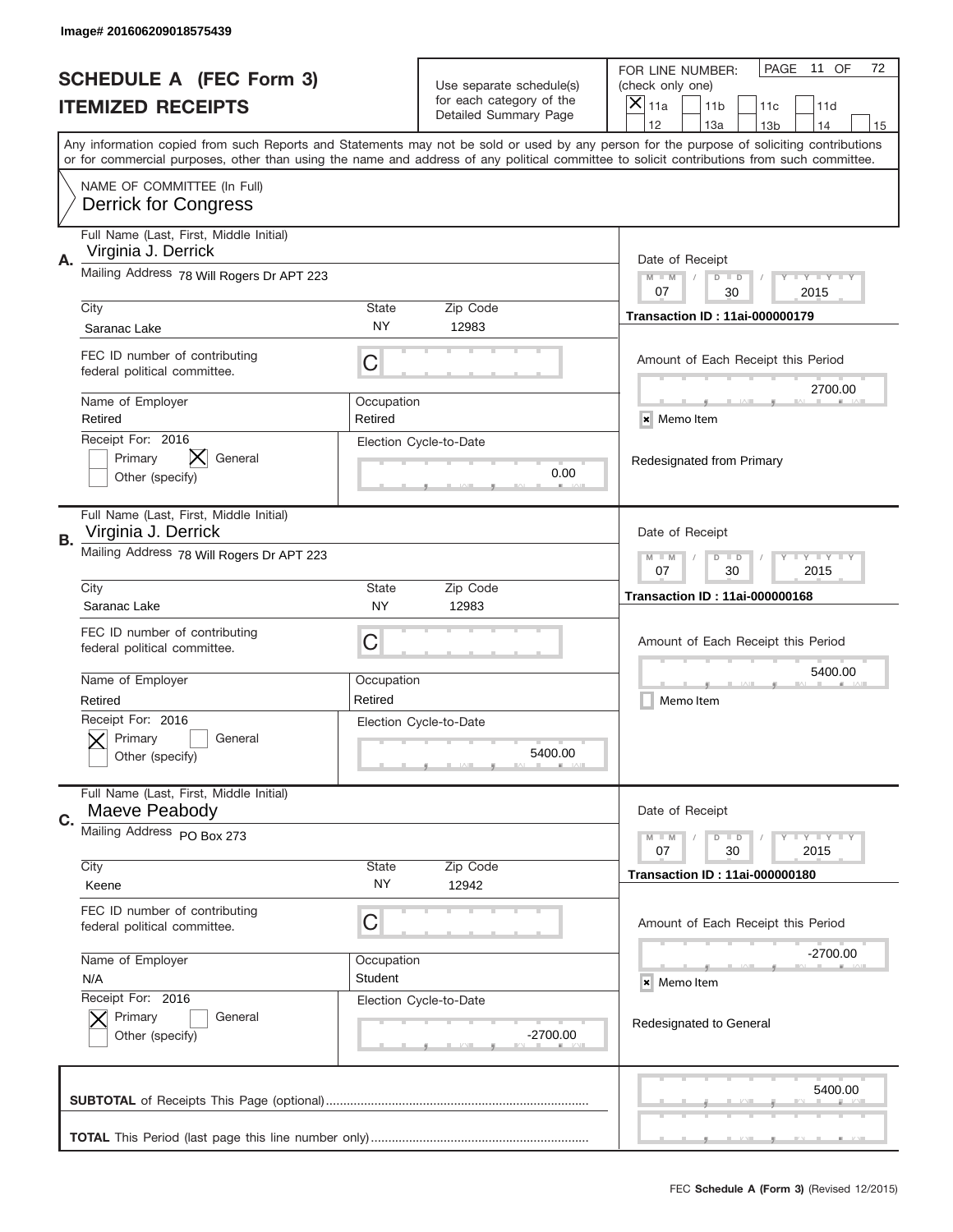|    | Image# 201606209018575440                                     |                                                             |                                                      |                                                                                                                                                                                                                                                                                                                                     |
|----|---------------------------------------------------------------|-------------------------------------------------------------|------------------------------------------------------|-------------------------------------------------------------------------------------------------------------------------------------------------------------------------------------------------------------------------------------------------------------------------------------------------------------------------------------|
|    | <b>SCHEDULE A (FEC Form 3)</b>                                |                                                             | Use separate schedule(s)<br>for each category of the | PAGE<br>12 OF<br>72<br>FOR LINE NUMBER:<br>(check only one)                                                                                                                                                                                                                                                                         |
|    | <b>ITEMIZED RECEIPTS</b>                                      |                                                             | Detailed Summary Page                                | ×<br>11a<br>11 <sub>b</sub><br>11c<br>11d                                                                                                                                                                                                                                                                                           |
|    |                                                               |                                                             |                                                      | 12<br>13a<br>14<br>13 <sub>b</sub><br>15<br>Any information copied from such Reports and Statements may not be sold or used by any person for the purpose of soliciting contributions<br>or for commercial purposes, other than using the name and address of any political committee to solicit contributions from such committee. |
|    | NAME OF COMMITTEE (In Full)<br><b>Derrick for Congress</b>    |                                                             |                                                      |                                                                                                                                                                                                                                                                                                                                     |
| Α. | Full Name (Last, First, Middle Initial)<br>Maeve Peabody      |                                                             |                                                      | Date of Receipt                                                                                                                                                                                                                                                                                                                     |
|    | Mailing Address PO Box 273                                    |                                                             |                                                      | $M - M$<br><b>LEY LEY LEY</b><br>$D$ $D$<br>07<br>30<br>2015                                                                                                                                                                                                                                                                        |
|    | City<br>Keene                                                 | State<br>NY                                                 | Zip Code<br>12942                                    | <b>Transaction ID: 11ai-000000181</b>                                                                                                                                                                                                                                                                                               |
|    | FEC ID number of contributing<br>federal political committee. | C                                                           |                                                      | Amount of Each Receipt this Period<br>2700.00                                                                                                                                                                                                                                                                                       |
|    | Name of Employer<br>N/A                                       | Occupation<br>Student                                       |                                                      | × Memo Item                                                                                                                                                                                                                                                                                                                         |
|    | Receipt For: 2016<br>Primary<br>General<br>Other (specify)    |                                                             | Election Cycle-to-Date<br>0.00                       | Redesignated from Primary                                                                                                                                                                                                                                                                                                           |
| В. | Full Name (Last, First, Middle Initial)<br>Mary E. Peabody    |                                                             |                                                      | Date of Receipt                                                                                                                                                                                                                                                                                                                     |
|    | Mailing Address PO Box 273                                    | <b>LEYTEY LEY</b><br>$M - M$<br>$D$ $D$<br>07<br>31<br>2015 |                                                      |                                                                                                                                                                                                                                                                                                                                     |
|    | City<br>Keene                                                 | State<br>NY                                                 | Zip Code<br>12942                                    | <b>Transaction ID: 11ai-000000147</b>                                                                                                                                                                                                                                                                                               |
|    | FEC ID number of contributing<br>federal political committee. | C                                                           |                                                      | Amount of Each Receipt this Period                                                                                                                                                                                                                                                                                                  |
|    | Name of Employer<br>Not Employed                              | Occupation<br>N/A                                           |                                                      | $-2700.00$<br>Memo Item<br>×                                                                                                                                                                                                                                                                                                        |
|    | Receipt For: 2016<br>General<br>Primary<br>Other (specify)    |                                                             | Election Cycle-to-Date<br>-2700.00                   | Redesignated to General                                                                                                                                                                                                                                                                                                             |
| C. | Full Name (Last, First, Middle Initial)<br>Mary E. Peabody    |                                                             |                                                      | Date of Receipt                                                                                                                                                                                                                                                                                                                     |
|    | Mailing Address PO Box 273                                    |                                                             |                                                      | <b>LY LY LY</b><br>$M - M$<br>$D$ $D$<br>07<br>2015<br>31                                                                                                                                                                                                                                                                           |
|    | City<br>Keene                                                 | State<br>NY.                                                | Zip Code<br>12942                                    | <b>Transaction ID: 11ai-000000148</b>                                                                                                                                                                                                                                                                                               |
|    | FEC ID number of contributing<br>federal political committee. | C                                                           |                                                      | Amount of Each Receipt this Period                                                                                                                                                                                                                                                                                                  |
|    | Name of Employer<br>Not Employed                              | Occupation<br>N/A                                           |                                                      | 2700.00<br>× Memo Item                                                                                                                                                                                                                                                                                                              |
|    | Receipt For: 2016<br>Primary<br>General<br>Other (specify)    |                                                             | Election Cycle-to-Date<br>0.00                       | Redesignated from Primary                                                                                                                                                                                                                                                                                                           |
|    |                                                               |                                                             |                                                      | 0.00                                                                                                                                                                                                                                                                                                                                |
|    |                                                               |                                                             |                                                      |                                                                                                                                                                                                                                                                                                                                     |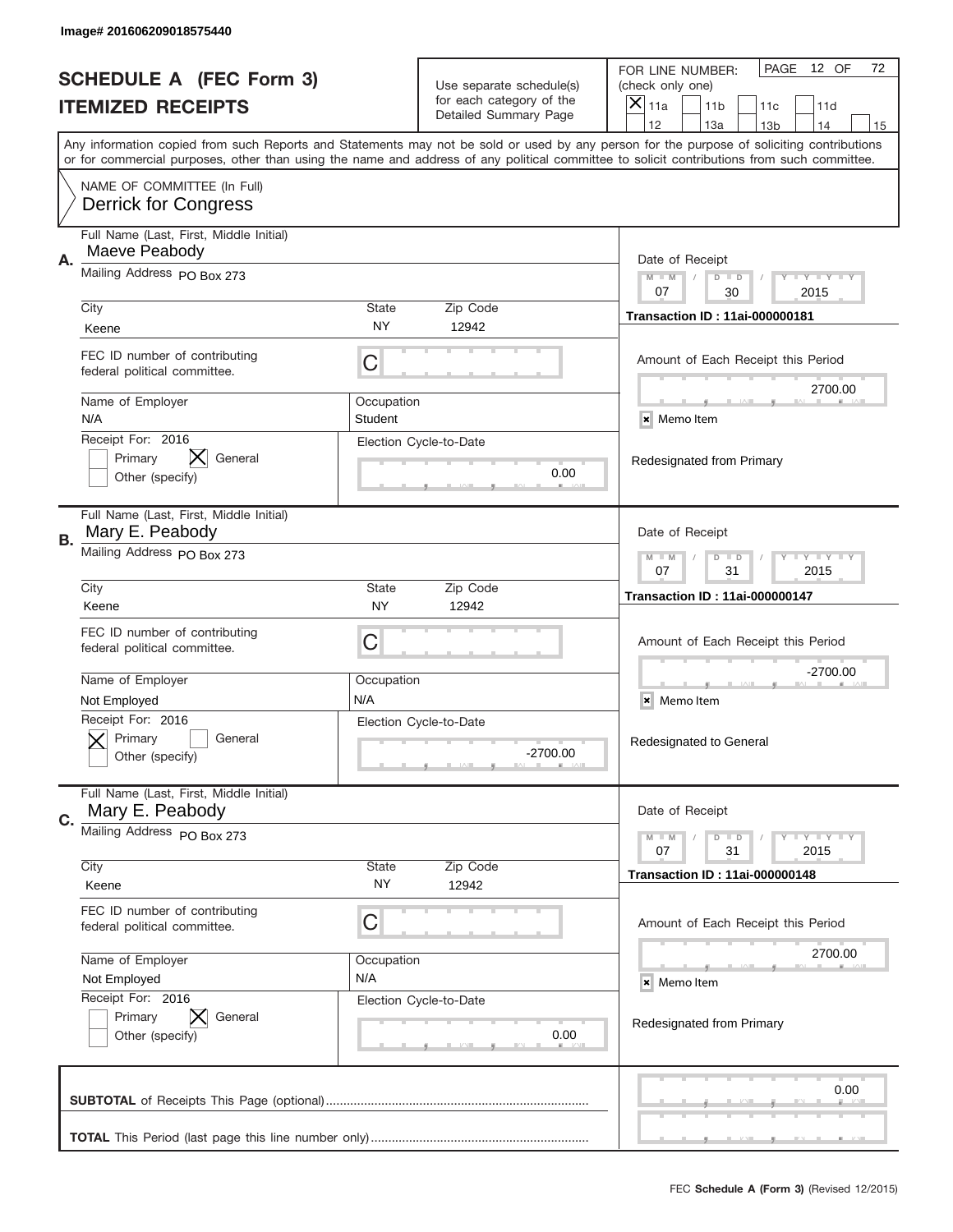|    | Image# 201606209018575441                                     |                                                             |                                                   |                                                                                                                                                                                                                                                                                                                                     |
|----|---------------------------------------------------------------|-------------------------------------------------------------|---------------------------------------------------|-------------------------------------------------------------------------------------------------------------------------------------------------------------------------------------------------------------------------------------------------------------------------------------------------------------------------------------|
|    | <b>SCHEDULE A (FEC Form 3)</b>                                |                                                             | Use separate schedule(s)                          | PAGE<br>13 OF<br>72<br>FOR LINE NUMBER:<br>(check only one)                                                                                                                                                                                                                                                                         |
|    | <b>ITEMIZED RECEIPTS</b>                                      |                                                             | for each category of the<br>Detailed Summary Page | ×<br>11a<br>11 <sub>b</sub><br>11c<br>11d                                                                                                                                                                                                                                                                                           |
|    |                                                               |                                                             |                                                   | 12<br>13a<br>14<br>13 <sub>b</sub><br>15<br>Any information copied from such Reports and Statements may not be sold or used by any person for the purpose of soliciting contributions<br>or for commercial purposes, other than using the name and address of any political committee to solicit contributions from such committee. |
|    | NAME OF COMMITTEE (In Full)<br><b>Derrick for Congress</b>    |                                                             |                                                   |                                                                                                                                                                                                                                                                                                                                     |
| Α. | Full Name (Last, First, Middle Initial)<br>Mary E. Peabody    |                                                             |                                                   | Date of Receipt                                                                                                                                                                                                                                                                                                                     |
|    | Mailing Address PO Box 273                                    |                                                             |                                                   | $M - M$<br><b>LEY LEY LEY</b><br>$D$ $D$<br>07<br>31<br>2015                                                                                                                                                                                                                                                                        |
|    | City<br>Keene                                                 | State<br>NY                                                 | Zip Code<br>12942                                 | <b>Transaction ID: 11ai-000000169</b>                                                                                                                                                                                                                                                                                               |
|    | FEC ID number of contributing<br>federal political committee. | C                                                           |                                                   | Amount of Each Receipt this Period<br>5400.00                                                                                                                                                                                                                                                                                       |
|    | Name of Employer<br>Not Employed                              | Occupation<br>N/A                                           |                                                   | Memo Item                                                                                                                                                                                                                                                                                                                           |
|    | Receipt For: 2016<br>Primary<br>General<br>Other (specify)    |                                                             | Election Cycle-to-Date<br>5400.00                 |                                                                                                                                                                                                                                                                                                                                     |
| В. | Full Name (Last, First, Middle Initial)<br>Michael Peabody    |                                                             |                                                   | Date of Receipt                                                                                                                                                                                                                                                                                                                     |
|    | Mailing Address PO Box 273                                    | <b>LEYTEY LEY</b><br>$M - M$<br>$D$ $D$<br>07<br>31<br>2015 |                                                   |                                                                                                                                                                                                                                                                                                                                     |
|    | City<br>Keene                                                 | State<br>NY                                                 | Zip Code<br>12942                                 | <b>Transaction ID: 11ai-000000149</b>                                                                                                                                                                                                                                                                                               |
|    | FEC ID number of contributing<br>federal political committee. | C                                                           |                                                   | Amount of Each Receipt this Period                                                                                                                                                                                                                                                                                                  |
|    | Name of Employer<br>Self                                      | Occupation<br>Contractor                                    |                                                   | $-2700.00$<br>×<br>Memo Item                                                                                                                                                                                                                                                                                                        |
|    | Receipt For: 2016<br>General<br>Primary<br>Other (specify)    |                                                             | Election Cycle-to-Date<br>-2700.00                | Redesignated to General                                                                                                                                                                                                                                                                                                             |
| C. | Full Name (Last, First, Middle Initial)<br>Michael Peabody    |                                                             |                                                   | Date of Receipt                                                                                                                                                                                                                                                                                                                     |
|    | Mailing Address PO Box 273                                    |                                                             |                                                   | <b>LY LY LY</b><br>$M - M$<br>$D$ $D$<br>07<br>2015<br>31                                                                                                                                                                                                                                                                           |
|    | City<br>Keene                                                 | State<br>NY.                                                | Zip Code<br>12942                                 | <b>Transaction ID: 11ai-000000150</b>                                                                                                                                                                                                                                                                                               |
|    | FEC ID number of contributing<br>federal political committee. | C                                                           |                                                   | Amount of Each Receipt this Period                                                                                                                                                                                                                                                                                                  |
|    | Name of Employer<br>Self                                      | Occupation<br>Contractor                                    |                                                   | 2700.00<br>× Memo Item                                                                                                                                                                                                                                                                                                              |
|    | Receipt For: 2016<br>Primary<br>General<br>Other (specify)    |                                                             | Election Cycle-to-Date<br>0.00                    | Redesignated from Primary                                                                                                                                                                                                                                                                                                           |
|    |                                                               |                                                             |                                                   | 5400.00                                                                                                                                                                                                                                                                                                                             |
|    |                                                               |                                                             |                                                   | __                                                                                                                                                                                                                                                                                                                                  |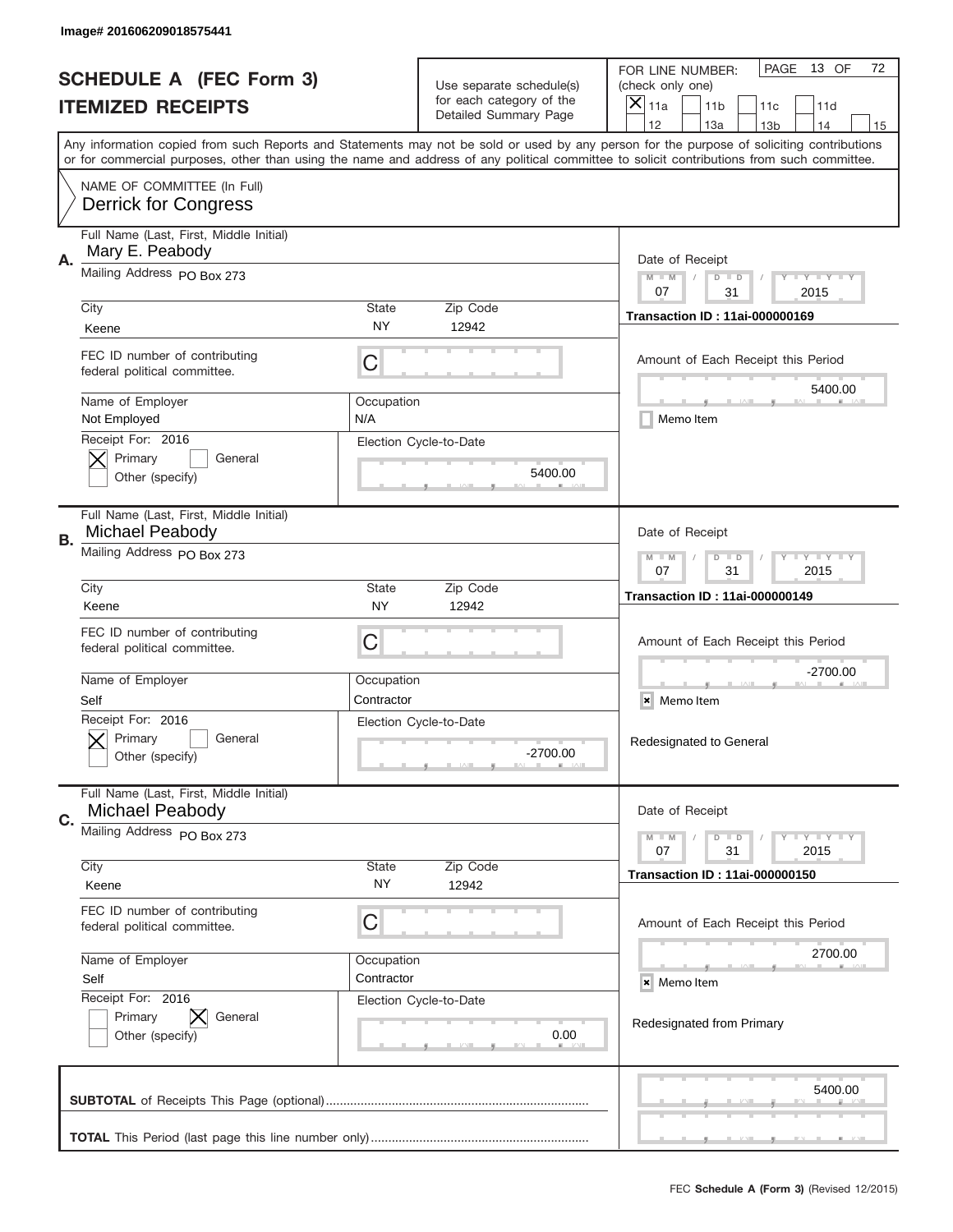|    | Image# 201606209018575442                                     |                                                             |                                                      |                                                                                                                                                                                                                                                                                                                                     |
|----|---------------------------------------------------------------|-------------------------------------------------------------|------------------------------------------------------|-------------------------------------------------------------------------------------------------------------------------------------------------------------------------------------------------------------------------------------------------------------------------------------------------------------------------------------|
|    | <b>SCHEDULE A (FEC Form 3)</b>                                |                                                             | Use separate schedule(s)<br>for each category of the | PAGE<br>14 OF<br>72<br>FOR LINE NUMBER:<br>(check only one)                                                                                                                                                                                                                                                                         |
|    | <b>ITEMIZED RECEIPTS</b>                                      |                                                             | <b>Detailed Summary Page</b>                         | ×<br>11a<br>11 <sub>b</sub><br>11c<br>11d                                                                                                                                                                                                                                                                                           |
|    |                                                               |                                                             |                                                      | 12<br>13a<br>14<br>13 <sub>b</sub><br>15<br>Any information copied from such Reports and Statements may not be sold or used by any person for the purpose of soliciting contributions<br>or for commercial purposes, other than using the name and address of any political committee to solicit contributions from such committee. |
|    | NAME OF COMMITTEE (In Full)<br><b>Derrick for Congress</b>    |                                                             |                                                      |                                                                                                                                                                                                                                                                                                                                     |
| Α. | Full Name (Last, First, Middle Initial)<br>Michael Peabody    |                                                             |                                                      | Date of Receipt                                                                                                                                                                                                                                                                                                                     |
|    | Mailing Address PO Box 273                                    |                                                             |                                                      | $M - M$<br><b>LYLYLY</b><br>$D$ $D$<br>07<br>31<br>2015                                                                                                                                                                                                                                                                             |
|    | City<br>Keene                                                 | State<br>NY                                                 | Zip Code<br>12942                                    | <b>Transaction ID: 11ai-000000170</b>                                                                                                                                                                                                                                                                                               |
|    | FEC ID number of contributing<br>federal political committee. | C                                                           |                                                      | Amount of Each Receipt this Period<br>5400.00                                                                                                                                                                                                                                                                                       |
|    | Name of Employer<br>Self                                      | Occupation<br>Contractor                                    |                                                      | Memo Item                                                                                                                                                                                                                                                                                                                           |
|    | Receipt For: 2016<br>Primary<br>General<br>Other (specify)    |                                                             | Election Cycle-to-Date<br>5400.00                    |                                                                                                                                                                                                                                                                                                                                     |
| В. | Full Name (Last, First, Middle Initial)<br>Maeve Peabody      |                                                             |                                                      | Date of Receipt                                                                                                                                                                                                                                                                                                                     |
|    | Mailing Address PO Box 273                                    | <b>LEYTEY LEY</b><br>$M - M$<br>$D$ $D$<br>07<br>31<br>2015 |                                                      |                                                                                                                                                                                                                                                                                                                                     |
|    | City<br>Keene                                                 | State<br><b>NY</b>                                          | Zip Code<br>12942                                    | <b>Transaction ID: 11ai-000000171</b>                                                                                                                                                                                                                                                                                               |
|    | FEC ID number of contributing<br>federal political committee. | C                                                           |                                                      | Amount of Each Receipt this Period                                                                                                                                                                                                                                                                                                  |
|    | Name of Employer<br>N/A                                       | Occupation<br>Student                                       |                                                      | 5400.00<br>Memo Item                                                                                                                                                                                                                                                                                                                |
|    | Receipt For: 2016<br>General<br>Primary<br>Other (specify)    |                                                             | Election Cycle-to-Date<br>5400.00                    |                                                                                                                                                                                                                                                                                                                                     |
| C. | Full Name (Last, First, Middle Initial)<br>Bevis Longstreth   |                                                             |                                                      | Date of Receipt                                                                                                                                                                                                                                                                                                                     |
|    | Mailing Address 322 Central Park West APT 5B                  | <b>LYLYLY</b><br>$M - M$<br>$D$ $D$<br>07<br>2015<br>31     |                                                      |                                                                                                                                                                                                                                                                                                                                     |
|    | City<br>New York                                              | State<br>NY.                                                | Zip Code<br>10025                                    | <b>Transaction ID: 11ai-000000172</b>                                                                                                                                                                                                                                                                                               |
|    | FEC ID number of contributing<br>federal political committee. | C                                                           |                                                      | Amount of Each Receipt this Period                                                                                                                                                                                                                                                                                                  |
|    | Name of Employer<br>Retired                                   | Occupation<br>Retired                                       |                                                      | 1000.00<br>Memo Item                                                                                                                                                                                                                                                                                                                |
|    | Receipt For: 2016<br>Primary<br>General<br>Other (specify)    |                                                             | Election Cycle-to-Date<br>1000.00                    |                                                                                                                                                                                                                                                                                                                                     |
|    |                                                               |                                                             |                                                      | 11800.00                                                                                                                                                                                                                                                                                                                            |
|    |                                                               |                                                             |                                                      | _                                                                                                                                                                                                                                                                                                                                   |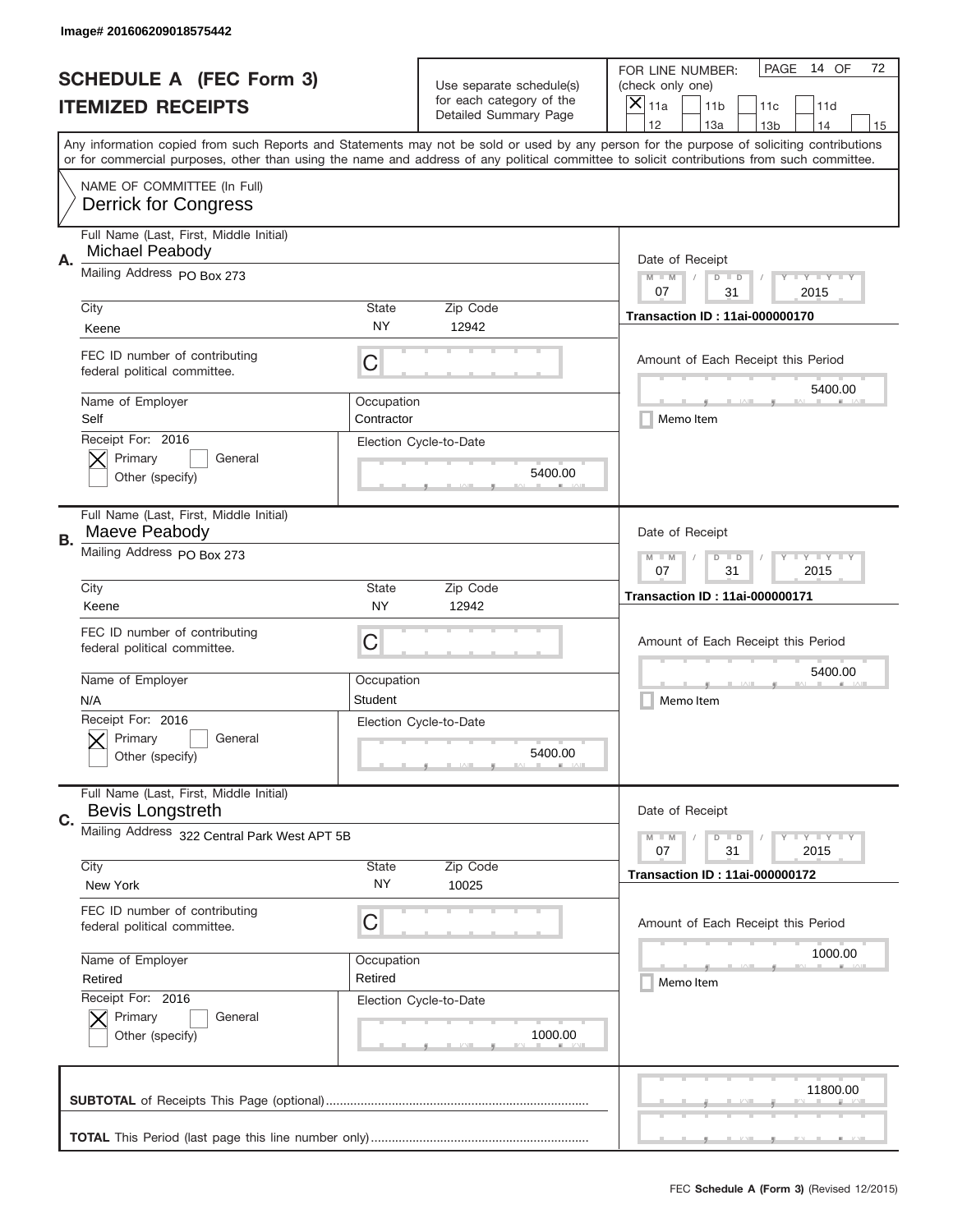|                          | Image# 201606209018575443                                     |                                                           |                                                   |                                                                                                                                                                                                                                                                                                                                     |
|--------------------------|---------------------------------------------------------------|-----------------------------------------------------------|---------------------------------------------------|-------------------------------------------------------------------------------------------------------------------------------------------------------------------------------------------------------------------------------------------------------------------------------------------------------------------------------------|
|                          | <b>SCHEDULE A (FEC Form 3)</b>                                |                                                           | Use separate schedule(s)                          | PAGE<br>15 OF<br>72<br>FOR LINE NUMBER:<br>(check only one)                                                                                                                                                                                                                                                                         |
| <b>ITEMIZED RECEIPTS</b> |                                                               |                                                           | for each category of the<br>Detailed Summary Page | ×<br>11a<br>11 <sub>b</sub><br>11c<br>11d                                                                                                                                                                                                                                                                                           |
|                          |                                                               |                                                           |                                                   | 12<br>13a<br>13 <sub>b</sub><br>14<br>15<br>Any information copied from such Reports and Statements may not be sold or used by any person for the purpose of soliciting contributions<br>or for commercial purposes, other than using the name and address of any political committee to solicit contributions from such committee. |
|                          | NAME OF COMMITTEE (In Full)<br><b>Derrick for Congress</b>    |                                                           |                                                   |                                                                                                                                                                                                                                                                                                                                     |
| А.                       | Full Name (Last, First, Middle Initial)<br>Dana S. Ray        |                                                           |                                                   | Date of Receipt                                                                                                                                                                                                                                                                                                                     |
|                          | Mailing Address 1125 Byrnwyck Rd NE                           |                                                           |                                                   | $M - M$<br>Y FY FY FY<br>$D$ $D$<br>07<br>31<br>2015                                                                                                                                                                                                                                                                                |
|                          | City<br><b>Brookhaven</b>                                     | State<br>GA                                               | Zip Code<br>30319-1652                            | <b>Transaction ID: 11ai-000000182</b>                                                                                                                                                                                                                                                                                               |
|                          | FEC ID number of contributing<br>federal political committee. | C                                                         |                                                   | Amount of Each Receipt this Period<br>$-2700.00$                                                                                                                                                                                                                                                                                    |
|                          | Name of Employer<br>N/A                                       | Occupation<br>Homemaker                                   |                                                   | × Memo Item                                                                                                                                                                                                                                                                                                                         |
|                          | Receipt For: 2016<br>Primary<br>General<br>Other (specify)    |                                                           | Election Cycle-to-Date<br>$-2700.00$              | <b>Reattributed to Spouse</b>                                                                                                                                                                                                                                                                                                       |
| В.                       | Full Name (Last, First, Middle Initial)<br>Dana S. Ray        |                                                           |                                                   | Date of Receipt                                                                                                                                                                                                                                                                                                                     |
|                          | Mailing Address 1125 Byrnwyck Rd NE                           | <b>LY LY LY</b><br>$M - M$<br>$D$ $D$<br>07<br>31<br>2015 |                                                   |                                                                                                                                                                                                                                                                                                                                     |
|                          | City<br>Brookhaven                                            | State<br>GA                                               | Zip Code<br>30319-1652                            | <b>Transaction ID: 11ai-000000173</b>                                                                                                                                                                                                                                                                                               |
|                          | FEC ID number of contributing<br>federal political committee. | C                                                         |                                                   | Amount of Each Receipt this Period                                                                                                                                                                                                                                                                                                  |
|                          | Name of Employer<br>N/A                                       | Occupation<br>Homemaker                                   |                                                   | 5400.00<br>Memo Item                                                                                                                                                                                                                                                                                                                |
|                          | Receipt For: 2016<br>General<br>Primary<br>Other (specify)    |                                                           | Election Cycle-to-Date<br>2700.00                 |                                                                                                                                                                                                                                                                                                                                     |
| C.                       | Full Name (Last, First, Middle Initial)<br>John Mark Ray      |                                                           |                                                   | Date of Receipt                                                                                                                                                                                                                                                                                                                     |
|                          | Mailing Address 1125 Byrnwyck Rd NE                           |                                                           |                                                   | <b>TEY TEY TEY</b><br>$M$ $M$<br>$D$ $D$<br>2015<br>07<br>31                                                                                                                                                                                                                                                                        |
|                          | City<br><b>Brookhaven</b>                                     | State<br>GA                                               | Zip Code<br>30319                                 | <b>Transaction ID: 11ai-000001982</b>                                                                                                                                                                                                                                                                                               |
|                          |                                                               |                                                           |                                                   |                                                                                                                                                                                                                                                                                                                                     |
|                          | FEC ID number of contributing<br>federal political committee. | C                                                         |                                                   | Amount of Each Receipt this Period                                                                                                                                                                                                                                                                                                  |
|                          | Name of Employer<br>Alston & Bird LLP                         | Occupation<br>Partner                                     |                                                   | 2700.00<br>× Memo Item                                                                                                                                                                                                                                                                                                              |
|                          | Receipt For: 2016<br>Primary<br>General<br>Other (specify)    |                                                           | Election Cycle-to-Date<br>2700.00                 | Reattributed from Spouse Dana Ray                                                                                                                                                                                                                                                                                                   |
|                          |                                                               |                                                           |                                                   | 5400.00                                                                                                                                                                                                                                                                                                                             |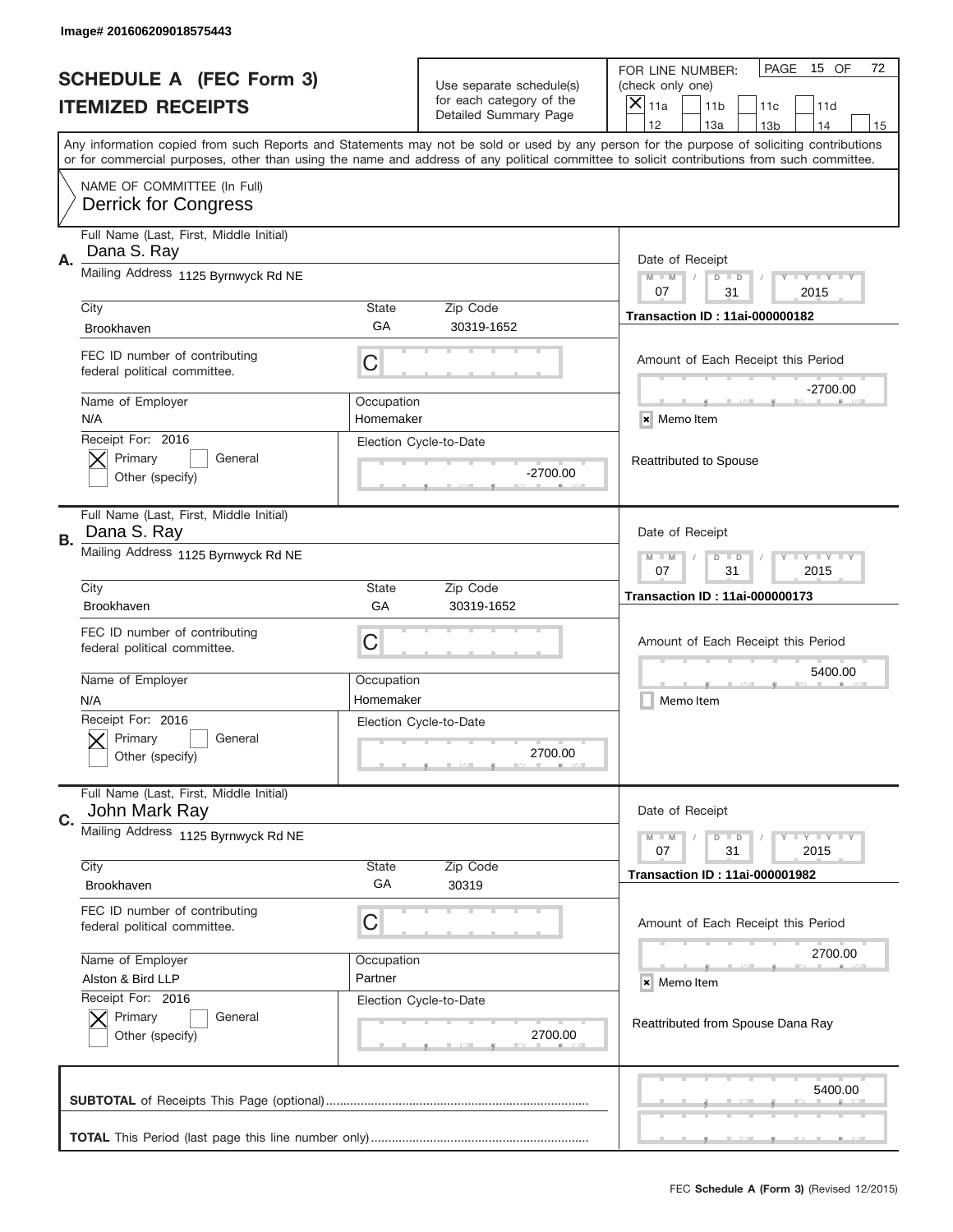|    | Image# 201606209018575444                                         |                                                         |                                                      |                                                                                                                                                                                                                                                                                                                                     |
|----|-------------------------------------------------------------------|---------------------------------------------------------|------------------------------------------------------|-------------------------------------------------------------------------------------------------------------------------------------------------------------------------------------------------------------------------------------------------------------------------------------------------------------------------------------|
|    | <b>SCHEDULE A (FEC Form 3)</b>                                    |                                                         | Use separate schedule(s)<br>for each category of the | PAGE<br>16 OF<br>72<br>FOR LINE NUMBER:<br>(check only one)                                                                                                                                                                                                                                                                         |
|    | <b>ITEMIZED RECEIPTS</b>                                          |                                                         | Detailed Summary Page                                | ×<br>11a<br>11 <sub>b</sub><br>11c<br>11d                                                                                                                                                                                                                                                                                           |
|    |                                                                   |                                                         |                                                      | 12<br>13a<br>13 <sub>b</sub><br>14<br>15<br>Any information copied from such Reports and Statements may not be sold or used by any person for the purpose of soliciting contributions<br>or for commercial purposes, other than using the name and address of any political committee to solicit contributions from such committee. |
|    | NAME OF COMMITTEE (In Full)<br><b>Derrick for Congress</b>        |                                                         |                                                      |                                                                                                                                                                                                                                                                                                                                     |
| Α. | Full Name (Last, First, Middle Initial)<br>Victor A. Kovner       |                                                         |                                                      | Date of Receipt                                                                                                                                                                                                                                                                                                                     |
|    | Mailing Address 27 W 67 St                                        |                                                         |                                                      | $M - M$<br><b>LEY LEY LEY</b><br>$D$ $D$<br>07<br>31<br>2015                                                                                                                                                                                                                                                                        |
|    | City<br>New York                                                  | State<br>NY                                             | Zip Code<br>10023                                    | <b>Transaction ID: 11ai-000000174</b>                                                                                                                                                                                                                                                                                               |
|    | FEC ID number of contributing<br>federal political committee.     | C                                                       |                                                      | Amount of Each Receipt this Period<br>500.00                                                                                                                                                                                                                                                                                        |
|    | Name of Employer<br>Davis, Wright, Tremaine, LLP                  | Occupation<br>Attorney                                  |                                                      | Memo Item                                                                                                                                                                                                                                                                                                                           |
|    | Receipt For: 2016<br>Primary<br>General<br>Other (specify)        |                                                         | Election Cycle-to-Date<br>500.00                     |                                                                                                                                                                                                                                                                                                                                     |
| В. | Full Name (Last, First, Middle Initial)<br>Edwin G. Schallert     |                                                         |                                                      | Date of Receipt                                                                                                                                                                                                                                                                                                                     |
|    | Mailing Address 400 W 12th St APT 10B                             | <b>LY LY LY</b><br>$M$ M<br>$D$ $D$<br>07<br>31<br>2015 |                                                      |                                                                                                                                                                                                                                                                                                                                     |
|    | City<br>New York                                                  | State<br><b>NY</b>                                      | Zip Code<br>10014-1861                               | <b>Transaction ID: 11ai-000000175</b>                                                                                                                                                                                                                                                                                               |
|    | FEC ID number of contributing<br>federal political committee.     | C                                                       |                                                      | Amount of Each Receipt this Period                                                                                                                                                                                                                                                                                                  |
|    | Name of Employer                                                  | Occupation                                              |                                                      | 500.00                                                                                                                                                                                                                                                                                                                              |
|    | Debevoise & Plimpton, LLP                                         | Attorney                                                |                                                      | Memo Item                                                                                                                                                                                                                                                                                                                           |
|    | Receipt For: 2016<br>General<br>Primary<br>Other (specify)        |                                                         | Election Cycle-to-Date<br>500.00                     |                                                                                                                                                                                                                                                                                                                                     |
| C. | Full Name (Last, First, Middle Initial)<br><b>Michael Harrell</b> |                                                         |                                                      | Date of Receipt                                                                                                                                                                                                                                                                                                                     |
|    | Mailing Address 3 E 69th St Apt 5A                                |                                                         |                                                      | <b>LY LY LY</b><br>$M - M$<br>$D$ $D$<br>08<br>2015<br>01                                                                                                                                                                                                                                                                           |
|    | City<br>New York                                                  | <b>State</b><br>NY.                                     | Zip Code<br>10021                                    | <b>Transaction ID: 11ai-000000188</b>                                                                                                                                                                                                                                                                                               |
|    | FEC ID number of contributing<br>federal political committee.     | C                                                       |                                                      | Amount of Each Receipt this Period                                                                                                                                                                                                                                                                                                  |
|    | Name of Employer                                                  | Occupation                                              |                                                      | 1500.00                                                                                                                                                                                                                                                                                                                             |
|    | Debevoise & Plimpton LLP                                          | Attorney                                                |                                                      | Memo Item                                                                                                                                                                                                                                                                                                                           |
|    | Receipt For: 2016<br>Primary<br>General<br>Other (specify)        |                                                         | Election Cycle-to-Date<br>4000.00                    |                                                                                                                                                                                                                                                                                                                                     |
|    |                                                                   |                                                         |                                                      | 2500.00                                                                                                                                                                                                                                                                                                                             |
|    |                                                                   |                                                         |                                                      |                                                                                                                                                                                                                                                                                                                                     |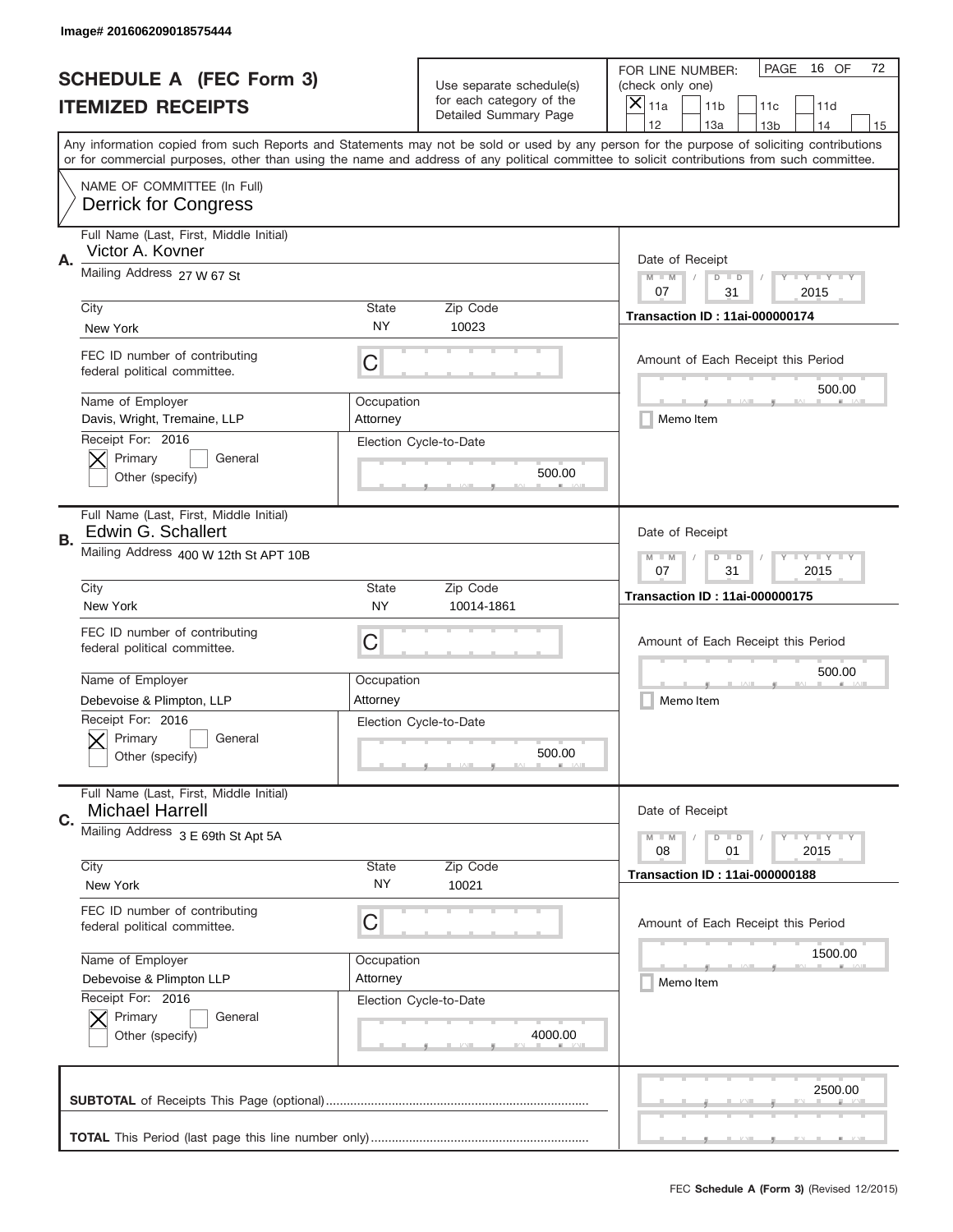|           | Image# 201606209018575445                                              |                                                             |                                                      |                                                                                                                                                                                                                                                                                                                                     |
|-----------|------------------------------------------------------------------------|-------------------------------------------------------------|------------------------------------------------------|-------------------------------------------------------------------------------------------------------------------------------------------------------------------------------------------------------------------------------------------------------------------------------------------------------------------------------------|
|           | <b>SCHEDULE A (FEC Form 3)</b>                                         |                                                             | Use separate schedule(s)<br>for each category of the | PAGE<br>17 OF<br>72<br>FOR LINE NUMBER:<br>(check only one)                                                                                                                                                                                                                                                                         |
|           | <b>ITEMIZED RECEIPTS</b>                                               |                                                             | Detailed Summary Page                                | ×<br>11a<br>11 <sub>b</sub><br>11c<br>11d                                                                                                                                                                                                                                                                                           |
|           |                                                                        |                                                             |                                                      | 12<br>13a<br>13 <sub>b</sub><br>14<br>15<br>Any information copied from such Reports and Statements may not be sold or used by any person for the purpose of soliciting contributions<br>or for commercial purposes, other than using the name and address of any political committee to solicit contributions from such committee. |
|           | NAME OF COMMITTEE (In Full)<br><b>Derrick for Congress</b>             |                                                             |                                                      |                                                                                                                                                                                                                                                                                                                                     |
| Α.        | Full Name (Last, First, Middle Initial)<br><b>Sharon Updike</b>        |                                                             |                                                      | Date of Receipt                                                                                                                                                                                                                                                                                                                     |
|           | Mailing Address 613 Yorktown                                           |                                                             |                                                      | $M - M$<br><b>LEY LEY LEY</b><br>$D$ $D$<br>08<br>02<br>2015                                                                                                                                                                                                                                                                        |
|           | City<br>Chapel Hill                                                    | State<br><b>NC</b>                                          | Zip Code<br>27516                                    | <b>Transaction ID: 11ai-000000191</b>                                                                                                                                                                                                                                                                                               |
|           | FEC ID number of contributing<br>federal political committee.          | C                                                           |                                                      | Amount of Each Receipt this Period<br>250.00                                                                                                                                                                                                                                                                                        |
|           | Name of Employer<br>Duke University School of Medicine                 | Occupation<br>Education                                     |                                                      | Memo Item                                                                                                                                                                                                                                                                                                                           |
|           | Receipt For: 2016<br>Primary<br>General<br>Other (specify)             |                                                             | Election Cycle-to-Date<br>250.00                     |                                                                                                                                                                                                                                                                                                                                     |
| <b>B.</b> | Full Name (Last, First, Middle Initial)<br><b>Christopher Boehning</b> |                                                             |                                                      | Date of Receipt                                                                                                                                                                                                                                                                                                                     |
|           | Mailing Address 55 Thompson St<br>Apt TH                               | <b>LEYTEY LEY</b><br>$M - M$<br>$D$ $D$<br>08<br>04<br>2015 |                                                      |                                                                                                                                                                                                                                                                                                                                     |
|           | City<br>New York                                                       | <b>State</b><br>NY                                          | Zip Code<br>10012                                    | <b>Transaction ID: 11ai-000000202</b>                                                                                                                                                                                                                                                                                               |
|           | FEC ID number of contributing<br>federal political committee.          | C                                                           |                                                      | Amount of Each Receipt this Period                                                                                                                                                                                                                                                                                                  |
|           |                                                                        |                                                             |                                                      | 5400.00                                                                                                                                                                                                                                                                                                                             |
|           | Name of Employer                                                       | Occupation                                                  |                                                      |                                                                                                                                                                                                                                                                                                                                     |
|           | Paul, Weiss LLP                                                        | Attorney                                                    |                                                      | Memo Item                                                                                                                                                                                                                                                                                                                           |
|           | Receipt For: 2016<br>General<br>Primary<br>Other (specify)             |                                                             | Election Cycle-to-Date<br>5400.00                    |                                                                                                                                                                                                                                                                                                                                     |
| C.        | Full Name (Last, First, Middle Initial)<br><b>Michael Harrell</b>      |                                                             |                                                      | Date of Receipt                                                                                                                                                                                                                                                                                                                     |
|           | Mailing Address 3 E 69th St Apt 5A                                     |                                                             |                                                      | <b>LEY LEY LEY</b><br>$M - M$<br>$D$ $D$                                                                                                                                                                                                                                                                                            |
|           | City                                                                   | State                                                       | Zip Code                                             | 08<br>2015<br>05<br><b>Transaction ID: 11ai-000000199</b>                                                                                                                                                                                                                                                                           |
|           | New York                                                               | ΝY                                                          | 10021                                                |                                                                                                                                                                                                                                                                                                                                     |
|           | FEC ID number of contributing<br>federal political committee.          | С                                                           |                                                      | Amount of Each Receipt this Period                                                                                                                                                                                                                                                                                                  |
|           | Name of Employer                                                       | Occupation                                                  |                                                      | -1300.00                                                                                                                                                                                                                                                                                                                            |
|           | Debevoise & Plimpton LLP                                               | Attorney                                                    |                                                      | × Memo Item                                                                                                                                                                                                                                                                                                                         |
|           | Receipt For: 2016<br>Primary<br>General<br>Other (specify)             |                                                             | Election Cycle-to-Date<br>2700.00                    | Redesignated to General                                                                                                                                                                                                                                                                                                             |
|           |                                                                        |                                                             |                                                      | 5650.00                                                                                                                                                                                                                                                                                                                             |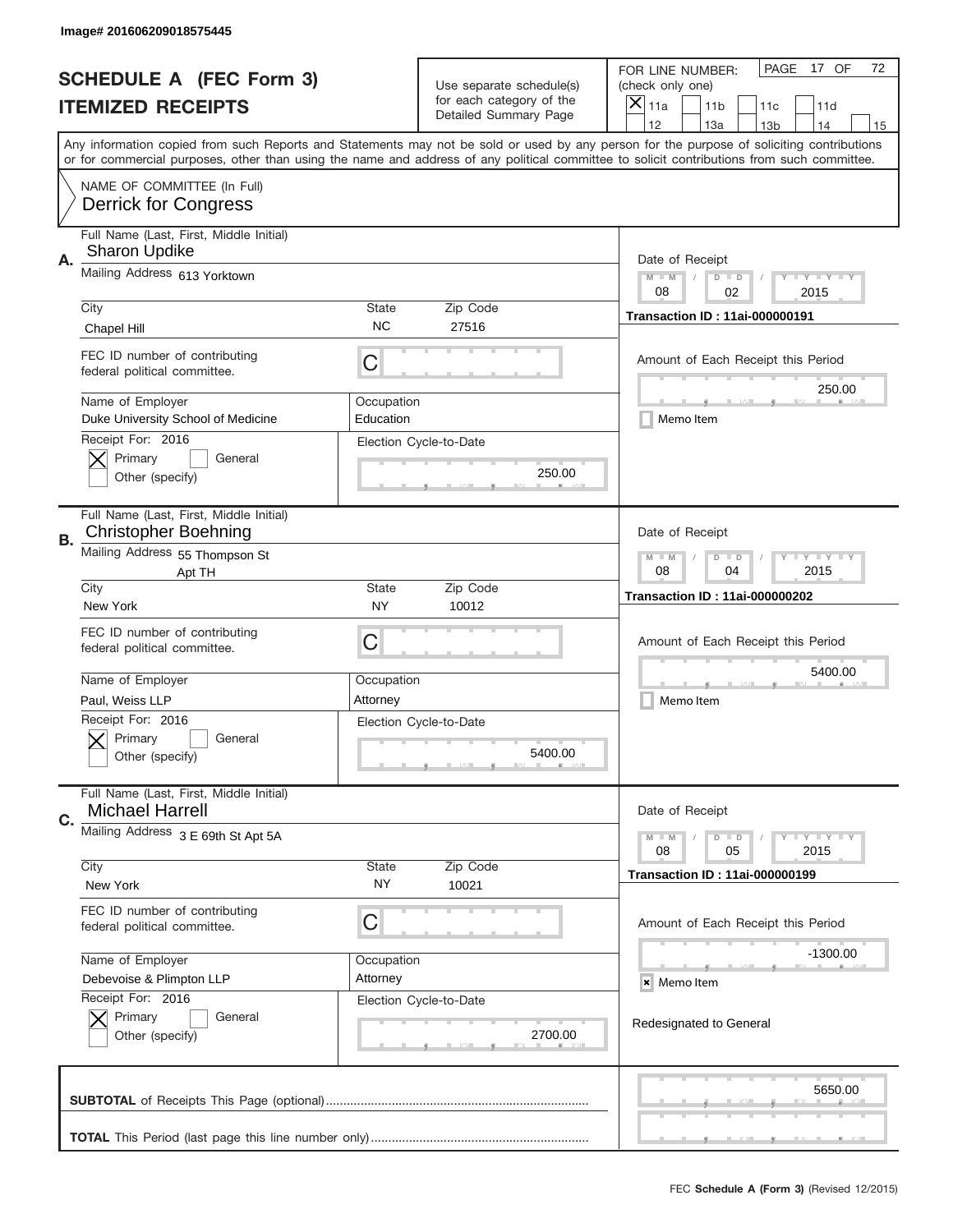|    | Image# 201606209018575446                                           |                                                         |                                                      |                                                                                                                                                                                                                                                                                         |
|----|---------------------------------------------------------------------|---------------------------------------------------------|------------------------------------------------------|-----------------------------------------------------------------------------------------------------------------------------------------------------------------------------------------------------------------------------------------------------------------------------------------|
|    | <b>SCHEDULE A (FEC Form 3)</b>                                      |                                                         | Use separate schedule(s)<br>for each category of the | PAGE<br>18 OF<br>72<br>FOR LINE NUMBER:<br>(check only one)                                                                                                                                                                                                                             |
|    | <b>ITEMIZED RECEIPTS</b>                                            |                                                         | Detailed Summary Page                                | $\overline{X} _{11a}$<br>11 <sub>b</sub><br>11c<br>11d<br>12<br>13a<br>14<br>13 <sub>b</sub><br>15                                                                                                                                                                                      |
|    |                                                                     |                                                         |                                                      | Any information copied from such Reports and Statements may not be sold or used by any person for the purpose of soliciting contributions<br>or for commercial purposes, other than using the name and address of any political committee to solicit contributions from such committee. |
|    | NAME OF COMMITTEE (In Full)<br><b>Derrick for Congress</b>          |                                                         |                                                      |                                                                                                                                                                                                                                                                                         |
| Α. | Full Name (Last, First, Middle Initial)<br><b>Michael Harrell</b>   |                                                         |                                                      | Date of Receipt                                                                                                                                                                                                                                                                         |
|    | Mailing Address 3 E 69th St Apt 5A                                  |                                                         |                                                      | <b>LEY LEY LEY</b><br>$M - M$<br>$D$ $D$<br>08<br>05<br>2015                                                                                                                                                                                                                            |
|    | City<br>New York                                                    | <b>State</b><br>NY                                      | Zip Code<br>10021                                    | <b>Transaction ID: 11ai-000000200</b>                                                                                                                                                                                                                                                   |
|    | FEC ID number of contributing<br>federal political committee.       | C                                                       |                                                      | Amount of Each Receipt this Period<br>1300.00                                                                                                                                                                                                                                           |
|    | Name of Employer<br>Debevoise & Plimpton LLP                        | Occupation<br>Attorney                                  |                                                      | × Memo Item                                                                                                                                                                                                                                                                             |
|    | Receipt For: 2016<br>Primary<br>General<br>Other (specify)          |                                                         | Election Cycle-to-Date<br>4000.00                    | Redesignated from Primary                                                                                                                                                                                                                                                               |
| В. | Full Name (Last, First, Middle Initial)<br><b>Katherine Derrick</b> |                                                         |                                                      | Date of Receipt                                                                                                                                                                                                                                                                         |
|    | Mailing Address 312 Calkins Rd                                      | <b>LYLYLY</b><br>$M - M$<br>$D$ $D$<br>08<br>05<br>2015 |                                                      |                                                                                                                                                                                                                                                                                         |
|    | City<br>Peru                                                        | <b>State</b><br>NY                                      | Zip Code<br>12972                                    | <b>Transaction ID: 11ai-000000194</b>                                                                                                                                                                                                                                                   |
|    | FEC ID number of contributing<br>federal political committee.       | С                                                       |                                                      | Amount of Each Receipt this Period                                                                                                                                                                                                                                                      |
|    | Name of Employer<br>N/A                                             | Occupation<br>Not Employed                              |                                                      | $-2700.00$<br>×<br>Memo Item                                                                                                                                                                                                                                                            |
|    | Receipt For: 2016<br>General<br>Primary<br>Other (specify)          |                                                         | Election Cycle-to-Date<br>2700.00                    | Redesignated to General                                                                                                                                                                                                                                                                 |
| C. | Full Name (Last, First, Middle Initial)<br><b>Katherine Derrick</b> |                                                         |                                                      | Date of Receipt                                                                                                                                                                                                                                                                         |
|    | Mailing Address 312 Calkins Rd                                      |                                                         |                                                      | <b>LYLYLY</b><br>$M - M$<br>$D$ $D$<br>05<br>2015<br>08                                                                                                                                                                                                                                 |
|    | City<br>Peru                                                        | State<br>NY.                                            | Zip Code<br>12972                                    | <b>Transaction ID: 11ai-000000195</b>                                                                                                                                                                                                                                                   |
|    | FEC ID number of contributing<br>federal political committee.       | С                                                       |                                                      | Amount of Each Receipt this Period                                                                                                                                                                                                                                                      |
|    | Name of Employer<br>N/A                                             | Occupation<br>Not Employed                              |                                                      | 2700.00<br>× Memo Item                                                                                                                                                                                                                                                                  |
|    | Receipt For: 2016<br>Primary<br>General<br>Other (specify)          |                                                         | Election Cycle-to-Date<br>5400.00                    | Redesignated from Primary                                                                                                                                                                                                                                                               |
|    |                                                                     |                                                         |                                                      | 0.00                                                                                                                                                                                                                                                                                    |
|    |                                                                     |                                                         |                                                      |                                                                                                                                                                                                                                                                                         |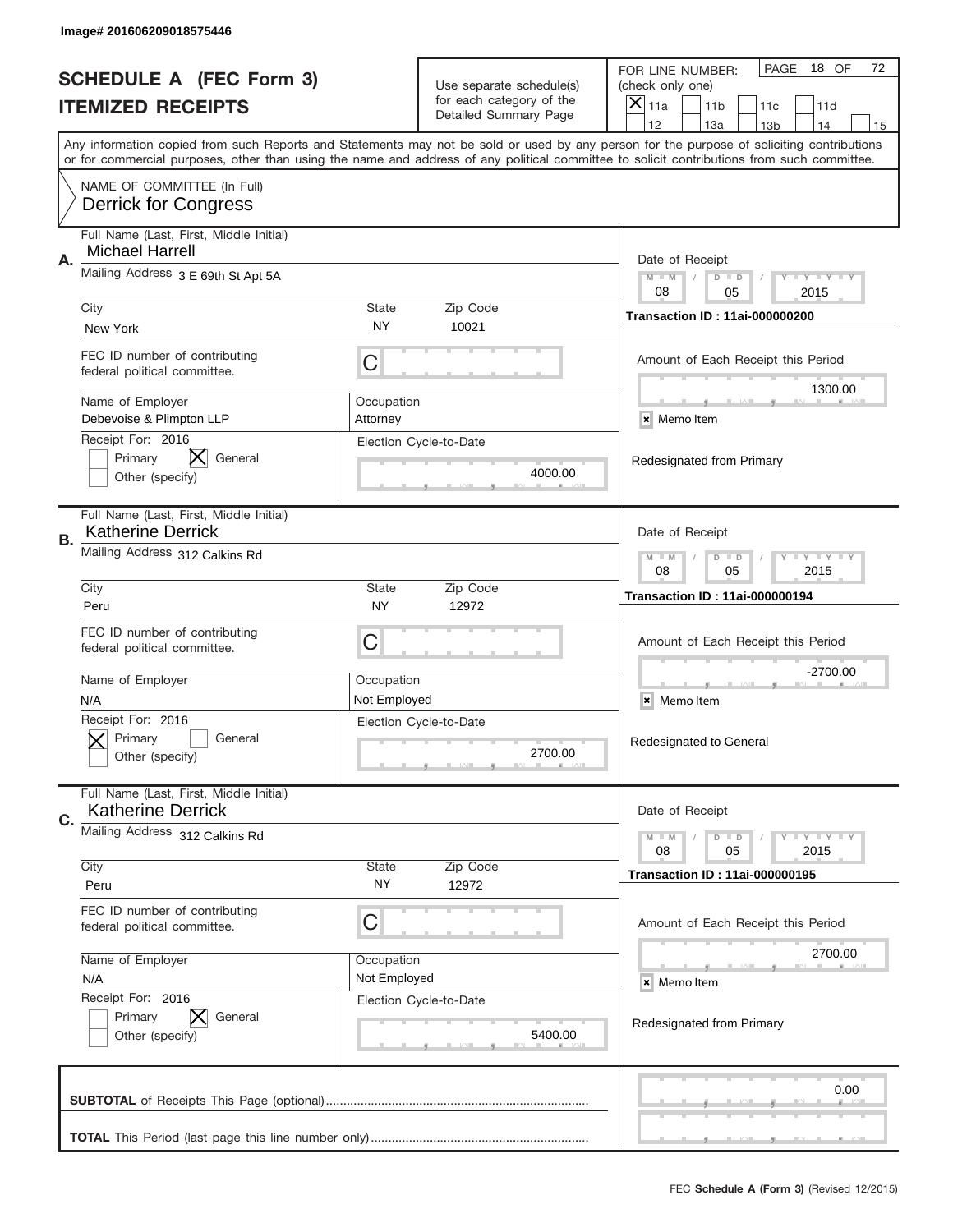|    | Image# 201606209018575447                                      |                                                             |                                                   |                                                                                                                                                                                       |
|----|----------------------------------------------------------------|-------------------------------------------------------------|---------------------------------------------------|---------------------------------------------------------------------------------------------------------------------------------------------------------------------------------------|
|    | <b>SCHEDULE A (FEC Form 3)</b>                                 |                                                             | Use separate schedule(s)                          | PAGE<br>19 OF<br>72<br>FOR LINE NUMBER:<br>(check only one)                                                                                                                           |
|    | <b>ITEMIZED RECEIPTS</b>                                       |                                                             | for each category of the<br>Detailed Summary Page | ×<br>11a<br>11 <sub>b</sub><br>11c<br>11d                                                                                                                                             |
|    |                                                                |                                                             |                                                   | 12<br>13a<br>14<br>13 <sub>b</sub><br>15<br>Any information copied from such Reports and Statements may not be sold or used by any person for the purpose of soliciting contributions |
|    |                                                                |                                                             |                                                   | or for commercial purposes, other than using the name and address of any political committee to solicit contributions from such committee.                                            |
|    | NAME OF COMMITTEE (In Full)<br><b>Derrick for Congress</b>     |                                                             |                                                   |                                                                                                                                                                                       |
| Α. | Full Name (Last, First, Middle Initial)<br>David Mason         |                                                             |                                                   | Date of Receipt                                                                                                                                                                       |
|    | Mailing Address 10 Keene Knolls Way                            |                                                             |                                                   | $M - M$<br><b>LEY LEY LEY</b><br>$D$ $D$<br>08<br>07<br>2015                                                                                                                          |
|    | City                                                           | State                                                       | Zip Code                                          | <b>Transaction ID: 11ai-000000207</b>                                                                                                                                                 |
|    | Keene                                                          | NY                                                          | 12942                                             |                                                                                                                                                                                       |
|    | FEC ID number of contributing<br>federal political committee.  | C                                                           |                                                   | Amount of Each Receipt this Period<br>250.00                                                                                                                                          |
|    | Name of Employer<br>N/A                                        | Occupation<br>Not Employed                                  |                                                   | Memo Item                                                                                                                                                                             |
|    | Receipt For: 2016<br>Primary<br>General<br>Other (specify)     |                                                             | Election Cycle-to-Date<br>250.00                  |                                                                                                                                                                                       |
| В. | Full Name (Last, First, Middle Initial)<br>Deirdre O'Callaghan |                                                             |                                                   | Date of Receipt                                                                                                                                                                       |
|    | Mailing Address 2775 Doelner Cir                               | $M - M$<br><b>LEYTEY LEY</b><br>$D$ $D$<br>08<br>09<br>2015 |                                                   |                                                                                                                                                                                       |
|    | City<br>Castleton on Hudso                                     | State<br>NY                                                 | Zip Code<br>12033                                 | <b>Transaction ID: 11ai-000000210</b>                                                                                                                                                 |
|    | FEC ID number of contributing<br>federal political committee.  | C                                                           |                                                   | Amount of Each Receipt this Period                                                                                                                                                    |
|    | Name of Employer                                               | Occupation                                                  |                                                   | 250.00                                                                                                                                                                                |
|    | Center for Internet Security                                   | Attorney                                                    |                                                   | Memo Item                                                                                                                                                                             |
|    | Receipt For: 2016<br>General<br>Primary<br>Other (specify)     |                                                             | Election Cycle-to-Date<br>250.00                  |                                                                                                                                                                                       |
| C. | Full Name (Last, First, Middle Initial)<br><b>Bruce Teague</b> |                                                             |                                                   | Date of Receipt                                                                                                                                                                       |
|    | Mailing Address 3606 NW 28th Ter                               |                                                             |                                                   | <b>LEY LEY LEY</b><br>$M - M$<br>$D$ $D$<br>08<br>09<br>2015                                                                                                                          |
|    | City<br>Gainesville                                            | State<br>FL                                                 | Zip Code<br>32605                                 | <b>Transaction ID: 11ai-000000212</b>                                                                                                                                                 |
|    | FEC ID number of contributing<br>federal political committee.  | C                                                           |                                                   | Amount of Each Receipt this Period                                                                                                                                                    |
|    | Name of Employer                                               | Occupation                                                  |                                                   | 250.00                                                                                                                                                                                |
|    | Santa Fe College                                               | Professor                                                   |                                                   | Memo Item                                                                                                                                                                             |
|    | Receipt For: 2016<br>Primary<br>General<br>Other (specify)     |                                                             | Election Cycle-to-Date<br>250.00                  |                                                                                                                                                                                       |
|    |                                                                |                                                             |                                                   | 750.00                                                                                                                                                                                |
|    |                                                                |                                                             |                                                   |                                                                                                                                                                                       |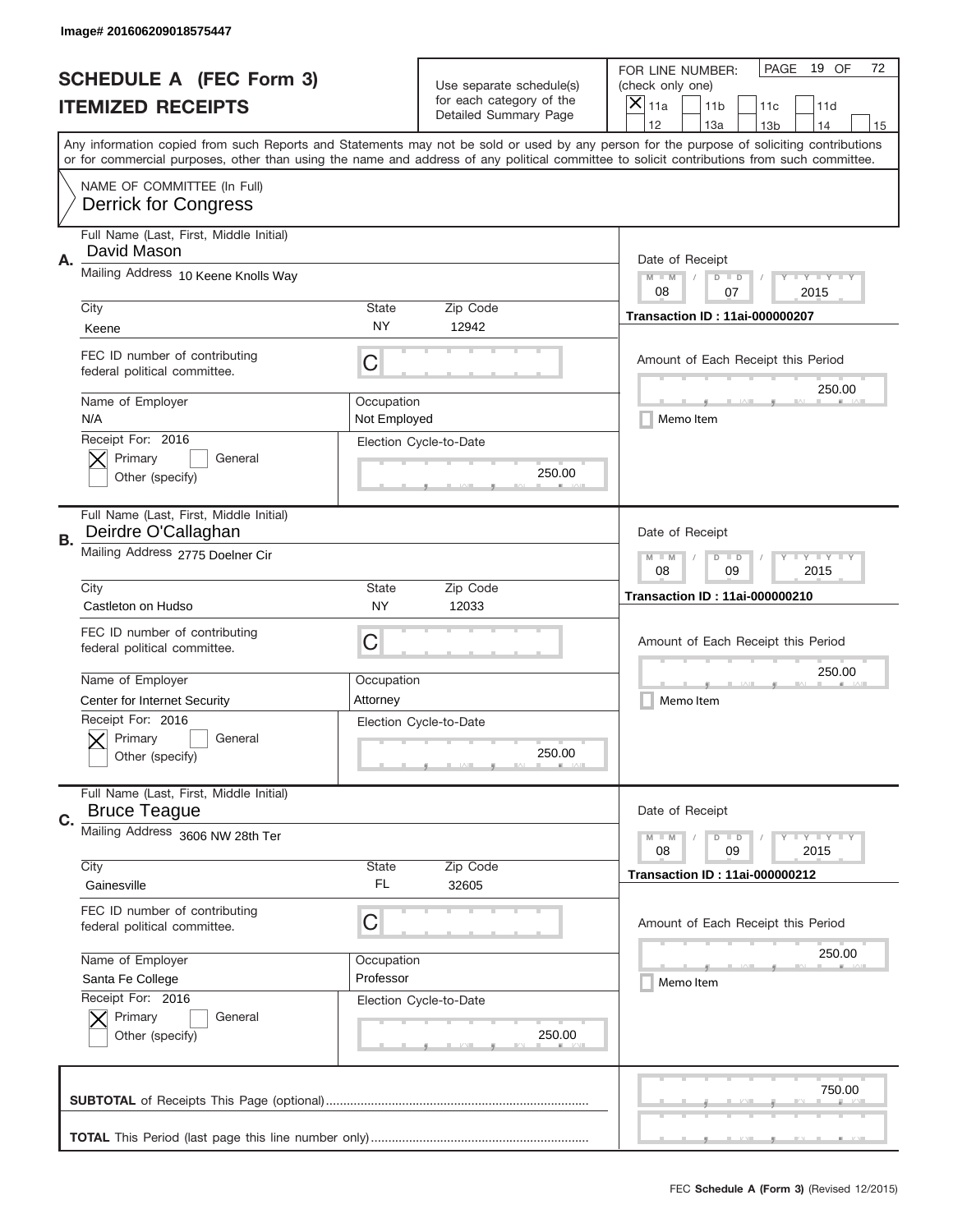|    | Image# 201606209018575448                                                   |                                                           |                                                      |                                                                                                                                                                                                                                                                                         |
|----|-----------------------------------------------------------------------------|-----------------------------------------------------------|------------------------------------------------------|-----------------------------------------------------------------------------------------------------------------------------------------------------------------------------------------------------------------------------------------------------------------------------------------|
|    | <b>SCHEDULE A (FEC Form 3)</b>                                              |                                                           | Use separate schedule(s)<br>for each category of the | PAGE<br>20 OF<br>72<br>FOR LINE NUMBER:<br>(check only one)                                                                                                                                                                                                                             |
|    | <b>ITEMIZED RECEIPTS</b>                                                    |                                                           | Detailed Summary Page                                | ×<br>11a<br>11 <sub>b</sub><br>11c<br>11d<br>12<br>13a<br>13 <sub>b</sub><br>14<br>15                                                                                                                                                                                                   |
|    |                                                                             |                                                           |                                                      | Any information copied from such Reports and Statements may not be sold or used by any person for the purpose of soliciting contributions<br>or for commercial purposes, other than using the name and address of any political committee to solicit contributions from such committee. |
|    | NAME OF COMMITTEE (In Full)<br><b>Derrick for Congress</b>                  |                                                           |                                                      |                                                                                                                                                                                                                                                                                         |
| Α. | Full Name (Last, First, Middle Initial)<br><b>Richard Dornellas</b>         |                                                           |                                                      | Date of Receipt                                                                                                                                                                                                                                                                         |
|    | Mailing Address 154 Attorney St<br><b>Resident Manager</b>                  |                                                           |                                                      | $M - M$<br><b>LEY LEY LEY</b><br>$D$ $D$<br>08<br>09<br>2015                                                                                                                                                                                                                            |
|    | City<br>New York                                                            | State<br>NY                                               | Zip Code<br>10002                                    | <b>Transaction ID: 11ai-000000213</b>                                                                                                                                                                                                                                                   |
|    | FEC ID number of contributing<br>federal political committee.               | C                                                         |                                                      | Amount of Each Receipt this Period<br>500.00                                                                                                                                                                                                                                            |
|    | Name of Employer<br>154 Attorney Street Condominiums                        | Occupation<br><b>Property Manager</b>                     |                                                      | Memo Item                                                                                                                                                                                                                                                                               |
|    | Receipt For: 2016<br>Primary<br>General<br>Other (specify)                  |                                                           | Election Cycle-to-Date<br>500.00                     |                                                                                                                                                                                                                                                                                         |
| В. | Full Name (Last, First, Middle Initial)<br><b>Glenn Seymour</b>             |                                                           |                                                      | Date of Receipt                                                                                                                                                                                                                                                                         |
|    | Mailing Address 168 S 167th St                                              | $M - M$<br><b>LY LY LY</b><br>$D$ $D$<br>08<br>10<br>2015 |                                                      |                                                                                                                                                                                                                                                                                         |
|    | City<br>Omaha                                                               | State<br><b>NE</b>                                        | Zip Code<br>68118                                    | <b>Transaction ID: 11ai-000000216</b>                                                                                                                                                                                                                                                   |
|    | FEC ID number of contributing<br>federal political committee.               | C                                                         |                                                      | Amount of Each Receipt this Period                                                                                                                                                                                                                                                      |
|    | Name of Employer                                                            | Occupation                                                |                                                      | 2000.00                                                                                                                                                                                                                                                                                 |
|    |                                                                             |                                                           |                                                      |                                                                                                                                                                                                                                                                                         |
|    | ConAgra Foods<br>Receipt For: 2016<br>General<br>Primary<br>Other (specify) | Manager                                                   | Election Cycle-to-Date<br>2000.00                    | Memo Item                                                                                                                                                                                                                                                                               |
| C. | Full Name (Last, First, Middle Initial)<br>David Shanahan                   |                                                           |                                                      | Date of Receipt                                                                                                                                                                                                                                                                         |
|    | Mailing Address 2912 Ala Puawa Pl                                           |                                                           |                                                      | <b>LY LY LY</b><br>$M - M$<br>$D$ $D$<br>08<br>2015<br>10                                                                                                                                                                                                                               |
|    | City<br>Honolulu                                                            | State<br>HI                                               | Zip Code<br>96818                                    | <b>Transaction ID: 11ai-000000217</b>                                                                                                                                                                                                                                                   |
|    | FEC ID number of contributing<br>federal political committee.               | C                                                         |                                                      | Amount of Each Receipt this Period                                                                                                                                                                                                                                                      |
|    | Name of Employer                                                            | Occupation                                                |                                                      | 500.00                                                                                                                                                                                                                                                                                  |
|    | Dept of Defence                                                             | Professor                                                 |                                                      | Memo Item                                                                                                                                                                                                                                                                               |
|    | Receipt For: 2016<br>Primary<br>General<br>Other (specify)                  |                                                           | Election Cycle-to-Date<br>500.00                     |                                                                                                                                                                                                                                                                                         |
|    |                                                                             |                                                           |                                                      | 3000.00                                                                                                                                                                                                                                                                                 |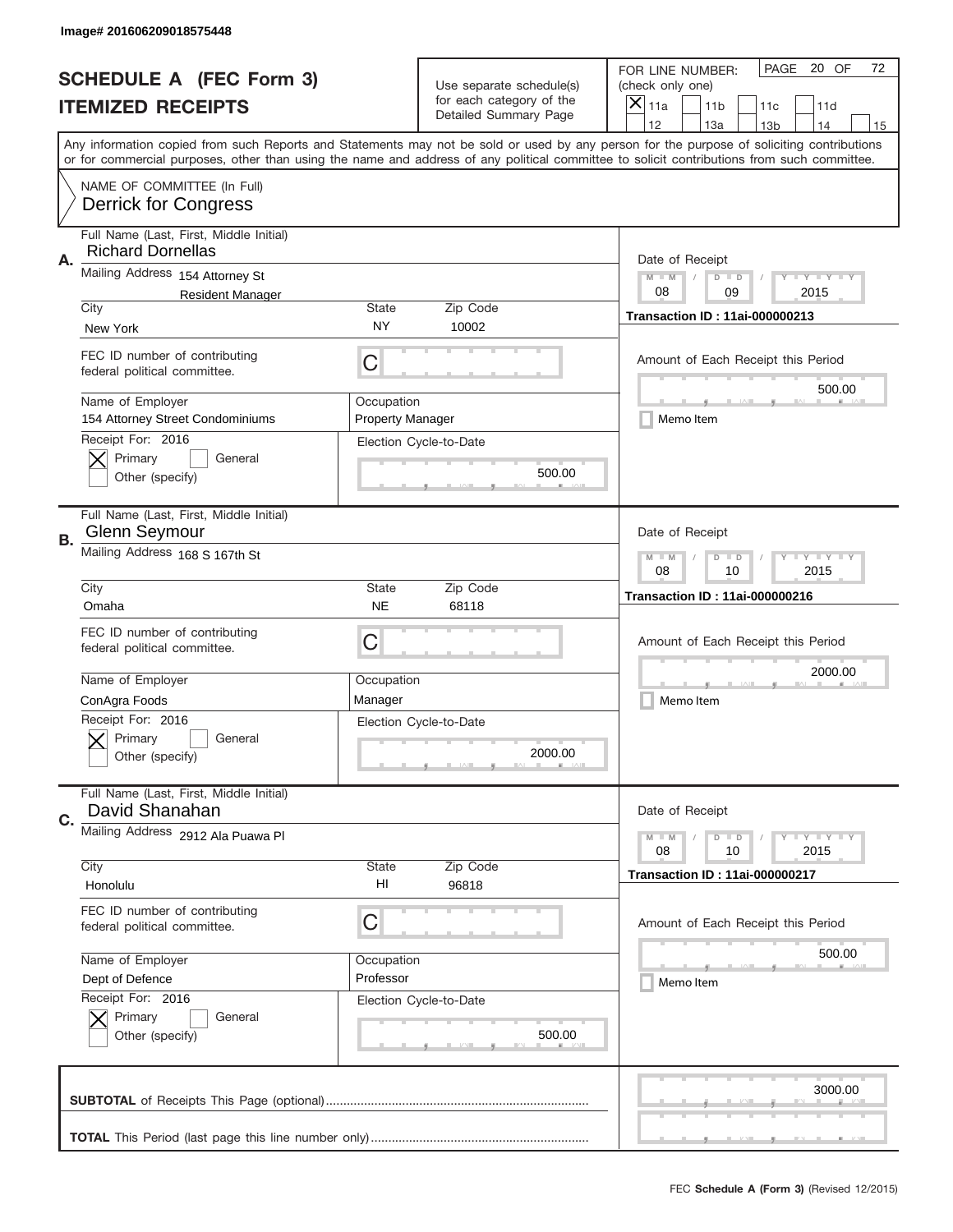|           | Image# 201606209018575449                                              |                                                           |                                                   |                                                                                                                                                                                                                                                                                                                                     |
|-----------|------------------------------------------------------------------------|-----------------------------------------------------------|---------------------------------------------------|-------------------------------------------------------------------------------------------------------------------------------------------------------------------------------------------------------------------------------------------------------------------------------------------------------------------------------------|
|           | <b>SCHEDULE A (FEC Form 3)</b>                                         |                                                           | Use separate schedule(s)                          | PAGE 21 OF<br>72<br>FOR LINE NUMBER:<br>(check only one)                                                                                                                                                                                                                                                                            |
|           | <b>ITEMIZED RECEIPTS</b>                                               |                                                           | for each category of the<br>Detailed Summary Page | $\boldsymbol{\times}$<br>11a<br>11 <sub>b</sub><br>11c<br>11d                                                                                                                                                                                                                                                                       |
|           |                                                                        |                                                           |                                                   | 12<br>13a<br>14<br>13 <sub>b</sub><br>15<br>Any information copied from such Reports and Statements may not be sold or used by any person for the purpose of soliciting contributions<br>or for commercial purposes, other than using the name and address of any political committee to solicit contributions from such committee. |
|           | NAME OF COMMITTEE (In Full)<br><b>Derrick for Congress</b>             |                                                           |                                                   |                                                                                                                                                                                                                                                                                                                                     |
| Α.        | Full Name (Last, First, Middle Initial)<br>Davis M. Richardson         |                                                           |                                                   | Date of Receipt                                                                                                                                                                                                                                                                                                                     |
|           | Mailing Address 17125 Darnestown Rd                                    |                                                           |                                                   | <b>LEY LEY LEY</b><br>$M - M$<br>$D$ $D$<br>08<br>12<br>2015                                                                                                                                                                                                                                                                        |
|           | City<br><b>Boyds</b>                                                   | <b>State</b><br><b>MD</b>                                 | Zip Code<br>20841-9566                            | <b>Transaction ID: 11ai-000000196</b>                                                                                                                                                                                                                                                                                               |
|           | FEC ID number of contributing<br>federal political committee.          | C                                                         |                                                   | Amount of Each Receipt this Period<br>250.00                                                                                                                                                                                                                                                                                        |
|           | Name of Employer<br>Sugarplum Design                                   | Occupation<br>Owner                                       |                                                   | Memo Item                                                                                                                                                                                                                                                                                                                           |
|           | Receipt For: 2016<br>Primary<br>General<br>Other (specify)             |                                                           | Election Cycle-to-Date<br>250.00                  |                                                                                                                                                                                                                                                                                                                                     |
| <b>B.</b> | Full Name (Last, First, Middle Initial)<br>Elizabeth B. Peabody        |                                                           |                                                   | Date of Receipt                                                                                                                                                                                                                                                                                                                     |
|           | Mailing Address 85 Crabapple Dr                                        | <b>LY LY LY</b><br>$M$ $M$<br>$D$ $D$<br>08<br>12<br>2015 |                                                   |                                                                                                                                                                                                                                                                                                                                     |
|           | City<br>Shelburne                                                      | <b>State</b><br><b>VT</b>                                 | Zip Code<br>05482                                 | <b>Transaction ID: 11ai-000000197</b>                                                                                                                                                                                                                                                                                               |
|           | FEC ID number of contributing<br>federal political committee.          | C                                                         |                                                   | Amount of Each Receipt this Period                                                                                                                                                                                                                                                                                                  |
|           | Name of Employer<br>N/A                                                | Occupation<br>Not Employed                                |                                                   | 500.00<br>Memo Item                                                                                                                                                                                                                                                                                                                 |
|           | Receipt For: 2016<br>General<br>Primary<br>Other (specify)             |                                                           | Election Cycle-to-Date<br>500.00                  |                                                                                                                                                                                                                                                                                                                                     |
| C.        | Full Name (Last, First, Middle Initial)<br><b>Christopher Boehning</b> |                                                           |                                                   | Date of Receipt                                                                                                                                                                                                                                                                                                                     |
|           | Mailing Address 55 Thompson St<br>Apt TH                               |                                                           |                                                   | <b>LY LY LY</b><br>$M - M$<br>$D$ $D$<br>12<br>2015<br>08                                                                                                                                                                                                                                                                           |
|           | City<br>New York                                                       | State<br>NY.                                              | Zip Code<br>10012                                 | <b>Transaction ID: 11ai-000000214</b>                                                                                                                                                                                                                                                                                               |
|           | FEC ID number of contributing<br>federal political committee.          | С                                                         |                                                   | Amount of Each Receipt this Period                                                                                                                                                                                                                                                                                                  |
|           | Name of Employer<br>Paul, Weiss LLP                                    | Occupation<br>Attorney                                    |                                                   | -2700.00                                                                                                                                                                                                                                                                                                                            |
|           | Receipt For: 2016                                                      |                                                           | Election Cycle-to-Date                            | × Memo Item                                                                                                                                                                                                                                                                                                                         |
|           | Primary<br>General<br>Other (specify)                                  |                                                           | 2700.00                                           | Redesignated to General                                                                                                                                                                                                                                                                                                             |
|           |                                                                        |                                                           |                                                   | 750.00                                                                                                                                                                                                                                                                                                                              |
|           |                                                                        |                                                           |                                                   |                                                                                                                                                                                                                                                                                                                                     |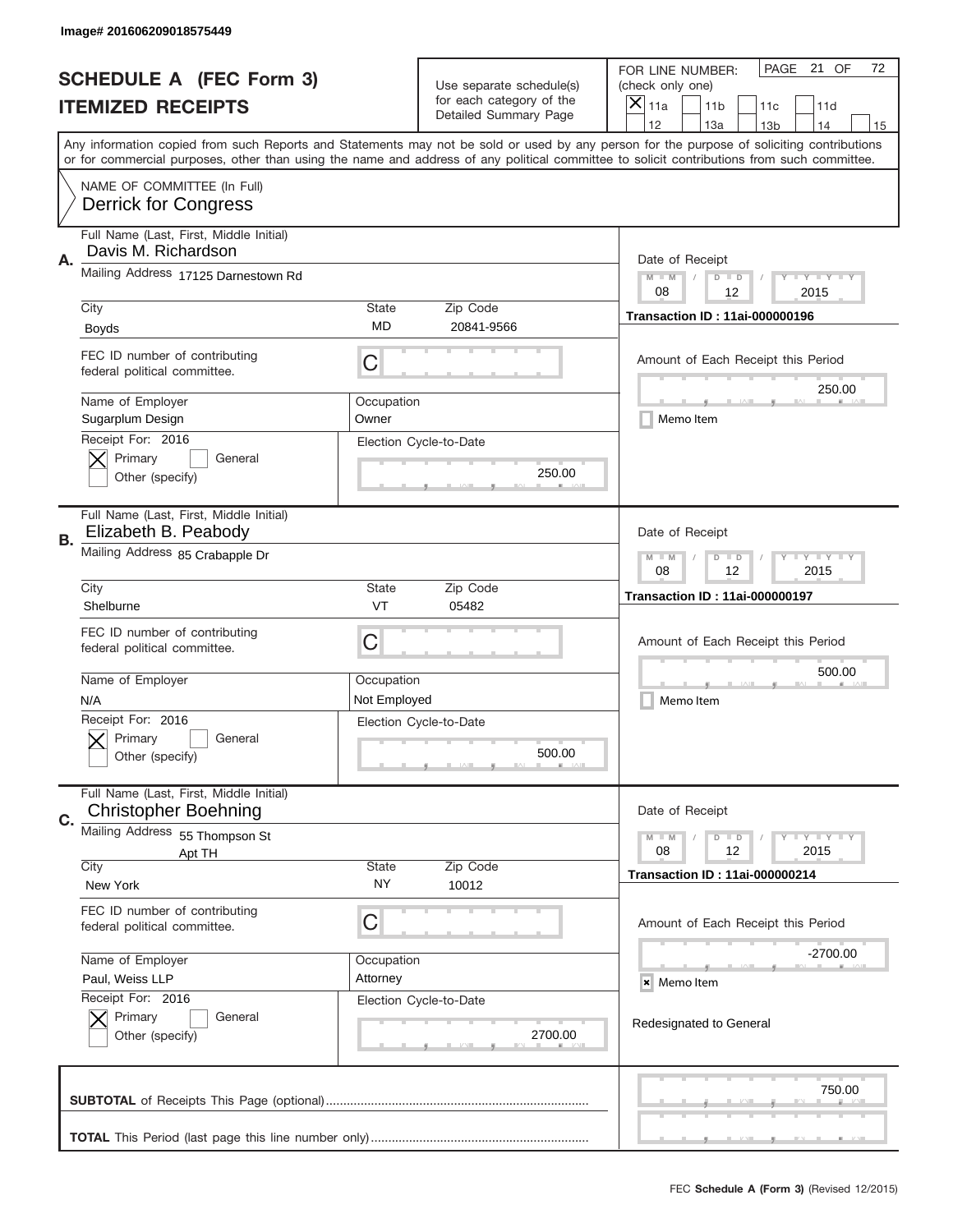|    | Image# 201606209018575450                                                        |                                                           |                                                      |                                                                                                                                                                                                                                                                                         |
|----|----------------------------------------------------------------------------------|-----------------------------------------------------------|------------------------------------------------------|-----------------------------------------------------------------------------------------------------------------------------------------------------------------------------------------------------------------------------------------------------------------------------------------|
|    | <b>SCHEDULE A (FEC Form 3)</b>                                                   |                                                           | Use separate schedule(s)<br>for each category of the | PAGE 22 OF<br>72<br>FOR LINE NUMBER:<br>(check only one)<br>×<br>11a<br>11 <sub>b</sub>                                                                                                                                                                                                 |
|    | <b>ITEMIZED RECEIPTS</b>                                                         |                                                           | Detailed Summary Page                                | 11c<br>11d<br>12<br>13a<br>13 <sub>b</sub><br>14<br>15                                                                                                                                                                                                                                  |
|    |                                                                                  |                                                           |                                                      | Any information copied from such Reports and Statements may not be sold or used by any person for the purpose of soliciting contributions<br>or for commercial purposes, other than using the name and address of any political committee to solicit contributions from such committee. |
|    | NAME OF COMMITTEE (In Full)<br><b>Derrick for Congress</b>                       |                                                           |                                                      |                                                                                                                                                                                                                                                                                         |
| Α. | Full Name (Last, First, Middle Initial)<br><b>Christopher Boehning</b>           |                                                           |                                                      | Date of Receipt                                                                                                                                                                                                                                                                         |
|    | Mailing Address 55 Thompson St<br>Apt TH                                         |                                                           |                                                      | $M - M$<br><b>LEY LEY LEY</b><br>$D$ $D$<br>08<br>12<br>2015                                                                                                                                                                                                                            |
|    | City<br>New York                                                                 | State<br>NY                                               | Zip Code<br>10012                                    | <b>Transaction ID: 11ai-000000215</b>                                                                                                                                                                                                                                                   |
|    | FEC ID number of contributing<br>federal political committee.                    | C                                                         |                                                      | Amount of Each Receipt this Period                                                                                                                                                                                                                                                      |
|    | Name of Employer<br>Paul, Weiss LLP                                              | Occupation<br>Attorney                                    |                                                      | 2700.00<br>× Memo Item                                                                                                                                                                                                                                                                  |
|    | Receipt For: 2016<br>Primary<br>General<br>Other (specify)                       |                                                           | Election Cycle-to-Date<br>5400.00                    | Redesignated from Primary                                                                                                                                                                                                                                                               |
| В. | Full Name (Last, First, Middle Initial)<br><b>William Stanton</b>                |                                                           |                                                      | Date of Receipt                                                                                                                                                                                                                                                                         |
|    | Mailing Address 2825 S Indian River Dr                                           | <b>LEYTEY LEY</b><br>$M$ M<br>$D$ $D$<br>08<br>12<br>2015 |                                                      |                                                                                                                                                                                                                                                                                         |
|    | City<br>Fort Pierce                                                              | State<br>FL                                               | Zip Code<br>34982                                    | <b>Transaction ID: 11ai-000000223</b>                                                                                                                                                                                                                                                   |
|    | FEC ID number of contributing<br>federal political committee.                    | C                                                         |                                                      | Amount of Each Receipt this Period                                                                                                                                                                                                                                                      |
|    |                                                                                  |                                                           |                                                      | 500.00                                                                                                                                                                                                                                                                                  |
|    | Name of Employer<br><b>HCA</b>                                                   | Occupation<br>Physician                                   |                                                      | Memo Item                                                                                                                                                                                                                                                                               |
|    | Receipt For: 2016<br>General<br>Primary<br>Other (specify)                       |                                                           | Election Cycle-to-Date<br>500.00                     |                                                                                                                                                                                                                                                                                         |
|    | Full Name (Last, First, Middle Initial)<br><b>Richard Shapiro</b>                |                                                           |                                                      | Date of Receipt                                                                                                                                                                                                                                                                         |
| C. | Mailing Address 1 Dahinda Rd                                                     |                                                           |                                                      | <b>LYLYLY</b><br>$M - M$<br>$D$ $D$<br>08<br>13<br>2015                                                                                                                                                                                                                                 |
|    | City<br>Saranac Lake                                                             | <b>State</b><br>NY.                                       | Zip Code<br>12983                                    | <b>Transaction ID: 11ai-000000234</b>                                                                                                                                                                                                                                                   |
|    | FEC ID number of contributing<br>federal political committee.                    | C                                                         |                                                      | Amount of Each Receipt this Period                                                                                                                                                                                                                                                      |
|    | Name of Employer                                                                 | Occupation                                                |                                                      | 1000.00                                                                                                                                                                                                                                                                                 |
|    | Gear-To-Go Tandems<br>Receipt For: 2016<br>Primary<br>General<br>Other (specify) | Retail                                                    | Election Cycle-to-Date<br>1030.00                    | Memo Item                                                                                                                                                                                                                                                                               |
|    |                                                                                  |                                                           |                                                      | 1500.00                                                                                                                                                                                                                                                                                 |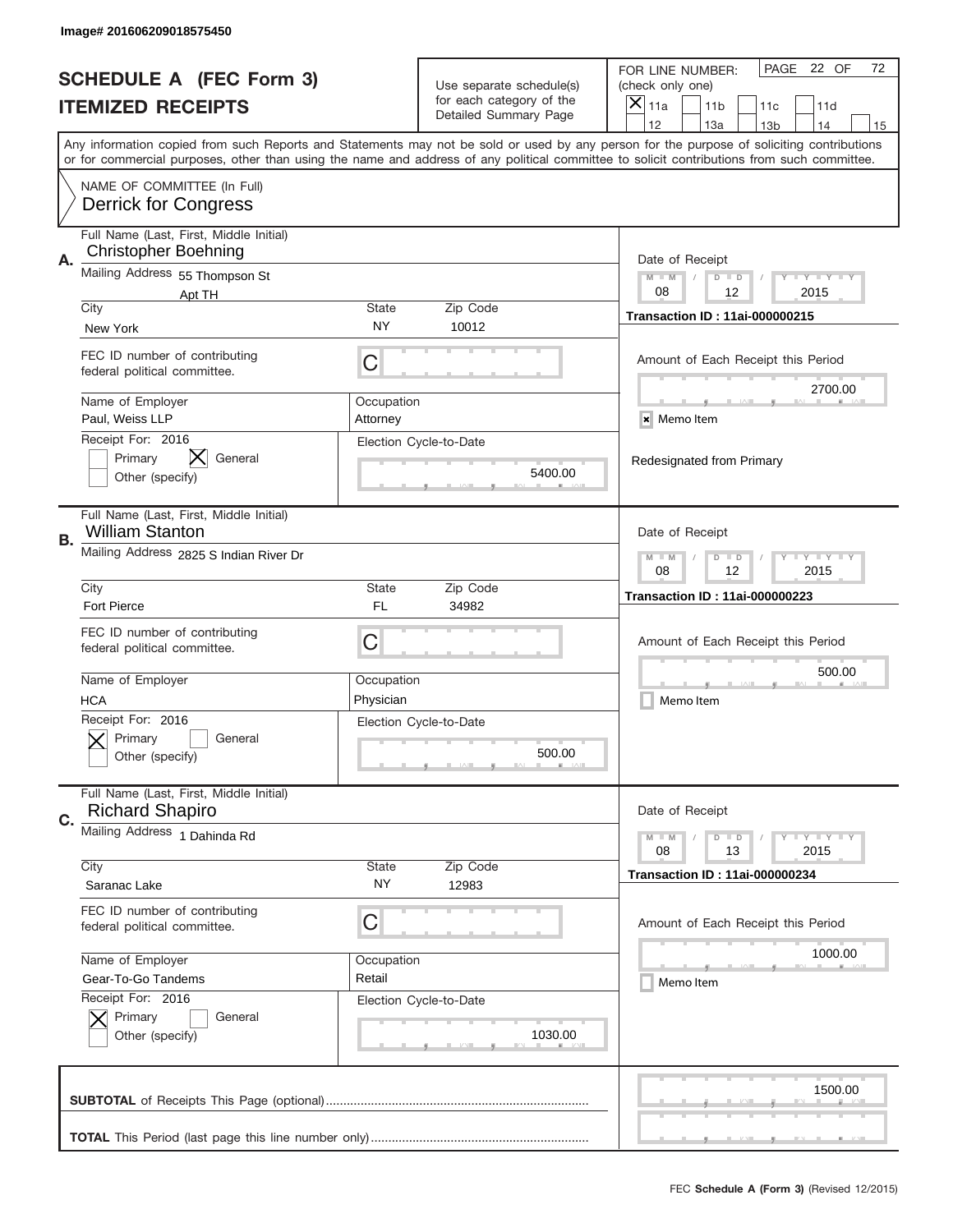|    | Image# 201606209018575451                                            |                                                             |                                                   |                                                                                                                                                                                                                                                                                                                         |
|----|----------------------------------------------------------------------|-------------------------------------------------------------|---------------------------------------------------|-------------------------------------------------------------------------------------------------------------------------------------------------------------------------------------------------------------------------------------------------------------------------------------------------------------------------|
|    | <b>SCHEDULE A (FEC Form 3)</b>                                       |                                                             | Use separate schedule(s)                          | PAGE 23 OF<br>72<br>FOR LINE NUMBER:<br>(check only one)                                                                                                                                                                                                                                                                |
|    | <b>ITEMIZED RECEIPTS</b>                                             |                                                             | for each category of the<br>Detailed Summary Page | ×<br>11a<br>11 <sub>b</sub><br>11c<br>11d<br>12<br>14                                                                                                                                                                                                                                                                   |
|    |                                                                      |                                                             |                                                   | 13a<br>13 <sub>b</sub><br>15<br>Any information copied from such Reports and Statements may not be sold or used by any person for the purpose of soliciting contributions<br>or for commercial purposes, other than using the name and address of any political committee to solicit contributions from such committee. |
|    | NAME OF COMMITTEE (In Full)<br><b>Derrick for Congress</b>           |                                                             |                                                   |                                                                                                                                                                                                                                                                                                                         |
| Α. | Full Name (Last, First, Middle Initial)<br><b>Walter Cain</b>        |                                                             |                                                   | Date of Receipt                                                                                                                                                                                                                                                                                                         |
|    | Mailing Address 789 W End Ave<br>Apt 8B                              |                                                             |                                                   | $M - M$<br><b>LEY LEY LEY</b><br>$D$ $D$<br>08<br>2015<br>14                                                                                                                                                                                                                                                            |
|    | City<br>New York                                                     | State<br>NY                                                 | Zip Code<br>10025                                 | <b>Transaction ID: 11ai-000000226</b>                                                                                                                                                                                                                                                                                   |
|    | FEC ID number of contributing<br>federal political committee.        | C                                                           |                                                   | Amount of Each Receipt this Period<br>1000.00                                                                                                                                                                                                                                                                           |
|    | Name of Employer<br><b>ORE Design &amp; Technology</b>               | Occupation                                                  | <b>Architectural Designer</b>                     | Memo Item                                                                                                                                                                                                                                                                                                               |
|    | Receipt For: 2016<br>Primary<br>General<br>Other (specify)           |                                                             | Election Cycle-to-Date<br>1000.00                 |                                                                                                                                                                                                                                                                                                                         |
| В. | Full Name (Last, First, Middle Initial)<br><b>Cliff Hoffman</b>      |                                                             |                                                   | Date of Receipt                                                                                                                                                                                                                                                                                                         |
|    | Mailing Address PO Box 1442<br>906 Broken Lance Dr                   | $M - M$<br><b>LEYTEY LEY</b><br>$D$ $D$<br>08<br>22<br>2015 |                                                   |                                                                                                                                                                                                                                                                                                                         |
|    | City<br>Breckenridge                                                 | State<br>CO                                                 | Zip Code<br>80424                                 | <b>Transaction ID: 11ai-000000269</b>                                                                                                                                                                                                                                                                                   |
|    | FEC ID number of contributing<br>federal political committee.        | C                                                           |                                                   | Amount of Each Receipt this Period                                                                                                                                                                                                                                                                                      |
|    | Name of Employer<br>Self                                             | Occupation<br>Investor                                      |                                                   | 500.00<br>Memo Item                                                                                                                                                                                                                                                                                                     |
|    | Receipt For: 2016<br>General<br>Primary<br>Other (specify)           |                                                             | Election Cycle-to-Date<br>500.00                  |                                                                                                                                                                                                                                                                                                                         |
| C. | Full Name (Last, First, Middle Initial)<br><b>Christopher Yeaton</b> |                                                             |                                                   | Date of Receipt                                                                                                                                                                                                                                                                                                         |
|    | Mailing Address 7131 Summit Ave                                      |                                                             |                                                   | <b>LEY LEY LEY</b><br>$M - M$<br>$D$ $D$<br>08<br>2015<br>26                                                                                                                                                                                                                                                            |
|    | City<br>Madeira                                                      | State<br>OH                                                 | Zip Code<br>45243                                 | <b>Transaction ID: 11ai-000000270</b>                                                                                                                                                                                                                                                                                   |
|    | FEC ID number of contributing<br>federal political committee.        | С                                                           |                                                   | Amount of Each Receipt this Period                                                                                                                                                                                                                                                                                      |
|    | Name of Employer<br>Healthcare                                       | Occupation<br>Marketing                                     |                                                   | 250.00<br>Memo Item                                                                                                                                                                                                                                                                                                     |
|    | Receipt For: 2016<br>Primary<br>General                              |                                                             | Election Cycle-to-Date                            |                                                                                                                                                                                                                                                                                                                         |
|    | Other (specify)                                                      |                                                             | 250.00                                            |                                                                                                                                                                                                                                                                                                                         |
|    |                                                                      |                                                             |                                                   | 1750.00                                                                                                                                                                                                                                                                                                                 |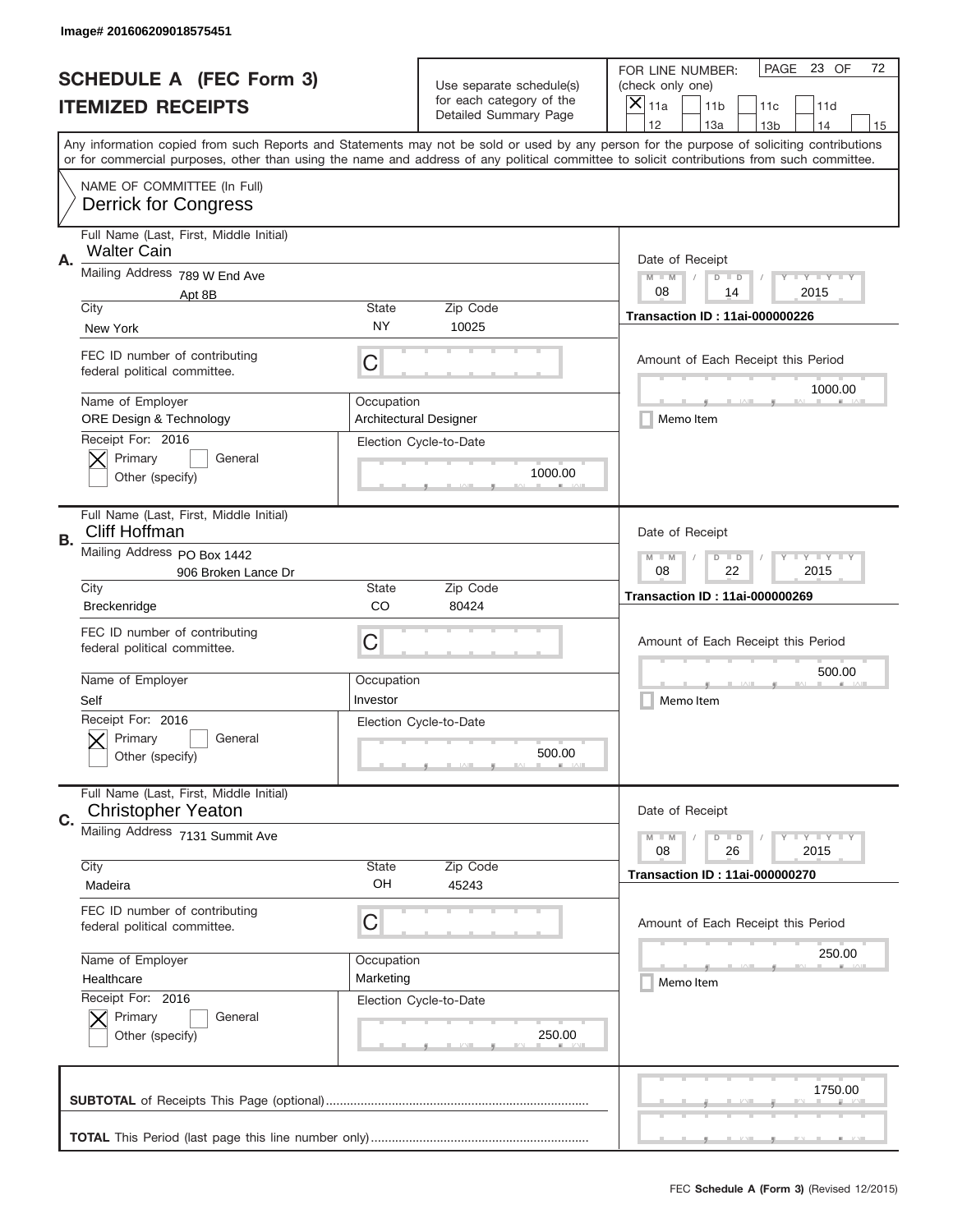|    | Image# 201606209018575452                                      |                                                           |                                                      |                                                                                                                                                                                                                                                                                                                                     |
|----|----------------------------------------------------------------|-----------------------------------------------------------|------------------------------------------------------|-------------------------------------------------------------------------------------------------------------------------------------------------------------------------------------------------------------------------------------------------------------------------------------------------------------------------------------|
|    | <b>SCHEDULE A (FEC Form 3)</b>                                 |                                                           | Use separate schedule(s)<br>for each category of the | PAGE 24 OF<br>72<br>FOR LINE NUMBER:<br>(check only one)                                                                                                                                                                                                                                                                            |
|    | <b>ITEMIZED RECEIPTS</b>                                       |                                                           | Detailed Summary Page                                | ×<br>11a<br>11 <sub>b</sub><br>11c<br>11d                                                                                                                                                                                                                                                                                           |
|    |                                                                |                                                           |                                                      | 12<br>13a<br>14<br>13 <sub>b</sub><br>15<br>Any information copied from such Reports and Statements may not be sold or used by any person for the purpose of soliciting contributions<br>or for commercial purposes, other than using the name and address of any political committee to solicit contributions from such committee. |
|    | NAME OF COMMITTEE (In Full)<br><b>Derrick for Congress</b>     |                                                           |                                                      |                                                                                                                                                                                                                                                                                                                                     |
| Α. | Full Name (Last, First, Middle Initial)<br>Clyde Rabideau      |                                                           |                                                      | Date of Receipt                                                                                                                                                                                                                                                                                                                     |
|    | Mailing Address 50 Cedar Ridge Dr                              |                                                           |                                                      | $M - M$<br><b>LEY LEY LEY</b><br>$D$ $D$<br>08<br>27<br>2015                                                                                                                                                                                                                                                                        |
|    | City<br>Saranac Lake                                           | State<br>NY                                               | Zip Code<br>12983                                    | <b>Transaction ID: 11ai-000000265</b>                                                                                                                                                                                                                                                                                               |
|    | FEC ID number of contributing<br>federal political committee.  | C                                                         |                                                      | Amount of Each Receipt this Period<br>1425.60                                                                                                                                                                                                                                                                                       |
|    | Name of Employer<br>Saranac Lake                               | Occupation<br>Mayor                                       |                                                      | Memo Item                                                                                                                                                                                                                                                                                                                           |
|    | Receipt For: 2016<br>Primary<br>General<br>Other (specify)     |                                                           | Election Cycle-to-Date<br>1425.60                    | Inkind Catering and Tent Rental                                                                                                                                                                                                                                                                                                     |
| В. | Full Name (Last, First, Middle Initial)<br><b>Blake Peeper</b> |                                                           |                                                      | Date of Receipt                                                                                                                                                                                                                                                                                                                     |
|    | Mailing Address 1209 Reading Dr                                | $M$ M<br><b>LEYTEY LEY</b><br>$D$ $D$<br>08<br>27<br>2015 |                                                      |                                                                                                                                                                                                                                                                                                                                     |
|    | City<br>Orlando                                                | State<br>FL                                               | Zip Code<br>32804                                    | <b>Transaction ID: 11ai-000000271</b>                                                                                                                                                                                                                                                                                               |
|    | FEC ID number of contributing                                  |                                                           |                                                      | Amount of Each Receipt this Period                                                                                                                                                                                                                                                                                                  |
|    | federal political committee.                                   | C                                                         |                                                      |                                                                                                                                                                                                                                                                                                                                     |
|    | Name of Employer<br><b>Bridge IGP</b>                          | Occupation<br><b>Managing Director</b>                    |                                                      | 250.00<br>Memo Item                                                                                                                                                                                                                                                                                                                 |
|    | Receipt For: 2016<br>General<br>Primary<br>Other (specify)     |                                                           | Election Cycle-to-Date<br>250.00                     |                                                                                                                                                                                                                                                                                                                                     |
| C. | Full Name (Last, First, Middle Initial)<br>David O'Rourke      |                                                           |                                                      | Date of Receipt                                                                                                                                                                                                                                                                                                                     |
|    | Mailing Address 2425 Wimbleton Ct                              |                                                           |                                                      | <b>LEY LEY LEY</b><br>$M - M$<br>$D$ $D$<br>08<br>2015<br>28                                                                                                                                                                                                                                                                        |
|    | City<br>Colorado Springs                                       | State<br>CO                                               | Zip Code<br>80920                                    | <b>Transaction ID: 11ai-000000272</b>                                                                                                                                                                                                                                                                                               |
|    | FEC ID number of contributing<br>federal political committee.  | C                                                         |                                                      | Amount of Each Receipt this Period                                                                                                                                                                                                                                                                                                  |
|    | Name of Employer                                               | Occupation                                                |                                                      | 250.00                                                                                                                                                                                                                                                                                                                              |
|    | <b>Lockheed Martin</b>                                         | Program Manager                                           |                                                      | Memo Item                                                                                                                                                                                                                                                                                                                           |
|    | Receipt For: 2016<br>Primary<br>General<br>Other (specify)     |                                                           | Election Cycle-to-Date<br>250.00                     |                                                                                                                                                                                                                                                                                                                                     |
|    |                                                                |                                                           |                                                      | 1925.60                                                                                                                                                                                                                                                                                                                             |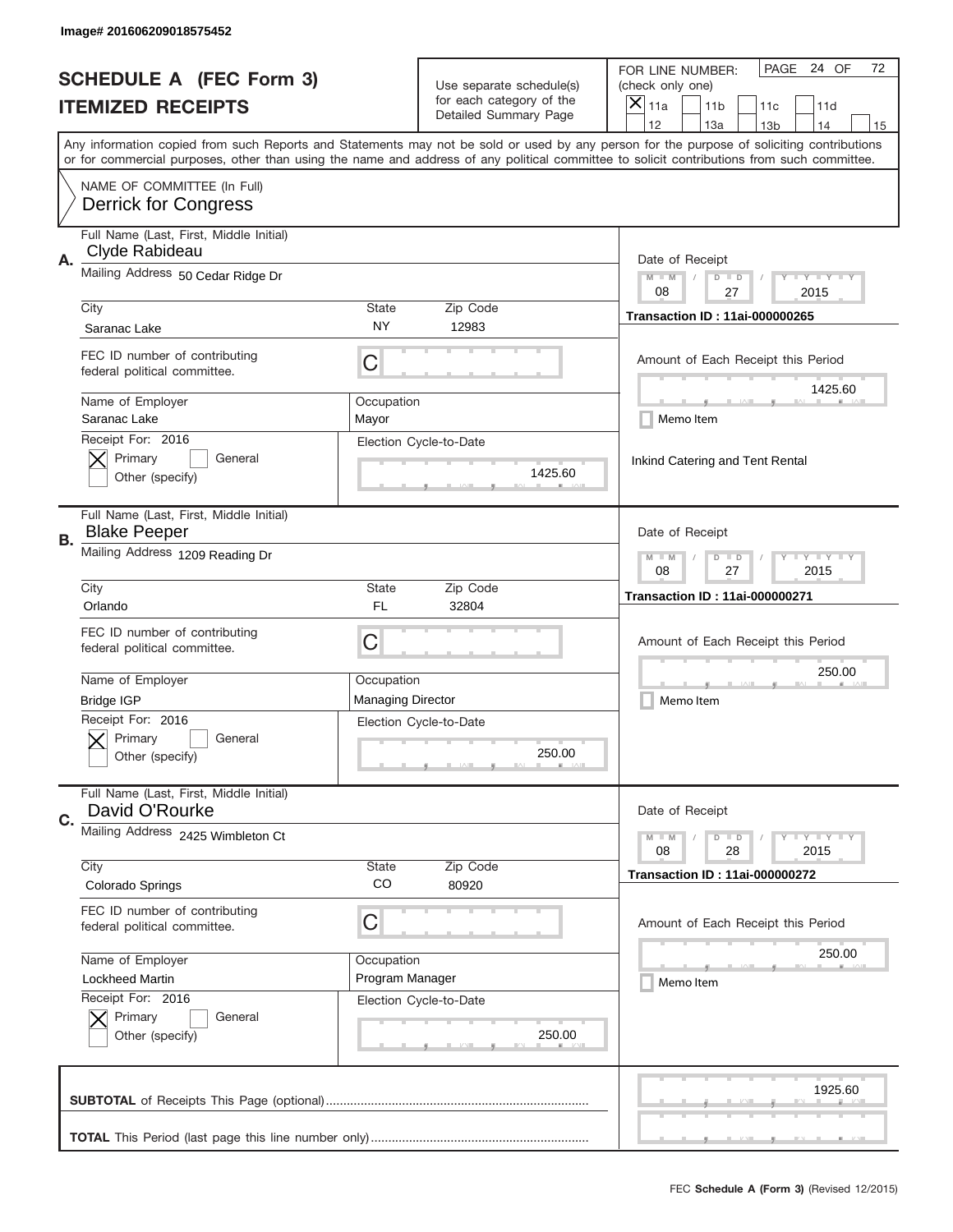|    | Image# 201606209018575453                                     |                                                           |                                                   |                                                                                                                                                                                       |
|----|---------------------------------------------------------------|-----------------------------------------------------------|---------------------------------------------------|---------------------------------------------------------------------------------------------------------------------------------------------------------------------------------------|
|    | <b>SCHEDULE A (FEC Form 3)</b>                                |                                                           | Use separate schedule(s)                          | PAGE 25 OF<br>72<br>FOR LINE NUMBER:<br>(check only one)                                                                                                                              |
|    | <b>ITEMIZED RECEIPTS</b>                                      |                                                           | for each category of the<br>Detailed Summary Page | $\boldsymbol{\times}$<br>11a<br>11 <sub>b</sub><br>11c<br>11d                                                                                                                         |
|    |                                                               |                                                           |                                                   | 12<br>13a<br>14<br>13 <sub>b</sub><br>15<br>Any information copied from such Reports and Statements may not be sold or used by any person for the purpose of soliciting contributions |
|    |                                                               |                                                           |                                                   | or for commercial purposes, other than using the name and address of any political committee to solicit contributions from such committee.                                            |
|    | NAME OF COMMITTEE (In Full)<br><b>Derrick for Congress</b>    |                                                           |                                                   |                                                                                                                                                                                       |
|    | Full Name (Last, First, Middle Initial)<br>Al Hanna           |                                                           |                                                   |                                                                                                                                                                                       |
| Α. | Mailing Address 7120 Delmonico Dr                             |                                                           |                                                   | Date of Receipt<br><b>LEY LEY LEY</b><br>$M - M$<br>$D$ $D$<br>08<br>31<br>2015                                                                                                       |
|    | City                                                          | <b>State</b>                                              | Zip Code                                          | <b>Transaction ID: 11ai-000000287</b>                                                                                                                                                 |
|    | Colorado Springs                                              | CO                                                        | 80919                                             |                                                                                                                                                                                       |
|    | FEC ID number of contributing<br>federal political committee. | C                                                         |                                                   | Amount of Each Receipt this Period<br>250.00                                                                                                                                          |
|    | Name of Employer<br>Self                                      | Occupation<br>Consultant                                  |                                                   | Memo Item                                                                                                                                                                             |
|    | Receipt For: 2016<br>Primary<br>General<br>Other (specify)    |                                                           | Election Cycle-to-Date<br>250.00                  |                                                                                                                                                                                       |
| В. | Full Name (Last, First, Middle Initial)<br>David Shanahan     |                                                           |                                                   | Date of Receipt                                                                                                                                                                       |
|    | Mailing Address 2912 Ala Puawa Pl                             | <b>LY LY LY</b><br>$M - M$<br>$D$ $D$<br>09<br>05<br>2015 |                                                   |                                                                                                                                                                                       |
|    | City                                                          | <b>State</b>                                              | Zip Code                                          | <b>Transaction ID: 11ai-000000288</b>                                                                                                                                                 |
|    | Honolulu                                                      | H <sub>l</sub>                                            | 96818                                             |                                                                                                                                                                                       |
|    | FEC ID number of contributing<br>federal political committee. | C                                                         |                                                   | Amount of Each Receipt this Period                                                                                                                                                    |
|    | Name of Employer                                              | Occupation                                                |                                                   | 1000.00                                                                                                                                                                               |
|    | Dept of Defence                                               | Professor                                                 |                                                   | Memo Item                                                                                                                                                                             |
|    | Receipt For: 2016<br>General<br>Primary<br>Other (specify)    |                                                           | Election Cycle-to-Date<br>1500.00                 |                                                                                                                                                                                       |
| C. | Full Name (Last, First, Middle Initial)<br>Paul Krajeski      |                                                           |                                                   | Date of Receipt                                                                                                                                                                       |
|    | Mailing Address 232 Burley Park Dr                            |                                                           |                                                   | <b>LY LY LY</b><br>$M - M$<br>$D$ $D$<br>09<br>05<br>2015                                                                                                                             |
|    | City<br>East Wakefield                                        | <b>State</b><br>NH                                        | Zip Code<br>03830                                 | <b>Transaction ID: 11ai-000000289</b>                                                                                                                                                 |
|    | FEC ID number of contributing<br>federal political committee. | С                                                         |                                                   | Amount of Each Receipt this Period                                                                                                                                                    |
|    | Name of Employer                                              | Occupation                                                |                                                   | 500.00                                                                                                                                                                                |
|    | <b>Beacon Roofing Supply</b>                                  | Management                                                |                                                   | Memo Item                                                                                                                                                                             |
|    | Receipt For: 2016<br>Primary<br>General                       |                                                           | Election Cycle-to-Date<br>500.00                  |                                                                                                                                                                                       |
|    | Other (specify)                                               |                                                           |                                                   |                                                                                                                                                                                       |
|    |                                                               |                                                           |                                                   | 1750.00                                                                                                                                                                               |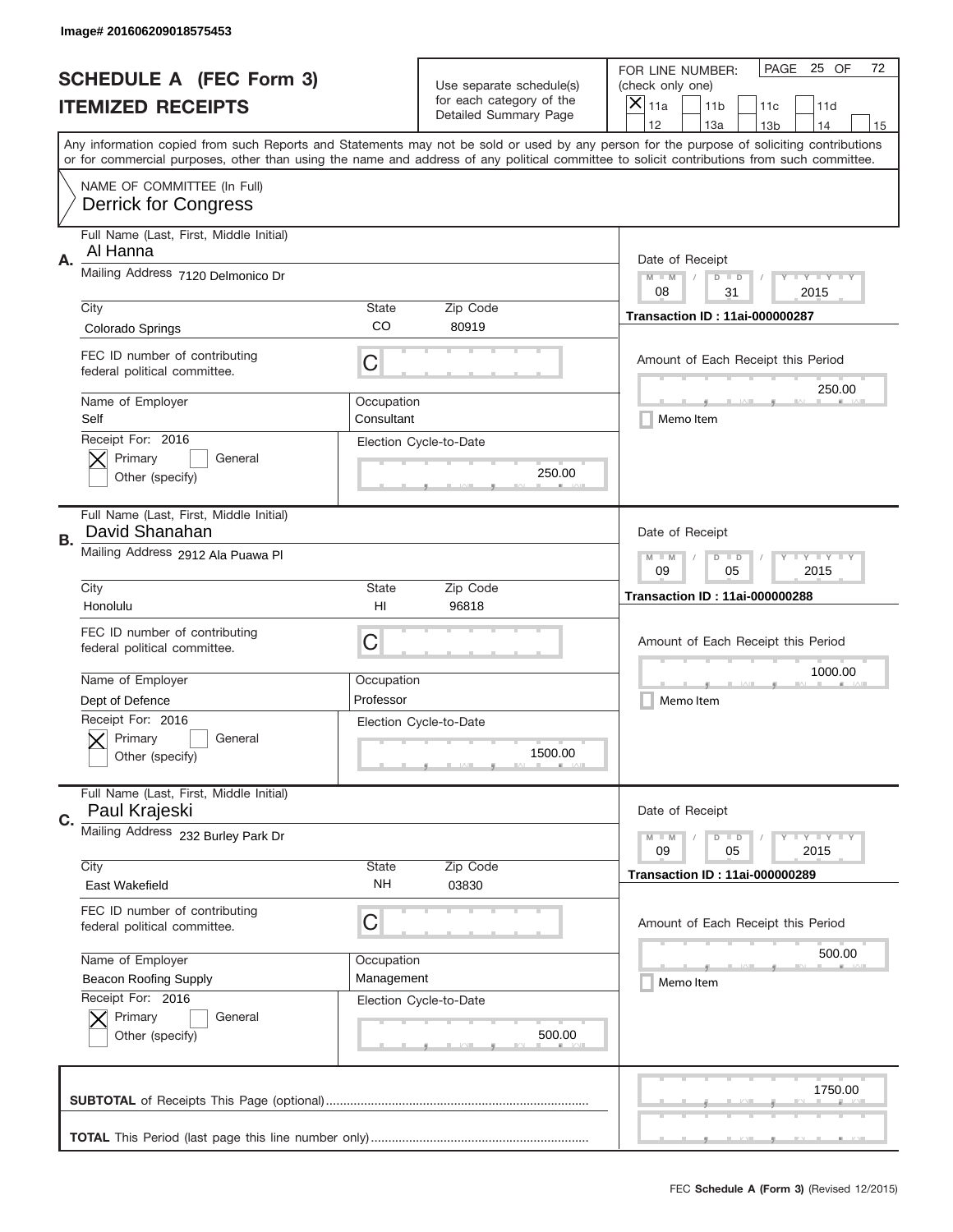|    | Image# 201606209018575454                                                               |                                                           |                                                   |                                                                                                                                                                                                                                                                                                                                     |  |
|----|-----------------------------------------------------------------------------------------|-----------------------------------------------------------|---------------------------------------------------|-------------------------------------------------------------------------------------------------------------------------------------------------------------------------------------------------------------------------------------------------------------------------------------------------------------------------------------|--|
|    | <b>SCHEDULE A (FEC Form 3)</b>                                                          |                                                           | Use separate schedule(s)                          | PAGE<br>26 OF<br>72<br>FOR LINE NUMBER:<br>(check only one)                                                                                                                                                                                                                                                                         |  |
|    | <b>ITEMIZED RECEIPTS</b>                                                                |                                                           | for each category of the<br>Detailed Summary Page | $\boldsymbol{\times}$<br>11a<br>11 <sub>b</sub><br>11c<br>11d                                                                                                                                                                                                                                                                       |  |
|    |                                                                                         |                                                           |                                                   | 12<br>13a<br>14<br>13 <sub>b</sub><br>15<br>Any information copied from such Reports and Statements may not be sold or used by any person for the purpose of soliciting contributions<br>or for commercial purposes, other than using the name and address of any political committee to solicit contributions from such committee. |  |
|    | NAME OF COMMITTEE (In Full)<br><b>Derrick for Congress</b>                              |                                                           |                                                   |                                                                                                                                                                                                                                                                                                                                     |  |
| Α. | Full Name (Last, First, Middle Initial)<br>Curtis W. Cozart Jr.                         |                                                           |                                                   | Date of Receipt                                                                                                                                                                                                                                                                                                                     |  |
|    | Mailing Address 26 The Crescent                                                         |                                                           |                                                   | $M - M$<br><b>LEY LEY LEY</b><br>$D$ $D$<br>09<br>11<br>2015                                                                                                                                                                                                                                                                        |  |
|    | City<br>Montclair                                                                       | <b>State</b><br><b>NJ</b>                                 | Zip Code<br>07042                                 | <b>Transaction ID: 11ai-000000274</b>                                                                                                                                                                                                                                                                                               |  |
|    | FEC ID number of contributing<br>federal political committee.                           | C                                                         |                                                   | Amount of Each Receipt this Period<br>1000.00                                                                                                                                                                                                                                                                                       |  |
|    | Name of Employer<br><b>Common Sense Solutions</b>                                       | Occupation<br><b>Plastics</b>                             |                                                   | Memo Item                                                                                                                                                                                                                                                                                                                           |  |
|    | Receipt For: 2016<br>Primary<br>General<br>Other (specify)                              |                                                           | Election Cycle-to-Date<br>1000.00                 |                                                                                                                                                                                                                                                                                                                                     |  |
| В. | Full Name (Last, First, Middle Initial)<br>William C. Janeway                           |                                                           |                                                   | Date of Receipt                                                                                                                                                                                                                                                                                                                     |  |
|    | Mailing Address 167 Lang Rd E                                                           | <b>LY LY LY</b><br>$M - M$<br>$D$ $D$<br>09<br>11<br>2015 |                                                   |                                                                                                                                                                                                                                                                                                                                     |  |
|    | City<br>Stuyvesant                                                                      | <b>State</b><br><b>NY</b>                                 | Zip Code<br>12173-2619                            | <b>Transaction ID: 11ai-000000284</b>                                                                                                                                                                                                                                                                                               |  |
|    | FEC ID number of contributing<br>federal political committee.                           | C                                                         |                                                   | Amount of Each Receipt this Period                                                                                                                                                                                                                                                                                                  |  |
|    | Name of Employer                                                                        | Occupation<br><b>Executive Director</b>                   |                                                   | 500.00<br>Memo Item                                                                                                                                                                                                                                                                                                                 |  |
|    | <b>Adirondack Council</b><br>Receipt For: 2016<br>General<br>Primary<br>Other (specify) |                                                           | Election Cycle-to-Date<br>500.00                  |                                                                                                                                                                                                                                                                                                                                     |  |
| C. | Full Name (Last, First, Middle Initial)<br>Jon D. Glassman                              |                                                           |                                                   | Date of Receipt                                                                                                                                                                                                                                                                                                                     |  |
|    | Mailing Address 17429 Cherokee Ln                                                       |                                                           |                                                   | <b>LYLYLY</b><br>$M - M$<br>$D$ $D$<br>09<br>2015<br>11                                                                                                                                                                                                                                                                             |  |
|    | City<br>Olney                                                                           | <b>State</b><br>MD                                        | Zip Code<br>20832                                 | <b>Transaction ID: 11ai-000000286</b>                                                                                                                                                                                                                                                                                               |  |
|    | FEC ID number of contributing<br>federal political committee.                           | С                                                         |                                                   | Amount of Each Receipt this Period                                                                                                                                                                                                                                                                                                  |  |
|    | Name of Employer<br>N/A                                                                 | Occupation<br>Not Employed                                |                                                   | 500.00<br>Memo Item                                                                                                                                                                                                                                                                                                                 |  |
|    | Receipt For: 2016<br>Primary<br>General<br>Other (specify)                              |                                                           | Election Cycle-to-Date<br>500.00                  |                                                                                                                                                                                                                                                                                                                                     |  |
|    |                                                                                         |                                                           |                                                   | 2000.00                                                                                                                                                                                                                                                                                                                             |  |
|    |                                                                                         |                                                           |                                                   |                                                                                                                                                                                                                                                                                                                                     |  |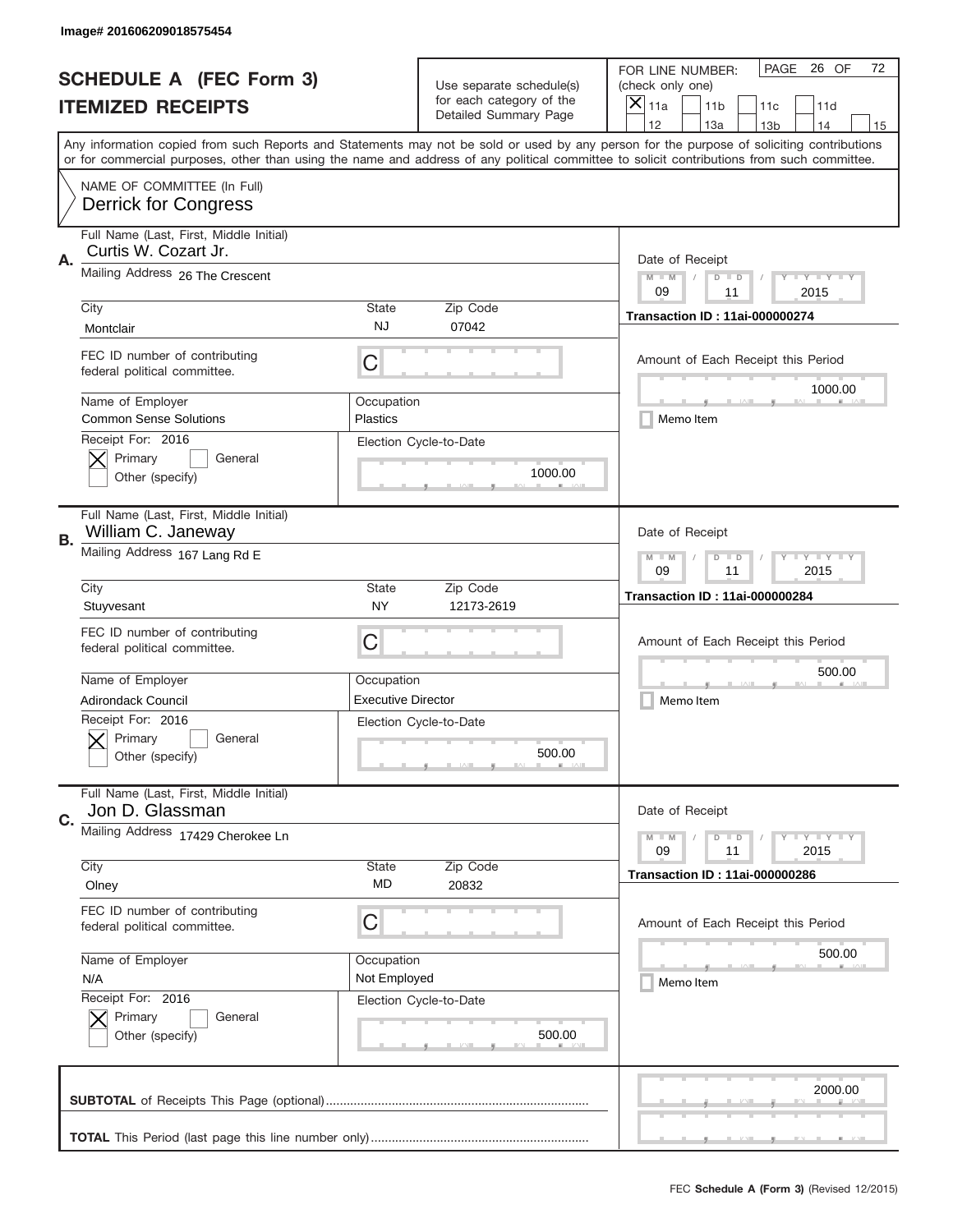|    | Image# 201606209018575455                                     |                                                         |                                                   |                                                                                                                                                                                                                                                                                                                                     |
|----|---------------------------------------------------------------|---------------------------------------------------------|---------------------------------------------------|-------------------------------------------------------------------------------------------------------------------------------------------------------------------------------------------------------------------------------------------------------------------------------------------------------------------------------------|
|    | <b>SCHEDULE A (FEC Form 3)</b>                                |                                                         | Use separate schedule(s)                          | PAGE 27 OF<br>72<br>FOR LINE NUMBER:<br>(check only one)                                                                                                                                                                                                                                                                            |
|    | <b>ITEMIZED RECEIPTS</b>                                      |                                                         | for each category of the<br>Detailed Summary Page | ×<br>11a<br>11 <sub>b</sub><br>11c<br>11d                                                                                                                                                                                                                                                                                           |
|    |                                                               |                                                         |                                                   | 12<br>13a<br>14<br>13 <sub>b</sub><br>15<br>Any information copied from such Reports and Statements may not be sold or used by any person for the purpose of soliciting contributions<br>or for commercial purposes, other than using the name and address of any political committee to solicit contributions from such committee. |
|    | NAME OF COMMITTEE (In Full)<br><b>Derrick for Congress</b>    |                                                         |                                                   |                                                                                                                                                                                                                                                                                                                                     |
| Α. | Full Name (Last, First, Middle Initial)<br>Jeremy McKnight    |                                                         |                                                   | Date of Receipt                                                                                                                                                                                                                                                                                                                     |
|    | Mailing Address 977 Sandy Point Rd                            |                                                         |                                                   | $M - M$<br><b>LEY LEY LEY</b><br>$D$ $D$<br>09<br>11<br>2015                                                                                                                                                                                                                                                                        |
|    | City<br>Langley                                               | State<br>WA                                             | Zip Code<br>98260                                 | <b>Transaction ID: 11ai-000000291</b>                                                                                                                                                                                                                                                                                               |
|    | FEC ID number of contributing<br>federal political committee. | C                                                       |                                                   | Amount of Each Receipt this Period<br>250.00                                                                                                                                                                                                                                                                                        |
|    | Name of Employer<br>Self                                      | Occupation<br>Entrepreneur                              |                                                   | Memo Item                                                                                                                                                                                                                                                                                                                           |
|    | Receipt For: 2016<br>Primary<br>General<br>Other (specify)    |                                                         | Election Cycle-to-Date<br>250.00                  |                                                                                                                                                                                                                                                                                                                                     |
| В. | Full Name (Last, First, Middle Initial)<br>James Lovell       |                                                         |                                                   | Date of Receipt                                                                                                                                                                                                                                                                                                                     |
|    | Mailing Address 6445 Paul Rudy Rd                             | $M - M$<br><b>LYLYLY</b><br>$D$ $D$<br>09<br>15<br>2015 |                                                   |                                                                                                                                                                                                                                                                                                                                     |
|    | City<br>Middletown                                            | <b>State</b><br>MD                                      | Zip Code<br>21769                                 | <b>Transaction ID: 11ai-000000312</b>                                                                                                                                                                                                                                                                                               |
|    | FEC ID number of contributing<br>federal political committee. | C                                                       |                                                   | Amount of Each Receipt this Period                                                                                                                                                                                                                                                                                                  |
|    | Name of Employer<br>N/A                                       | Occupation<br>Not Employed                              |                                                   | 250.00<br>Memo Item                                                                                                                                                                                                                                                                                                                 |
|    | Receipt For: 2016<br>General<br>Primary<br>Other (specify)    |                                                         | Election Cycle-to-Date<br>250.00                  |                                                                                                                                                                                                                                                                                                                                     |
|    | Full Name (Last, First, Middle Initial)                       |                                                         |                                                   |                                                                                                                                                                                                                                                                                                                                     |
| C. | Ann Carvill                                                   |                                                         |                                                   | Date of Receipt                                                                                                                                                                                                                                                                                                                     |
|    | Mailing Address 308 May Rd                                    |                                                         |                                                   | <b>LEY LEY LEY</b><br>$M - M$<br>$D$ $D$<br>09<br>2015<br>16                                                                                                                                                                                                                                                                        |
|    | City<br>Potsdam                                               | State<br>ΝY                                             | Zip Code<br>13676                                 | <b>Transaction ID: 11ai-000000314</b>                                                                                                                                                                                                                                                                                               |
|    | FEC ID number of contributing<br>federal political committee. | С                                                       |                                                   | Amount of Each Receipt this Period                                                                                                                                                                                                                                                                                                  |
|    | Name of Employer<br>N/A                                       | Occupation<br>Not Employed                              |                                                   | 250.00<br>Memo Item                                                                                                                                                                                                                                                                                                                 |
|    | Receipt For: 2016<br>Primary<br>General<br>Other (specify)    |                                                         | Election Cycle-to-Date<br>250.00                  |                                                                                                                                                                                                                                                                                                                                     |
|    |                                                               |                                                         |                                                   | 750.00                                                                                                                                                                                                                                                                                                                              |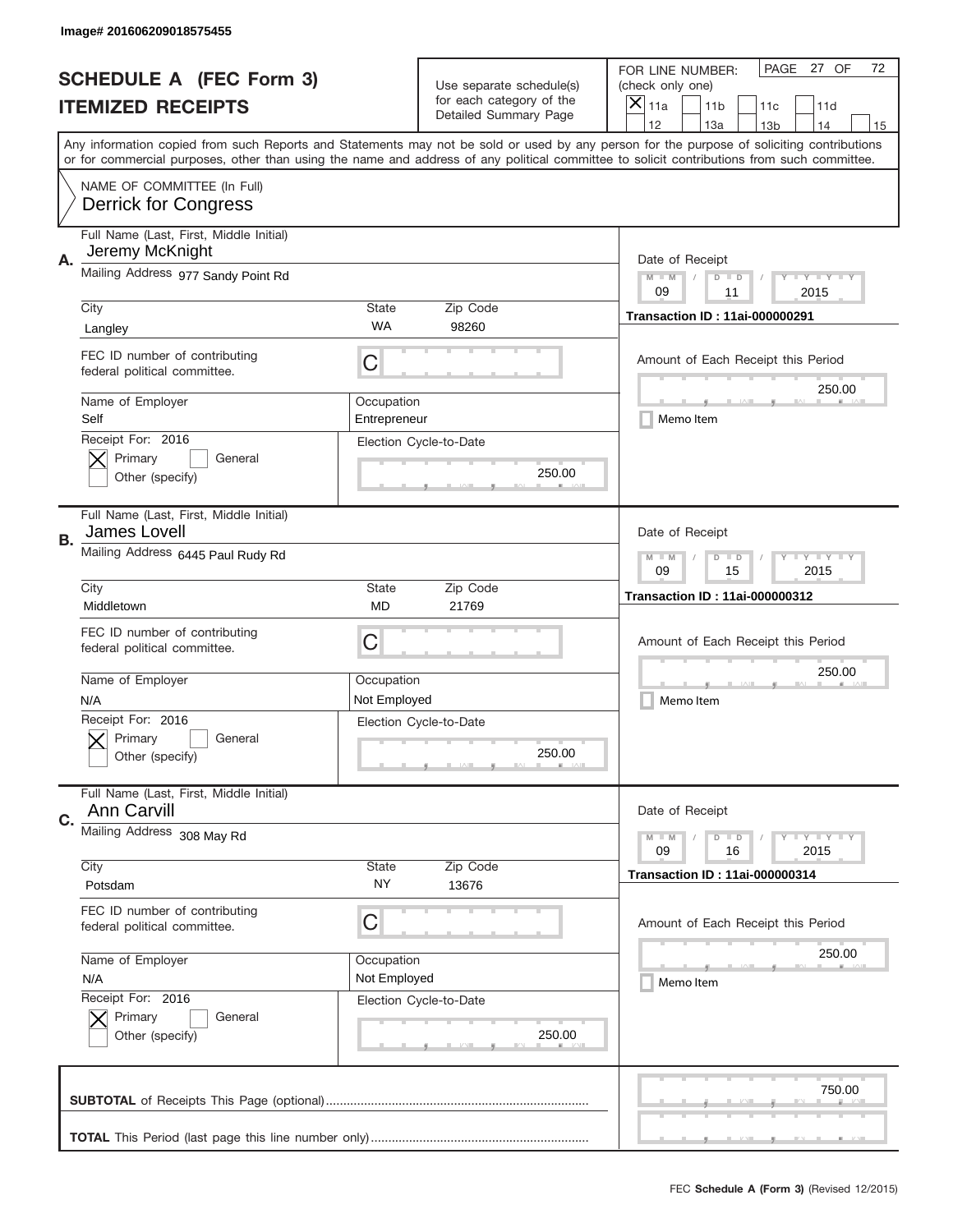|    | Image# 201606209018575456                                             |                                                           |                                                   |                                                                                                                                                                                                                                                                                                                                     |
|----|-----------------------------------------------------------------------|-----------------------------------------------------------|---------------------------------------------------|-------------------------------------------------------------------------------------------------------------------------------------------------------------------------------------------------------------------------------------------------------------------------------------------------------------------------------------|
|    | <b>SCHEDULE A (FEC Form 3)</b>                                        |                                                           | Use separate schedule(s)                          | PAGE 28 OF<br>72<br>FOR LINE NUMBER:<br>(check only one)                                                                                                                                                                                                                                                                            |
|    | <b>ITEMIZED RECEIPTS</b>                                              |                                                           | for each category of the<br>Detailed Summary Page | $\boldsymbol{\times}$<br>11a<br>11 <sub>b</sub><br>11c<br>11d                                                                                                                                                                                                                                                                       |
|    |                                                                       |                                                           |                                                   | 12<br>13a<br>14<br>13 <sub>b</sub><br>15<br>Any information copied from such Reports and Statements may not be sold or used by any person for the purpose of soliciting contributions<br>or for commercial purposes, other than using the name and address of any political committee to solicit contributions from such committee. |
|    | NAME OF COMMITTEE (In Full)<br><b>Derrick for Congress</b>            |                                                           |                                                   |                                                                                                                                                                                                                                                                                                                                     |
| Α. | Full Name (Last, First, Middle Initial)<br><b>Elizabeth Strickler</b> |                                                           |                                                   | Date of Receipt                                                                                                                                                                                                                                                                                                                     |
|    | Mailing Address 300 Central Park W Apt 25D                            |                                                           |                                                   | <b>LYLYLY</b><br>$M - M$<br>$D$ $D$<br>09<br>16<br>2015                                                                                                                                                                                                                                                                             |
|    | City<br>New York                                                      | <b>State</b><br>NY.                                       | Zip Code<br>10024                                 | <b>Transaction ID: 11ai-000000315</b>                                                                                                                                                                                                                                                                                               |
|    | FEC ID number of contributing<br>federal political committee.         | С                                                         |                                                   | Amount of Each Receipt this Period<br>5400.00                                                                                                                                                                                                                                                                                       |
|    | Name of Employer<br>N/A                                               | Occupation<br>Retired                                     |                                                   | Memo Item                                                                                                                                                                                                                                                                                                                           |
|    | Receipt For: 2016<br>Primary<br>General<br>Other (specify)            |                                                           | Election Cycle-to-Date<br>5400.00                 |                                                                                                                                                                                                                                                                                                                                     |
| В. | Full Name (Last, First, Middle Initial)<br>John Krupar                |                                                           |                                                   | Date of Receipt                                                                                                                                                                                                                                                                                                                     |
|    | Mailing Address 34043 N 99th PI                                       | <b>LY LY LY</b><br>$M - M$<br>$D$ $D$<br>09<br>20<br>2015 |                                                   |                                                                                                                                                                                                                                                                                                                                     |
|    | City<br>Scottsdale                                                    | <b>State</b><br>AZ                                        | Zip Code<br>85262-1467                            | <b>Transaction ID: 11ai-000000297</b>                                                                                                                                                                                                                                                                                               |
|    | FEC ID number of contributing<br>federal political committee.         | C                                                         |                                                   | Amount of Each Receipt this Period                                                                                                                                                                                                                                                                                                  |
|    | Name of Employer<br>$Im+co$                                           | Occupation<br><b>Managing Director</b>                    |                                                   | 1595.78<br>Memo Item                                                                                                                                                                                                                                                                                                                |
|    | Receipt For: 2016<br>General<br>Primary<br>Other (specify)            |                                                           | Election Cycle-to-Date<br>1595.78                 | In-kind Catering and Room Rental                                                                                                                                                                                                                                                                                                    |
| C. | Full Name (Last, First, Middle Initial)<br>Alissa Krupar              |                                                           |                                                   | Date of Receipt                                                                                                                                                                                                                                                                                                                     |
|    | Mailing Address 34043 N 99th Pl<br>City                               | <b>State</b>                                              | Zip Code                                          | <b>LY LY LY</b><br>$M - M$<br>$D$ $D$<br>20<br>2015<br>09                                                                                                                                                                                                                                                                           |
|    | Scottsdale                                                            | AZ                                                        | 85262-1467                                        | <b>Transaction ID: 11ai-000000298</b>                                                                                                                                                                                                                                                                                               |
|    | FEC ID number of contributing<br>federal political committee.         | С                                                         |                                                   | Amount of Each Receipt this Period                                                                                                                                                                                                                                                                                                  |
|    | Name of Employer<br>The Krupar Group, LLC                             | Occupation<br>Consultant                                  |                                                   | 2700.00<br>Memo Item                                                                                                                                                                                                                                                                                                                |
|    | Receipt For: 2016<br>Primary<br>General<br>Other (specify)            |                                                           | Election Cycle-to-Date<br>2700.00                 | In-kind Catering and Room Rental                                                                                                                                                                                                                                                                                                    |
|    |                                                                       |                                                           |                                                   | 9695.78                                                                                                                                                                                                                                                                                                                             |
|    |                                                                       |                                                           |                                                   |                                                                                                                                                                                                                                                                                                                                     |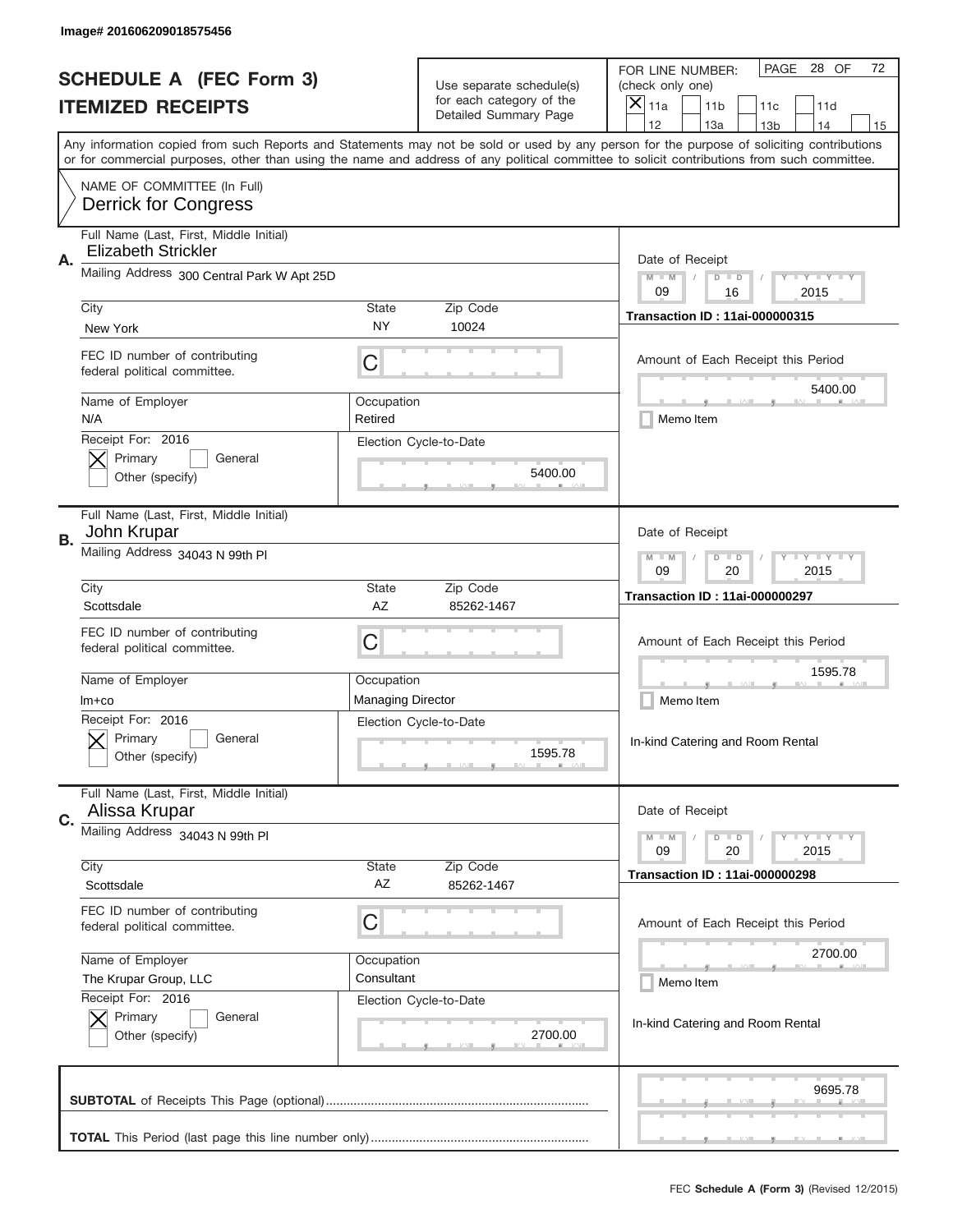|    | Image# 201606209018575457                                                             |                                                       |                                                   |                                                                                                                                                                                                                                                                                                                                     |
|----|---------------------------------------------------------------------------------------|-------------------------------------------------------|---------------------------------------------------|-------------------------------------------------------------------------------------------------------------------------------------------------------------------------------------------------------------------------------------------------------------------------------------------------------------------------------------|
|    | <b>SCHEDULE A (FEC Form 3)</b>                                                        |                                                       | Use separate schedule(s)                          | PAGE<br>29 OF<br>72<br>FOR LINE NUMBER:<br>(check only one)                                                                                                                                                                                                                                                                         |
|    | <b>ITEMIZED RECEIPTS</b>                                                              |                                                       | for each category of the<br>Detailed Summary Page | $\boldsymbol{\times}$<br>11a<br>11 <sub>b</sub><br>11c<br>11d                                                                                                                                                                                                                                                                       |
|    |                                                                                       |                                                       |                                                   | 12<br>13a<br>14<br>13 <sub>b</sub><br>15<br>Any information copied from such Reports and Statements may not be sold or used by any person for the purpose of soliciting contributions<br>or for commercial purposes, other than using the name and address of any political committee to solicit contributions from such committee. |
|    | NAME OF COMMITTEE (In Full)<br><b>Derrick for Congress</b>                            |                                                       |                                                   |                                                                                                                                                                                                                                                                                                                                     |
| Α. | Full Name (Last, First, Middle Initial)<br><b>Edward Schiffler</b>                    |                                                       |                                                   | Date of Receipt                                                                                                                                                                                                                                                                                                                     |
|    | Mailing Address 3011 Main St                                                          |                                                       |                                                   | <b>LEY LEY LEY</b><br>$M - M$<br>$D$ $D$<br>09<br>23<br>2015                                                                                                                                                                                                                                                                        |
|    | City<br>Peru                                                                          | <b>State</b><br>NY                                    | Zip Code<br>12972                                 | <b>Transaction ID: 11ai-000000304</b>                                                                                                                                                                                                                                                                                               |
|    | FEC ID number of contributing<br>federal political committee.                         | C                                                     |                                                   | Amount of Each Receipt this Period<br>350.00                                                                                                                                                                                                                                                                                        |
|    | Name of Employer<br>Not Employed                                                      | Occupation<br>N/A                                     |                                                   | Memo Item                                                                                                                                                                                                                                                                                                                           |
|    | Receipt For: 2016<br>Primary<br>General<br>Other (specify)                            |                                                       | Election Cycle-to-Date<br>375.00                  |                                                                                                                                                                                                                                                                                                                                     |
| В. | Full Name (Last, First, Middle Initial)<br><b>St Lawrence Co Democratic Committee</b> |                                                       |                                                   | Date of Receipt                                                                                                                                                                                                                                                                                                                     |
|    | Mailing Address PO Box 505                                                            | <b>LYLYLY</b><br>$M$ M<br>$D$ $D$<br>09<br>23<br>2015 |                                                   |                                                                                                                                                                                                                                                                                                                                     |
|    | City<br>Canton                                                                        | <b>State</b><br>NY                                    | Zip Code<br>13617                                 | <b>Transaction ID: 11ai-000000299</b>                                                                                                                                                                                                                                                                                               |
|    | FEC ID number of contributing<br>federal political committee.                         | С                                                     |                                                   | Amount of Each Receipt this Period                                                                                                                                                                                                                                                                                                  |
|    | Name of Employer                                                                      | Occupation                                            |                                                   | 1000.00<br>Memo Item                                                                                                                                                                                                                                                                                                                |
|    | Receipt For: 2016<br>General<br>Primary<br>Other (specify)                            |                                                       | Election Cycle-to-Date<br>1000.00                 | Permissible Funds                                                                                                                                                                                                                                                                                                                   |
| C. | Full Name (Last, First, Middle Initial)<br><b>Clinton County Democratic Committee</b> |                                                       |                                                   | Date of Receipt                                                                                                                                                                                                                                                                                                                     |
|    | Mailing Address PO Box 1900                                                           |                                                       |                                                   | <b>LYLYLY</b><br>$M - M$<br>$D$ $D$<br>23<br>2015<br>09                                                                                                                                                                                                                                                                             |
|    | City<br>Plattsburgh                                                                   | <b>State</b><br>NY.                                   | Zip Code<br>12901                                 | <b>Transaction ID: 11ai-000000300</b>                                                                                                                                                                                                                                                                                               |
|    | FEC ID number of contributing<br>federal political committee.                         | С                                                     |                                                   | Amount of Each Receipt this Period                                                                                                                                                                                                                                                                                                  |
|    | Name of Employer                                                                      | Occupation                                            |                                                   | 1000.00<br>Memo Item                                                                                                                                                                                                                                                                                                                |
|    | Receipt For: 2016<br>Primary<br>General<br>Other (specify)                            |                                                       | Election Cycle-to-Date<br>1000.00                 | Permissible Funds                                                                                                                                                                                                                                                                                                                   |
|    |                                                                                       |                                                       |                                                   | 2350.00                                                                                                                                                                                                                                                                                                                             |
|    |                                                                                       |                                                       |                                                   |                                                                                                                                                                                                                                                                                                                                     |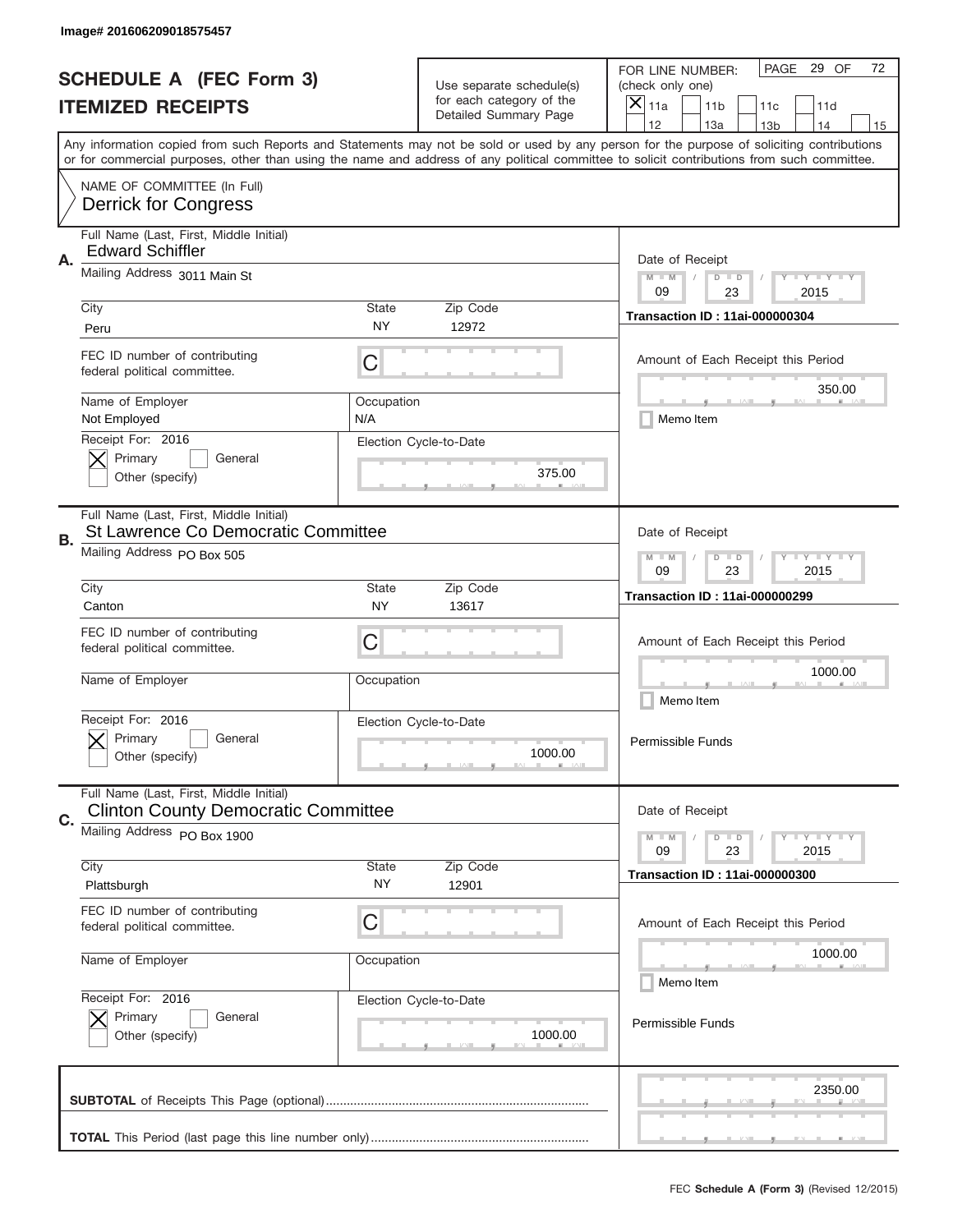|    | Image# 201606209018575458                                      |                                                           |                                                   |                                                                                                                                                                                                                                                                                                                                     |
|----|----------------------------------------------------------------|-----------------------------------------------------------|---------------------------------------------------|-------------------------------------------------------------------------------------------------------------------------------------------------------------------------------------------------------------------------------------------------------------------------------------------------------------------------------------|
|    | <b>SCHEDULE A (FEC Form 3)</b>                                 |                                                           | Use separate schedule(s)                          | PAGE<br>30 OF<br>72<br>FOR LINE NUMBER:<br>(check only one)                                                                                                                                                                                                                                                                         |
|    | <b>ITEMIZED RECEIPTS</b>                                       |                                                           | for each category of the<br>Detailed Summary Page | ×<br>11a<br>11 <sub>b</sub><br>11c<br>11d                                                                                                                                                                                                                                                                                           |
|    |                                                                |                                                           |                                                   | 12<br>13a<br>14<br>13 <sub>b</sub><br>15<br>Any information copied from such Reports and Statements may not be sold or used by any person for the purpose of soliciting contributions<br>or for commercial purposes, other than using the name and address of any political committee to solicit contributions from such committee. |
|    | NAME OF COMMITTEE (In Full)<br><b>Derrick for Congress</b>     |                                                           |                                                   |                                                                                                                                                                                                                                                                                                                                     |
| Α. | Full Name (Last, First, Middle Initial)<br>Moses Silverman     |                                                           |                                                   | Date of Receipt                                                                                                                                                                                                                                                                                                                     |
|    | Mailing Address 7 Gracie Square                                |                                                           |                                                   | $M - M$<br>Y FY FY FY<br>$D$ $D$<br>09<br>23<br>2015                                                                                                                                                                                                                                                                                |
|    | City<br>New York                                               | State<br><b>NY</b>                                        | Zip Code<br>10028                                 | <b>Transaction ID: 11ai-000000301</b>                                                                                                                                                                                                                                                                                               |
|    | FEC ID number of contributing<br>federal political committee.  | C                                                         |                                                   | Amount of Each Receipt this Period<br>500.00                                                                                                                                                                                                                                                                                        |
|    | Name of Employer<br>Paul Weiss                                 | Occupation<br>Attorney                                    |                                                   | Memo Item                                                                                                                                                                                                                                                                                                                           |
|    | Receipt For: 2016<br>Primary<br>General<br>Other (specify)     |                                                           | Election Cycle-to-Date<br>500.00                  |                                                                                                                                                                                                                                                                                                                                     |
| В. | Full Name (Last, First, Middle Initial)<br><b>Jill Fisher</b>  |                                                           |                                                   | Date of Receipt                                                                                                                                                                                                                                                                                                                     |
|    | Mailing Address 1824 W 1300 N                                  | <b>LY LY LY</b><br>$M - M$<br>$D$ $D$<br>09<br>23<br>2015 |                                                   |                                                                                                                                                                                                                                                                                                                                     |
|    | City<br>Clinton                                                | State<br>UT                                               | Zip Code<br>84015                                 | <b>Transaction ID: 11ai-000000306</b>                                                                                                                                                                                                                                                                                               |
|    | FEC ID number of contributing<br>federal political committee.  | C                                                         |                                                   | Amount of Each Receipt this Period                                                                                                                                                                                                                                                                                                  |
|    | Name of Employer<br>N/A                                        | Occupation<br>Retired                                     |                                                   | 250.00<br>Memo Item                                                                                                                                                                                                                                                                                                                 |
|    | Receipt For: 2016<br>General<br>Primary<br>Other (specify)     |                                                           | Election Cycle-to-Date<br>250.00                  |                                                                                                                                                                                                                                                                                                                                     |
| C. | Full Name (Last, First, Middle Initial)<br>Jeanette M. McMahon |                                                           |                                                   | Date of Receipt                                                                                                                                                                                                                                                                                                                     |
|    | Mailing Address 208 Maple Rd                                   |                                                           |                                                   | <b>TEY TEY TEY</b><br>$M - M$<br>$D$ $D$<br>23<br>2015<br>09                                                                                                                                                                                                                                                                        |
|    | City<br>Cornwall on Hudson                                     | State<br>NY                                               | Zip Code<br>12520                                 | <b>Transaction ID: 11ai-000000308</b>                                                                                                                                                                                                                                                                                               |
|    | FEC ID number of contributing<br>federal political committee.  | C                                                         |                                                   | Amount of Each Receipt this Period                                                                                                                                                                                                                                                                                                  |
|    | Name of Employer<br>Self<br>Receipt For: 2016                  | Occupation<br>Educator                                    |                                                   | 2700.00<br>Memo Item                                                                                                                                                                                                                                                                                                                |
|    | Primary<br>General<br>Other (specify)                          |                                                           | Election Cycle-to-Date<br>2700.00                 |                                                                                                                                                                                                                                                                                                                                     |
|    |                                                                |                                                           |                                                   | 3450.00                                                                                                                                                                                                                                                                                                                             |
|    |                                                                |                                                           |                                                   |                                                                                                                                                                                                                                                                                                                                     |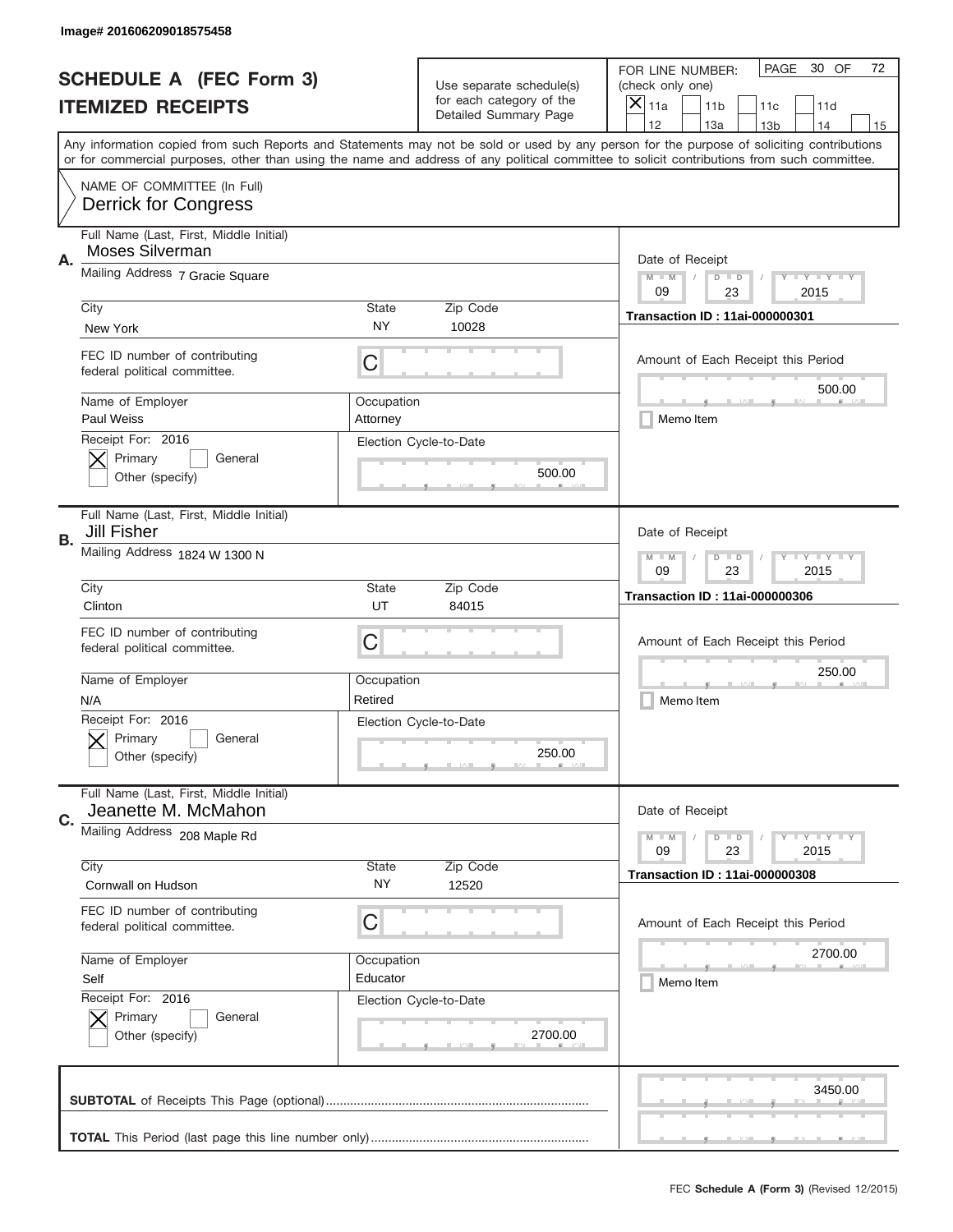|    | Image# 201606209018575459                                             |                                                           |                                                   |                                                                                                                                                                                                                                                                                                                                     |
|----|-----------------------------------------------------------------------|-----------------------------------------------------------|---------------------------------------------------|-------------------------------------------------------------------------------------------------------------------------------------------------------------------------------------------------------------------------------------------------------------------------------------------------------------------------------------|
|    | <b>SCHEDULE A (FEC Form 3)</b>                                        |                                                           | Use separate schedule(s)                          | PAGE<br>31 OF<br>72<br>FOR LINE NUMBER:<br>(check only one)                                                                                                                                                                                                                                                                         |
|    | <b>ITEMIZED RECEIPTS</b>                                              |                                                           | for each category of the<br>Detailed Summary Page | ×<br>11a<br>11 <sub>b</sub><br>11d<br>11c                                                                                                                                                                                                                                                                                           |
|    |                                                                       |                                                           |                                                   | 12<br>13a<br>14<br>13 <sub>b</sub><br>15<br>Any information copied from such Reports and Statements may not be sold or used by any person for the purpose of soliciting contributions<br>or for commercial purposes, other than using the name and address of any political committee to solicit contributions from such committee. |
|    | NAME OF COMMITTEE (In Full)<br><b>Derrick for Congress</b>            |                                                           |                                                   |                                                                                                                                                                                                                                                                                                                                     |
| Α. | Full Name (Last, First, Middle Initial)<br><b>Elizabeth Strickler</b> |                                                           |                                                   | Date of Receipt                                                                                                                                                                                                                                                                                                                     |
|    | Mailing Address 300 Central Park W Apt 25D                            |                                                           |                                                   | $M - M$<br>Y FY FY FY<br>$D$ $D$<br>09<br>23<br>2015                                                                                                                                                                                                                                                                                |
|    | City<br>New York                                                      | State<br><b>NY</b>                                        | Zip Code<br>10024                                 | <b>Transaction ID: 11ai-000000318</b>                                                                                                                                                                                                                                                                                               |
|    | FEC ID number of contributing<br>federal political committee.         | C                                                         |                                                   | Amount of Each Receipt this Period<br>$-2700.00$                                                                                                                                                                                                                                                                                    |
|    | Name of Employer<br>N/A                                               | Occupation<br>Retired                                     |                                                   | × Memo Item                                                                                                                                                                                                                                                                                                                         |
|    | Receipt For: 2016<br>Primary<br>General<br>Other (specify)            |                                                           | Election Cycle-to-Date<br>2700.00                 | Redesignated to General                                                                                                                                                                                                                                                                                                             |
| В. | Full Name (Last, First, Middle Initial)<br><b>Elizabeth Strickler</b> |                                                           |                                                   | Date of Receipt                                                                                                                                                                                                                                                                                                                     |
|    | Mailing Address 300 Central Park W Apt 25D                            | <b>LY LY LY</b><br>$M - M$<br>$D$ $D$<br>09<br>23<br>2015 |                                                   |                                                                                                                                                                                                                                                                                                                                     |
|    | City<br>New York                                                      | State<br><b>NY</b>                                        | Zip Code<br>10024                                 | <b>Transaction ID: 11ai-000000319</b>                                                                                                                                                                                                                                                                                               |
|    | FEC ID number of contributing<br>federal political committee.         | C                                                         |                                                   | Amount of Each Receipt this Period                                                                                                                                                                                                                                                                                                  |
|    | Name of Employer<br>N/A                                               | Occupation<br>Retired                                     |                                                   | 2700.00<br>Memo Item<br>×                                                                                                                                                                                                                                                                                                           |
|    | Receipt For: 2016<br>General<br>Primary<br>Other (specify)            |                                                           | Election Cycle-to-Date<br>5400.00                 | Redesignated from Primary                                                                                                                                                                                                                                                                                                           |
| C. | Full Name (Last, First, Middle Initial)<br><b>Ernest Benner</b>       |                                                           |                                                   | Date of Receipt                                                                                                                                                                                                                                                                                                                     |
|    | Mailing Address 121 Isaac Ct                                          |                                                           | Zip Code                                          | $T - Y = Y - T - Y$<br>$M - M$<br>$D$ $D$<br>23<br>2015<br>09                                                                                                                                                                                                                                                                       |
|    | City<br>Berryville                                                    | State<br>VA                                               | 22611-1274                                        | <b>Transaction ID: 11ai-000000367</b>                                                                                                                                                                                                                                                                                               |
|    | FEC ID number of contributing<br>federal political committee.         | C                                                         |                                                   | Amount of Each Receipt this Period                                                                                                                                                                                                                                                                                                  |
|    | Name of Employer<br>The Red Gate Group                                | Occupation<br>President                                   |                                                   | 1000.00<br>Memo Item                                                                                                                                                                                                                                                                                                                |
|    | Receipt For: 2016<br>Primary<br>General<br>Other (specify)            |                                                           | Election Cycle-to-Date<br>1000.00                 |                                                                                                                                                                                                                                                                                                                                     |
|    |                                                                       |                                                           |                                                   | 1000.00                                                                                                                                                                                                                                                                                                                             |
|    |                                                                       |                                                           |                                                   |                                                                                                                                                                                                                                                                                                                                     |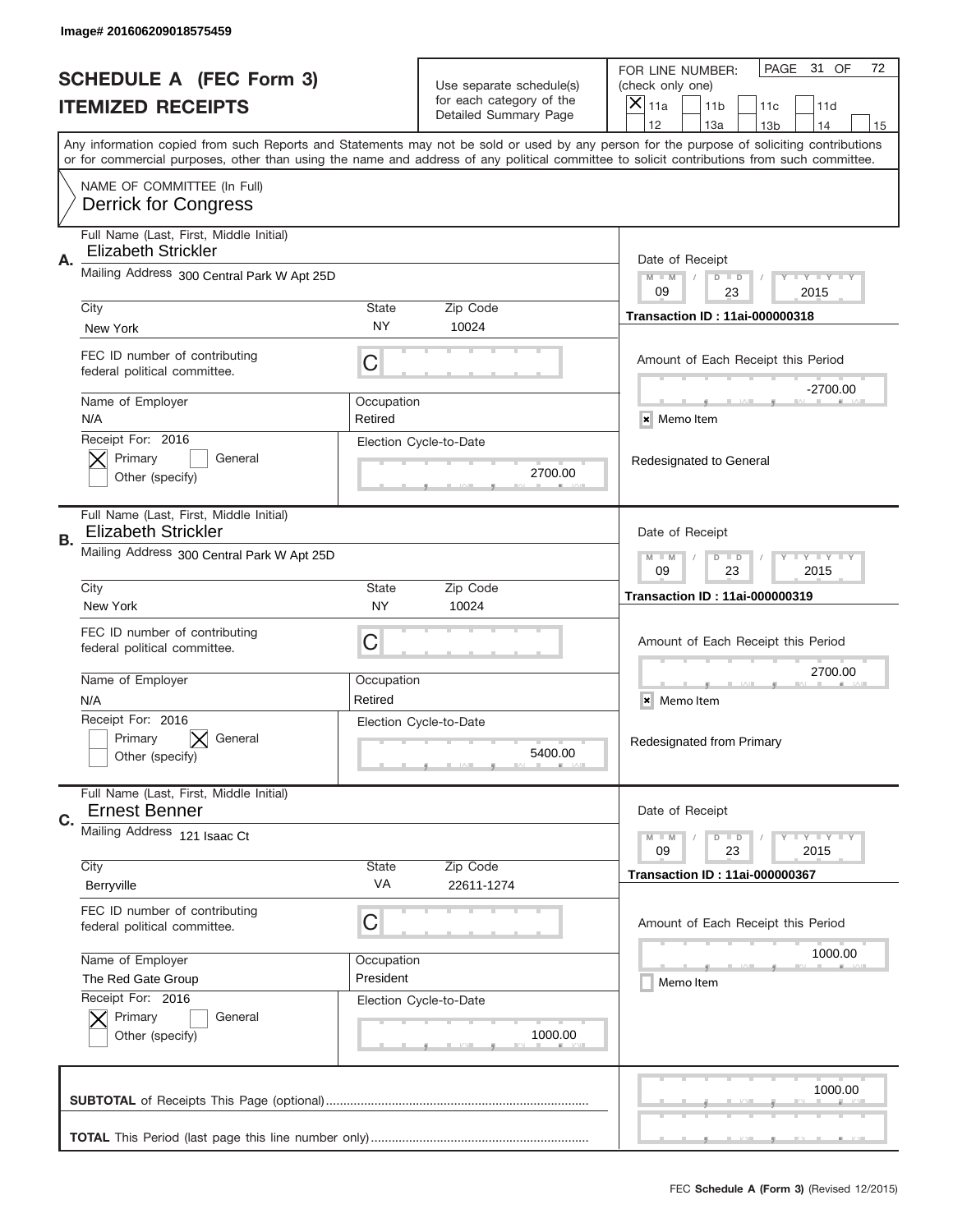|    | Image# 201606209018575460                                                               |                                                           |                                                   |                                                                                                                                                                                                                                                                                                                                     |
|----|-----------------------------------------------------------------------------------------|-----------------------------------------------------------|---------------------------------------------------|-------------------------------------------------------------------------------------------------------------------------------------------------------------------------------------------------------------------------------------------------------------------------------------------------------------------------------------|
|    | <b>SCHEDULE A (FEC Form 3)</b>                                                          |                                                           | Use separate schedule(s)                          | PAGE<br>32 OF<br>72<br>FOR LINE NUMBER:<br>(check only one)                                                                                                                                                                                                                                                                         |
|    | <b>ITEMIZED RECEIPTS</b>                                                                |                                                           | for each category of the<br>Detailed Summary Page | ×<br>11a<br>11 <sub>b</sub><br>11c<br>11d                                                                                                                                                                                                                                                                                           |
|    |                                                                                         |                                                           |                                                   | 12<br>13a<br>14<br>13 <sub>b</sub><br>15<br>Any information copied from such Reports and Statements may not be sold or used by any person for the purpose of soliciting contributions<br>or for commercial purposes, other than using the name and address of any political committee to solicit contributions from such committee. |
|    | NAME OF COMMITTEE (In Full)<br><b>Derrick for Congress</b>                              |                                                           |                                                   |                                                                                                                                                                                                                                                                                                                                     |
| Α. | Full Name (Last, First, Middle Initial)<br>Martin Kuhn                                  |                                                           |                                                   | Date of Receipt                                                                                                                                                                                                                                                                                                                     |
|    | Mailing Address 4655 Derby Ln                                                           |                                                           |                                                   | $M - M$<br><b>LEY LEY LEY</b><br>$D$ $D$<br>09<br>24<br>2015                                                                                                                                                                                                                                                                        |
|    | City<br>Doylestown                                                                      | State<br><b>PA</b>                                        | Zip Code<br>18902                                 | <b>Transaction ID: 11ai-000000369</b>                                                                                                                                                                                                                                                                                               |
|    | FEC ID number of contributing<br>federal political committee.                           | C                                                         |                                                   | Amount of Each Receipt this Period<br>250.00                                                                                                                                                                                                                                                                                        |
|    | Name of Employer<br>Merck                                                               | Occupation<br>Management                                  |                                                   | Memo Item                                                                                                                                                                                                                                                                                                                           |
|    | Receipt For: 2016<br>Primary<br>General<br>Other (specify)                              |                                                           | Election Cycle-to-Date<br>250.00                  |                                                                                                                                                                                                                                                                                                                                     |
| В. | Full Name (Last, First, Middle Initial)<br>Lawrence Anyanwu                             |                                                           |                                                   | Date of Receipt                                                                                                                                                                                                                                                                                                                     |
|    | Mailing Address 14216 Hartwood Ct                                                       | $M$ M<br><b>LEYTEY LEY</b><br>$D$ $D$<br>09<br>24<br>2015 |                                                   |                                                                                                                                                                                                                                                                                                                                     |
|    | City<br>Centreville                                                                     | State<br>VA                                               | Zip Code<br>20121                                 | <b>Transaction ID: 11ai-000000373</b>                                                                                                                                                                                                                                                                                               |
|    | FEC ID number of contributing<br>federal political committee.                           | C                                                         |                                                   | Amount of Each Receipt this Period                                                                                                                                                                                                                                                                                                  |
|    | Name of Employer                                                                        | Occupation                                                |                                                   | 250.00                                                                                                                                                                                                                                                                                                                              |
|    | Century 21 New Millennium<br>Receipt For: 2016<br>General<br>Primary<br>Other (specify) | Realtor                                                   | Election Cycle-to-Date<br>250.00                  | Memo Item                                                                                                                                                                                                                                                                                                                           |
| C. | Full Name (Last, First, Middle Initial)<br><b>Stephen Fleet</b>                         |                                                           |                                                   | Date of Receipt                                                                                                                                                                                                                                                                                                                     |
|    | Mailing Address 12751 Goodson Rd                                                        |                                                           |                                                   | <b>LYLYLY</b><br>$M - M$<br>$D$ $D$<br>09<br>2015<br>25                                                                                                                                                                                                                                                                             |
|    | City<br>Colorado Springs                                                                | State<br>CO                                               | Zip Code<br>80908                                 | <b>Transaction ID: 11ai-000000377</b>                                                                                                                                                                                                                                                                                               |
|    | FEC ID number of contributing<br>federal political committee.                           | C                                                         |                                                   | Amount of Each Receipt this Period                                                                                                                                                                                                                                                                                                  |
|    | Name of Employer<br><b>DOD</b>                                                          | Occupation<br>Engineer                                    |                                                   | 250.00<br>Memo Item                                                                                                                                                                                                                                                                                                                 |
|    | Receipt For: 2016<br>Primary<br>General<br>Other (specify)                              |                                                           | Election Cycle-to-Date<br>250.00                  |                                                                                                                                                                                                                                                                                                                                     |
|    |                                                                                         |                                                           |                                                   | 750.00                                                                                                                                                                                                                                                                                                                              |
|    |                                                                                         |                                                           |                                                   |                                                                                                                                                                                                                                                                                                                                     |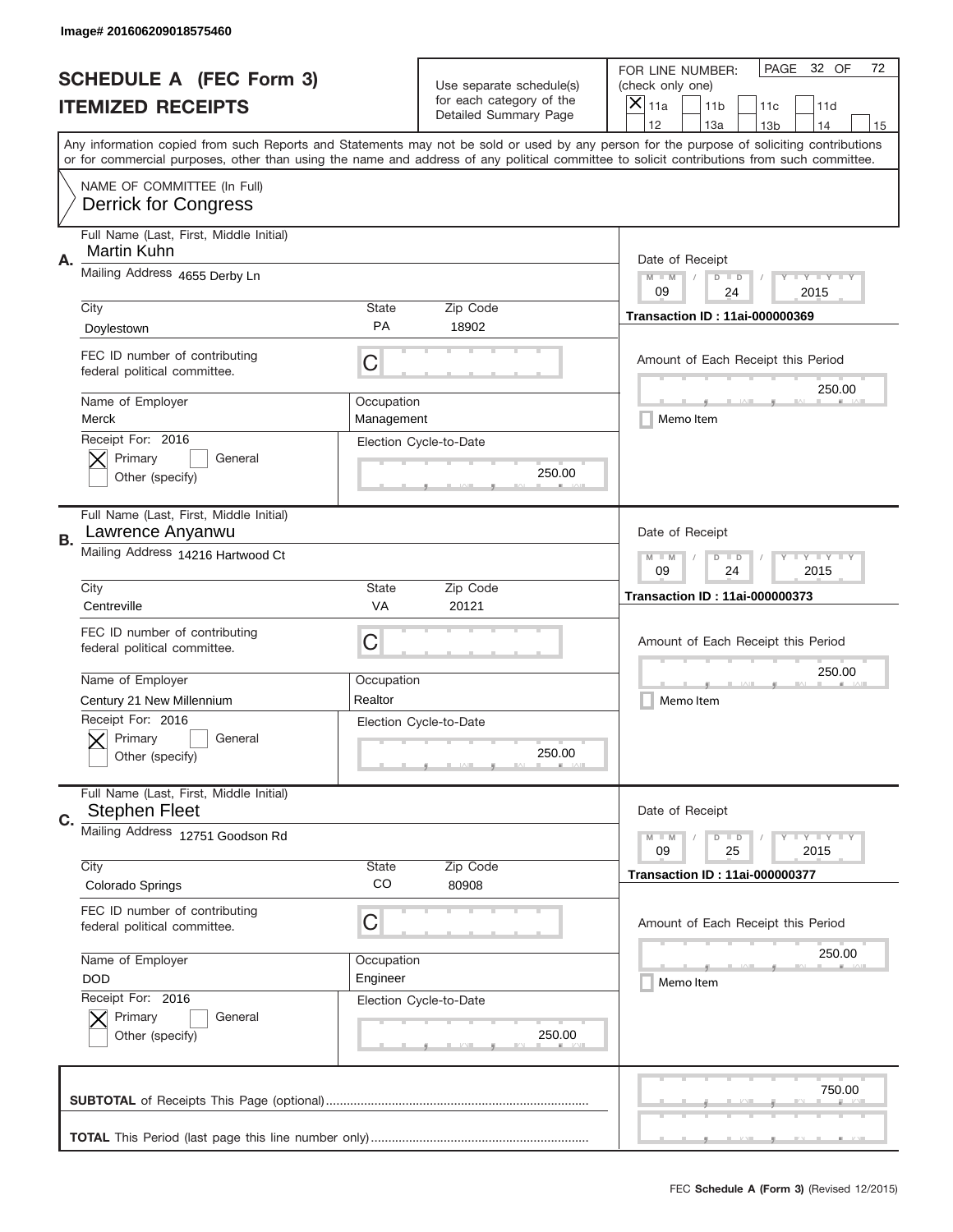|    | Image# 201606209018575461                                     |                                                                               |                                                   |                                                                                                                                                                                                                                                                                                                                     |
|----|---------------------------------------------------------------|-------------------------------------------------------------------------------|---------------------------------------------------|-------------------------------------------------------------------------------------------------------------------------------------------------------------------------------------------------------------------------------------------------------------------------------------------------------------------------------------|
|    | <b>SCHEDULE A (FEC Form 3)</b>                                |                                                                               | Use separate schedule(s)                          | PAGE<br>33 OF<br>72<br>FOR LINE NUMBER:<br>(check only one)                                                                                                                                                                                                                                                                         |
|    | <b>ITEMIZED RECEIPTS</b>                                      |                                                                               | for each category of the<br>Detailed Summary Page | ×<br>11a<br>11 <sub>b</sub><br>11c<br>11d                                                                                                                                                                                                                                                                                           |
|    |                                                               |                                                                               |                                                   | 12<br>13a<br>14<br>13 <sub>b</sub><br>15<br>Any information copied from such Reports and Statements may not be sold or used by any person for the purpose of soliciting contributions<br>or for commercial purposes, other than using the name and address of any political committee to solicit contributions from such committee. |
|    | NAME OF COMMITTEE (In Full)<br><b>Derrick for Congress</b>    |                                                                               |                                                   |                                                                                                                                                                                                                                                                                                                                     |
| Α. | Full Name (Last, First, Middle Initial)<br>John Fischer       |                                                                               |                                                   | Date of Receipt                                                                                                                                                                                                                                                                                                                     |
|    | Mailing Address 7 Green Tree Ln                               |                                                                               |                                                   | $M - M$<br><b>LYLYLY</b><br>$D$ $D$<br>09<br>25<br>2015                                                                                                                                                                                                                                                                             |
|    | City<br>Stamford                                              | State<br><b>CT</b>                                                            | Zip Code<br>06902                                 | <b>Transaction ID: 11ai-000000378</b>                                                                                                                                                                                                                                                                                               |
|    | FEC ID number of contributing<br>federal political committee. | C                                                                             |                                                   | Amount of Each Receipt this Period<br>300.00                                                                                                                                                                                                                                                                                        |
|    | Name of Employer<br><b>Robert Half International</b>          | Occupation<br><b>Executive Recruiter</b>                                      |                                                   | Memo Item                                                                                                                                                                                                                                                                                                                           |
|    | Receipt For: 2016<br>Primary<br>General<br>Other (specify)    |                                                                               | Election Cycle-to-Date<br>300.00                  |                                                                                                                                                                                                                                                                                                                                     |
| В. | Full Name (Last, First, Middle Initial)<br>Susan Spieth       |                                                                               |                                                   | Date of Receipt                                                                                                                                                                                                                                                                                                                     |
|    | Mailing Address 7701 Ridgecrest Ln                            | $M$ M<br><b>LEYTEY LEY</b><br>$D$ $D$<br>09<br>26<br>2015                     |                                                   |                                                                                                                                                                                                                                                                                                                                     |
|    | City<br>Mercer Island                                         | State<br>WA                                                                   | Zip Code<br>98040                                 | <b>Transaction ID: 11ai-000000379</b>                                                                                                                                                                                                                                                                                               |
|    | FEC ID number of contributing<br>federal political committee. | C                                                                             |                                                   | Amount of Each Receipt this Period                                                                                                                                                                                                                                                                                                  |
|    | Name of Employer<br>Self                                      | Occupation<br>Author                                                          |                                                   | 1000.00<br>Memo Item                                                                                                                                                                                                                                                                                                                |
|    | Receipt For: 2016<br>General<br>Primary<br>Other (specify)    |                                                                               | Election Cycle-to-Date<br>1000.00                 |                                                                                                                                                                                                                                                                                                                                     |
| C. | Full Name (Last, First, Middle Initial)<br><b>Steve Davis</b> |                                                                               |                                                   | Date of Receipt                                                                                                                                                                                                                                                                                                                     |
|    | Mailing Address 5605 Osprey Park PI                           | <b>LEY LEY LEY</b><br>$M - M$<br>$\overline{D}$<br>$\Box$<br>09<br>2015<br>26 |                                                   |                                                                                                                                                                                                                                                                                                                                     |
|    | City<br>Lithia                                                | State<br>FL                                                                   | Zip Code<br>33547                                 | <b>Transaction ID: 11ai-000000381</b>                                                                                                                                                                                                                                                                                               |
|    | FEC ID number of contributing<br>federal political committee. | C                                                                             |                                                   | Amount of Each Receipt this Period                                                                                                                                                                                                                                                                                                  |
|    | Name of Employer                                              | Occupation                                                                    |                                                   | 500.00                                                                                                                                                                                                                                                                                                                              |
|    | Polk Co Schools<br>Receipt For: 2016                          |                                                                               | Senior Army Instructor                            | Memo Item                                                                                                                                                                                                                                                                                                                           |
|    | Primary<br>General<br>Other (specify)                         |                                                                               | Election Cycle-to-Date<br>500.00                  |                                                                                                                                                                                                                                                                                                                                     |
|    |                                                               |                                                                               |                                                   | 1800.00                                                                                                                                                                                                                                                                                                                             |
|    |                                                               |                                                                               |                                                   |                                                                                                                                                                                                                                                                                                                                     |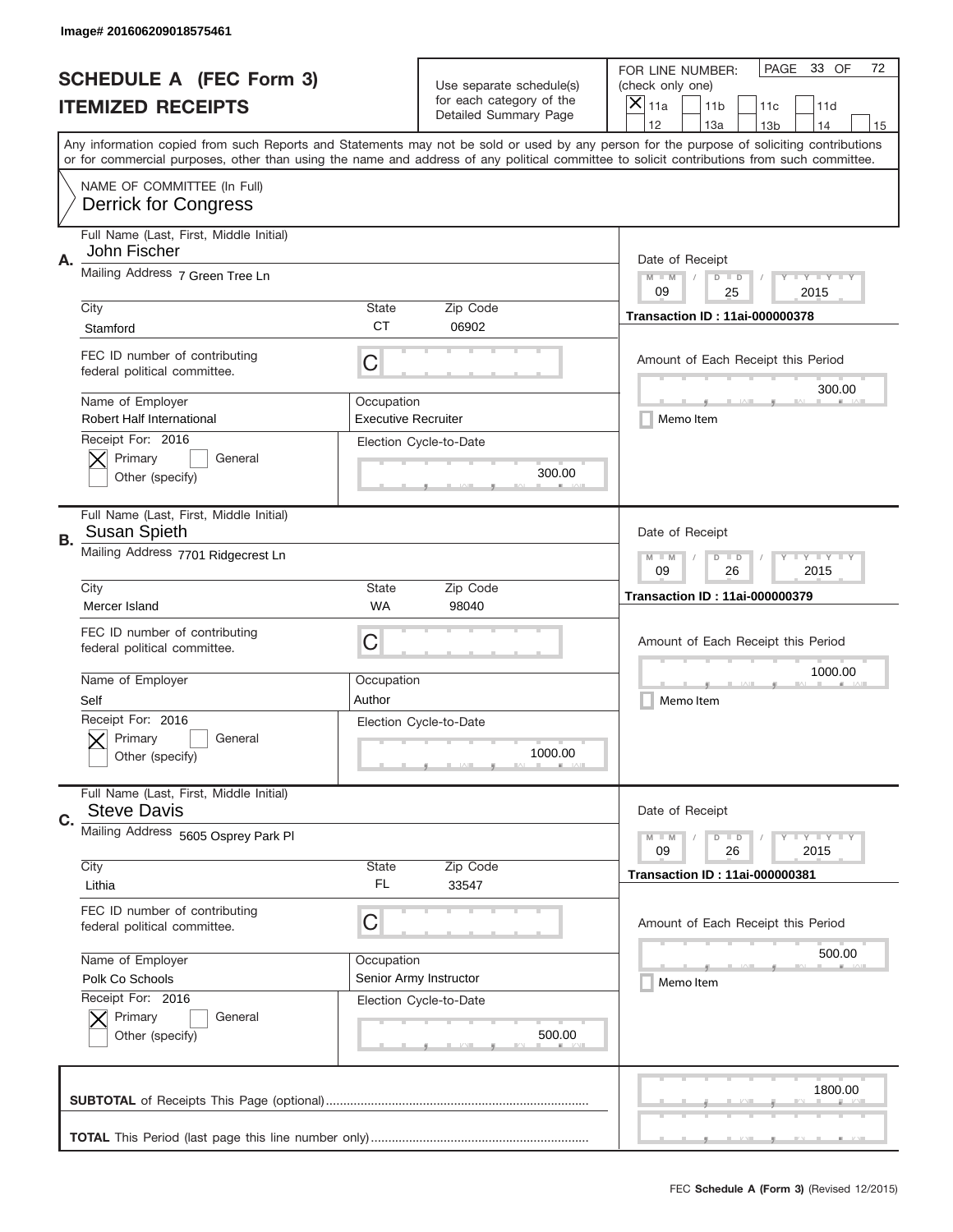|    | Image# 201606209018575462                                     |                                                             |                                                   |                                                                                                                                                                                                                                                                                                                                     |
|----|---------------------------------------------------------------|-------------------------------------------------------------|---------------------------------------------------|-------------------------------------------------------------------------------------------------------------------------------------------------------------------------------------------------------------------------------------------------------------------------------------------------------------------------------------|
|    | <b>SCHEDULE A (FEC Form 3)</b>                                |                                                             | Use separate schedule(s)                          | PAGE<br>34 OF<br>72<br>FOR LINE NUMBER:<br>(check only one)                                                                                                                                                                                                                                                                         |
|    | <b>ITEMIZED RECEIPTS</b>                                      |                                                             | for each category of the<br>Detailed Summary Page | ×<br>11a<br>11 <sub>b</sub><br>11c<br>11d                                                                                                                                                                                                                                                                                           |
|    |                                                               |                                                             |                                                   | 12<br>13a<br>14<br>13 <sub>b</sub><br>15<br>Any information copied from such Reports and Statements may not be sold or used by any person for the purpose of soliciting contributions<br>or for commercial purposes, other than using the name and address of any political committee to solicit contributions from such committee. |
|    | NAME OF COMMITTEE (In Full)<br><b>Derrick for Congress</b>    |                                                             |                                                   |                                                                                                                                                                                                                                                                                                                                     |
| Α. | Full Name (Last, First, Middle Initial)<br>Adam Munn          |                                                             |                                                   | Date of Receipt                                                                                                                                                                                                                                                                                                                     |
|    | Mailing Address 18150 Bakers Farm Rd                          |                                                             |                                                   | $M - M$<br><b>LEY LEY LEY</b><br>$D$ $D$<br>09<br>26<br>2015                                                                                                                                                                                                                                                                        |
|    | City<br>Colorado Springs                                      | State<br>CO                                                 | Zip Code<br>80908                                 | <b>Transaction ID: 11ai-000000383</b>                                                                                                                                                                                                                                                                                               |
|    | FEC ID number of contributing<br>federal political committee. | C                                                           |                                                   | Amount of Each Receipt this Period<br>500.00                                                                                                                                                                                                                                                                                        |
|    | Name of Employer<br><b>DOD</b>                                | Occupation<br>Logistics                                     |                                                   | Memo Item                                                                                                                                                                                                                                                                                                                           |
|    | Receipt For: 2016<br>Primary<br>General<br>Other (specify)    |                                                             | Election Cycle-to-Date<br>500.00                  |                                                                                                                                                                                                                                                                                                                                     |
| В. | Full Name (Last, First, Middle Initial)<br>Brenda Jordan      |                                                             |                                                   | Date of Receipt                                                                                                                                                                                                                                                                                                                     |
|    | Mailing Address 11 Riverbend Dr                               | $M - M$<br><b>LEYTEY LEY</b><br>$D$ $D$<br>09<br>26<br>2015 |                                                   |                                                                                                                                                                                                                                                                                                                                     |
|    | City<br>Glenburn                                              | State<br>ME                                                 | Zip Code<br>04401                                 | <b>Transaction ID: 11ai-000000385</b>                                                                                                                                                                                                                                                                                               |
|    | FEC ID number of contributing<br>federal political committee. | C                                                           |                                                   | Amount of Each Receipt this Period                                                                                                                                                                                                                                                                                                  |
|    | Name of Employer                                              | Occupation                                                  |                                                   | 250.00                                                                                                                                                                                                                                                                                                                              |
|    | Maine Air National Guard                                      | Military                                                    |                                                   | Memo Item                                                                                                                                                                                                                                                                                                                           |
|    | Receipt For: 2016<br>General<br>Primary<br>Other (specify)    |                                                             | Election Cycle-to-Date<br>250.00                  |                                                                                                                                                                                                                                                                                                                                     |
| C. | Full Name (Last, First, Middle Initial)<br>Brian K. Hammond   |                                                             |                                                   | Date of Receipt                                                                                                                                                                                                                                                                                                                     |
|    | Mailing Address PO Box 67                                     |                                                             |                                                   | <b>LEY LEY LEY</b><br>$M - M$<br>$D$ $D$<br>09<br>2015<br>28                                                                                                                                                                                                                                                                        |
|    | City<br>Waddington                                            | State<br>NY.                                                | Zip Code<br>13594-0067                            | <b>Transaction ID: 11ai-000000320</b>                                                                                                                                                                                                                                                                                               |
|    | FEC ID number of contributing<br>federal political committee. | C                                                           |                                                   | Amount of Each Receipt this Period                                                                                                                                                                                                                                                                                                  |
|    | Name of Employer                                              | Occupation                                                  |                                                   | 250.00                                                                                                                                                                                                                                                                                                                              |
|    | <b>Teamsters</b><br>Receipt For: 2016                         | Trucker                                                     |                                                   | Memo Item                                                                                                                                                                                                                                                                                                                           |
|    | Primary<br>General<br>Other (specify)                         |                                                             | Election Cycle-to-Date<br>250.00                  |                                                                                                                                                                                                                                                                                                                                     |
|    |                                                               |                                                             |                                                   | 1000.00                                                                                                                                                                                                                                                                                                                             |
|    |                                                               |                                                             |                                                   |                                                                                                                                                                                                                                                                                                                                     |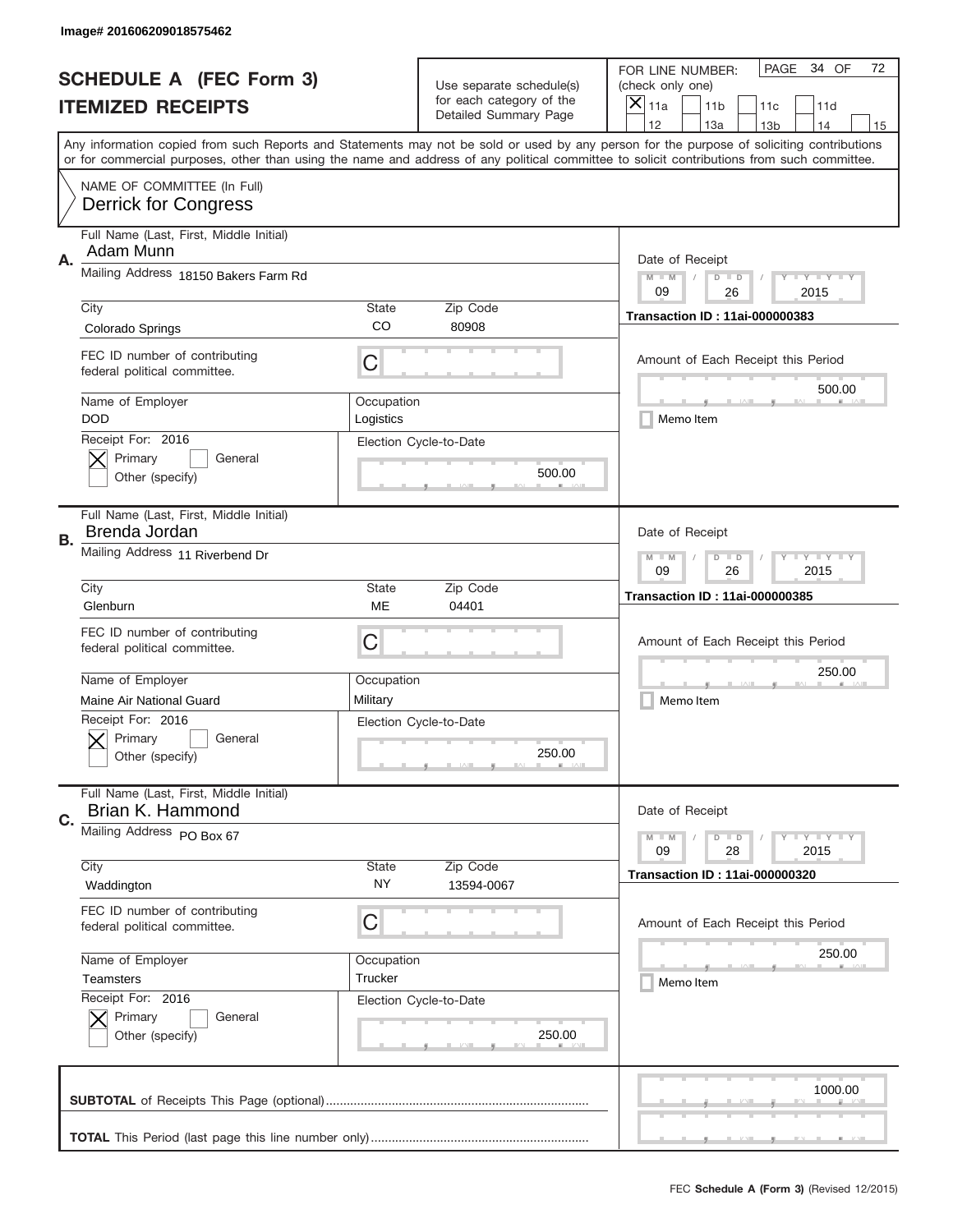|    | Image# 201606209018575463                                              |                                                              |                                                          |                                                                                                                                                                                                                                                                                                                                     |
|----|------------------------------------------------------------------------|--------------------------------------------------------------|----------------------------------------------------------|-------------------------------------------------------------------------------------------------------------------------------------------------------------------------------------------------------------------------------------------------------------------------------------------------------------------------------------|
|    | <b>SCHEDULE A (FEC Form 3)</b>                                         |                                                              | Use separate schedule(s)                                 | PAGE<br>35 OF<br>72<br>FOR LINE NUMBER:<br>(check only one)                                                                                                                                                                                                                                                                         |
|    | <b>ITEMIZED RECEIPTS</b>                                               |                                                              | for each category of the<br><b>Detailed Summary Page</b> | ×<br>11a<br>11 <sub>b</sub><br>11c<br>11d                                                                                                                                                                                                                                                                                           |
|    |                                                                        |                                                              |                                                          | 12<br>13a<br>14<br>13 <sub>b</sub><br>15<br>Any information copied from such Reports and Statements may not be sold or used by any person for the purpose of soliciting contributions<br>or for commercial purposes, other than using the name and address of any political committee to solicit contributions from such committee. |
|    | NAME OF COMMITTEE (In Full)<br><b>Derrick for Congress</b>             |                                                              |                                                          |                                                                                                                                                                                                                                                                                                                                     |
| Α. | Full Name (Last, First, Middle Initial)<br>Cynthia Ayres               |                                                              |                                                          | Date of Receipt                                                                                                                                                                                                                                                                                                                     |
|    | Mailing Address 89 Adrian Acres Ln                                     |                                                              |                                                          | $M - M$<br><b>LYLYLY</b><br>$D$ $D$<br>09<br>28<br>2015                                                                                                                                                                                                                                                                             |
|    | City<br>Keene Valley                                                   | State<br><b>NY</b>                                           | Zip Code<br>12943                                        | <b>Transaction ID: 11ai-000000337</b>                                                                                                                                                                                                                                                                                               |
|    | FEC ID number of contributing<br>federal political committee.          | C                                                            |                                                          | Amount of Each Receipt this Period<br>500.00                                                                                                                                                                                                                                                                                        |
|    | Name of Employer<br>N/A                                                | Occupation<br>Retired                                        |                                                          | Memo Item                                                                                                                                                                                                                                                                                                                           |
|    | Receipt For: 2016<br>Primary<br>General<br>Other (specify)             |                                                              | Election Cycle-to-Date<br>500.00                         |                                                                                                                                                                                                                                                                                                                                     |
| В. | Full Name (Last, First, Middle Initial)<br><b>Susan Colt Doolittle</b> |                                                              |                                                          | Date of Receipt                                                                                                                                                                                                                                                                                                                     |
|    | Mailing Address PO Box 487                                             | $M - M$<br><b>LEYTEY LEY</b><br>$D$ $D$<br>09<br>28<br>2015  |                                                          |                                                                                                                                                                                                                                                                                                                                     |
|    | City<br>Keene Valley                                                   | State<br><b>NY</b>                                           | Zip Code<br>12943                                        | <b>Transaction ID: 11ai-000000338</b>                                                                                                                                                                                                                                                                                               |
|    | FEC ID number of contributing<br>federal political committee.          | C                                                            |                                                          | Amount of Each Receipt this Period                                                                                                                                                                                                                                                                                                  |
|    | Name of Employer<br>Self                                               | Occupation<br>Attorney                                       |                                                          | 250.00<br>Memo Item                                                                                                                                                                                                                                                                                                                 |
|    | Receipt For: 2016<br>General<br>Primary<br>Other (specify)             |                                                              | Election Cycle-to-Date<br>250.00                         |                                                                                                                                                                                                                                                                                                                                     |
| C. | Full Name (Last, First, Middle Initial)<br>Roberta Heyne               |                                                              |                                                          | Date of Receipt                                                                                                                                                                                                                                                                                                                     |
|    | Mailing Address 72 Schaefer Rd<br>City                                 | <b>LEY LEY LEY</b><br>$M - M$<br>$D$ $D$<br>09<br>2015<br>28 |                                                          |                                                                                                                                                                                                                                                                                                                                     |
|    | Keene                                                                  | <b>State</b><br>NY.                                          | Zip Code<br>12942                                        | <b>Transaction ID: 11ai-000000339</b>                                                                                                                                                                                                                                                                                               |
|    | FEC ID number of contributing<br>federal political committee.          | C                                                            |                                                          | Amount of Each Receipt this Period                                                                                                                                                                                                                                                                                                  |
|    | Name of Employer<br>Retired                                            | Occupation<br>Retired                                        |                                                          | 400.00<br>Memo Item                                                                                                                                                                                                                                                                                                                 |
|    | Receipt For: 2016<br>Primary<br>General<br>Other (specify)             |                                                              | Election Cycle-to-Date<br>400.00                         |                                                                                                                                                                                                                                                                                                                                     |
|    |                                                                        |                                                              |                                                          | 1150.00                                                                                                                                                                                                                                                                                                                             |
|    |                                                                        |                                                              |                                                          | _                                                                                                                                                                                                                                                                                                                                   |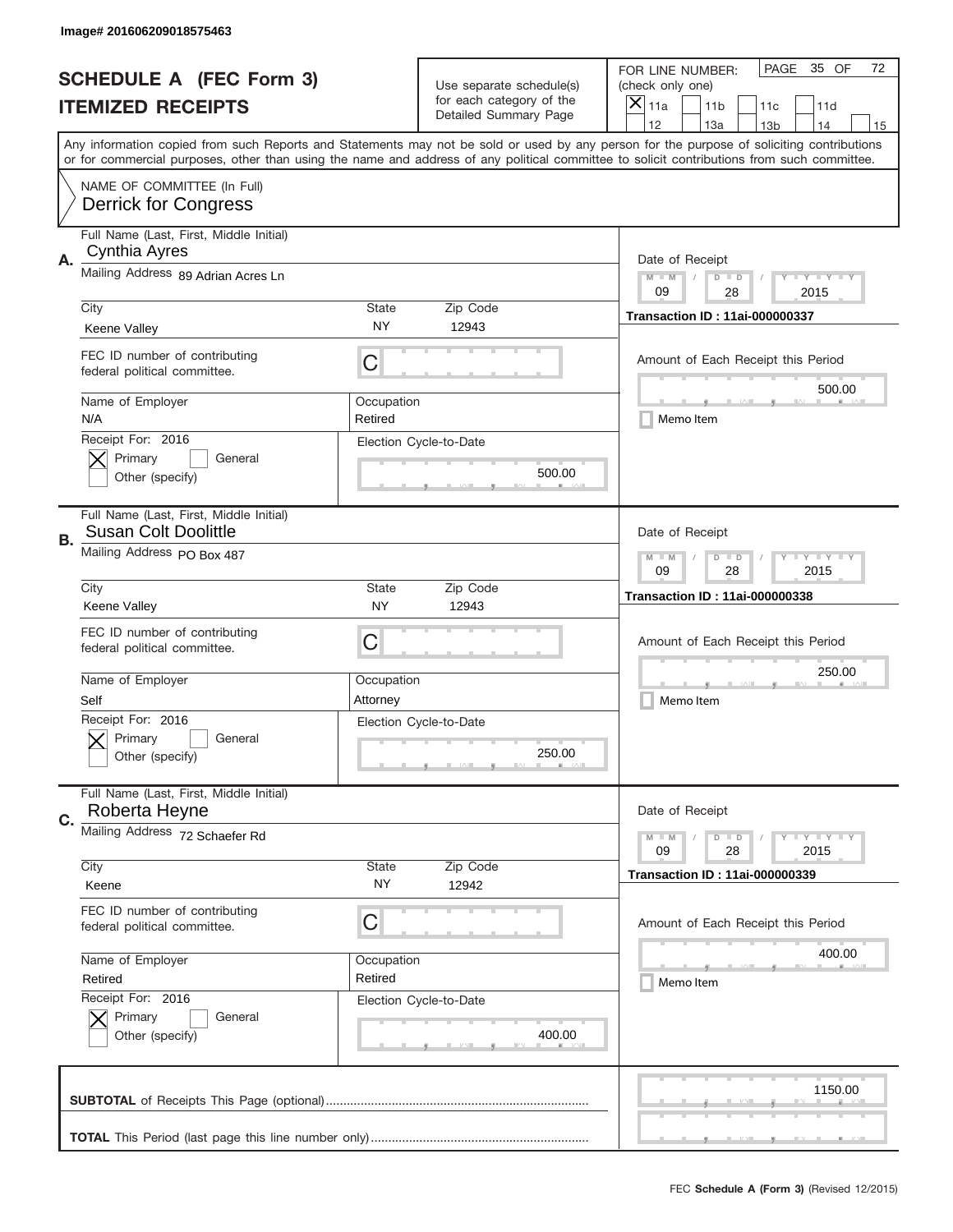|                                | Image# 201606209018575464                                       |                           |                                                   |                                                                                                                                                                                                                                                                                                                                     |  |
|--------------------------------|-----------------------------------------------------------------|---------------------------|---------------------------------------------------|-------------------------------------------------------------------------------------------------------------------------------------------------------------------------------------------------------------------------------------------------------------------------------------------------------------------------------------|--|
| <b>SCHEDULE A (FEC Form 3)</b> |                                                                 |                           | Use separate schedule(s)                          | PAGE<br>36 OF<br>72<br>FOR LINE NUMBER:<br>(check only one)                                                                                                                                                                                                                                                                         |  |
|                                | <b>ITEMIZED RECEIPTS</b>                                        |                           | for each category of the<br>Detailed Summary Page | ×<br>11a<br>11 <sub>b</sub><br>11c<br>11d                                                                                                                                                                                                                                                                                           |  |
|                                |                                                                 |                           |                                                   | 12<br>13a<br>14<br>13 <sub>b</sub><br>15<br>Any information copied from such Reports and Statements may not be sold or used by any person for the purpose of soliciting contributions<br>or for commercial purposes, other than using the name and address of any political committee to solicit contributions from such committee. |  |
|                                | NAME OF COMMITTEE (In Full)<br><b>Derrick for Congress</b>      |                           |                                                   |                                                                                                                                                                                                                                                                                                                                     |  |
| Α.                             | Full Name (Last, First, Middle Initial)<br><b>Bunny Goodwin</b> |                           |                                                   | Date of Receipt                                                                                                                                                                                                                                                                                                                     |  |
|                                | Mailing Address 26 Barkeater Way                                |                           |                                                   | $M - M$<br><b>LEY LEY LEY</b><br>$D$ $D$<br>09<br>28<br>2015                                                                                                                                                                                                                                                                        |  |
|                                | City<br>Keene                                                   | State<br>NY               | Zip Code<br>12942-2506                            | <b>Transaction ID: 11ai-000000343</b>                                                                                                                                                                                                                                                                                               |  |
|                                | FEC ID number of contributing<br>federal political committee.   | C                         |                                                   | Amount of Each Receipt this Period<br>500.00                                                                                                                                                                                                                                                                                        |  |
|                                | Name of Employer<br>N/A                                         | Occupation<br>Retired     |                                                   | Memo Item                                                                                                                                                                                                                                                                                                                           |  |
|                                | Receipt For: 2016<br>Primary<br>General<br>Other (specify)      |                           | Election Cycle-to-Date<br>500.00                  |                                                                                                                                                                                                                                                                                                                                     |  |
| В.                             | Full Name (Last, First, Middle Initial)<br>James A. Goodwin Jr. |                           |                                                   | Date of Receipt                                                                                                                                                                                                                                                                                                                     |  |
|                                | Mailing Address 26 Barkeater Way                                |                           |                                                   | $M - M$<br><b>LEYTEY LEY</b><br>$D$ $D$<br>09<br>28<br>2015                                                                                                                                                                                                                                                                         |  |
|                                | City<br>Keene                                                   | State<br>NY               | Zip Code<br>12942-2506                            | <b>Transaction ID: 11ai-000000344</b>                                                                                                                                                                                                                                                                                               |  |
|                                | FEC ID number of contributing<br>federal political committee.   | C                         |                                                   | Amount of Each Receipt this Period                                                                                                                                                                                                                                                                                                  |  |
|                                | Name of Employer                                                | Occupation                |                                                   | 500.00                                                                                                                                                                                                                                                                                                                              |  |
|                                | ADK Trail Improvement Soc.                                      | <b>Executive Director</b> |                                                   | Memo Item                                                                                                                                                                                                                                                                                                                           |  |
|                                | Receipt For: 2016<br>General<br>Primary<br>Other (specify)      |                           | Election Cycle-to-Date<br>500.00                  |                                                                                                                                                                                                                                                                                                                                     |  |
| C.                             | Full Name (Last, First, Middle Initial)<br>Michael C. McMahan   |                           |                                                   | Date of Receipt                                                                                                                                                                                                                                                                                                                     |  |
|                                | Mailing Address 382 Avenida de Cortez                           |                           |                                                   | <b>LEY LEY LEY</b><br>$M - M$<br>$D$ $D$<br>09<br>2015<br>28                                                                                                                                                                                                                                                                        |  |
|                                | City<br>Abilene                                                 | State<br>TX               | Zip Code<br>79602                                 | <b>Transaction ID: 11ai-000000349</b>                                                                                                                                                                                                                                                                                               |  |
|                                | FEC ID number of contributing<br>federal political committee.   | C                         |                                                   | Amount of Each Receipt this Period                                                                                                                                                                                                                                                                                                  |  |
|                                | Name of Employer                                                | Occupation                |                                                   | 500.00                                                                                                                                                                                                                                                                                                                              |  |
|                                | N/A<br>Receipt For: 2016                                        | Student                   |                                                   | Memo Item                                                                                                                                                                                                                                                                                                                           |  |
|                                | Primary<br>General<br>Other (specify)                           |                           | Election Cycle-to-Date<br>500.00                  |                                                                                                                                                                                                                                                                                                                                     |  |
|                                |                                                                 |                           |                                                   | 1500.00                                                                                                                                                                                                                                                                                                                             |  |
|                                |                                                                 |                           |                                                   |                                                                                                                                                                                                                                                                                                                                     |  |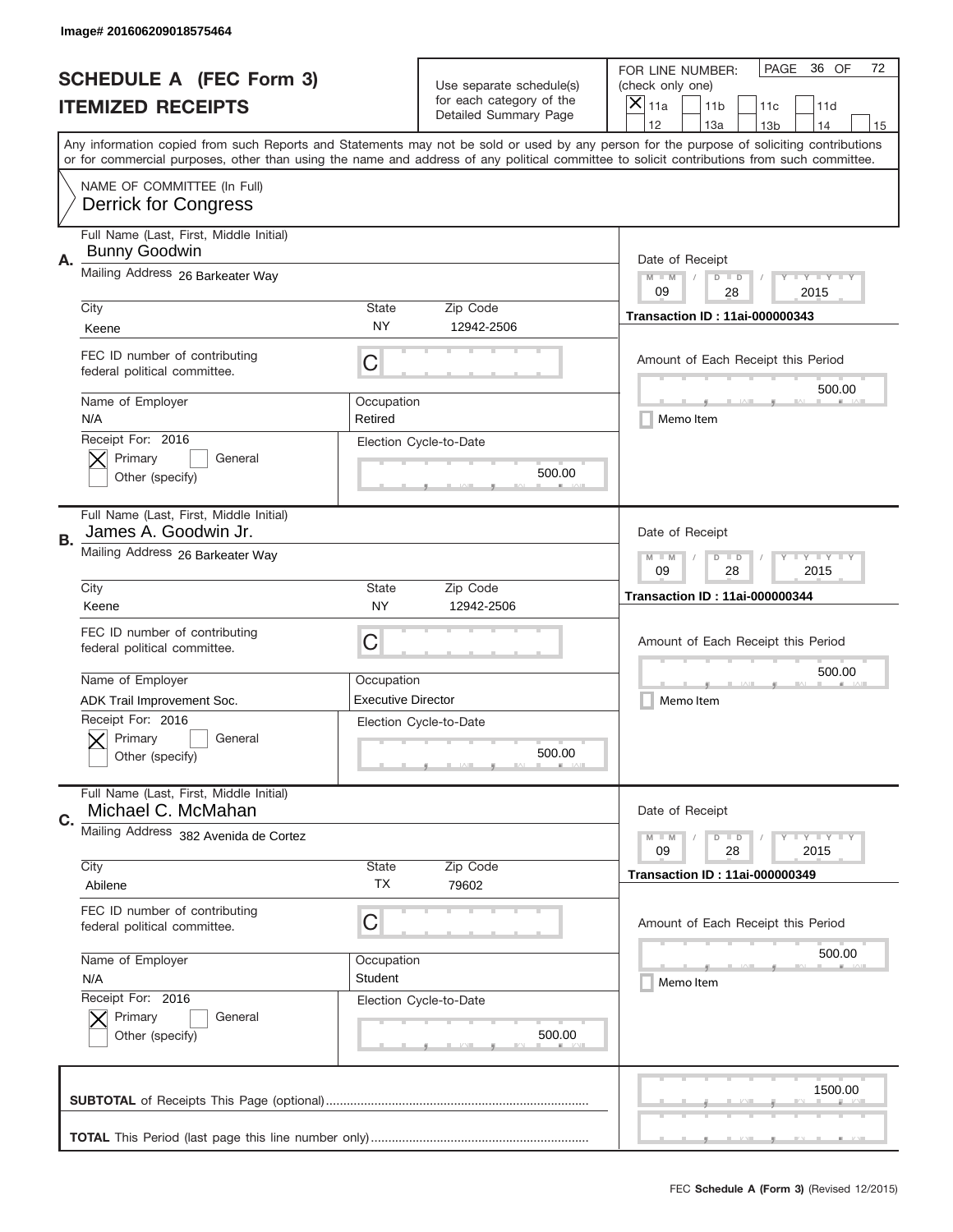|    | Image# 201606209018575465                                           |                          |                                                      |                                                                                                                                                                                                                                                                                                                                     |
|----|---------------------------------------------------------------------|--------------------------|------------------------------------------------------|-------------------------------------------------------------------------------------------------------------------------------------------------------------------------------------------------------------------------------------------------------------------------------------------------------------------------------------|
|    | <b>SCHEDULE A (FEC Form 3)</b>                                      |                          | Use separate schedule(s)<br>for each category of the | PAGE<br>37 OF<br>72<br>FOR LINE NUMBER:<br>(check only one)                                                                                                                                                                                                                                                                         |
|    | <b>ITEMIZED RECEIPTS</b>                                            |                          | Detailed Summary Page                                | ×<br>11a<br>11 <sub>b</sub><br>11c<br>11d                                                                                                                                                                                                                                                                                           |
|    |                                                                     |                          |                                                      | 12<br>13a<br>14<br>13 <sub>b</sub><br>15<br>Any information copied from such Reports and Statements may not be sold or used by any person for the purpose of soliciting contributions<br>or for commercial purposes, other than using the name and address of any political committee to solicit contributions from such committee. |
|    | NAME OF COMMITTEE (In Full)<br><b>Derrick for Congress</b>          |                          |                                                      |                                                                                                                                                                                                                                                                                                                                     |
| Α. | Full Name (Last, First, Middle Initial)<br><b>Brian Ruder</b>       |                          |                                                      | Date of Receipt                                                                                                                                                                                                                                                                                                                     |
|    | Mailing Address 54 Mamaroneck Rd                                    |                          |                                                      | $M - M$<br><b>LYLYLY</b><br>$D$ $D$<br>09<br>28<br>2015                                                                                                                                                                                                                                                                             |
|    | City<br>Scarsdale                                                   | State<br><b>NY</b>       | Zip Code<br>10583                                    | <b>Transaction ID: 11ai-000000392</b>                                                                                                                                                                                                                                                                                               |
|    | FEC ID number of contributing<br>federal political committee.       | C                        |                                                      | Amount of Each Receipt this Period<br>1000.00                                                                                                                                                                                                                                                                                       |
|    | Name of Employer<br>Self                                            | Occupation<br>Consultant |                                                      | Memo Item                                                                                                                                                                                                                                                                                                                           |
|    | Receipt For: 2016<br>Primary<br>General<br>Other (specify)          |                          | Election Cycle-to-Date<br>1000.00                    |                                                                                                                                                                                                                                                                                                                                     |
| В. | Full Name (Last, First, Middle Initial)<br><b>Julie FitzPatrick</b> |                          |                                                      | Date of Receipt                                                                                                                                                                                                                                                                                                                     |
|    | Mailing Address 9 Stanwich Ln                                       |                          |                                                      | $M - M$<br><b>LEYTEY LEY</b><br>$D$ $D$<br>09<br>28<br>2015                                                                                                                                                                                                                                                                         |
|    | City<br>Greenwich                                                   | State<br><b>CT</b>       | Zip Code<br>06830                                    | <b>Transaction ID: 11ai-000000393</b>                                                                                                                                                                                                                                                                                               |
|    | FEC ID number of contributing<br>federal political committee.       | C                        |                                                      | Amount of Each Receipt this Period                                                                                                                                                                                                                                                                                                  |
|    | Name of Employer                                                    | Occupation               |                                                      | 500.00                                                                                                                                                                                                                                                                                                                              |
|    | Hogan Lovells US LLP                                                | Attorney                 |                                                      | Memo Item                                                                                                                                                                                                                                                                                                                           |
|    | Receipt For: 2016<br>General<br>Primary<br>Other (specify)          |                          | Election Cycle-to-Date<br>500.00                     |                                                                                                                                                                                                                                                                                                                                     |
| C. | Full Name (Last, First, Middle Initial)<br>Deborah McDonald         |                          |                                                      | Date of Receipt                                                                                                                                                                                                                                                                                                                     |
|    | Mailing Address 88B Partridge PI                                    |                          |                                                      | <b>LEY LEY LEY</b><br>$M - M$<br>$D$ $D$<br>09<br>2015<br>28                                                                                                                                                                                                                                                                        |
|    | City<br><b>West Point</b>                                           | <b>State</b><br>NY.      | Zip Code<br>10996                                    | <b>Transaction ID: 11ai-000000394</b>                                                                                                                                                                                                                                                                                               |
|    | FEC ID number of contributing<br>federal political committee.       | C                        |                                                      | Amount of Each Receipt this Period                                                                                                                                                                                                                                                                                                  |
|    | Name of Employer                                                    | Occupation               |                                                      | 500.00                                                                                                                                                                                                                                                                                                                              |
|    | US Army                                                             |                          | Director of Admissions                               | Memo Item                                                                                                                                                                                                                                                                                                                           |
|    | Receipt For: 2016<br>Primary<br>General<br>Other (specify)          |                          | Election Cycle-to-Date<br>500.00                     |                                                                                                                                                                                                                                                                                                                                     |
|    |                                                                     |                          |                                                      | 2000.00                                                                                                                                                                                                                                                                                                                             |
|    |                                                                     |                          |                                                      |                                                                                                                                                                                                                                                                                                                                     |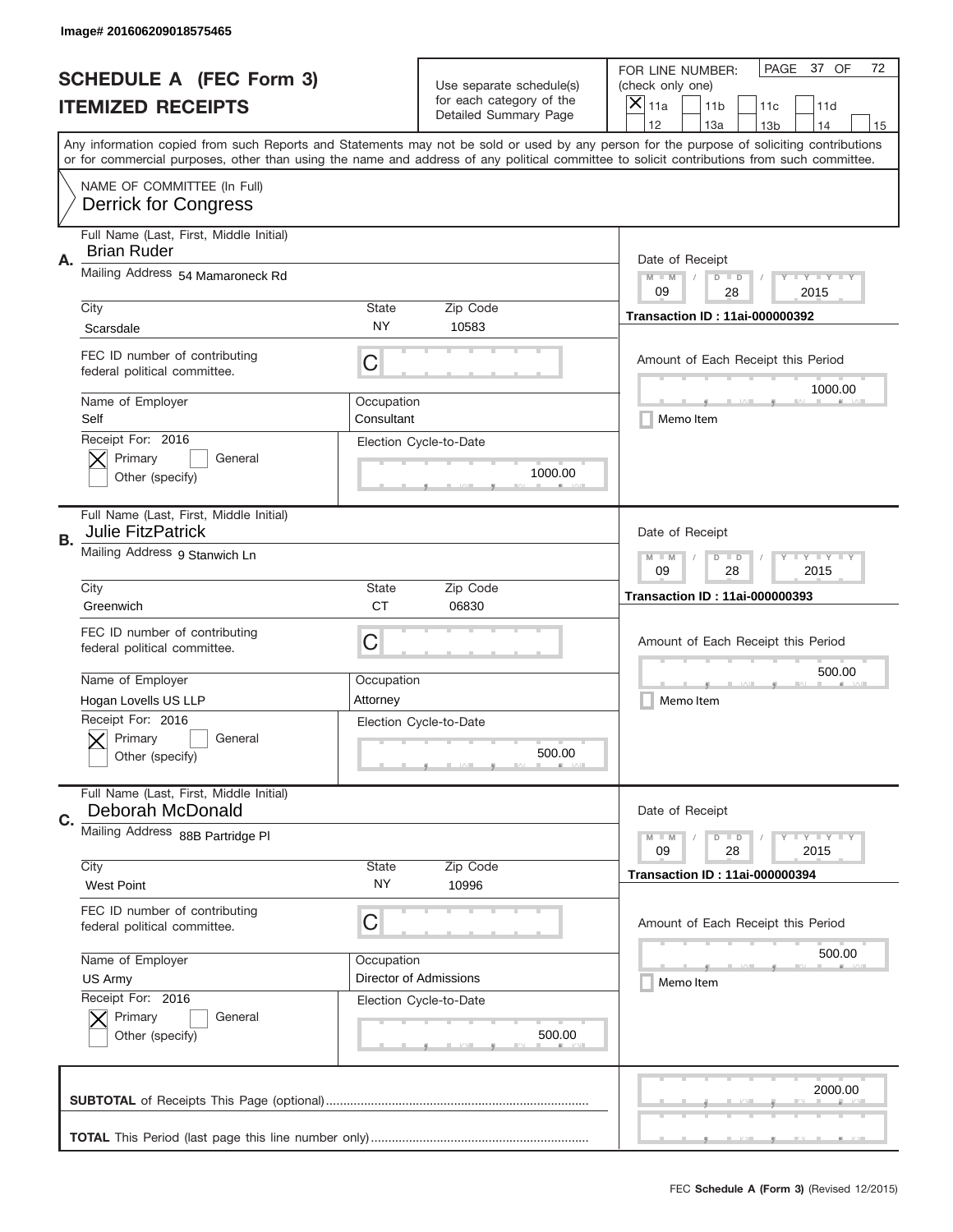|    | Image# 201606209018575466                                         |                                         |                                                      |                                                                                                                                                                                                                                                                                                                                     |
|----|-------------------------------------------------------------------|-----------------------------------------|------------------------------------------------------|-------------------------------------------------------------------------------------------------------------------------------------------------------------------------------------------------------------------------------------------------------------------------------------------------------------------------------------|
|    | <b>SCHEDULE A (FEC Form 3)</b>                                    |                                         | Use separate schedule(s)<br>for each category of the | PAGE<br>38 OF<br>72<br>FOR LINE NUMBER:<br>(check only one)                                                                                                                                                                                                                                                                         |
|    | <b>ITEMIZED RECEIPTS</b>                                          |                                         | Detailed Summary Page                                | ×<br>11a<br>11 <sub>b</sub><br>11c<br>11d                                                                                                                                                                                                                                                                                           |
|    |                                                                   |                                         |                                                      | 12<br>13a<br>14<br>13 <sub>b</sub><br>15<br>Any information copied from such Reports and Statements may not be sold or used by any person for the purpose of soliciting contributions<br>or for commercial purposes, other than using the name and address of any political committee to solicit contributions from such committee. |
|    | NAME OF COMMITTEE (In Full)<br><b>Derrick for Congress</b>        |                                         |                                                      |                                                                                                                                                                                                                                                                                                                                     |
| А. | Full Name (Last, First, Middle Initial)<br><b>Matthew Quigley</b> |                                         |                                                      | Date of Receipt                                                                                                                                                                                                                                                                                                                     |
|    | Mailing Address 60 Quinn Rd                                       |                                         |                                                      | $M - M$<br><b>LEY LEY LEY</b><br>$D$ $D$<br>09<br>28<br>2015                                                                                                                                                                                                                                                                        |
|    | City<br><b>Briarcliff Manor</b>                                   | State<br>NY                             | Zip Code<br>10510-2131                               | <b>Transaction ID: 11ai-000000395</b>                                                                                                                                                                                                                                                                                               |
|    | FEC ID number of contributing<br>federal political committee.     | C                                       |                                                      | Amount of Each Receipt this Period<br>1000.00                                                                                                                                                                                                                                                                                       |
|    | Name of Employer<br>Q Development                                 | Occupation<br><b>Managing Principal</b> |                                                      | Memo Item                                                                                                                                                                                                                                                                                                                           |
|    | Receipt For: 2016<br>Primary<br>General<br>Other (specify)        |                                         | Election Cycle-to-Date<br>1000.00                    |                                                                                                                                                                                                                                                                                                                                     |
| В. | Full Name (Last, First, Middle Initial)<br>Raphael Russo          |                                         |                                                      | Date of Receipt                                                                                                                                                                                                                                                                                                                     |
|    | Mailing Address 229 E 79th St                                     |                                         |                                                      | <b>LY LY LY</b><br>$M - M$<br>$D$ $D$<br>09<br>28<br>2015                                                                                                                                                                                                                                                                           |
|    | City<br>New York                                                  | State<br>NY                             | Zip Code<br>10075                                    | <b>Transaction ID: 11ai-000000396</b>                                                                                                                                                                                                                                                                                               |
|    | FEC ID number of contributing<br>federal political committee.     | C                                       |                                                      | Amount of Each Receipt this Period                                                                                                                                                                                                                                                                                                  |
|    | Name of Employer<br>Paul Weiss LLP                                | Occupation<br>Attorney                  |                                                      | 250.00<br>Memo Item                                                                                                                                                                                                                                                                                                                 |
|    |                                                                   |                                         |                                                      |                                                                                                                                                                                                                                                                                                                                     |
|    | Receipt For: 2016<br>General<br>Primary<br>Other (specify)        |                                         | Election Cycle-to-Date<br>250.00                     |                                                                                                                                                                                                                                                                                                                                     |
| C. | Full Name (Last, First, Middle Initial)<br>Karen Zelazo           |                                         |                                                      | Date of Receipt                                                                                                                                                                                                                                                                                                                     |
|    | Mailing Address 5725 Los Amigos St                                |                                         |                                                      | <b>LEY LEY LEY</b><br>$M - M$<br>$D$ $D$<br>09<br>2015<br>28                                                                                                                                                                                                                                                                        |
|    | City<br><b>Buena Park</b>                                         | State<br>CA                             | Zip Code<br>90620                                    | <b>Transaction ID: 11ai-000000409</b>                                                                                                                                                                                                                                                                                               |
|    | FEC ID number of contributing<br>federal political committee.     | C                                       |                                                      | Amount of Each Receipt this Period                                                                                                                                                                                                                                                                                                  |
|    | Name of Employer                                                  | Occupation                              |                                                      | 250.00                                                                                                                                                                                                                                                                                                                              |
|    | Anaheim school district                                           | Teacher                                 |                                                      | Memo Item                                                                                                                                                                                                                                                                                                                           |
|    | Receipt For: 2016<br>Primary<br>General<br>Other (specify)        |                                         | Election Cycle-to-Date<br>250.00                     |                                                                                                                                                                                                                                                                                                                                     |
|    |                                                                   |                                         |                                                      | 1500.00                                                                                                                                                                                                                                                                                                                             |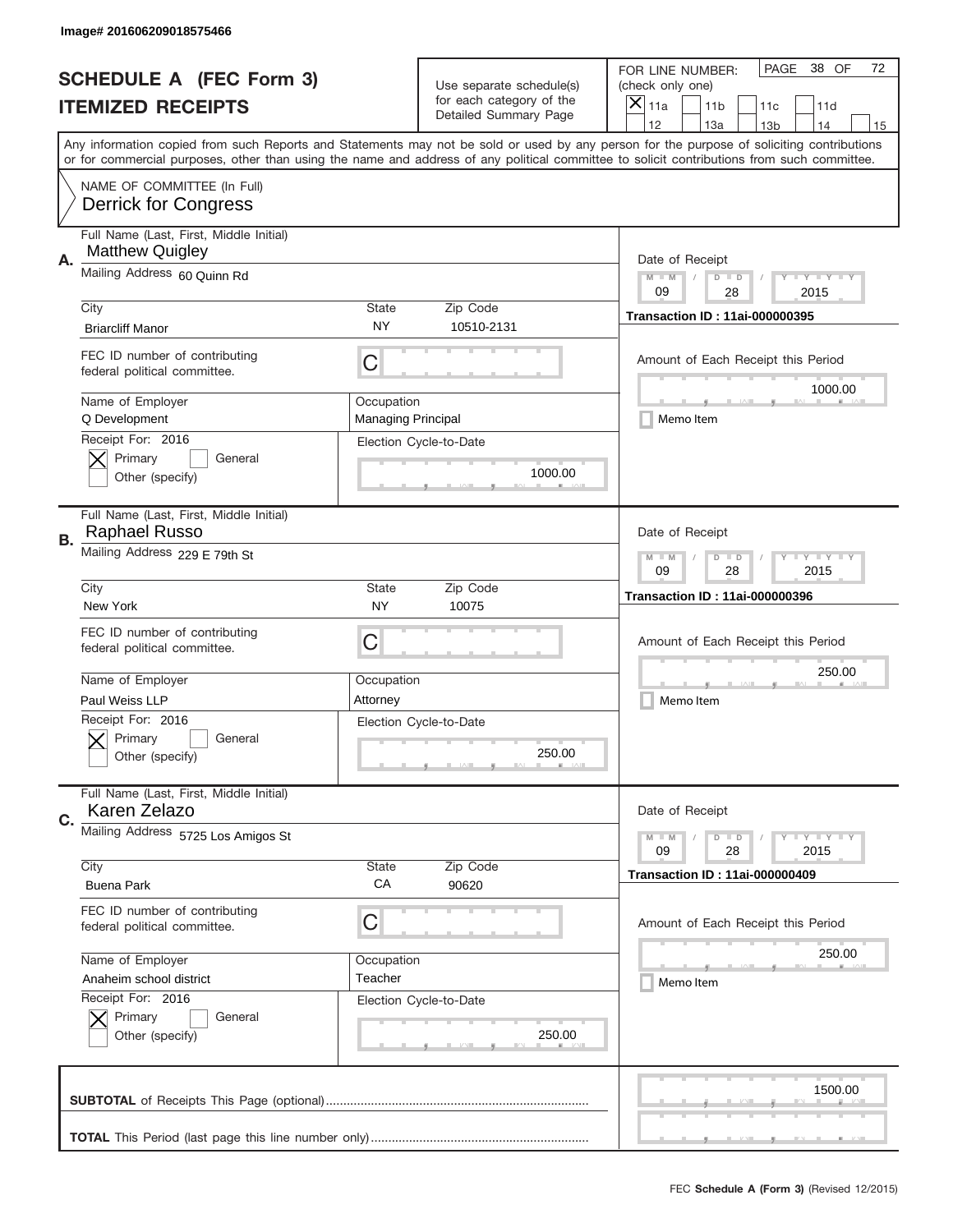|    | Image# 201606209018575467                                       |                                        |                                                   |                                                                                                                                                                                                                                                                                                                                     |
|----|-----------------------------------------------------------------|----------------------------------------|---------------------------------------------------|-------------------------------------------------------------------------------------------------------------------------------------------------------------------------------------------------------------------------------------------------------------------------------------------------------------------------------------|
|    | <b>SCHEDULE A (FEC Form 3)</b>                                  |                                        | Use separate schedule(s)                          | PAGE<br>39 OF<br>72<br>FOR LINE NUMBER:<br>(check only one)                                                                                                                                                                                                                                                                         |
|    | <b>ITEMIZED RECEIPTS</b>                                        |                                        | for each category of the<br>Detailed Summary Page | ×<br>11a<br>11 <sub>b</sub><br>11c<br>11d                                                                                                                                                                                                                                                                                           |
|    |                                                                 |                                        |                                                   | 12<br>13a<br>14<br>13 <sub>b</sub><br>15<br>Any information copied from such Reports and Statements may not be sold or used by any person for the purpose of soliciting contributions<br>or for commercial purposes, other than using the name and address of any political committee to solicit contributions from such committee. |
|    | NAME OF COMMITTEE (In Full)<br><b>Derrick for Congress</b>      |                                        |                                                   |                                                                                                                                                                                                                                                                                                                                     |
| Α. | Full Name (Last, First, Middle Initial)<br><b>Francis Doris</b> |                                        |                                                   | Date of Receipt                                                                                                                                                                                                                                                                                                                     |
|    | Mailing Address 5115 Hearthstone Ln                             |                                        |                                                   | $M - M$<br>Y I Y I Y I Y<br>$D$ $D$<br>09<br>28<br>2015                                                                                                                                                                                                                                                                             |
|    | City<br>Colorado Springs                                        | State<br>CO                            | Zip Code<br>80919                                 | <b>Transaction ID: 11ai-000000410</b>                                                                                                                                                                                                                                                                                               |
|    | FEC ID number of contributing<br>federal political committee.   | C                                      |                                                   | Amount of Each Receipt this Period<br>250.00                                                                                                                                                                                                                                                                                        |
|    | Name of Employer<br>Missile Defense Agency                      | Occupation<br><b>Strategic Planner</b> |                                                   | Memo Item                                                                                                                                                                                                                                                                                                                           |
|    | Receipt For: 2016<br>Primary<br>General<br>Other (specify)      |                                        | Election Cycle-to-Date<br>250.00                  |                                                                                                                                                                                                                                                                                                                                     |
| В. | Full Name (Last, First, Middle Initial)<br>George Repicky       |                                        |                                                   | Date of Receipt                                                                                                                                                                                                                                                                                                                     |
|    | Mailing Address 24 Woodmere Dr                                  |                                        |                                                   | <b>LY LY LY</b><br>$M - M$<br>$D$ $D$<br>09<br>29<br>2015                                                                                                                                                                                                                                                                           |
|    | City<br>Canton                                                  | State<br>NY                            | Zip Code<br>13617                                 | <b>Transaction ID: 11ai-000000422</b>                                                                                                                                                                                                                                                                                               |
|    | FEC ID number of contributing<br>federal political committee.   | C                                      |                                                   | Amount of Each Receipt this Period                                                                                                                                                                                                                                                                                                  |
|    | Name of Employer<br>St. Lawrence Unviersty                      | Occupation<br>Coach                    |                                                   | 25.00<br>Memo Item                                                                                                                                                                                                                                                                                                                  |
|    | Receipt For: 2016<br>General<br>Primary<br>Other (specify)      |                                        | Election Cycle-to-Date<br>275.00                  |                                                                                                                                                                                                                                                                                                                                     |
| C. | Full Name (Last, First, Middle Initial)<br>Al Hanna             |                                        |                                                   | Date of Receipt                                                                                                                                                                                                                                                                                                                     |
|    | Mailing Address 7120 Delmonico Dr                               |                                        |                                                   | $T$ $Y$ $Y$ $Y$ $Y$<br>$M - M$<br>$D$ $D$<br>09<br>29<br>2015                                                                                                                                                                                                                                                                       |
|    | City<br>Colorado Springs                                        | State<br>CO                            | Zip Code<br>80919                                 | <b>Transaction ID: 11ai-000000420</b>                                                                                                                                                                                                                                                                                               |
|    | FEC ID number of contributing<br>federal political committee.   | C                                      |                                                   | Amount of Each Receipt this Period                                                                                                                                                                                                                                                                                                  |
|    | Name of Employer<br>Self                                        | Occupation<br>Consultant               |                                                   | 50.00<br>Memo Item                                                                                                                                                                                                                                                                                                                  |
|    | Receipt For: 2016<br>Primary<br>General<br>Other (specify)      |                                        | Election Cycle-to-Date<br>300.00                  |                                                                                                                                                                                                                                                                                                                                     |
|    |                                                                 |                                        |                                                   | 325.00                                                                                                                                                                                                                                                                                                                              |
|    |                                                                 |                                        |                                                   |                                                                                                                                                                                                                                                                                                                                     |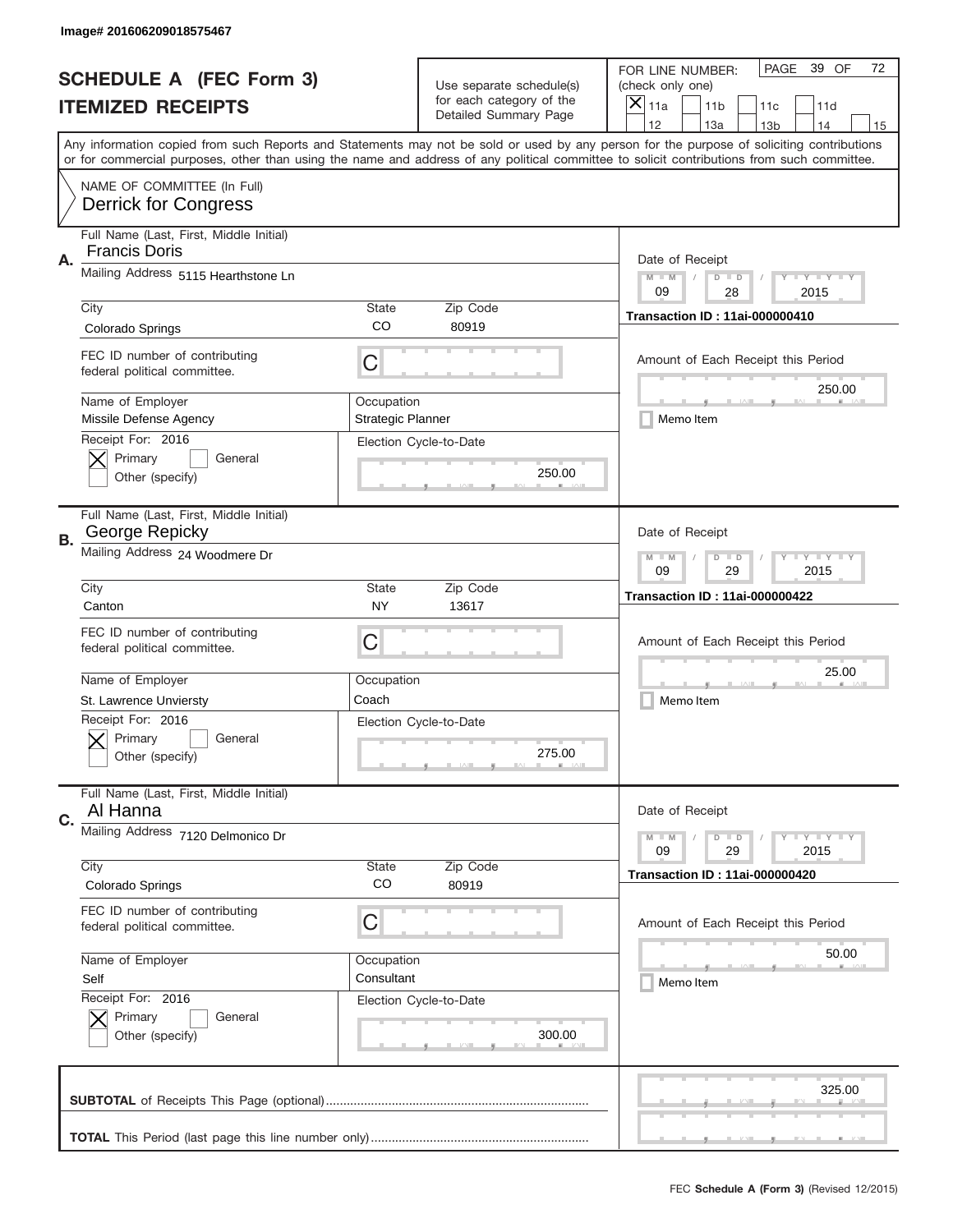|    | Image# 201606209018575468                                         |                          |                                                      |                                                                                                                                                                                                                                                                                                                  |
|----|-------------------------------------------------------------------|--------------------------|------------------------------------------------------|------------------------------------------------------------------------------------------------------------------------------------------------------------------------------------------------------------------------------------------------------------------------------------------------------------------|
|    | <b>SCHEDULE A (FEC Form 3)</b>                                    |                          | Use separate schedule(s)<br>for each category of the | PAGE<br>40 OF<br>72<br>FOR LINE NUMBER:<br>(check only one)                                                                                                                                                                                                                                                      |
|    | <b>ITEMIZED RECEIPTS</b>                                          |                          | Detailed Summary Page                                | ×<br>11a<br>11 <sub>b</sub><br>11c<br>11d<br>12<br>13a<br>14                                                                                                                                                                                                                                                     |
|    |                                                                   |                          |                                                      | 13 <sub>b</sub><br>15<br>Any information copied from such Reports and Statements may not be sold or used by any person for the purpose of soliciting contributions<br>or for commercial purposes, other than using the name and address of any political committee to solicit contributions from such committee. |
|    | NAME OF COMMITTEE (In Full)<br><b>Derrick for Congress</b>        |                          |                                                      |                                                                                                                                                                                                                                                                                                                  |
| Α. | Full Name (Last, First, Middle Initial)<br>Thomas A. Durso        |                          |                                                      | Date of Receipt                                                                                                                                                                                                                                                                                                  |
|    | Mailing Address 1014 Kalahu PI                                    |                          |                                                      | $M - M$<br>Y FY FY FY<br>$D$ $D$<br>09<br>29<br>2015                                                                                                                                                                                                                                                             |
|    | City<br>Honolulu                                                  | State<br>H <sub>l</sub>  | Zip Code<br>96825-1331                               | <b>Transaction ID: 11ai-000000389</b>                                                                                                                                                                                                                                                                            |
|    | FEC ID number of contributing<br>federal political committee.     | C                        |                                                      | Amount of Each Receipt this Period<br>1000.00                                                                                                                                                                                                                                                                    |
|    | Name of Employer<br>Government                                    | Occupation<br>Consultant |                                                      | Memo Item                                                                                                                                                                                                                                                                                                        |
|    | Receipt For: 2016<br>Primary<br>General<br>Other (specify)        |                          | Election Cycle-to-Date<br>1000.00                    |                                                                                                                                                                                                                                                                                                                  |
| В. | Full Name (Last, First, Middle Initial)<br>Anne Cohen             |                          |                                                      | Date of Receipt                                                                                                                                                                                                                                                                                                  |
|    | Mailing Address 919 3rd Ave 2nd Flr                               |                          |                                                      | <b>LY LY LY</b><br>$M - M$<br>$D$ $D$<br>09<br>29<br>2015                                                                                                                                                                                                                                                        |
|    | City<br>New York                                                  | State<br><b>NY</b>       | Zip Code<br>10022-3082                               | <b>Transaction ID: 11ai-000000421</b>                                                                                                                                                                                                                                                                            |
|    | FEC ID number of contributing<br>federal political committee.     | C                        |                                                      | Amount of Each Receipt this Period                                                                                                                                                                                                                                                                               |
|    | Name of Employer<br>N/A                                           | Occupation<br>Retired    |                                                      | 500.00<br>Memo Item                                                                                                                                                                                                                                                                                              |
|    | Receipt For: 2016<br>General<br>Primary<br>Other (specify)        |                          | Election Cycle-to-Date<br>500.00                     |                                                                                                                                                                                                                                                                                                                  |
| C. | Full Name (Last, First, Middle Initial)<br><b>Steven Michaels</b> |                          |                                                      | Date of Receipt                                                                                                                                                                                                                                                                                                  |
|    | Mailing Address 300 Central Park W                                |                          |                                                      | <b>LYLYLY</b><br>$M - M$<br>$D$ $D$<br>29<br>2015<br>09                                                                                                                                                                                                                                                          |
|    | City<br>New York                                                  | State<br>NY              | Zip Code<br>10024                                    | <b>Transaction ID: 11ai-000000426</b>                                                                                                                                                                                                                                                                            |
|    | FEC ID number of contributing<br>federal political committee.     | C                        |                                                      | Amount of Each Receipt this Period                                                                                                                                                                                                                                                                               |
|    | Name of Employer                                                  | Occupation               |                                                      | 1000.00                                                                                                                                                                                                                                                                                                          |
|    | <b>IBM Corporation</b><br>Receipt For: 2016                       | Attorney                 |                                                      | Memo Item                                                                                                                                                                                                                                                                                                        |
|    | Primary<br>General<br>Other (specify)                             |                          | Election Cycle-to-Date<br>1000.00                    |                                                                                                                                                                                                                                                                                                                  |
|    |                                                                   |                          |                                                      | 2500.00                                                                                                                                                                                                                                                                                                          |
|    |                                                                   |                          |                                                      |                                                                                                                                                                                                                                                                                                                  |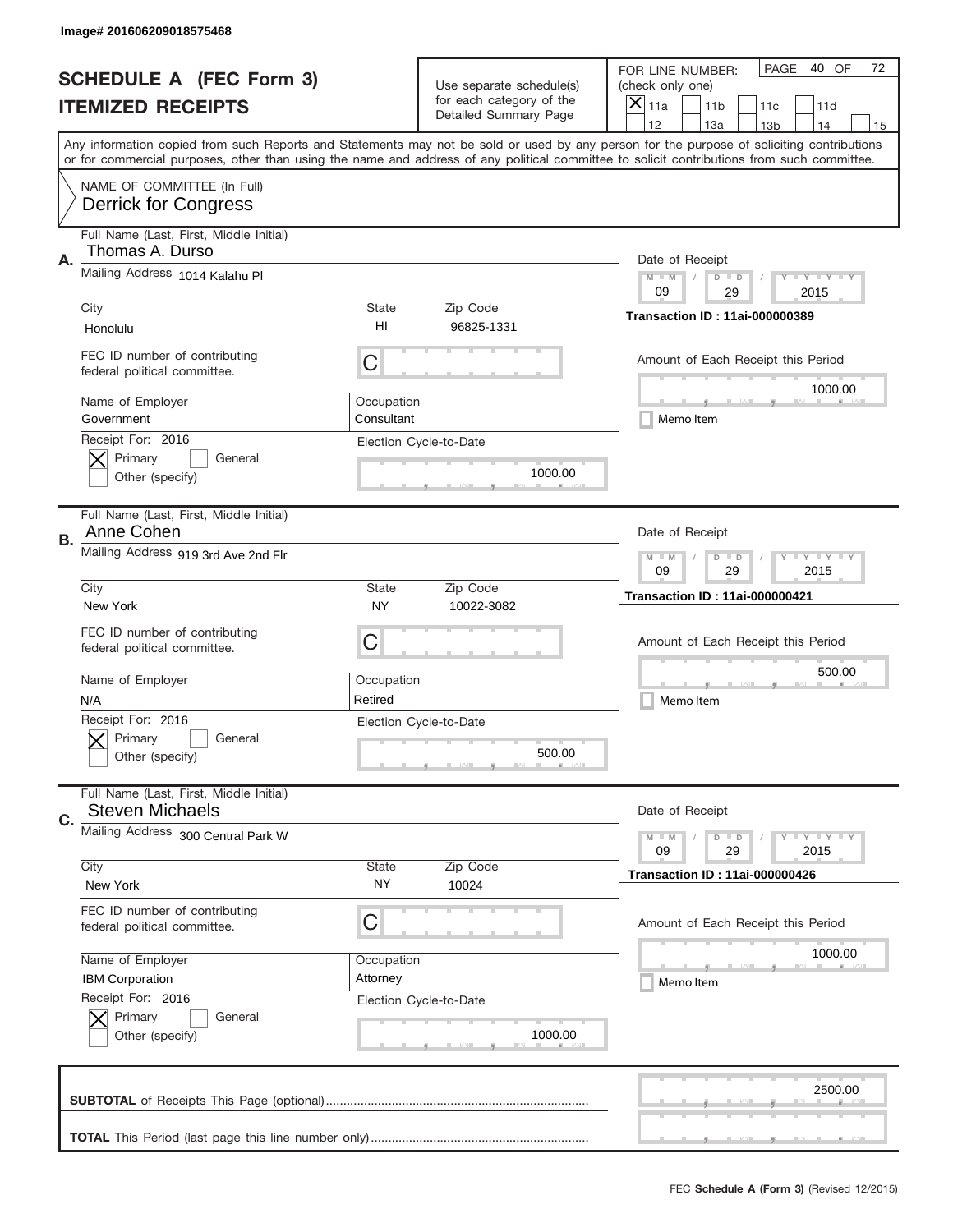|           | Image# 201606209018575469                                     |                            |                                                   |                                                                                                                                                                                       |
|-----------|---------------------------------------------------------------|----------------------------|---------------------------------------------------|---------------------------------------------------------------------------------------------------------------------------------------------------------------------------------------|
|           | <b>SCHEDULE A (FEC Form 3)</b>                                |                            | Use separate schedule(s)                          | PAGE<br>41 OF<br>72<br>FOR LINE NUMBER:<br>(check only one)                                                                                                                           |
|           | <b>ITEMIZED RECEIPTS</b>                                      |                            | for each category of the<br>Detailed Summary Page | $\boldsymbol{\times}$<br>11a<br>11 <sub>b</sub><br>11c<br>11d                                                                                                                         |
|           |                                                               |                            |                                                   | 12<br>13a<br>14<br>13 <sub>b</sub><br>15<br>Any information copied from such Reports and Statements may not be sold or used by any person for the purpose of soliciting contributions |
|           |                                                               |                            |                                                   | or for commercial purposes, other than using the name and address of any political committee to solicit contributions from such committee.                                            |
|           | NAME OF COMMITTEE (In Full)<br><b>Derrick for Congress</b>    |                            |                                                   |                                                                                                                                                                                       |
| Α.        | Full Name (Last, First, Middle Initial)<br>Randall Lee        |                            |                                                   | Date of Receipt                                                                                                                                                                       |
|           | Mailing Address 6213 Capella Ave                              |                            |                                                   | <b>LYLYLY</b><br>$M - M$<br>$D$ $D$<br>09<br>29<br>2015                                                                                                                               |
|           | City                                                          | <b>State</b>               | Zip Code                                          | <b>Transaction ID: 11ai-000000427</b>                                                                                                                                                 |
|           | <b>Burke</b>                                                  | VA                         | 22015                                             |                                                                                                                                                                                       |
|           | FEC ID number of contributing<br>federal political committee. | C                          |                                                   | Amount of Each Receipt this Period<br>250.00                                                                                                                                          |
|           | Name of Employer<br>U.S. Government                           | Occupation<br>Speechwriter |                                                   | Memo Item                                                                                                                                                                             |
|           | Receipt For: 2016<br>Primary<br>General<br>Other (specify)    |                            | Election Cycle-to-Date<br>250.00                  |                                                                                                                                                                                       |
| <b>B.</b> | Full Name (Last, First, Middle Initial)<br>Robert Lynde       |                            |                                                   | Date of Receipt                                                                                                                                                                       |
|           | Mailing Address 6295 Lehman Dr Ste 101                        |                            |                                                   | <b>LY LY LY</b><br>$M - M$<br>$D$ $D$<br>09<br>29<br>2015                                                                                                                             |
|           | City                                                          | <b>State</b>               | Zip Code                                          | <b>Transaction ID: 11ai-000000428</b>                                                                                                                                                 |
|           | Colorado Springs                                              | CO                         | 80918                                             |                                                                                                                                                                                       |
|           | FEC ID number of contributing<br>federal political committee. | С                          |                                                   | Amount of Each Receipt this Period                                                                                                                                                    |
|           | Name of Employer                                              | Occupation                 |                                                   | 1000.00                                                                                                                                                                               |
|           | <b>MileStone Real Estate</b>                                  | <b>Real Estate</b>         |                                                   | Memo Item                                                                                                                                                                             |
|           | Receipt For: 2016<br>General<br>Primary<br>Other (specify)    |                            | Election Cycle-to-Date<br>1000.00                 |                                                                                                                                                                                       |
| C.        | Full Name (Last, First, Middle Initial)<br>Aaron Woolf        |                            |                                                   | Date of Receipt                                                                                                                                                                       |
|           | Mailing Address PO Box 36                                     |                            |                                                   | <b>LY LY LY</b><br>$M - M$<br>$D$ $D$<br>09<br>29<br>2015                                                                                                                             |
|           | City<br>Elizabethtown                                         | <b>State</b><br>NY.        | Zip Code<br>12932                                 | <b>Transaction ID: 11ai-000000429</b>                                                                                                                                                 |
|           | FEC ID number of contributing<br>federal political committee. | С                          |                                                   | Amount of Each Receipt this Period                                                                                                                                                    |
|           | Name of Employer                                              | Occupation                 |                                                   | 1000.00                                                                                                                                                                               |
|           | Self                                                          | Producer                   |                                                   | Memo Item                                                                                                                                                                             |
|           | Receipt For: 2016<br>Primary<br>General<br>Other (specify)    |                            | Election Cycle-to-Date<br>1000.00                 |                                                                                                                                                                                       |
|           |                                                               |                            |                                                   | 2250.00                                                                                                                                                                               |
|           |                                                               |                            |                                                   |                                                                                                                                                                                       |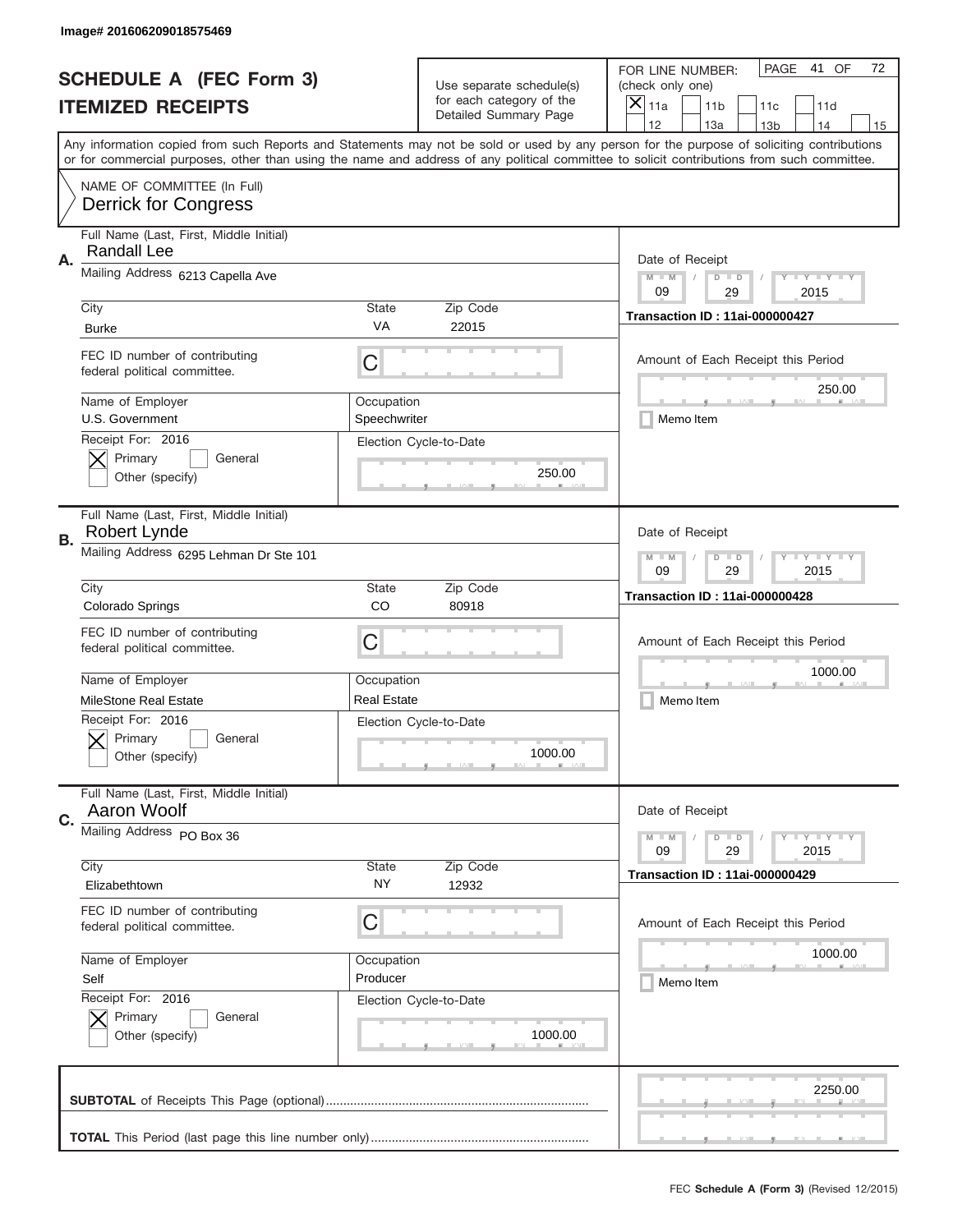|    | Image# 201606209018575470                                      |                           |                                                   |                                                                                                                                                                                                                                                                                                                                     |
|----|----------------------------------------------------------------|---------------------------|---------------------------------------------------|-------------------------------------------------------------------------------------------------------------------------------------------------------------------------------------------------------------------------------------------------------------------------------------------------------------------------------------|
|    | <b>SCHEDULE A (FEC Form 3)</b>                                 |                           | Use separate schedule(s)                          | PAGE<br>42 OF<br>72<br>FOR LINE NUMBER:<br>(check only one)                                                                                                                                                                                                                                                                         |
|    | <b>ITEMIZED RECEIPTS</b>                                       |                           | for each category of the<br>Detailed Summary Page | ×<br>11a<br>11 <sub>b</sub><br>11c<br>11d                                                                                                                                                                                                                                                                                           |
|    |                                                                |                           |                                                   | 12<br>13a<br>13 <sub>b</sub><br>14<br>15<br>Any information copied from such Reports and Statements may not be sold or used by any person for the purpose of soliciting contributions<br>or for commercial purposes, other than using the name and address of any political committee to solicit contributions from such committee. |
|    | NAME OF COMMITTEE (In Full)<br><b>Derrick for Congress</b>     |                           |                                                   |                                                                                                                                                                                                                                                                                                                                     |
| Α. | Full Name (Last, First, Middle Initial)<br>Ivanka Barzashka    |                           |                                                   | Date of Receipt                                                                                                                                                                                                                                                                                                                     |
|    | Mailing Address 2308 Amherst St                                |                           |                                                   | $M - M$<br><b>LEY LEY LEY</b><br>$D$ $D$<br>09<br>29<br>2015                                                                                                                                                                                                                                                                        |
|    | City<br>Palo Alto                                              | State<br>CA               | Zip Code<br>94306                                 | <b>Transaction ID: 11ai-000000432</b>                                                                                                                                                                                                                                                                                               |
|    | FEC ID number of contributing<br>federal political committee.  | C                         |                                                   | Amount of Each Receipt this Period<br>5000.00                                                                                                                                                                                                                                                                                       |
|    | Name of Employer<br><b>Stanford University</b>                 | Occupation<br>Fellow      |                                                   | Memo Item                                                                                                                                                                                                                                                                                                                           |
|    | Receipt For: 2016<br>Primary<br>General<br>Other (specify)     |                           | Election Cycle-to-Date<br>5000.00                 |                                                                                                                                                                                                                                                                                                                                     |
| В. | Full Name (Last, First, Middle Initial)<br><b>Glenn Strebe</b> |                           |                                                   | Date of Receipt                                                                                                                                                                                                                                                                                                                     |
|    | Mailing Address 13885 Staffshire Ln                            |                           |                                                   | $M - M$<br><b>LY LY LY</b><br>$D$ $D$<br>09<br>29<br>2015                                                                                                                                                                                                                                                                           |
|    | City<br>Colorado Springs                                       | State<br>CO               | Zip Code<br>80908                                 | <b>Transaction ID: 11ai-000000433</b>                                                                                                                                                                                                                                                                                               |
|    | FEC ID number of contributing<br>federal political committee.  | C                         |                                                   | Amount of Each Receipt this Period                                                                                                                                                                                                                                                                                                  |
|    |                                                                |                           |                                                   | 250.00                                                                                                                                                                                                                                                                                                                              |
|    | Name of Employer                                               | Occupation                |                                                   |                                                                                                                                                                                                                                                                                                                                     |
|    | Air Academy Federal Credit Union                               | Executive                 |                                                   | Memo Item                                                                                                                                                                                                                                                                                                                           |
|    | Receipt For: 2016<br>General<br>Primary<br>Other (specify)     |                           | Election Cycle-to-Date<br>250.00                  |                                                                                                                                                                                                                                                                                                                                     |
| C. | Full Name (Last, First, Middle Initial)<br>Jennifer Barnes     |                           |                                                   | Date of Receipt                                                                                                                                                                                                                                                                                                                     |
|    | Mailing Address 27 Canterbury Rd                               |                           |                                                   | <b>LEY LEY LEY</b><br>$M - M$<br>$D$ $D$<br>09<br>29<br>2015                                                                                                                                                                                                                                                                        |
|    | City<br><b>Clifton Park</b>                                    | State<br>NY.              | Zip Code<br>12065                                 | <b>Transaction ID: 11ai-000000434</b>                                                                                                                                                                                                                                                                                               |
|    | FEC ID number of contributing<br>federal political committee.  | C                         |                                                   | Amount of Each Receipt this Period                                                                                                                                                                                                                                                                                                  |
|    | Name of Employer                                               | Occupation                |                                                   | 250.00                                                                                                                                                                                                                                                                                                                              |
|    | University of Delaware                                         | <b>Research Assistant</b> |                                                   | Memo Item                                                                                                                                                                                                                                                                                                                           |
|    | Receipt For: 2016<br>Primary<br>General<br>Other (specify)     |                           | Election Cycle-to-Date<br>250.00                  |                                                                                                                                                                                                                                                                                                                                     |
|    |                                                                |                           |                                                   | 5500.00                                                                                                                                                                                                                                                                                                                             |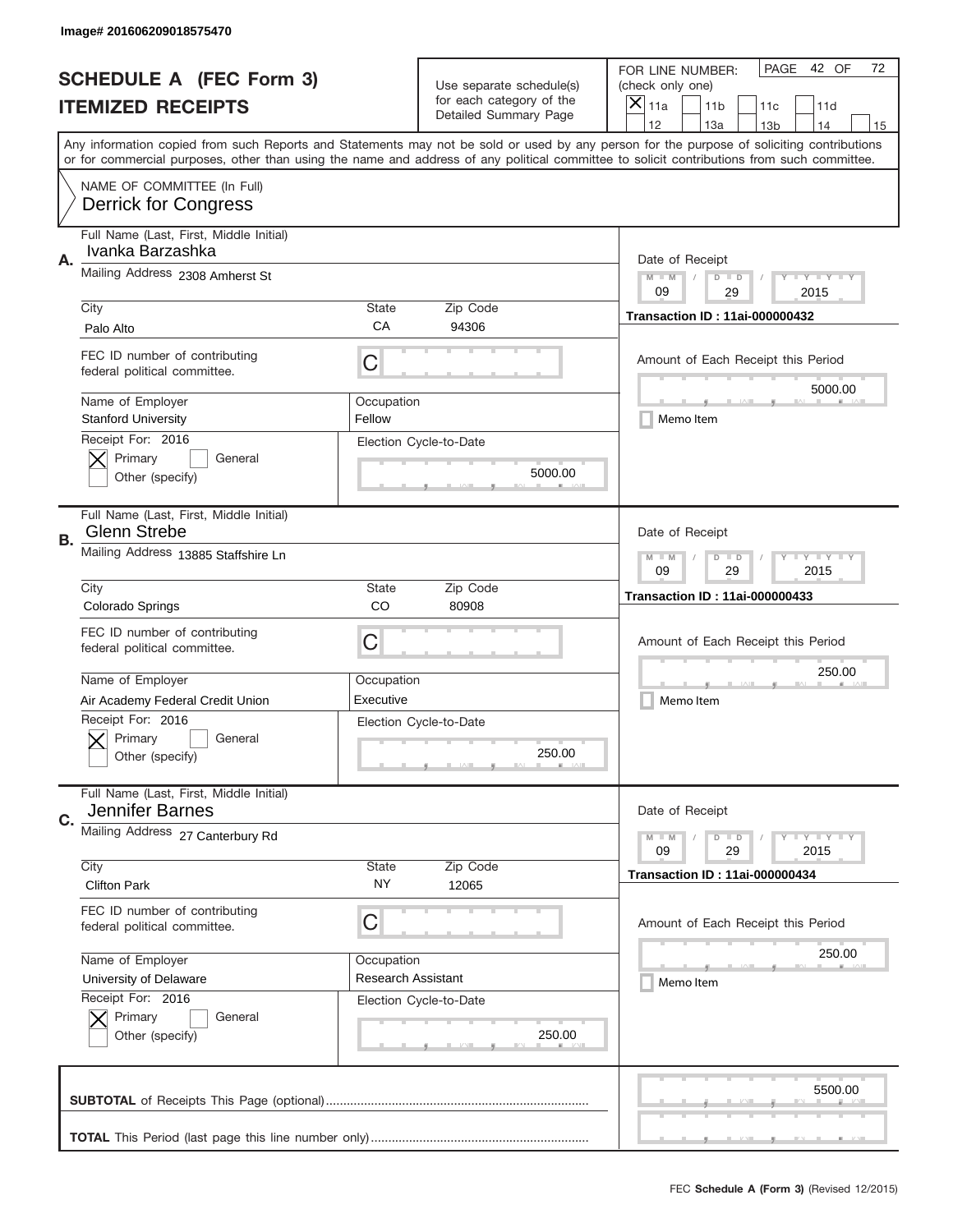|    | Image# 201606209018575471                                                              |                          |                                                      |                                                                                                                                                                                                                                                                                                                                     |
|----|----------------------------------------------------------------------------------------|--------------------------|------------------------------------------------------|-------------------------------------------------------------------------------------------------------------------------------------------------------------------------------------------------------------------------------------------------------------------------------------------------------------------------------------|
|    | <b>SCHEDULE A (FEC Form 3)</b>                                                         |                          | Use separate schedule(s)<br>for each category of the | PAGE<br>43 OF<br>72<br>FOR LINE NUMBER:<br>(check only one)                                                                                                                                                                                                                                                                         |
|    | <b>ITEMIZED RECEIPTS</b>                                                               |                          | Detailed Summary Page                                | ×<br>11a<br>11 <sub>b</sub><br>11c<br>11d                                                                                                                                                                                                                                                                                           |
|    |                                                                                        |                          |                                                      | 12<br>13a<br>14<br>13 <sub>b</sub><br>15<br>Any information copied from such Reports and Statements may not be sold or used by any person for the purpose of soliciting contributions<br>or for commercial purposes, other than using the name and address of any political committee to solicit contributions from such committee. |
|    | NAME OF COMMITTEE (In Full)<br><b>Derrick for Congress</b>                             |                          |                                                      |                                                                                                                                                                                                                                                                                                                                     |
| Α. | Full Name (Last, First, Middle Initial)<br>Cliona O'Callaghan                          |                          |                                                      | Date of Receipt                                                                                                                                                                                                                                                                                                                     |
|    | Mailing Address 232 Harwood Rd                                                         |                          |                                                      | $M - M$<br><b>LEY LEY LEY</b><br>$D$ $D$<br>09<br>29<br>2015                                                                                                                                                                                                                                                                        |
|    | City<br>Harwood                                                                        | State<br><b>MD</b>       | Zip Code<br>20776                                    | <b>Transaction ID: 11ai-000000435</b>                                                                                                                                                                                                                                                                                               |
|    | FEC ID number of contributing<br>federal political committee.                          | C                        |                                                      | Amount of Each Receipt this Period<br>500.00                                                                                                                                                                                                                                                                                        |
|    | Name of Employer<br>Self                                                               | Occupation<br>Attorney   |                                                      | Memo Item                                                                                                                                                                                                                                                                                                                           |
|    | Receipt For: 2016<br>Primary<br>General<br>Other (specify)                             |                          | Election Cycle-to-Date<br>500.00                     |                                                                                                                                                                                                                                                                                                                                     |
| В. | Full Name (Last, First, Middle Initial)<br><b>Michael Harrell</b>                      |                          |                                                      | Date of Receipt                                                                                                                                                                                                                                                                                                                     |
|    | Mailing Address 3 E 69th St Apt 5A                                                     |                          |                                                      | $M - M$<br><b>LEYTEY LEY</b><br>$D$ $D$<br>09<br>30<br>2015                                                                                                                                                                                                                                                                         |
|    | City<br>New York                                                                       | State<br>NY              | Zip Code<br>10021                                    | <b>Transaction ID: 11ai-000000459</b>                                                                                                                                                                                                                                                                                               |
|    | FEC ID number of contributing<br>federal political committee.                          | C                        |                                                      | Amount of Each Receipt this Period                                                                                                                                                                                                                                                                                                  |
|    | Name of Employer                                                                       | Occupation               |                                                      | 1400.00                                                                                                                                                                                                                                                                                                                             |
|    | Debevoise & Plimpton LLP<br>Receipt For: 2016<br>General<br>Primary<br>Other (specify) | Attorney                 | Election Cycle-to-Date<br>5400.00                    | Memo Item                                                                                                                                                                                                                                                                                                                           |
| C. | Full Name (Last, First, Middle Initial)<br>John Krupar                                 |                          |                                                      | Date of Receipt                                                                                                                                                                                                                                                                                                                     |
|    | Mailing Address 34043 N 99th Pl                                                        |                          |                                                      | <b>LY LY LY</b><br>$M - M$<br>$D$ $D$<br>09<br>2015<br>30                                                                                                                                                                                                                                                                           |
|    | City<br>Scottsdale                                                                     | State<br>AZ              | Zip Code<br>85262-1467                               | <b>Transaction ID: 11ai-000000487</b>                                                                                                                                                                                                                                                                                               |
|    | FEC ID number of contributing<br>federal political committee.                          | C                        |                                                      | Amount of Each Receipt this Period                                                                                                                                                                                                                                                                                                  |
|    | Name of Employer                                                                       | Occupation               |                                                      | 100.00                                                                                                                                                                                                                                                                                                                              |
|    | $Im+co$<br>Receipt For: 2016                                                           | <b>Managing Director</b> |                                                      | Memo Item                                                                                                                                                                                                                                                                                                                           |
|    | Primary<br>General<br>Other (specify)                                                  |                          | Election Cycle-to-Date<br>1695.78                    |                                                                                                                                                                                                                                                                                                                                     |
|    |                                                                                        |                          |                                                      |                                                                                                                                                                                                                                                                                                                                     |
|    |                                                                                        |                          |                                                      | 2000.00                                                                                                                                                                                                                                                                                                                             |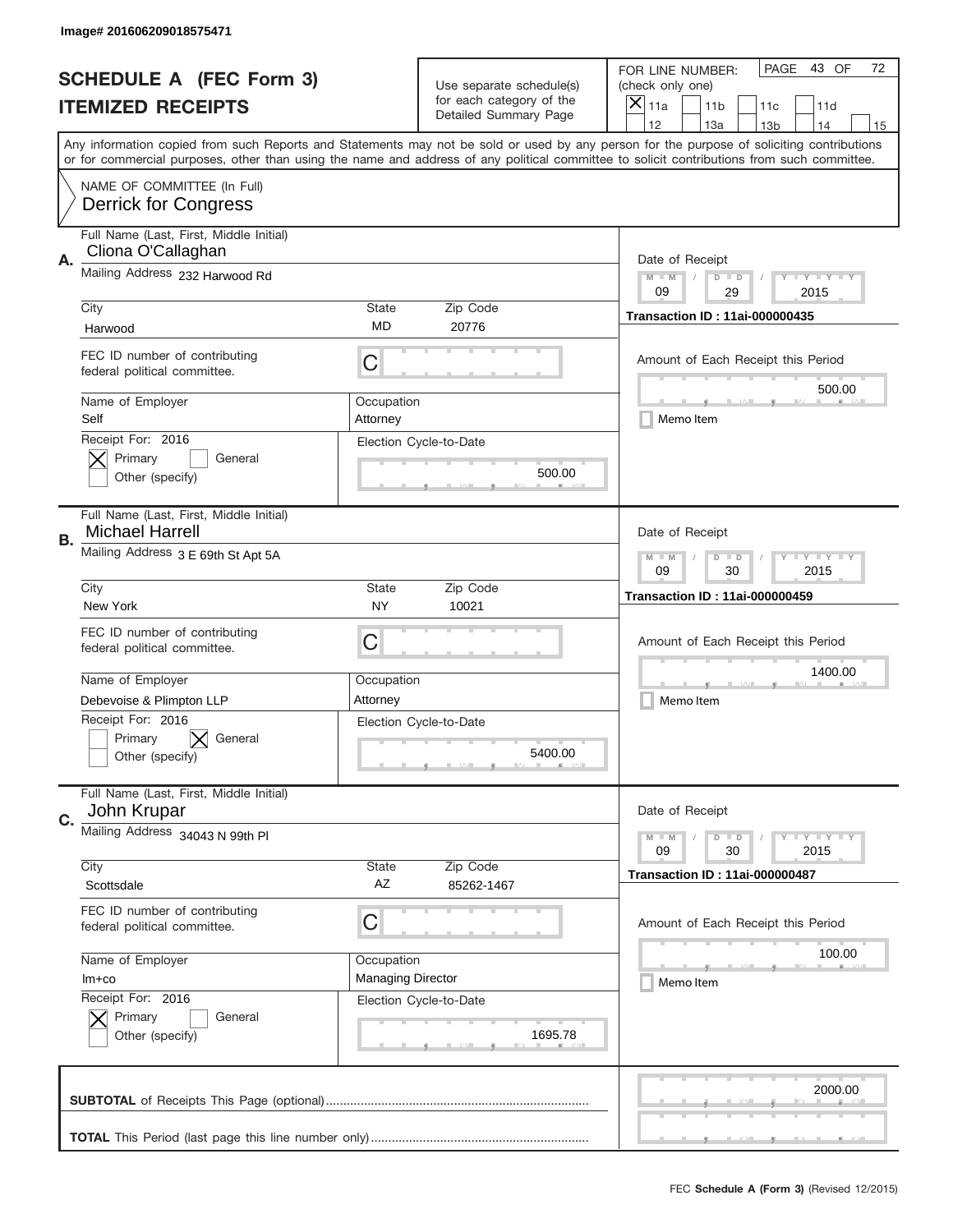|    | Image# 201606209018575472                                     |                            |                                                   |                                                                                                                                                                                                                                                                                                                                     |
|----|---------------------------------------------------------------|----------------------------|---------------------------------------------------|-------------------------------------------------------------------------------------------------------------------------------------------------------------------------------------------------------------------------------------------------------------------------------------------------------------------------------------|
|    | <b>SCHEDULE A (FEC Form 3)</b>                                |                            | Use separate schedule(s)                          | PAGE<br>44 OF<br>72<br>FOR LINE NUMBER:<br>(check only one)                                                                                                                                                                                                                                                                         |
|    | <b>ITEMIZED RECEIPTS</b>                                      |                            | for each category of the<br>Detailed Summary Page | $\boldsymbol{\times}$<br>11a<br>11 <sub>b</sub><br>11c<br>11d                                                                                                                                                                                                                                                                       |
|    |                                                               |                            |                                                   | 12<br>13a<br>14<br>13 <sub>b</sub><br>15<br>Any information copied from such Reports and Statements may not be sold or used by any person for the purpose of soliciting contributions<br>or for commercial purposes, other than using the name and address of any political committee to solicit contributions from such committee. |
|    | NAME OF COMMITTEE (In Full)<br><b>Derrick for Congress</b>    |                            |                                                   |                                                                                                                                                                                                                                                                                                                                     |
| Α. | Full Name (Last, First, Middle Initial)<br>James Lovell       |                            |                                                   | Date of Receipt                                                                                                                                                                                                                                                                                                                     |
|    | Mailing Address 6445 Paul Rudy Rd                             |                            |                                                   | <b>LYLYLY</b><br>$M - M$<br>$D$ $D$<br>09<br>30<br>2015                                                                                                                                                                                                                                                                             |
|    | City<br>Middletown                                            | <b>State</b><br><b>MD</b>  | Zip Code<br>21769                                 | <b>Transaction ID: 11ai-000000442</b>                                                                                                                                                                                                                                                                                               |
|    | FEC ID number of contributing<br>federal political committee. | C                          |                                                   | Amount of Each Receipt this Period<br>100.00                                                                                                                                                                                                                                                                                        |
|    | Name of Employer<br>N/A                                       | Occupation<br>Not Employed |                                                   | Memo Item                                                                                                                                                                                                                                                                                                                           |
|    | Receipt For: 2016<br>Primary<br>General<br>Other (specify)    |                            | Election Cycle-to-Date<br>350.00                  |                                                                                                                                                                                                                                                                                                                                     |
| В. | Full Name (Last, First, Middle Initial)<br>Roberta Heyne      |                            |                                                   | Date of Receipt                                                                                                                                                                                                                                                                                                                     |
|    | Mailing Address 72 Schaefer Rd                                |                            |                                                   | <b>LY LY LY</b><br>$M$ M<br>$D$ $D$<br>09<br>30<br>2015                                                                                                                                                                                                                                                                             |
|    | City<br>Keene                                                 | <b>State</b><br>NY         | Zip Code<br>12942                                 | <b>Transaction ID: 11ai-000000363</b>                                                                                                                                                                                                                                                                                               |
|    | FEC ID number of contributing<br>federal political committee. | С                          |                                                   | Amount of Each Receipt this Period                                                                                                                                                                                                                                                                                                  |
|    | Name of Employer<br>Retired                                   | Occupation<br>Retired      |                                                   | 100.00<br>Memo Item                                                                                                                                                                                                                                                                                                                 |
|    | Receipt For: 2016<br>General<br>Primary<br>Other (specify)    |                            | Election Cycle-to-Date<br>500.00                  |                                                                                                                                                                                                                                                                                                                                     |
| C. | Full Name (Last, First, Middle Initial)<br>C. Roland Stichweh |                            |                                                   | Date of Receipt                                                                                                                                                                                                                                                                                                                     |
|    | Mailing Address 10 Division St<br>City                        | State                      |                                                   | <b>LY LY LY</b><br>$M - M$<br>$D$ $D$<br>09<br>2015<br>30                                                                                                                                                                                                                                                                           |
|    | Easton                                                        | <b>CT</b>                  | Zip Code<br>06612-1612                            | <b>Transaction ID: 11ai-000000359</b>                                                                                                                                                                                                                                                                                               |
|    | FEC ID number of contributing<br>federal political committee. | С                          |                                                   | Amount of Each Receipt this Period                                                                                                                                                                                                                                                                                                  |
|    | Name of Employer<br>Soldier                                   | Occupation<br>US Army      |                                                   | 250.00<br>Memo Item                                                                                                                                                                                                                                                                                                                 |
|    | Receipt For: 2016<br>Primary<br>General<br>Other (specify)    |                            | Election Cycle-to-Date<br>250.00                  |                                                                                                                                                                                                                                                                                                                                     |
|    |                                                               |                            |                                                   | 450.00                                                                                                                                                                                                                                                                                                                              |
|    |                                                               |                            |                                                   |                                                                                                                                                                                                                                                                                                                                     |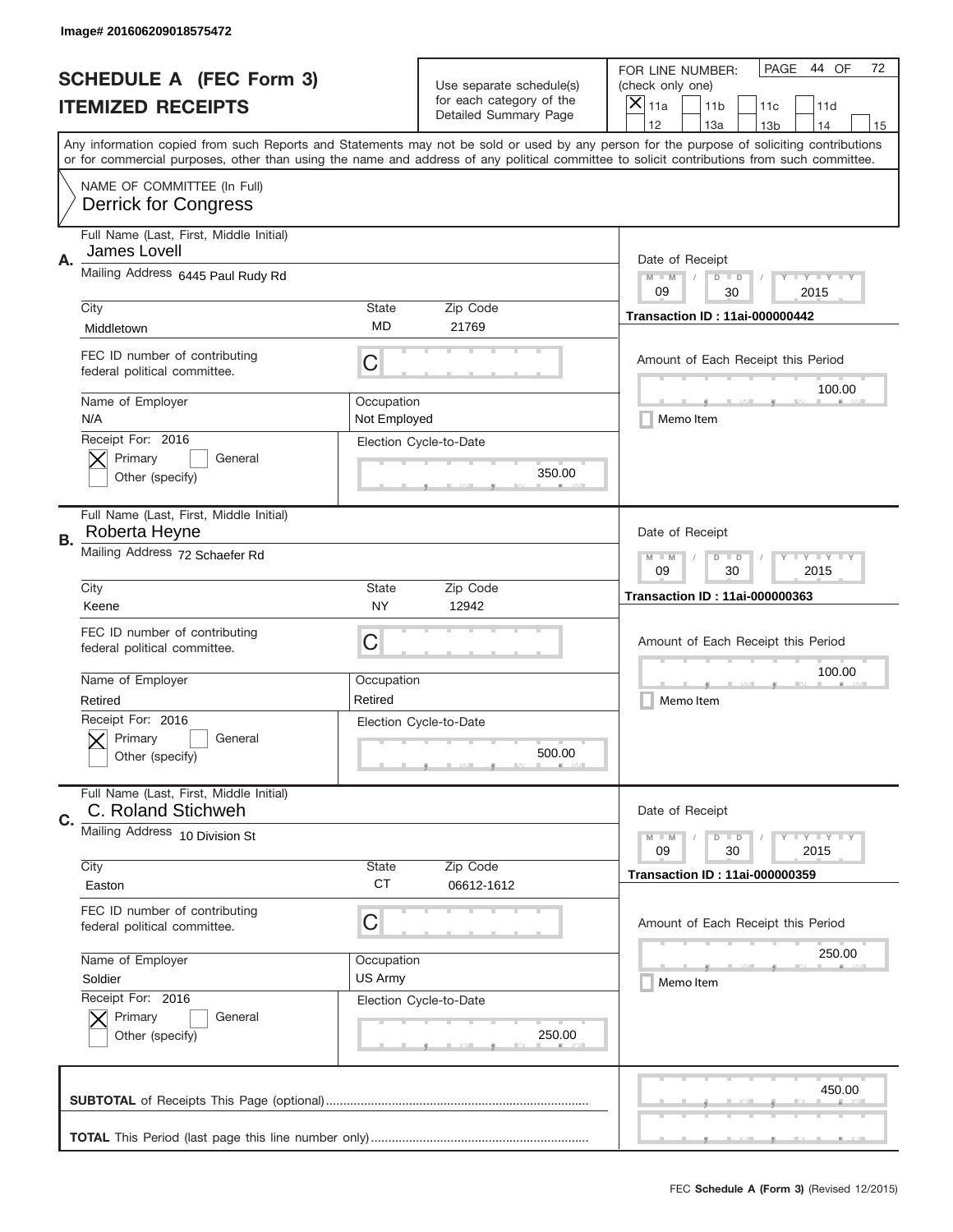|    | Image# 201606209018575473                                     |                            |                                                   |                                                                                                                                                                                                                                                                                                                                     |
|----|---------------------------------------------------------------|----------------------------|---------------------------------------------------|-------------------------------------------------------------------------------------------------------------------------------------------------------------------------------------------------------------------------------------------------------------------------------------------------------------------------------------|
|    | <b>SCHEDULE A (FEC Form 3)</b>                                |                            | Use separate schedule(s)                          | PAGE<br>45 OF<br>72<br>FOR LINE NUMBER:<br>(check only one)                                                                                                                                                                                                                                                                         |
|    | <b>ITEMIZED RECEIPTS</b>                                      |                            | for each category of the<br>Detailed Summary Page | ×<br>11a<br>11 <sub>b</sub><br>11c<br>11d                                                                                                                                                                                                                                                                                           |
|    |                                                               |                            |                                                   | 12<br>13a<br>14<br>13 <sub>b</sub><br>15<br>Any information copied from such Reports and Statements may not be sold or used by any person for the purpose of soliciting contributions<br>or for commercial purposes, other than using the name and address of any political committee to solicit contributions from such committee. |
|    | NAME OF COMMITTEE (In Full)<br><b>Derrick for Congress</b>    |                            |                                                   |                                                                                                                                                                                                                                                                                                                                     |
| Α. | Full Name (Last, First, Middle Initial)<br>Ivanka Barzashka   |                            |                                                   | Date of Receipt                                                                                                                                                                                                                                                                                                                     |
|    | Mailing Address 2308 Amherst St                               |                            |                                                   | $M - M$<br>$T$ $Y$ $Y$ $Y$ $Y$ $Y$<br>$D$ $D$<br>09<br>30<br>2015                                                                                                                                                                                                                                                                   |
|    | City<br>Palo Alto                                             | <b>State</b><br>CA         | Zip Code<br>94306                                 | <b>Transaction ID: 11ai-000000488</b>                                                                                                                                                                                                                                                                                               |
|    | FEC ID number of contributing<br>federal political committee. | C                          |                                                   | Amount of Each Receipt this Period<br>$-2300.00$                                                                                                                                                                                                                                                                                    |
|    | Name of Employer<br><b>Stanford University</b>                | Occupation<br>Fellow       |                                                   | × Memo Item                                                                                                                                                                                                                                                                                                                         |
|    | Receipt For: 2016<br>Primary<br>General<br>Other (specify)    |                            | Election Cycle-to-Date<br>2700.00                 | Redesignated to General                                                                                                                                                                                                                                                                                                             |
| В. | Full Name (Last, First, Middle Initial)<br>Ivanka Barzashka   |                            |                                                   | Date of Receipt                                                                                                                                                                                                                                                                                                                     |
|    | Mailing Address 2308 Amherst St                               |                            |                                                   | <b>LY LY LY</b><br>$M - M$<br>$D$ $D$<br>09<br>30<br>2015                                                                                                                                                                                                                                                                           |
|    | City<br>Palo Alto                                             | <b>State</b><br>CA         | Zip Code<br>94306                                 | <b>Transaction ID: 11ai-000000489</b>                                                                                                                                                                                                                                                                                               |
|    | FEC ID number of contributing<br>federal political committee. | C                          |                                                   | Amount of Each Receipt this Period                                                                                                                                                                                                                                                                                                  |
|    | Name of Employer<br><b>Stanford University</b>                | Occupation<br>Fellow       |                                                   | 2300.00<br>×<br>Memo Item                                                                                                                                                                                                                                                                                                           |
|    | Receipt For: 2016<br>General<br>Primary<br>Other (specify)    |                            | Election Cycle-to-Date<br>5000.00                 | Redesignated from Primary                                                                                                                                                                                                                                                                                                           |
| C. | Full Name (Last, First, Middle Initial)<br><b>Tara Feir</b>   |                            |                                                   | Date of Receipt                                                                                                                                                                                                                                                                                                                     |
|    | Mailing Address 11 Maple Rd                                   |                            |                                                   | <b>TEY TEY TEY</b><br>$M - M$<br>$D$ $D$<br>09<br>30<br>2015                                                                                                                                                                                                                                                                        |
|    | City<br>Winchester                                            | State<br>МA                | Zip Code<br>01890                                 | <b>Transaction ID: 11ai-000000444</b>                                                                                                                                                                                                                                                                                               |
|    | FEC ID number of contributing<br>federal political committee. | C                          |                                                   | Amount of Each Receipt this Period                                                                                                                                                                                                                                                                                                  |
|    | Name of Employer<br>N/A                                       | Occupation<br>Not Employed |                                                   | 300.00<br>Memo Item                                                                                                                                                                                                                                                                                                                 |
|    | Receipt For: 2016<br>Primary<br>General<br>Other (specify)    |                            | Election Cycle-to-Date<br>300.00                  |                                                                                                                                                                                                                                                                                                                                     |
|    |                                                               |                            |                                                   | 300.00                                                                                                                                                                                                                                                                                                                              |
|    |                                                               |                            |                                                   |                                                                                                                                                                                                                                                                                                                                     |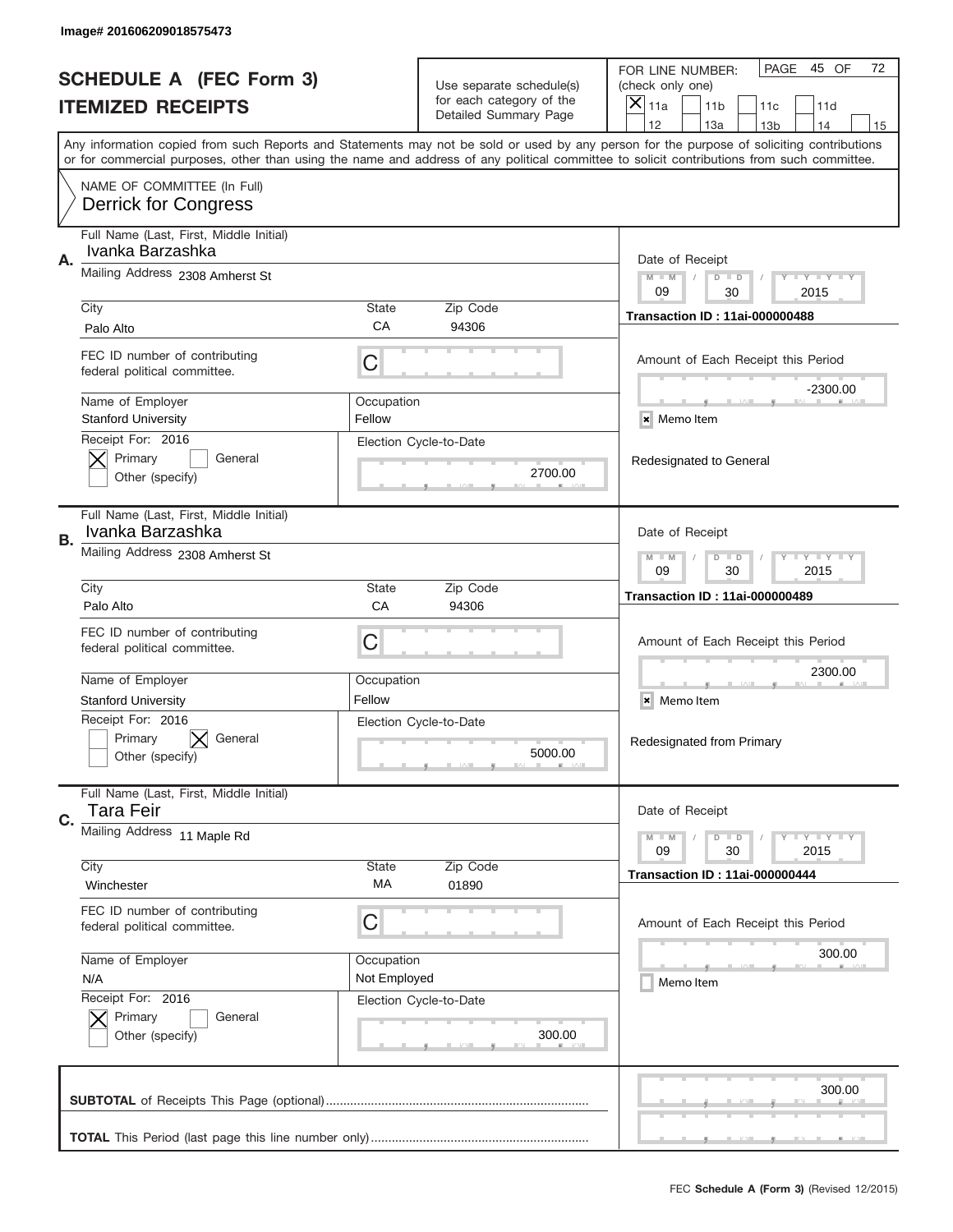|    | Image# 201606209018575474                                       |                           |                                                   |                                                                                                                                                                                                                                                                                                                                     |  |
|----|-----------------------------------------------------------------|---------------------------|---------------------------------------------------|-------------------------------------------------------------------------------------------------------------------------------------------------------------------------------------------------------------------------------------------------------------------------------------------------------------------------------------|--|
|    | <b>SCHEDULE A (FEC Form 3)</b>                                  |                           | Use separate schedule(s)                          | PAGE<br>46 OF<br>72<br>FOR LINE NUMBER:<br>(check only one)                                                                                                                                                                                                                                                                         |  |
|    | <b>ITEMIZED RECEIPTS</b>                                        |                           | for each category of the<br>Detailed Summary Page | $\boldsymbol{\times}$<br>11a<br>11 <sub>b</sub><br>11c<br>11d                                                                                                                                                                                                                                                                       |  |
|    |                                                                 |                           |                                                   | 12<br>13a<br>14<br>13 <sub>b</sub><br>15<br>Any information copied from such Reports and Statements may not be sold or used by any person for the purpose of soliciting contributions<br>or for commercial purposes, other than using the name and address of any political committee to solicit contributions from such committee. |  |
|    | NAME OF COMMITTEE (In Full)<br><b>Derrick for Congress</b>      |                           |                                                   |                                                                                                                                                                                                                                                                                                                                     |  |
| Α. | Full Name (Last, First, Middle Initial)<br>Julie Boehning       |                           |                                                   | Date of Receipt                                                                                                                                                                                                                                                                                                                     |  |
|    | Mailing Address 55 Thompson St #TH                              |                           |                                                   | <b>LYLYLY</b><br>$M - M$<br>$D$ $D$<br>09<br>30<br>2015                                                                                                                                                                                                                                                                             |  |
|    | City<br>New York                                                | <b>State</b><br>NY        | Zip Code<br>10012                                 | <b>Transaction ID: 11ai-000000447</b>                                                                                                                                                                                                                                                                                               |  |
|    | FEC ID number of contributing<br>federal political committee.   | С                         |                                                   | Amount of Each Receipt this Period<br>2700.00                                                                                                                                                                                                                                                                                       |  |
|    | Name of Employer<br>N/A                                         | Occupation<br>Writer      |                                                   | Memo Item                                                                                                                                                                                                                                                                                                                           |  |
|    | Receipt For: 2016<br>Primary<br>General<br>Other (specify)      |                           | Election Cycle-to-Date<br>2700.00                 |                                                                                                                                                                                                                                                                                                                                     |  |
| В. | Full Name (Last, First, Middle Initial)<br>John Anthony English |                           |                                                   | Date of Receipt                                                                                                                                                                                                                                                                                                                     |  |
|    | Mailing Address 5503 Boyce Dr                                   |                           |                                                   | <b>LY LY LY</b><br>$M$ M<br>$D$ $D$<br>09<br>30<br>2015                                                                                                                                                                                                                                                                             |  |
|    | City<br>Alexandria                                              | <b>State</b><br><b>VA</b> | Zip Code<br>22311                                 | <b>Transaction ID: 11ai-000000458</b>                                                                                                                                                                                                                                                                                               |  |
|    | FEC ID number of contributing<br>federal political committee.   | С                         |                                                   | Amount of Each Receipt this Period                                                                                                                                                                                                                                                                                                  |  |
|    | Name of Employer                                                | Occupation                |                                                   | 500.00                                                                                                                                                                                                                                                                                                                              |  |
|    | <b>Lockheed Martin</b>                                          | Consultant                |                                                   | Memo Item                                                                                                                                                                                                                                                                                                                           |  |
|    | Receipt For: 2016<br>General<br>Primary<br>Other (specify)      |                           | Election Cycle-to-Date<br>500.00                  |                                                                                                                                                                                                                                                                                                                                     |  |
| C. | Full Name (Last, First, Middle Initial)<br>Charlie Johnson      |                           |                                                   | Date of Receipt                                                                                                                                                                                                                                                                                                                     |  |
|    | Mailing Address 1333 NW New Hampshire Ave                       |                           |                                                   | <b>LEY LEY LEY</b><br>$M - M$<br>$D$ $D$<br>09<br>2015<br>30                                                                                                                                                                                                                                                                        |  |
|    | City<br>Washington                                              | State<br>DC               | Zip Code<br>20036                                 | <b>Transaction ID: 11ai-000000460</b>                                                                                                                                                                                                                                                                                               |  |
|    | FEC ID number of contributing<br>federal political committee.   | С                         |                                                   | Amount of Each Receipt this Period                                                                                                                                                                                                                                                                                                  |  |
|    | Name of Employer                                                | Occupation                |                                                   | 500.00                                                                                                                                                                                                                                                                                                                              |  |
|    | Akin Gump Strauss Hauer & Feld LLP                              | Attorney                  |                                                   | Memo Item                                                                                                                                                                                                                                                                                                                           |  |
|    | Receipt For: 2016<br>Primary<br>General<br>Other (specify)      |                           | Election Cycle-to-Date<br>500.00                  |                                                                                                                                                                                                                                                                                                                                     |  |
|    |                                                                 |                           |                                                   | 3700.00                                                                                                                                                                                                                                                                                                                             |  |
|    |                                                                 |                           |                                                   |                                                                                                                                                                                                                                                                                                                                     |  |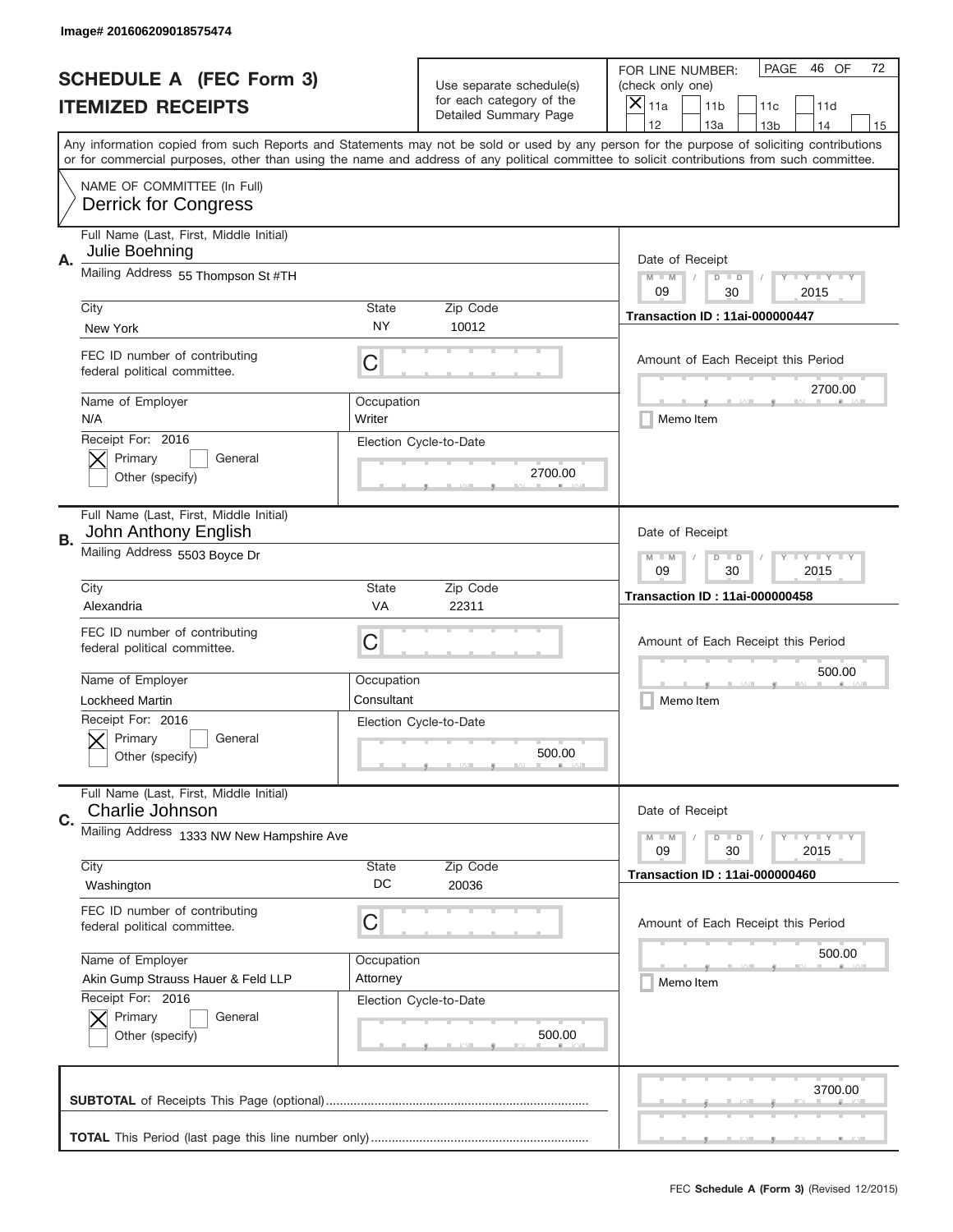|           | Image# 201606209018575475                                       |                        |                                                   |                                                                                                                                                                                                                                                                                                                                     |
|-----------|-----------------------------------------------------------------|------------------------|---------------------------------------------------|-------------------------------------------------------------------------------------------------------------------------------------------------------------------------------------------------------------------------------------------------------------------------------------------------------------------------------------|
|           | <b>SCHEDULE A (FEC Form 3)</b>                                  |                        | Use separate schedule(s)                          | PAGE<br>47 OF<br>72<br>FOR LINE NUMBER:<br>(check only one)                                                                                                                                                                                                                                                                         |
|           | <b>ITEMIZED RECEIPTS</b>                                        |                        | for each category of the<br>Detailed Summary Page | ×<br>11a<br>11 <sub>b</sub><br>11c<br>11d                                                                                                                                                                                                                                                                                           |
|           |                                                                 |                        |                                                   | 12<br>13a<br>13 <sub>b</sub><br>14<br>15<br>Any information copied from such Reports and Statements may not be sold or used by any person for the purpose of soliciting contributions<br>or for commercial purposes, other than using the name and address of any political committee to solicit contributions from such committee. |
|           | NAME OF COMMITTEE (In Full)<br><b>Derrick for Congress</b>      |                        |                                                   |                                                                                                                                                                                                                                                                                                                                     |
| Α.        | Full Name (Last, First, Middle Initial)<br>Marc Falcone         |                        |                                                   | Date of Receipt                                                                                                                                                                                                                                                                                                                     |
|           | Mailing Address 61 Jane Street Apt                              |                        |                                                   | $M - M$<br><b>LEY LEY LEY</b><br>$D$ $D$<br>09<br>30<br>2015                                                                                                                                                                                                                                                                        |
|           | City<br>New York                                                | State<br>NY            | Zip Code<br>10014                                 | <b>Transaction ID: 11ai-000000461</b>                                                                                                                                                                                                                                                                                               |
|           | FEC ID number of contributing<br>federal political committee.   | C                      |                                                   | Amount of Each Receipt this Period<br>1500.00                                                                                                                                                                                                                                                                                       |
|           | Name of Employer<br>Paul, Weiss, Rifkind, Wharton & Garris      | Occupation<br>Attorney |                                                   | Memo Item                                                                                                                                                                                                                                                                                                                           |
|           | Receipt For: 2016<br>Primary<br>General<br>Other (specify)      |                        | Election Cycle-to-Date<br>1500.00                 |                                                                                                                                                                                                                                                                                                                                     |
| <b>B.</b> | Full Name (Last, First, Middle Initial)<br>Wayne Fujito         |                        |                                                   | Date of Receipt                                                                                                                                                                                                                                                                                                                     |
|           | Mailing Address 1400 Crystal Dr Ste 1400                        |                        |                                                   | <b>LEYTEY LEY</b><br>$M$ $M$<br>$D$ $D$<br>09<br>30<br>2015                                                                                                                                                                                                                                                                         |
|           | City<br>Arlington                                               | <b>State</b><br>VA     | Zip Code<br>22202                                 | <b>Transaction ID: 11ai-000000462</b>                                                                                                                                                                                                                                                                                               |
|           | FEC ID number of contributing<br>federal political committee.   | C                      |                                                   | Amount of Each Receipt this Period                                                                                                                                                                                                                                                                                                  |
|           | Name of Employer                                                | Occupation             |                                                   | 250.00                                                                                                                                                                                                                                                                                                                              |
|           | Decisive Analytics Corporation                                  | Consultant             |                                                   | Memo Item                                                                                                                                                                                                                                                                                                                           |
|           | Receipt For: 2016                                               |                        | Election Cycle-to-Date                            |                                                                                                                                                                                                                                                                                                                                     |
|           | General<br>Primary<br>Other (specify)                           |                        | 250.00                                            |                                                                                                                                                                                                                                                                                                                                     |
| C.        | Full Name (Last, First, Middle Initial)<br><b>Brian Kondrat</b> |                        |                                                   | Date of Receipt                                                                                                                                                                                                                                                                                                                     |
|           | Mailing Address 167 Eagle Landing Dr                            |                        |                                                   | <b>LEY LEY LEY</b><br>$M - M$<br>$D$ $D$<br>09<br>2015<br>30                                                                                                                                                                                                                                                                        |
|           | City<br>Belton                                                  | State<br>TX            | Zip Code<br>76513                                 | <b>Transaction ID: 11ai-000000479</b>                                                                                                                                                                                                                                                                                               |
|           | FEC ID number of contributing<br>federal political committee.   | С                      |                                                   | Amount of Each Receipt this Period                                                                                                                                                                                                                                                                                                  |
|           | Name of Employer                                                | Occupation             |                                                   | 250.00                                                                                                                                                                                                                                                                                                                              |
|           | U.S. Army                                                       | Army Officer           |                                                   | Memo Item                                                                                                                                                                                                                                                                                                                           |
|           | Receipt For: 2016<br>Primary<br>General<br>Other (specify)      |                        | Election Cycle-to-Date<br>250.00                  |                                                                                                                                                                                                                                                                                                                                     |
|           |                                                                 |                        |                                                   | 2000.00                                                                                                                                                                                                                                                                                                                             |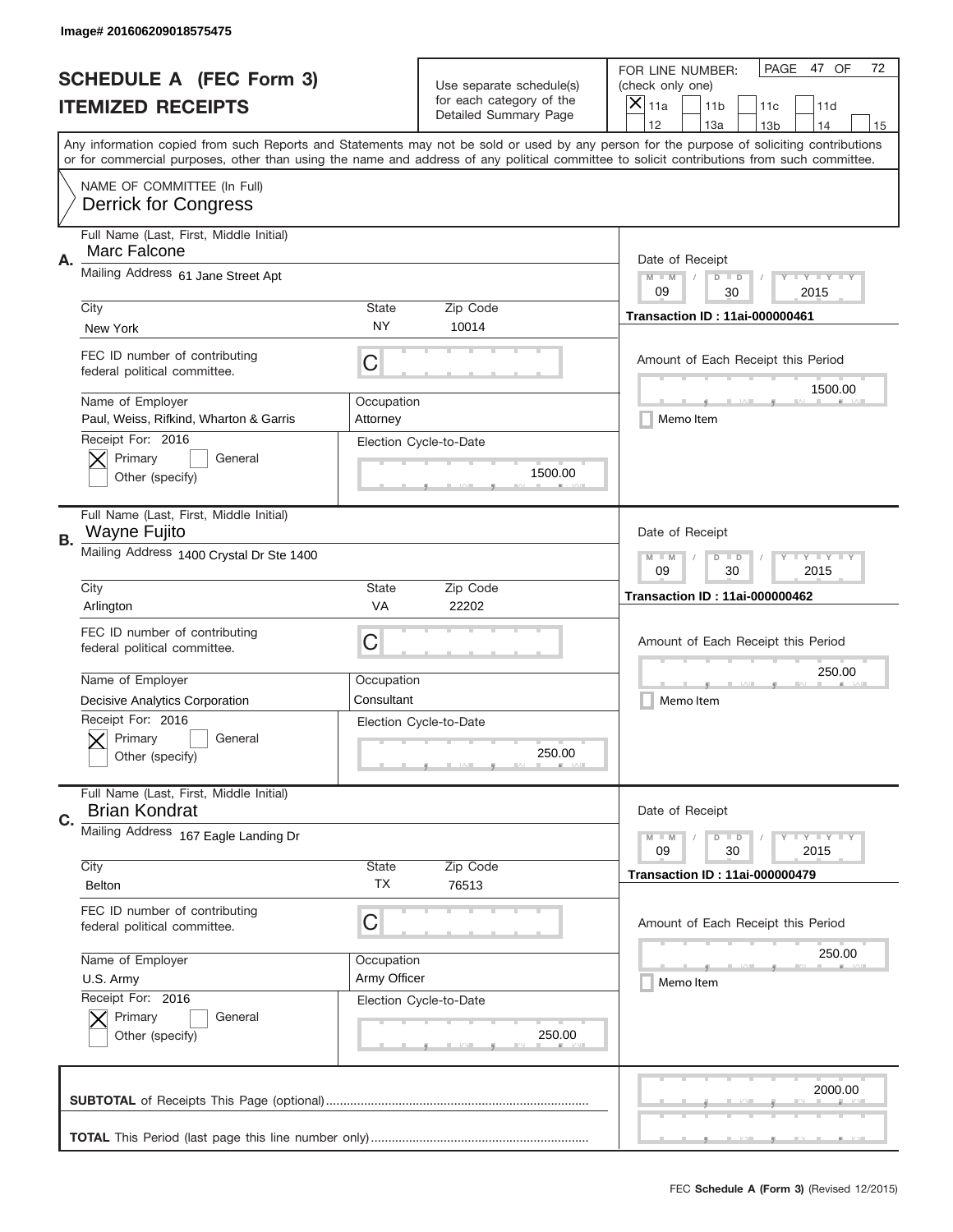| Image# 201606209018575476                                                                                                                                                                                                                                                               |                                                                               |                                                                                                                                                                       |
|-----------------------------------------------------------------------------------------------------------------------------------------------------------------------------------------------------------------------------------------------------------------------------------------|-------------------------------------------------------------------------------|-----------------------------------------------------------------------------------------------------------------------------------------------------------------------|
| <b>SCHEDULE A (FEC Form 3)</b><br><b>ITEMIZED RECEIPTS</b>                                                                                                                                                                                                                              | Use separate schedule(s)<br>for each category of the<br>Detailed Summary Page | 72<br>PAGE 48 OF<br>FOR LINE NUMBER:<br>(check only one)<br>$\boldsymbol{\times}$<br>11a<br>11 <sub>b</sub><br>11c<br>11d<br>12<br>13a<br>13 <sub>b</sub><br>14<br>15 |
| Any information copied from such Reports and Statements may not be sold or used by any person for the purpose of soliciting contributions<br>or for commercial purposes, other than using the name and address of any political committee to solicit contributions from such committee. |                                                                               |                                                                                                                                                                       |
| NAME OF COMMITTEE (In Full)<br><b>Derrick for Congress</b>                                                                                                                                                                                                                              |                                                                               |                                                                                                                                                                       |
| Full Name (Last, First, Middle Initial)<br><b>Kevin McGrath</b>                                                                                                                                                                                                                         |                                                                               | Date of Receipt                                                                                                                                                       |
| Α.<br>Mailing Address 9 Oberlin St                                                                                                                                                                                                                                                      |                                                                               | $M - M$<br>$Y - Y - Y - Y$<br>$D$ $D$<br>$\sqrt{2}$<br>09<br>2015<br>30                                                                                               |
| City<br>Maplewood                                                                                                                                                                                                                                                                       | State<br>Zip Code<br><b>NJ</b><br>07040                                       | <b>Transaction ID: 11ai-000000482</b>                                                                                                                                 |
| FEC ID number of contributing<br>federal political committee.                                                                                                                                                                                                                           | C                                                                             | Amount of Each Receipt this Period<br>250.00                                                                                                                          |
| Name of Employer<br><b>USAID</b>                                                                                                                                                                                                                                                        | Occupation<br>Diplomat                                                        | Memo Item                                                                                                                                                             |
| Receipt For: 2016<br>Primary<br>General<br>Other (specify)                                                                                                                                                                                                                              | Election Cycle-to-Date<br>250.00                                              |                                                                                                                                                                       |
| Full Name (Last, First, Middle Initial)<br>Douglas R. Skopp<br>В.                                                                                                                                                                                                                       |                                                                               | Date of Receipt                                                                                                                                                       |
| Mailing Address 741 Military Turnpike                                                                                                                                                                                                                                                   | $Y - Y - Y - Y - Y$<br>$M - M$<br>$D$ $D$<br>09<br>30<br>2015                 |                                                                                                                                                                       |
| City<br>Plattsburgh                                                                                                                                                                                                                                                                     | State<br>Zip Code<br><b>NY</b><br>12901-5714                                  | <b>Transaction ID: 11ai-000000506</b>                                                                                                                                 |
| FEC ID number of contributing<br>federal political committee.                                                                                                                                                                                                                           | C                                                                             | Amount of Each Receipt this Period                                                                                                                                    |
| Name of Employer<br>N/A                                                                                                                                                                                                                                                                 | Occupation<br>Not Employed                                                    | 250.00<br>Memo Item                                                                                                                                                   |
| Receipt For: 2016<br>General<br>Primary<br>Other (specify)                                                                                                                                                                                                                              | Election Cycle-to-Date<br>250.00                                              |                                                                                                                                                                       |
| Full Name (Last, First, Middle Initial)<br>Abeer El-Sayed<br>C.                                                                                                                                                                                                                         |                                                                               | Date of Receipt                                                                                                                                                       |
| Mailing Address 7662 E Chaparral Rd                                                                                                                                                                                                                                                     |                                                                               | Y FY FY FY<br>$M - M$<br>$D$ $D$<br>09<br>30<br>2015                                                                                                                  |
| City<br>Scottsdale                                                                                                                                                                                                                                                                      | State<br>Zip Code<br>AZ<br>85250                                              | <b>Transaction ID: 11ai-000000514</b>                                                                                                                                 |
| FEC ID number of contributing<br>federal political committee.                                                                                                                                                                                                                           | C                                                                             | Amount of Each Receipt this Period                                                                                                                                    |
| Name of Employer<br>N/A                                                                                                                                                                                                                                                                 | Occupation<br>Not employed                                                    | 250.00<br>Memo Item                                                                                                                                                   |
| Receipt For: 2016<br>Primary<br>General<br>Other (specify)                                                                                                                                                                                                                              | Election Cycle-to-Date<br>250.00                                              | Earmarked through ActBlue Conduit Committee 09-30-<br>2015 \$300.00-See memo on Sch A for line 11c                                                                    |
|                                                                                                                                                                                                                                                                                         |                                                                               | 750.00                                                                                                                                                                |
|                                                                                                                                                                                                                                                                                         |                                                                               | 116346.38                                                                                                                                                             |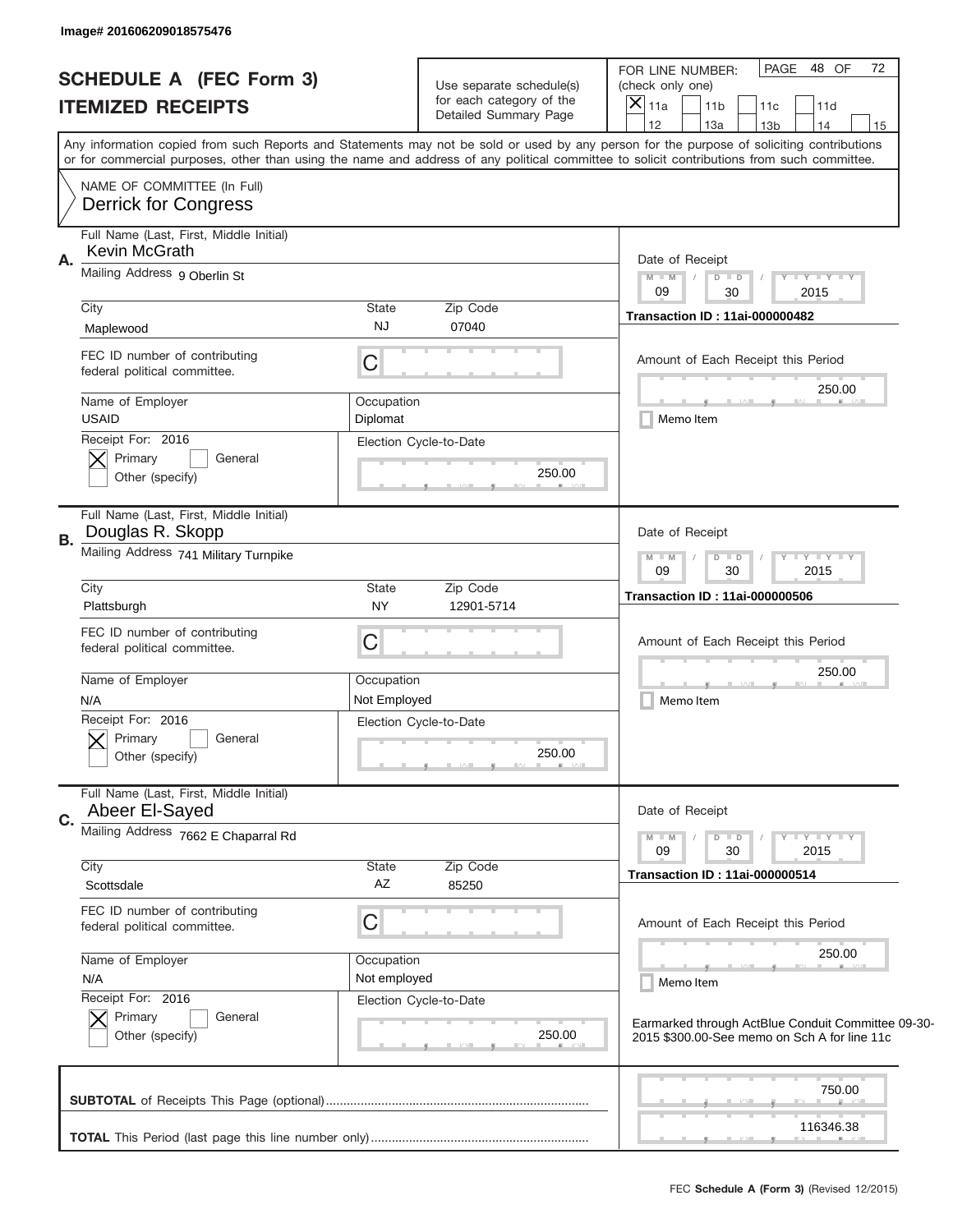|    | Image# 201606209018575477                                                                                |                    |                                                                               |                                                                                                                                                                                                                                                                                         |
|----|----------------------------------------------------------------------------------------------------------|--------------------|-------------------------------------------------------------------------------|-----------------------------------------------------------------------------------------------------------------------------------------------------------------------------------------------------------------------------------------------------------------------------------------|
|    | <b>SCHEDULE A (FEC Form 3)</b><br><b>ITEMIZED RECEIPTS</b>                                               |                    | Use separate schedule(s)<br>for each category of the<br>Detailed Summary Page | PAGE 49 OF<br>72<br>FOR LINE NUMBER:<br>(check only one)<br>$\bar{[{\mathsf X}]}_{11\text{c}}$<br>11 <sub>b</sub><br>11a<br>11d<br>12<br>13a<br>14<br>13 <sub>b</sub><br>15                                                                                                             |
|    | NAME OF COMMITTEE (In Full)                                                                              |                    |                                                                               | Any information copied from such Reports and Statements may not be sold or used by any person for the purpose of soliciting contributions<br>or for commercial purposes, other than using the name and address of any political committee to solicit contributions from such committee. |
| Α. | <b>Derrick for Congress</b><br>Full Name (Last, First, Middle Initial)<br><b>Bill Owens for Congress</b> |                    |                                                                               | Date of Receipt                                                                                                                                                                                                                                                                         |
|    | Mailing Address PO Box 1575<br>City<br>Plattsburgh                                                       | State<br><b>NY</b> | Zip Code<br>12901                                                             | $M$ M<br><b>LYLYLY</b><br>$D$ $D$<br>07<br>13<br>2015<br><b>Transaction ID: 11c-000000126</b>                                                                                                                                                                                           |
|    | FEC ID number of contributing<br>federal political committee.                                            | C                  | C00464495                                                                     | Amount of Each Receipt this Period                                                                                                                                                                                                                                                      |
|    | Name of Employer<br>Receipt For: 2016                                                                    | Occupation         | Election Cycle-to-Date                                                        | 500.00<br>Memo Item                                                                                                                                                                                                                                                                     |
|    | Primary<br>General<br>Other (specify)                                                                    |                    | 500.00                                                                        |                                                                                                                                                                                                                                                                                         |
| В. | Full Name (Last, First, Middle Initial)<br><b>Bill Owens for Congress</b><br>Mailing Address PO Box 1575 |                    |                                                                               | Date of Receipt<br><b>LYLYLY</b><br>$M - M$<br>$D$ $D$                                                                                                                                                                                                                                  |
|    | City<br>Plattsburgh                                                                                      | State<br><b>NY</b> | Zip Code<br>12901                                                             | 07<br>13<br>2015<br><b>Transaction ID: 11c-000000125</b>                                                                                                                                                                                                                                |
|    | FEC ID number of contributing<br>federal political committee.                                            | C                  | C00464495                                                                     | Amount of Each Receipt this Period                                                                                                                                                                                                                                                      |
|    | Name of Employer<br>Receipt For: 2016                                                                    | Occupation         | Election Cycle-to-Date                                                        | 2000.00<br>Memo Item                                                                                                                                                                                                                                                                    |
|    | General<br>Primary<br>Other (specify)                                                                    |                    | 2500.00                                                                       |                                                                                                                                                                                                                                                                                         |
| C. | Full Name (Last, First, Middle Initial)<br><b>ACTBlue</b><br>Mailing Address PO Box 441146               |                    |                                                                               | Date of Receipt                                                                                                                                                                                                                                                                         |
|    | City<br>Somerville                                                                                       | State<br>MA        | Zip Code<br>02144                                                             | <b>LYLYLY</b><br>$M - M$<br>$D$ $D$<br>2015<br>07<br>31<br><b>Transaction ID: 11c-000000163</b>                                                                                                                                                                                         |
|    | FEC ID number of contributing<br>federal political committee.                                            | C                  | C00401224                                                                     | Amount of Each Receipt this Period                                                                                                                                                                                                                                                      |
|    | Name of Employer<br>Receipt For: 2016                                                                    | Occupation         | Election Cycle-to-Date                                                        | 1000.00<br>× Memo Item                                                                                                                                                                                                                                                                  |
|    | Primary<br>General<br>Other (specify)                                                                    |                    | 1000.00                                                                       | Total Earmarked through Conduit Committee; PAC<br>Limits not affected.                                                                                                                                                                                                                  |
|    |                                                                                                          |                    |                                                                               | 2500.00                                                                                                                                                                                                                                                                                 |
|    |                                                                                                          |                    |                                                                               | , , ,                                                                                                                                                                                                                                                                                   |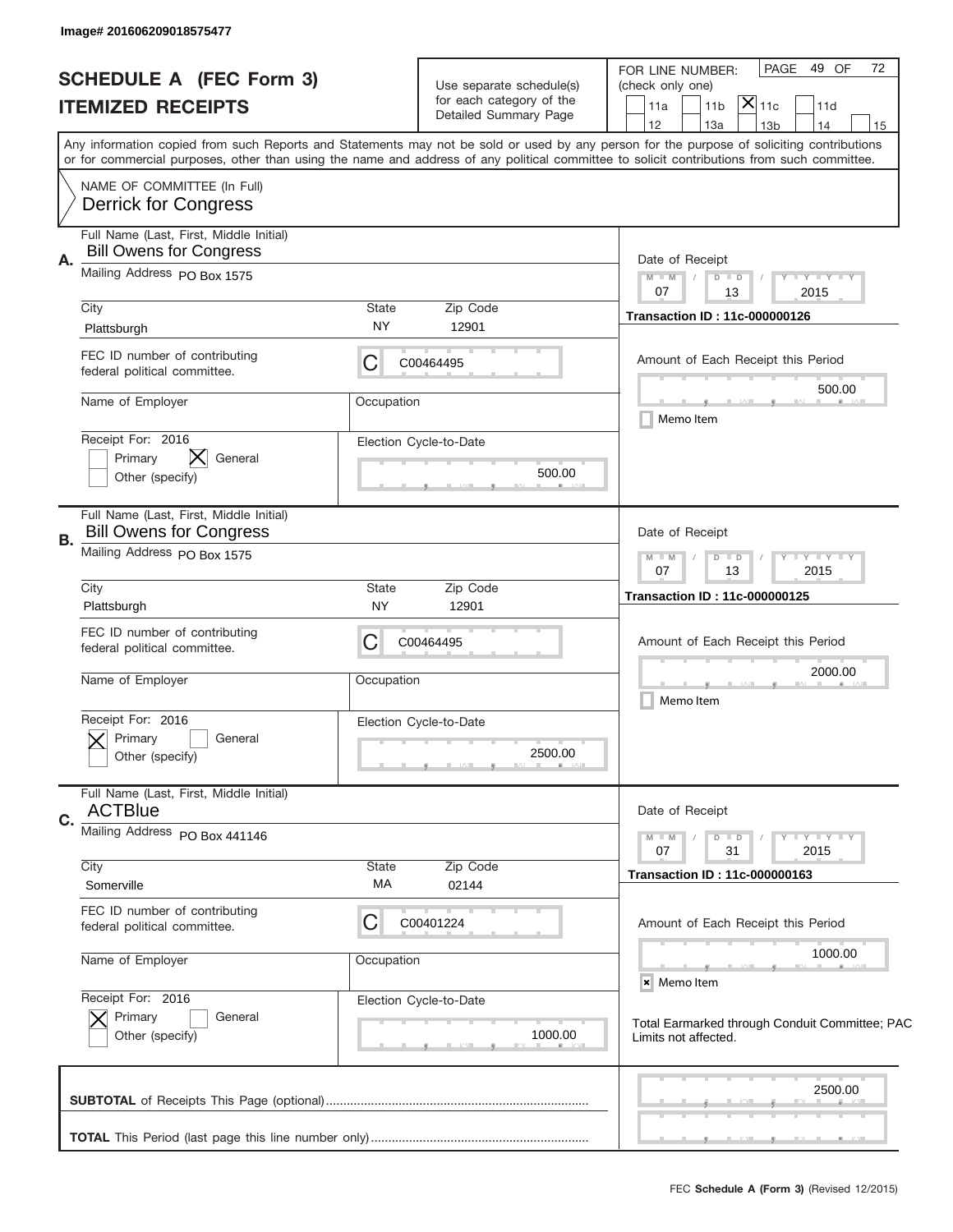|                          | Image# 201606209018575478                                                                    |              |                                                   |                                                                                                                                                                                                                                                                                         |
|--------------------------|----------------------------------------------------------------------------------------------|--------------|---------------------------------------------------|-----------------------------------------------------------------------------------------------------------------------------------------------------------------------------------------------------------------------------------------------------------------------------------------|
|                          | <b>SCHEDULE A (FEC Form 3)</b>                                                               |              | Use separate schedule(s)                          | PAGE<br>50 OF<br>72<br>FOR LINE NUMBER:<br>(check only one)                                                                                                                                                                                                                             |
| <b>ITEMIZED RECEIPTS</b> |                                                                                              |              | for each category of the<br>Detailed Summary Page | $ \mathsf{X} _{\mathsf{11c}}$<br>11 <sub>b</sub><br>11a<br>11d                                                                                                                                                                                                                          |
|                          |                                                                                              |              |                                                   | 12<br>13a<br>14<br>13 <sub>b</sub><br>15                                                                                                                                                                                                                                                |
|                          |                                                                                              |              |                                                   | Any information copied from such Reports and Statements may not be sold or used by any person for the purpose of soliciting contributions<br>or for commercial purposes, other than using the name and address of any political committee to solicit contributions from such committee. |
|                          | NAME OF COMMITTEE (In Full)<br><b>Derrick for Congress</b>                                   |              |                                                   |                                                                                                                                                                                                                                                                                         |
| Α.                       | Full Name (Last, First, Middle Initial)<br>VOTEVETS, Inc.                                    |              |                                                   | Date of Receipt                                                                                                                                                                                                                                                                         |
|                          | Mailing Address PO Box 75357                                                                 |              |                                                   | $M - M$<br>Y I Y I Y I Y<br>$D$ $D$<br>09<br>11<br>2015                                                                                                                                                                                                                                 |
|                          | City<br>Washington                                                                           | State<br>DC  | Zip Code<br>20002                                 | <b>Transaction ID: 11c-000000273</b>                                                                                                                                                                                                                                                    |
|                          | FEC ID number of contributing<br>federal political committee.                                | C            | C00418897                                         | Amount of Each Receipt this Period                                                                                                                                                                                                                                                      |
|                          | Name of Employer                                                                             | Occupation   |                                                   | 2500.00<br>Memo Item                                                                                                                                                                                                                                                                    |
|                          | Receipt For: 2016<br>Primary<br>General<br>Other (specify)                                   |              | Election Cycle-to-Date<br>2500.00                 |                                                                                                                                                                                                                                                                                         |
| В.                       | Full Name (Last, First, Middle Initial)<br>Friends of Jason A. Clark                         |              |                                                   | Date of Receipt                                                                                                                                                                                                                                                                         |
|                          | Mailing Address PO Box 298                                                                   |              |                                                   | <b>LY LY LY</b><br>$M - M$<br>$D$ $D$<br>09<br>28<br>2015                                                                                                                                                                                                                               |
|                          | City<br>Norfolk                                                                              | State<br>NY  | Zip Code<br>13667                                 | <b>Transaction ID: 11c-000000325</b>                                                                                                                                                                                                                                                    |
|                          | FEC ID number of contributing<br>federal political committee.                                | C            |                                                   | Amount of Each Receipt this Period                                                                                                                                                                                                                                                      |
|                          | Name of Employer                                                                             | Occupation   |                                                   | 60.00<br>Memo Item                                                                                                                                                                                                                                                                      |
|                          | Receipt For: 2016<br>General<br>Primary<br>Other (specify)                                   |              | Election Cycle-to-Date<br>60.00                   | Permissible Funds                                                                                                                                                                                                                                                                       |
| C.                       | Full Name (Last, First, Middle Initial)<br>PAUL PAC Progressives Advancing United Leadership |              |                                                   | Date of Receipt                                                                                                                                                                                                                                                                         |
|                          | Mailing Address 911 Central Ave #362                                                         |              |                                                   | <b>LY LY LY</b><br>$M - M$<br>$D$ $D$<br>28<br>2015<br>09                                                                                                                                                                                                                               |
|                          | City<br>Albany                                                                               | State<br>NY. | Zip Code<br>12206                                 | <b>Transaction ID: 11c-000000346</b>                                                                                                                                                                                                                                                    |
|                          | FEC ID number of contributing<br>federal political committee.                                | C            | C00508010                                         | Amount of Each Receipt this Period                                                                                                                                                                                                                                                      |
|                          | Name of Employer                                                                             | Occupation   |                                                   | 1000.00<br>Memo Item                                                                                                                                                                                                                                                                    |
|                          | Receipt For: 2016<br>Primary<br>General<br>Other (specify)                                   |              | Election Cycle-to-Date<br>1000.00                 |                                                                                                                                                                                                                                                                                         |
|                          |                                                                                              |              |                                                   | 3560.00                                                                                                                                                                                                                                                                                 |
|                          |                                                                                              |              |                                                   |                                                                                                                                                                                                                                                                                         |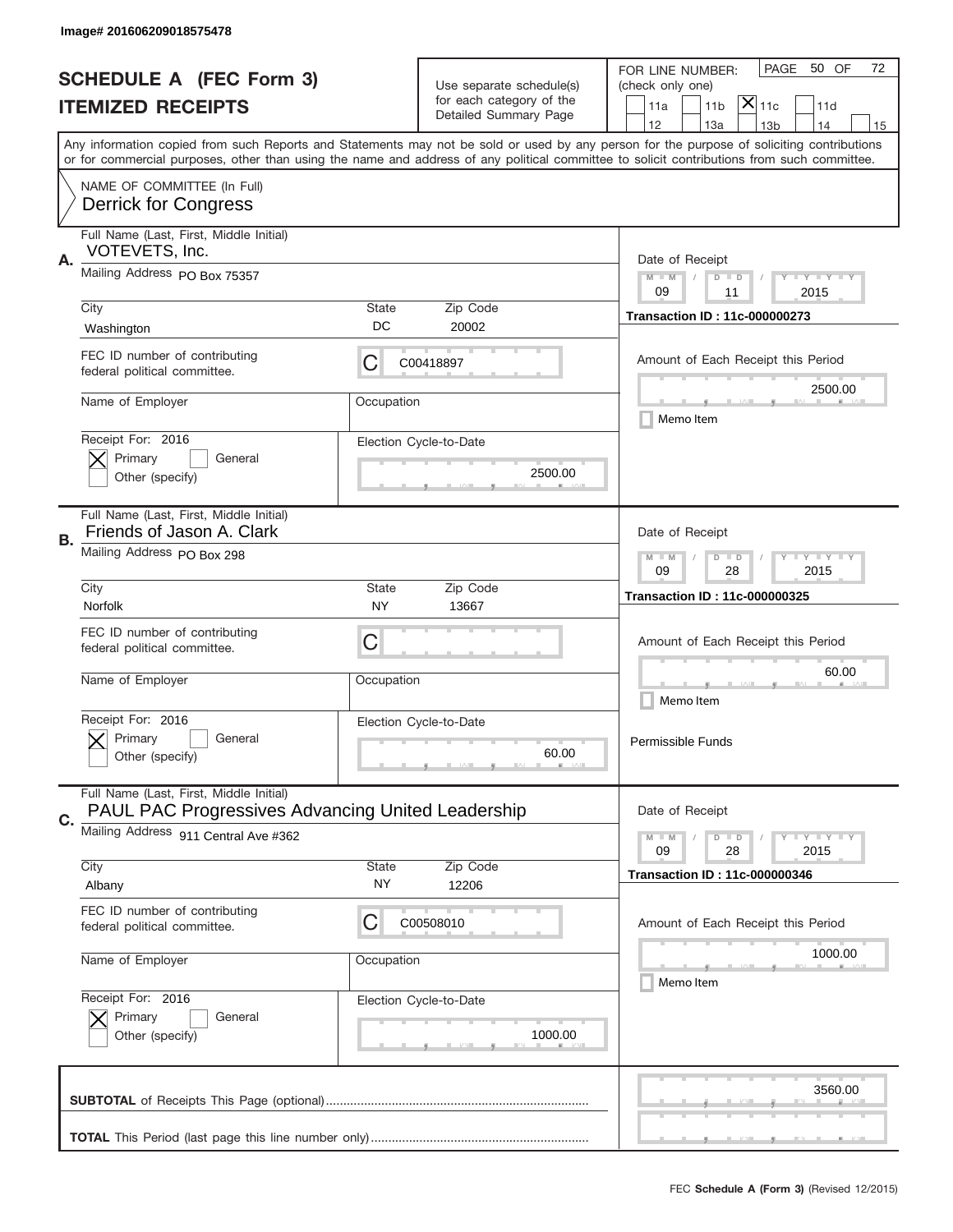| Image# 201606209018575479                                                                                                               |                                                               |                                                      |                                                                                                                                                                                                                                                                                         |
|-----------------------------------------------------------------------------------------------------------------------------------------|---------------------------------------------------------------|------------------------------------------------------|-----------------------------------------------------------------------------------------------------------------------------------------------------------------------------------------------------------------------------------------------------------------------------------------|
| <b>SCHEDULE A (FEC Form 3)</b>                                                                                                          |                                                               | Use separate schedule(s)<br>for each category of the | PAGE 51 OF<br>72<br>FOR LINE NUMBER:<br>(check only one)                                                                                                                                                                                                                                |
| <b>ITEMIZED RECEIPTS</b>                                                                                                                |                                                               | Detailed Summary Page                                | $ \mathsf{X} _{\mathsf{11c}}$<br>11 <sub>b</sub><br>11d<br>11a<br>12<br>13a<br>14<br>13 <sub>b</sub><br>15                                                                                                                                                                              |
|                                                                                                                                         |                                                               |                                                      | Any information copied from such Reports and Statements may not be sold or used by any person for the purpose of soliciting contributions<br>or for commercial purposes, other than using the name and address of any political committee to solicit contributions from such committee. |
| NAME OF COMMITTEE (In Full)<br><b>Derrick for Congress</b>                                                                              |                                                               |                                                      |                                                                                                                                                                                                                                                                                         |
| Full Name (Last, First, Middle Initial)<br><b>ACTBlue</b><br>Α.                                                                         |                                                               |                                                      | Date of Receipt                                                                                                                                                                                                                                                                         |
| Mailing Address PO Box 441146                                                                                                           |                                                               |                                                      | $M$ M<br><b>LEY LEY LEY</b><br>$D$ $D$<br>09<br>2015<br>30                                                                                                                                                                                                                              |
| City<br>Somerville                                                                                                                      | State<br>МA                                                   | Zip Code<br>02144                                    | <b>Transaction ID: 11c-000000513</b>                                                                                                                                                                                                                                                    |
| FEC ID number of contributing<br>federal political committee.                                                                           | C                                                             | C00401224                                            | Amount of Each Receipt this Period<br>300.00                                                                                                                                                                                                                                            |
| Name of Employer                                                                                                                        | Occupation                                                    |                                                      | × Memo Item                                                                                                                                                                                                                                                                             |
| Receipt For: 2016<br>Primary<br>General<br>Other (specify)                                                                              |                                                               | Election Cycle-to-Date<br>1300.00                    | Total Earmarked through Conduit Committee; PAC<br>Limits not affected.                                                                                                                                                                                                                  |
| Full Name (Last, First, Middle Initial)<br>Time to Unite Lead and Serve with Integrity (TULSI PAC)<br>В.<br>Mailing Address PO Box 1174 |                                                               |                                                      | Date of Receipt                                                                                                                                                                                                                                                                         |
|                                                                                                                                         | $Y - Y - Y - Y - Y$<br>$M - M$<br>$D$ $D$<br>09<br>30<br>2015 |                                                      |                                                                                                                                                                                                                                                                                         |
| City<br>Springfield                                                                                                                     | State<br>VA                                                   | Zip Code<br>22151                                    | <b>Transaction ID: 11c-000000509</b>                                                                                                                                                                                                                                                    |
| FEC ID number of contributing<br>federal political committee.                                                                           | C                                                             | C00542993                                            | Amount of Each Receipt this Period                                                                                                                                                                                                                                                      |
| Name of Employer                                                                                                                        | Occupation                                                    |                                                      | 1000.00<br>Memo Item                                                                                                                                                                                                                                                                    |
| Receipt For: 2016<br>General<br>Primary<br>Other (specify)                                                                              |                                                               | Election Cycle-to-Date<br>1000.00                    |                                                                                                                                                                                                                                                                                         |
| Full Name (Last, First, Middle Initial)                                                                                                 |                                                               |                                                      | Date of Receipt                                                                                                                                                                                                                                                                         |
| C.<br>Mailing Address                                                                                                                   |                                                               |                                                      | $M - M$<br>$D$ $D$<br>$Y = Y = Y + Y$                                                                                                                                                                                                                                                   |
| City                                                                                                                                    | State                                                         | Zip Code                                             |                                                                                                                                                                                                                                                                                         |
| FEC ID number of contributing<br>federal political committee.                                                                           | C                                                             |                                                      | Amount of Each Receipt this Period                                                                                                                                                                                                                                                      |
| Name of Employer                                                                                                                        | Occupation                                                    |                                                      | ________<br>Memo Item                                                                                                                                                                                                                                                                   |
| Receipt For:<br>Primary<br>General<br>Other (specify)                                                                                   |                                                               | Election Cycle-to-Date                               |                                                                                                                                                                                                                                                                                         |
|                                                                                                                                         |                                                               |                                                      | 1000.00                                                                                                                                                                                                                                                                                 |
|                                                                                                                                         |                                                               |                                                      | 7060.00                                                                                                                                                                                                                                                                                 |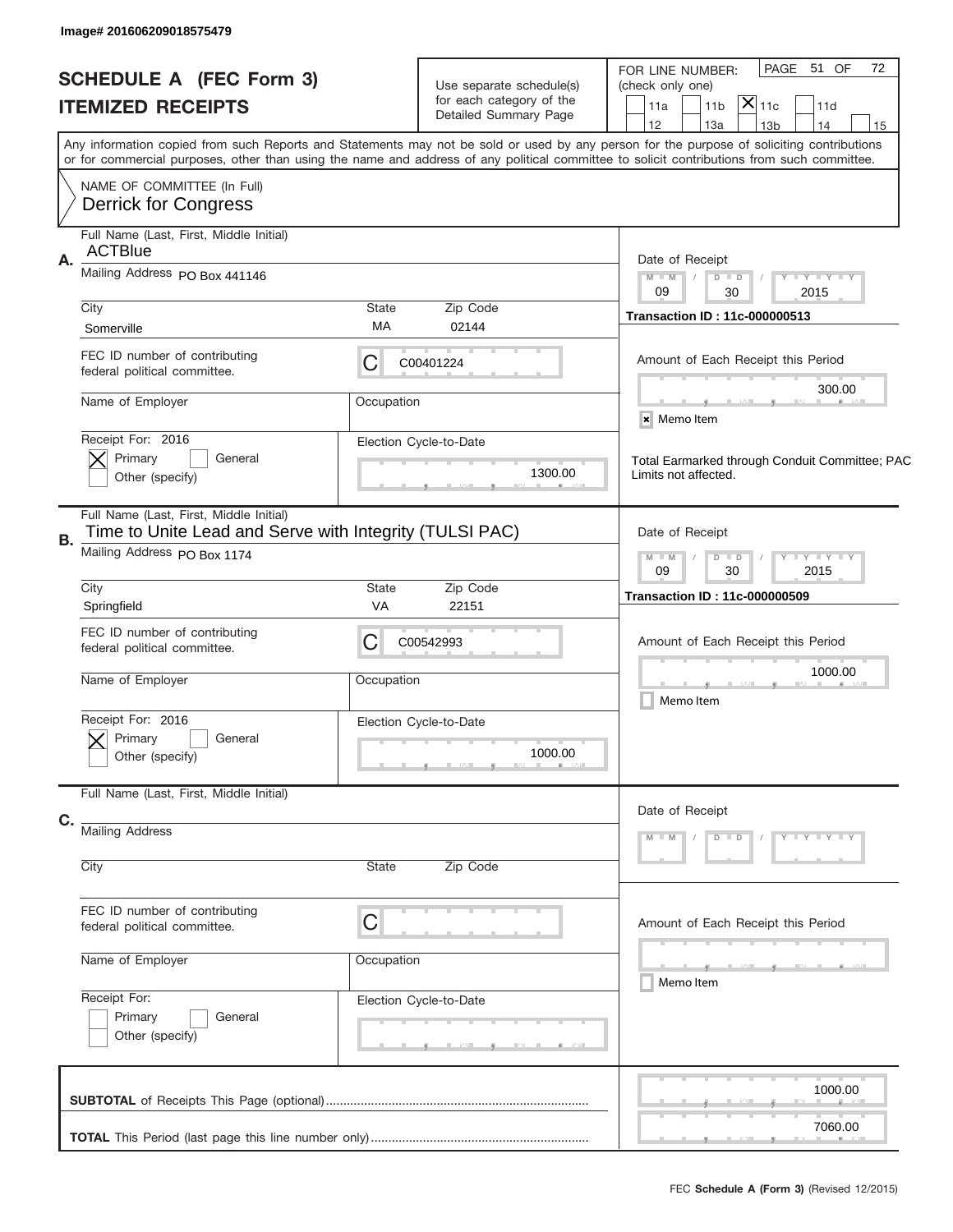| <b>SCHEDULE A (FEC Form 3)</b> |                                                                        |                                                     | Use separate schedule(s) | PAGE 52 OF<br>72<br>FOR LINE NUMBER:                                                                                                                                                                                                                                                    |  |  |  |  |
|--------------------------------|------------------------------------------------------------------------|-----------------------------------------------------|--------------------------|-----------------------------------------------------------------------------------------------------------------------------------------------------------------------------------------------------------------------------------------------------------------------------------------|--|--|--|--|
|                                |                                                                        |                                                     | for each category of the | (check only one)                                                                                                                                                                                                                                                                        |  |  |  |  |
|                                | <b>ITEMIZED RECEIPTS</b>                                               |                                                     | Detailed Summary Page    | 11a<br>11 <sub>b</sub><br>11c<br>11d                                                                                                                                                                                                                                                    |  |  |  |  |
|                                |                                                                        |                                                     |                          | ×<br>12<br>13a<br>14<br>13 <sub>b</sub><br>15                                                                                                                                                                                                                                           |  |  |  |  |
|                                |                                                                        |                                                     |                          | Any information copied from such Reports and Statements may not be sold or used by any person for the purpose of soliciting contributions<br>or for commercial purposes, other than using the name and address of any political committee to solicit contributions from such committee. |  |  |  |  |
|                                | NAME OF COMMITTEE (In Full)<br><b>Derrick for Congress</b>             |                                                     |                          |                                                                                                                                                                                                                                                                                         |  |  |  |  |
|                                | Full Name (Last, First, Middle Initial)<br><b>Westchester Marriott</b> |                                                     |                          |                                                                                                                                                                                                                                                                                         |  |  |  |  |
| Α.                             | Mailing Address 670 White Plains Rd                                    | Date of Receipt<br>Y LY LY LY<br>$M - M$<br>$D$ $D$ |                          |                                                                                                                                                                                                                                                                                         |  |  |  |  |
|                                | City                                                                   | State                                               | Zip Code                 | 09<br>15<br>2015                                                                                                                                                                                                                                                                        |  |  |  |  |
|                                |                                                                        | <b>NY</b>                                           | 10591                    | Transaction ID: 14-03-00018-00018                                                                                                                                                                                                                                                       |  |  |  |  |
|                                | Tarrytown                                                              |                                                     |                          |                                                                                                                                                                                                                                                                                         |  |  |  |  |
|                                | FEC ID number of contributing<br>federal political committee.          | C                                                   |                          | Amount of Each Receipt this Period<br>250.00                                                                                                                                                                                                                                            |  |  |  |  |
|                                | Name of Employer                                                       | Occupation                                          |                          | Memo Item                                                                                                                                                                                                                                                                               |  |  |  |  |
|                                | Receipt For:                                                           |                                                     | Election Cycle-to-Date   | Refund of Deposit from 09/08/215                                                                                                                                                                                                                                                        |  |  |  |  |
|                                | Primary<br>General                                                     |                                                     |                          |                                                                                                                                                                                                                                                                                         |  |  |  |  |
|                                | Other (specify)                                                        |                                                     | 250.00                   |                                                                                                                                                                                                                                                                                         |  |  |  |  |
|                                | Full Name (Last, First, Middle Initial)                                |                                                     |                          | Date of Receipt                                                                                                                                                                                                                                                                         |  |  |  |  |
| В.                             | <b>Mailing Address</b>                                                 | $Y = Y = Y$<br>$M - M$<br>$D$ $D$                   |                          |                                                                                                                                                                                                                                                                                         |  |  |  |  |
|                                | City                                                                   | State<br>Zip Code                                   |                          |                                                                                                                                                                                                                                                                                         |  |  |  |  |
|                                |                                                                        |                                                     |                          |                                                                                                                                                                                                                                                                                         |  |  |  |  |
|                                | FEC ID number of contributing                                          | C                                                   |                          |                                                                                                                                                                                                                                                                                         |  |  |  |  |
|                                | federal political committee.                                           |                                                     |                          | Amount of Each Receipt this Period                                                                                                                                                                                                                                                      |  |  |  |  |
|                                | Name of Employer                                                       | Occupation                                          |                          |                                                                                                                                                                                                                                                                                         |  |  |  |  |
|                                |                                                                        |                                                     |                          | _________<br>Memo Item                                                                                                                                                                                                                                                                  |  |  |  |  |
|                                | Receipt For:                                                           |                                                     | Election Cycle-to-Date   |                                                                                                                                                                                                                                                                                         |  |  |  |  |
|                                | Primary<br>General                                                     |                                                     |                          |                                                                                                                                                                                                                                                                                         |  |  |  |  |
|                                | Other (specify)                                                        |                                                     |                          |                                                                                                                                                                                                                                                                                         |  |  |  |  |
|                                | Full Name (Last, First, Middle Initial)                                |                                                     |                          | Date of Receipt                                                                                                                                                                                                                                                                         |  |  |  |  |
| C.                             | Mailing Address                                                        |                                                     |                          |                                                                                                                                                                                                                                                                                         |  |  |  |  |
|                                |                                                                        |                                                     |                          | $Y - Y - Y - Y - Y$<br>$M - M$<br>$D$ $D$                                                                                                                                                                                                                                               |  |  |  |  |
|                                | City                                                                   | State                                               | Zip Code                 |                                                                                                                                                                                                                                                                                         |  |  |  |  |
|                                | FEC ID number of contributing                                          | C                                                   |                          | Amount of Each Receipt this Period                                                                                                                                                                                                                                                      |  |  |  |  |
|                                | federal political committee.                                           |                                                     |                          |                                                                                                                                                                                                                                                                                         |  |  |  |  |
|                                | Name of Employer                                                       | Occupation                                          |                          | Memo Item                                                                                                                                                                                                                                                                               |  |  |  |  |
|                                | Receipt For:                                                           |                                                     | Election Cycle-to-Date   |                                                                                                                                                                                                                                                                                         |  |  |  |  |
|                                | Primary<br>General                                                     |                                                     |                          |                                                                                                                                                                                                                                                                                         |  |  |  |  |
|                                | Other (specify)                                                        |                                                     |                          |                                                                                                                                                                                                                                                                                         |  |  |  |  |
|                                |                                                                        |                                                     |                          | 250.00                                                                                                                                                                                                                                                                                  |  |  |  |  |
|                                |                                                                        |                                                     |                          |                                                                                                                                                                                                                                                                                         |  |  |  |  |
|                                |                                                                        |                                                     |                          | 250.00                                                                                                                                                                                                                                                                                  |  |  |  |  |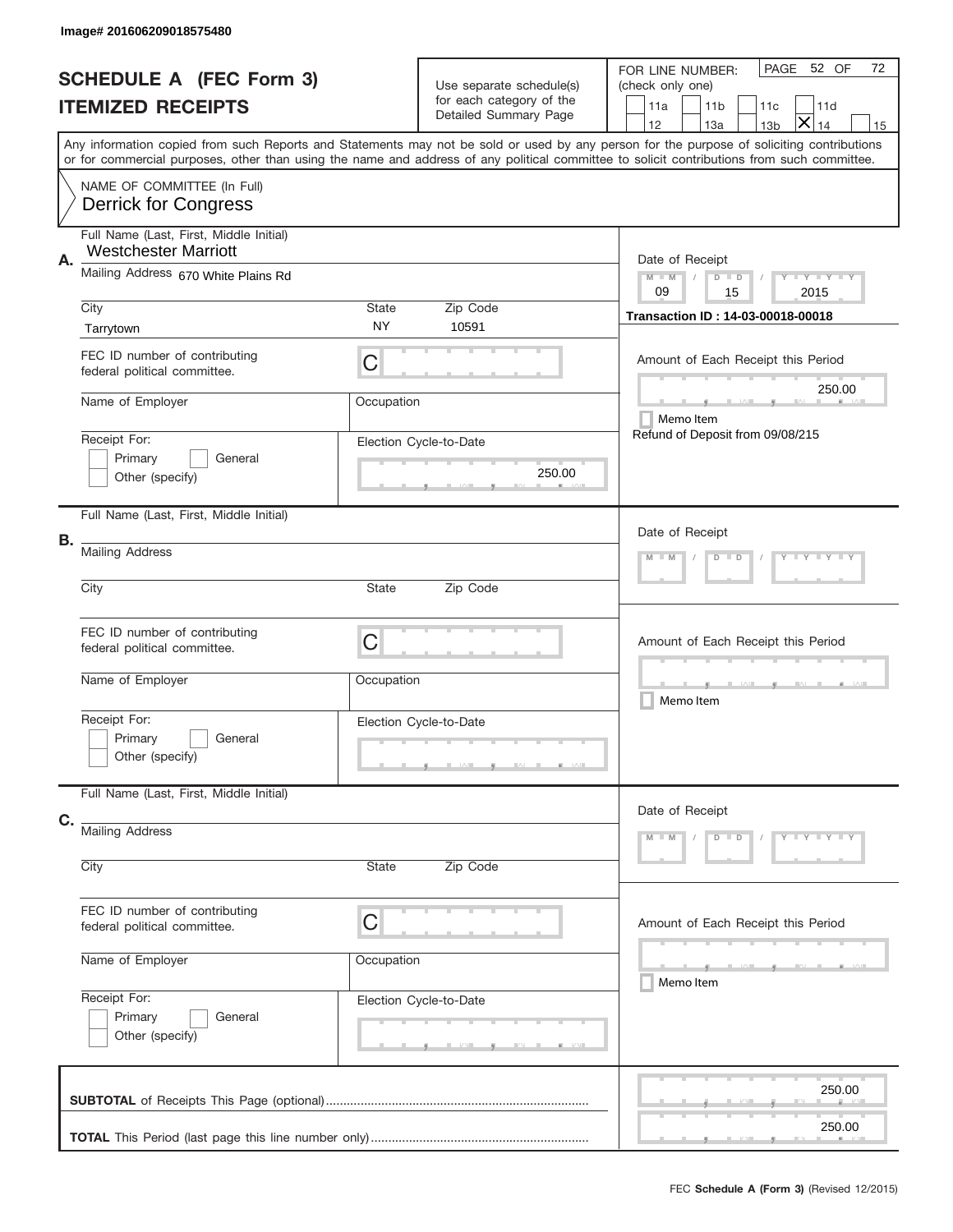|           | lmage#201606209018575481                                                 |                                                    |                                                                               |                   |                                                                                                                                                                                                                                                                                         |
|-----------|--------------------------------------------------------------------------|----------------------------------------------------|-------------------------------------------------------------------------------|-------------------|-----------------------------------------------------------------------------------------------------------------------------------------------------------------------------------------------------------------------------------------------------------------------------------------|
|           | <b>SCHEDULE B (FEC Form 3)</b><br><b>ITEMIZED DISBURSEMENTS</b>          |                                                    | Use separate schedule(s)<br>for each category of the<br>Detailed Summary Page |                   | 72<br>PAGE 53<br>OF<br>FOR LINE NUMBER:<br>(check only one)<br>$X _{17}$<br>18<br>19a<br>19 <sub>b</sub><br>20a<br>20 <sub>b</sub><br>20 <sub>c</sub><br>21                                                                                                                             |
|           |                                                                          |                                                    |                                                                               |                   | Any information copied from such Reports and Statements may not be sold or used by any person for the purpose of soliciting contributions<br>or for commercial purposes, other than using the name and address of any political committee to solicit contributions from such committee. |
|           | NAME OF COMMITTEE (In Full)<br>Derrick for Congress                      |                                                    |                                                                               |                   |                                                                                                                                                                                                                                                                                         |
|           | Full Name (Last, First, Middle Initial)<br>A. ADP Payroll Service        |                                                    |                                                                               |                   | Date of Disbursement<br>$T - Y$ $T - Y$ $T - Y$<br>$M - M$<br>$D$ $D$                                                                                                                                                                                                                   |
|           | Mailing Address 504 Clinton Center Dr STE 4400                           |                                                    |                                                                               |                   | 2015<br>07<br>15                                                                                                                                                                                                                                                                        |
|           | City<br>Clinton<br>Purpose of Disbursement<br>Payroll Taxes - See Memo's | State<br>МS                                        | Zip Code<br>39056-5610                                                        |                   | Amount of Each Disbursement this Period<br>1465.58                                                                                                                                                                                                                                      |
|           | Candidate Name                                                           |                                                    |                                                                               | Category/<br>Type | Memo Item                                                                                                                                                                                                                                                                               |
|           | Office Sought:<br>House<br>Senate<br>President<br>District:<br>State:    | Disbursement For:<br>Primary<br>Other (specify)    | General                                                                       |                   | Transaction ID: 17-01-00015-0000                                                                                                                                                                                                                                                        |
| <b>B.</b> | Full Name (Last, First, Middle Initial)<br>Department of Taxation        |                                                    |                                                                               |                   | Date of Disbursement                                                                                                                                                                                                                                                                    |
|           | Mailing Address PO Box 15119                                             | $-M$<br>$Y = Y$<br>M<br>D<br>D<br>2015<br>07<br>15 |                                                                               |                   |                                                                                                                                                                                                                                                                                         |
|           | City<br>Albany                                                           | <b>State</b><br><b>NY</b>                          | Zip Code<br>12212-5119                                                        |                   | Amount of Each Disbursement this Period<br>333.36                                                                                                                                                                                                                                       |
|           | Purpose of Disbursement<br>Payroll Taxes<br>Candidate Name               |                                                    |                                                                               |                   | X Memo Item<br>Category/<br>Transaction ID: 17-01-00015-00015                                                                                                                                                                                                                           |
|           | Office Sought:<br>House<br>Senate<br>President                           | Disbursement For:<br>Primary<br>Other (specify)    | General                                                                       |                   |                                                                                                                                                                                                                                                                                         |
|           | State:<br>District:<br>Full Name (Last, First, Middle Initial)           |                                                    |                                                                               |                   |                                                                                                                                                                                                                                                                                         |
|           | c. Internal Revenue Service                                              |                                                    |                                                                               |                   | Date of Disbursement<br>$-\gamma$ $-\gamma$ $-\gamma$<br>$\mathbb M$<br>M<br>D<br>D                                                                                                                                                                                                     |
|           | Mailing Address<br><b>Tax Return Division</b><br>PO Box 409101           | 15<br>2015<br>07                                   |                                                                               |                   |                                                                                                                                                                                                                                                                                         |
|           | City<br>Ogden                                                            | State<br>UT                                        | Zip Code<br>84409                                                             |                   | Amount of Each Disbursement this Period                                                                                                                                                                                                                                                 |
|           | Purpose of Disbursement<br>Payroll Taxes<br>Candidate Name               | Category/                                          | 1132.22<br>X Memo Item                                                        |                   |                                                                                                                                                                                                                                                                                         |
|           | Office Sought:<br>House<br>Senate<br>President<br>State:<br>District:    | Disbursement For:<br>Primary<br>Other (specify)    | General                                                                       | Type              | Transaction ID: 17-01-00015-00016                                                                                                                                                                                                                                                       |
|           |                                                                          |                                                    |                                                                               |                   | 1465.58                                                                                                                                                                                                                                                                                 |
|           |                                                                          |                                                    |                                                                               |                   |                                                                                                                                                                                                                                                                                         |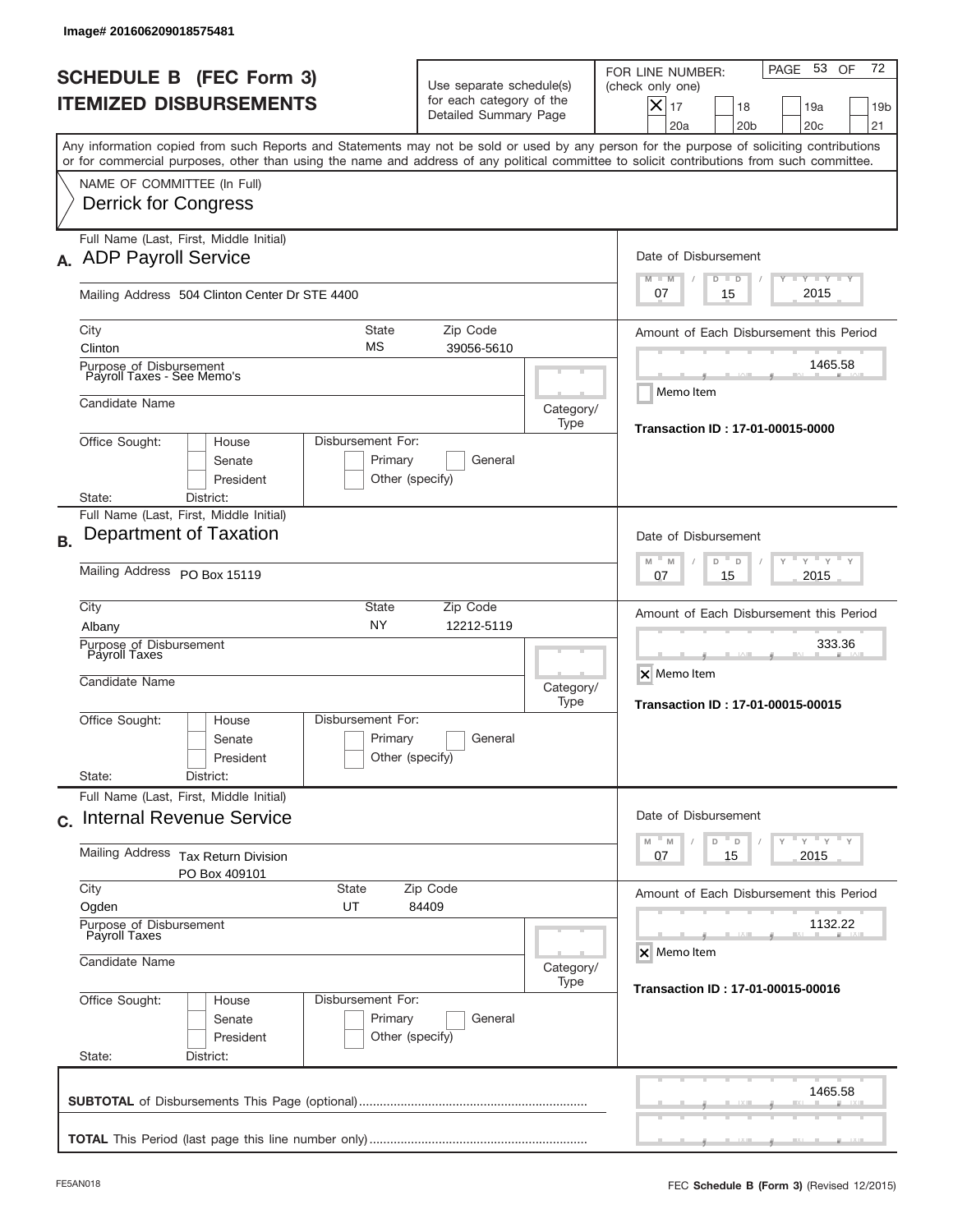| Image# 201606209018575482                                                                                                                                                                                                                                                               |                                                                           |                                                                               |                                                                                                                                                                               |  |  |
|-----------------------------------------------------------------------------------------------------------------------------------------------------------------------------------------------------------------------------------------------------------------------------------------|---------------------------------------------------------------------------|-------------------------------------------------------------------------------|-------------------------------------------------------------------------------------------------------------------------------------------------------------------------------|--|--|
| <b>SCHEDULE B (FEC Form 3)</b><br><b>ITEMIZED DISBURSEMENTS</b>                                                                                                                                                                                                                         |                                                                           | Use separate schedule(s)<br>for each category of the<br>Detailed Summary Page | 72<br>54 OF<br>PAGE<br>FOR LINE NUMBER:<br>(check only one)<br>$\boldsymbol{\times}$<br>17<br>19a<br>18<br>19 <sub>b</sub><br>20a<br>20 <sub>b</sub><br>20 <sub>c</sub><br>21 |  |  |
| Any information copied from such Reports and Statements may not be sold or used by any person for the purpose of soliciting contributions<br>or for commercial purposes, other than using the name and address of any political committee to solicit contributions from such committee. |                                                                           |                                                                               |                                                                                                                                                                               |  |  |
| NAME OF COMMITTEE (In Full)<br><b>Derrick for Congress</b>                                                                                                                                                                                                                              |                                                                           |                                                                               |                                                                                                                                                                               |  |  |
| Full Name (Last, First, Middle Initial)<br>A. ADP Payroll Service                                                                                                                                                                                                                       |                                                                           |                                                                               | Date of Disbursement<br>$T - Y$ $T - Y$<br>$M - M$<br>$D$ $D$                                                                                                                 |  |  |
| Mailing Address 504 Clinton Center Dr STE 4400                                                                                                                                                                                                                                          |                                                                           |                                                                               | 2015<br>07<br>15                                                                                                                                                              |  |  |
| <b>State</b><br>City<br>МS<br>Clinton                                                                                                                                                                                                                                                   | Zip Code<br>39056-5610                                                    |                                                                               | Amount of Each Disbursement this Period<br>2465.47                                                                                                                            |  |  |
| Purpose of Disbursement<br>Payroll - See Memo's<br>Candidate Name                                                                                                                                                                                                                       |                                                                           |                                                                               | Memo Item                                                                                                                                                                     |  |  |
| Office Sought:<br>Disbursement For:<br>House<br>Senate<br>President                                                                                                                                                                                                                     | Primary<br>Other (specify)                                                | Category/<br>Type<br>General                                                  | Transaction ID: 17-01-00016-0000                                                                                                                                              |  |  |
| State:<br>District:<br>Full Name (Last, First, Middle Initial)                                                                                                                                                                                                                          |                                                                           |                                                                               |                                                                                                                                                                               |  |  |
| <b>Whitney Buck Bobbin</b><br><b>B.</b>                                                                                                                                                                                                                                                 |                                                                           |                                                                               | Date of Disbursement<br>$-\gamma + \gamma - \gamma$<br>$M - M$<br>D<br>$\Box$                                                                                                 |  |  |
| Mailing Address 13 Deland Way                                                                                                                                                                                                                                                           | 2015<br>07<br>15                                                          |                                                                               |                                                                                                                                                                               |  |  |
| City<br>State<br><b>NY</b><br>Plattsburgh                                                                                                                                                                                                                                               | Amount of Each Disbursement this Period                                   |                                                                               |                                                                                                                                                                               |  |  |
| Purpose of Disbursement<br>Payroll<br>Candidate Name                                                                                                                                                                                                                                    | Category/<br>Type                                                         | 2465.47<br>X Memo Item<br><b>Transaction ID: 17-01-00016-00017</b>            |                                                                                                                                                                               |  |  |
| Office Sought:<br>House<br>Senate<br>President                                                                                                                                                                                                                                          | Disbursement For:<br>Primary<br>General<br>Other (specify)                |                                                                               |                                                                                                                                                                               |  |  |
| State:<br>District:<br>Full Name (Last, First, Middle Initial)                                                                                                                                                                                                                          |                                                                           |                                                                               |                                                                                                                                                                               |  |  |
| c. Democracy Engine, LLC                                                                                                                                                                                                                                                                | Date of Disbursement<br>$Y$ $Y$ $Y$ $Y$ $Y$<br>M<br>$\mathbb M$<br>D<br>D |                                                                               |                                                                                                                                                                               |  |  |
| Mailing Address 850 Quincy St NW #402                                                                                                                                                                                                                                                   | 22<br>2015<br>07                                                          |                                                                               |                                                                                                                                                                               |  |  |
| City<br><b>State</b><br>Washington<br>DC                                                                                                                                                                                                                                                | Amount of Each Disbursement this Period                                   |                                                                               |                                                                                                                                                                               |  |  |
| Purpose of Disbursement<br>Merchant Fees<br>Candidate Name                                                                                                                                                                                                                              | Category/                                                                 | 84.69<br>Memo Item                                                            |                                                                                                                                                                               |  |  |
| Office Sought:<br>Disbursement For:<br>House<br>Senate<br>President<br>State:<br>District:                                                                                                                                                                                              | Primary<br>Other (specify)                                                | Type<br>General                                                               | Transaction ID: 17-01-00019-00020                                                                                                                                             |  |  |
|                                                                                                                                                                                                                                                                                         |                                                                           |                                                                               | 2550.16                                                                                                                                                                       |  |  |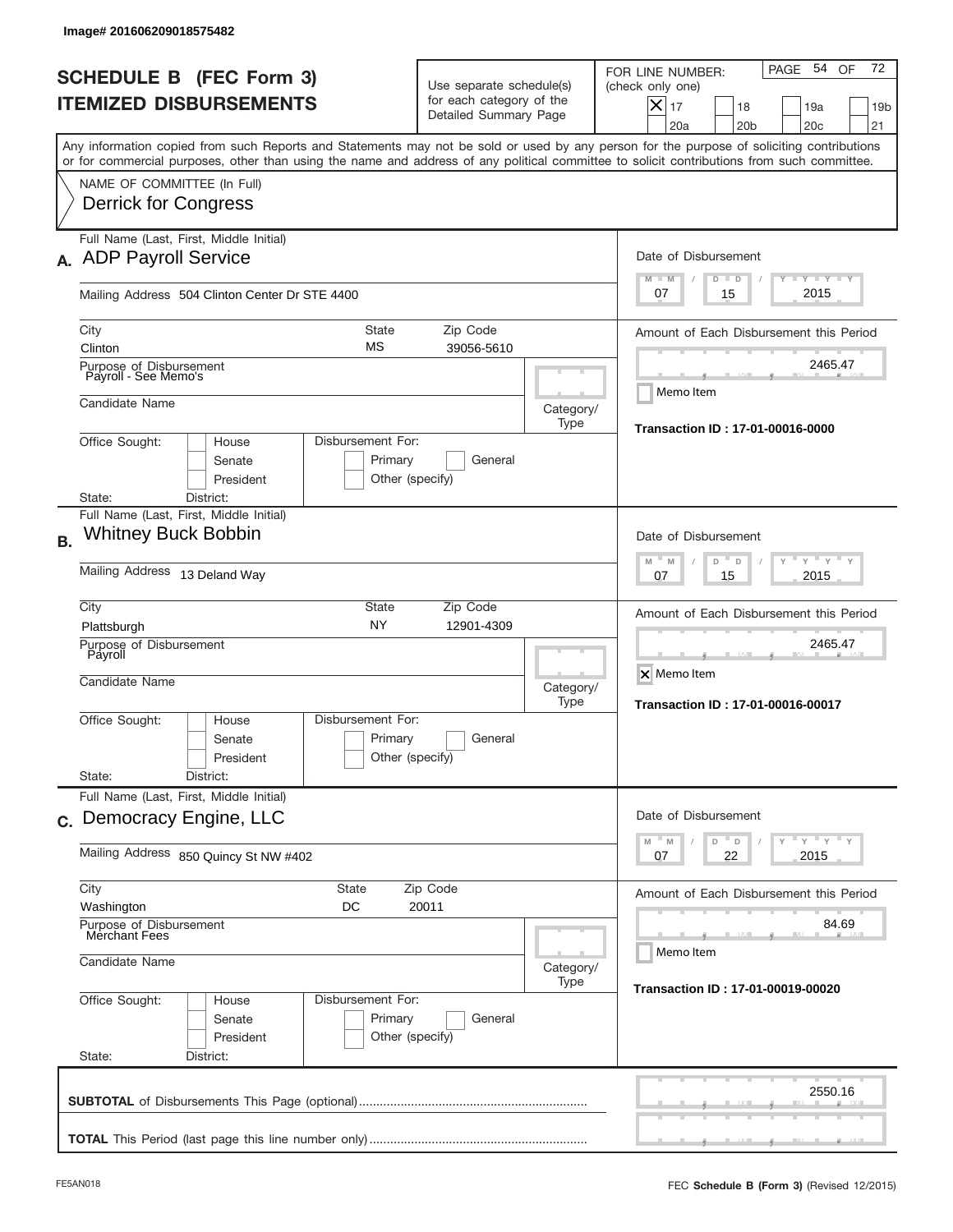| Image# 201606209018575483                                                                                                                                                                                                                                                               |                                                                               |                   |                                                                                                                                                                               |
|-----------------------------------------------------------------------------------------------------------------------------------------------------------------------------------------------------------------------------------------------------------------------------------------|-------------------------------------------------------------------------------|-------------------|-------------------------------------------------------------------------------------------------------------------------------------------------------------------------------|
| <b>SCHEDULE B (FEC Form 3)</b><br><b>ITEMIZED DISBURSEMENTS</b>                                                                                                                                                                                                                         | Use separate schedule(s)<br>for each category of the<br>Detailed Summary Page |                   | 72<br>55 OF<br>PAGE<br>FOR LINE NUMBER:<br>(check only one)<br>$\boldsymbol{\times}$<br>17<br>18<br>19a<br>19 <sub>b</sub><br>20a<br>20 <sub>b</sub><br>20 <sub>c</sub><br>21 |
| Any information copied from such Reports and Statements may not be sold or used by any person for the purpose of soliciting contributions<br>or for commercial purposes, other than using the name and address of any political committee to solicit contributions from such committee. |                                                                               |                   |                                                                                                                                                                               |
| NAME OF COMMITTEE (In Full)<br><b>Derrick for Congress</b>                                                                                                                                                                                                                              |                                                                               |                   |                                                                                                                                                                               |
| Full Name (Last, First, Middle Initial)<br>Stubbs Printing, Inc.                                                                                                                                                                                                                        |                                                                               |                   | Date of Disbursement                                                                                                                                                          |
| Mailing Address 271B E Orvis St                                                                                                                                                                                                                                                         |                                                                               |                   | <b>TAYLY LY</b><br>$M - M$<br>$D$ $D$<br>2015<br>07<br>23                                                                                                                     |
| <b>State</b><br>City<br>NY<br>Masena                                                                                                                                                                                                                                                    | Zip Code<br>13662                                                             |                   | Amount of Each Disbursement this Period                                                                                                                                       |
| Purpose of Disbursement<br>Printing<br>Candidate Name                                                                                                                                                                                                                                   |                                                                               | Category/         | 1126.12<br>Memo Item                                                                                                                                                          |
| Office Sought:<br>Disbursement For:<br>House<br>Senate<br>Primary<br>President                                                                                                                                                                                                          | General<br>Other (specify)                                                    | Type              | Transaction ID: 17-03-00003-00003                                                                                                                                             |
| State:<br>District:<br>Full Name (Last, First, Middle Initial)<br><b>ADP Payroll Service</b><br><b>B.</b><br>Mailing Address 504 Clinton Center Dr STE 4400                                                                                                                             |                                                                               |                   | Date of Disbursement<br>$-\gamma + \gamma - \gamma$<br>$M - M$<br>D<br>$\Box$<br>2015<br>07<br>29                                                                             |
| City<br>State<br><b>MS</b><br>Clinton<br>Purpose of Disbursement<br>Payroll Fee<br>Candidate Name                                                                                                                                                                                       | Zip Code<br>39056-5610                                                        | Category/<br>Type | Amount of Each Disbursement this Period<br>65.56<br>Memo Item<br>Transaction ID: 17-01-00036-00038                                                                            |
| Disbursement For:<br>Office Sought:<br>House<br>Primary<br>Senate<br>President<br>State:<br>District:                                                                                                                                                                                   | General<br>Other (specify)                                                    |                   |                                                                                                                                                                               |
| Full Name (Last, First, Middle Initial)<br>c. Democracy Engine, LLC                                                                                                                                                                                                                     |                                                                               |                   | Date of Disbursement                                                                                                                                                          |
| Mailing Address 850 Quincy St NW #402                                                                                                                                                                                                                                                   | $Y$ $Y$ $Y$ $Y$ $Y$<br>M<br>$\mathbb M$<br>D<br>D<br>2015<br>07<br>30         |                   |                                                                                                                                                                               |
| City<br><b>State</b><br>Washington<br>DC                                                                                                                                                                                                                                                | Amount of Each Disbursement this Period<br>77.47                              |                   |                                                                                                                                                                               |
| Purpose of Disbursement<br>Merchant Fees<br>Candidate Name                                                                                                                                                                                                                              | Category/                                                                     | Memo Item         |                                                                                                                                                                               |
| Office Sought:<br>Disbursement For:<br>House<br>Primary<br>Senate<br>President<br>State:<br>District:                                                                                                                                                                                   | General<br>Other (specify)                                                    | Type              | Transaction ID: 17-01-00030-00032                                                                                                                                             |
|                                                                                                                                                                                                                                                                                         |                                                                               |                   | 1269.15                                                                                                                                                                       |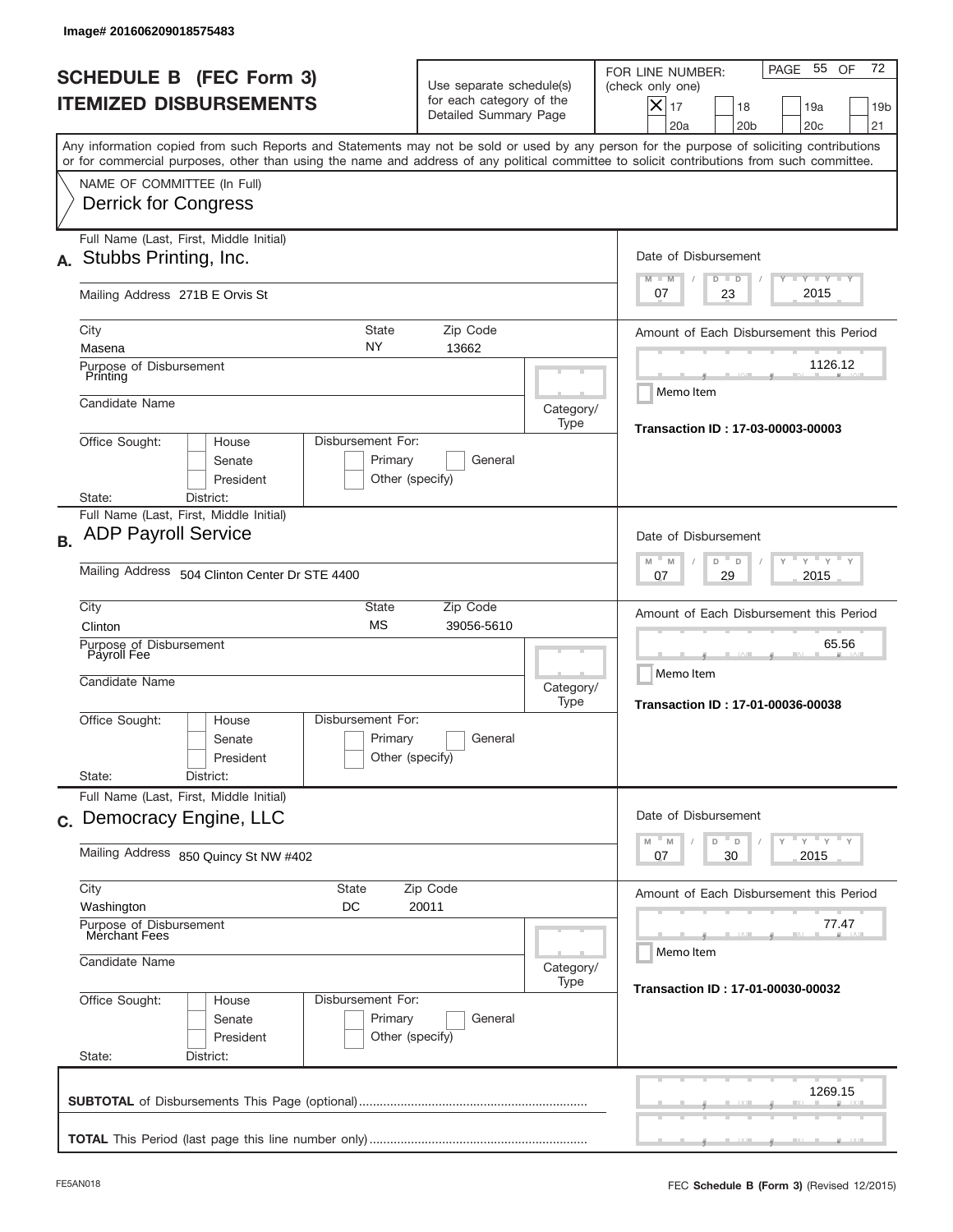| Image# 201606209018575484                                                                                                                                                                                                                                                               |                                                                  |                                                                               |                                                                                                                                                          |  |  |
|-----------------------------------------------------------------------------------------------------------------------------------------------------------------------------------------------------------------------------------------------------------------------------------------|------------------------------------------------------------------|-------------------------------------------------------------------------------|----------------------------------------------------------------------------------------------------------------------------------------------------------|--|--|
| <b>SCHEDULE B (FEC Form 3)</b><br><b>ITEMIZED DISBURSEMENTS</b>                                                                                                                                                                                                                         |                                                                  | Use separate schedule(s)<br>for each category of the<br>Detailed Summary Page | 72<br>PAGE 56 OF<br>FOR LINE NUMBER:<br>(check only one)<br>$X _{17}$<br>18<br>19a<br>19 <sub>b</sub><br>20a<br>20 <sub>b</sub><br>20 <sub>c</sub><br>21 |  |  |
| Any information copied from such Reports and Statements may not be sold or used by any person for the purpose of soliciting contributions<br>or for commercial purposes, other than using the name and address of any political committee to solicit contributions from such committee. |                                                                  |                                                                               |                                                                                                                                                          |  |  |
| NAME OF COMMITTEE (In Full)<br>Derrick for Congress                                                                                                                                                                                                                                     |                                                                  |                                                                               |                                                                                                                                                          |  |  |
| Full Name (Last, First, Middle Initial)<br>A. ADP Payroll Service                                                                                                                                                                                                                       |                                                                  |                                                                               | Date of Disbursement<br>$T - Y$ $T - Y$                                                                                                                  |  |  |
| Mailing Address 504 Clinton Center Dr STE 4400                                                                                                                                                                                                                                          |                                                                  |                                                                               | $M - M$<br>$D$ $D$<br>2015<br>08<br>01                                                                                                                   |  |  |
| City<br>Clinton                                                                                                                                                                                                                                                                         | <b>State</b><br>МS                                               | Zip Code<br>39056-5610                                                        | Amount of Each Disbursement this Period                                                                                                                  |  |  |
| Purpose of Disbursement<br>Payroll Taxes - See Memo's                                                                                                                                                                                                                                   |                                                                  |                                                                               | 577.70<br>Memo Item                                                                                                                                      |  |  |
| Candidate Name                                                                                                                                                                                                                                                                          |                                                                  | Category/<br>Type                                                             | Transaction ID: 17-01-00025-0000                                                                                                                         |  |  |
| Office Sought:<br>House<br>Senate<br>President<br>District:<br>State:                                                                                                                                                                                                                   | Disbursement For:<br>Primary<br>Other (specify)                  | General                                                                       |                                                                                                                                                          |  |  |
| Full Name (Last, First, Middle Initial)                                                                                                                                                                                                                                                 |                                                                  |                                                                               |                                                                                                                                                          |  |  |
| Department of Taxation<br><b>B.</b>                                                                                                                                                                                                                                                     | Date of Disbursement<br>$-\gamma + \gamma +$<br>M<br>D<br>M<br>D |                                                                               |                                                                                                                                                          |  |  |
| Mailing Address PO Box 15119                                                                                                                                                                                                                                                            | 2015<br>08<br>01                                                 |                                                                               |                                                                                                                                                          |  |  |
| City<br>Albany                                                                                                                                                                                                                                                                          | State<br><b>NY</b>                                               | Zip Code<br>12212-5119                                                        | Amount of Each Disbursement this Period                                                                                                                  |  |  |
| Purpose of Disbursement<br>Payroll Taxes<br>Candidate Name                                                                                                                                                                                                                              |                                                                  | Category/<br>Type                                                             | 145.53<br>X Memo Item<br>Transaction ID: 17-01-00025-00026                                                                                               |  |  |
| Office Sought:<br>House<br>Senate<br>President                                                                                                                                                                                                                                          | Disbursement For:<br>Primary<br>Other (specify)                  | General                                                                       |                                                                                                                                                          |  |  |
| State:<br>District:<br>Full Name (Last, First, Middle Initial)                                                                                                                                                                                                                          |                                                                  |                                                                               |                                                                                                                                                          |  |  |
| c. Internal Revenue Service                                                                                                                                                                                                                                                             |                                                                  |                                                                               | Date of Disbursement<br>$\overline{Y}$ $\overline{Y}$ $\overline{Y}$ $\overline{Y}$ $\overline{Y}$<br>M<br>$\mathbb M$<br>D<br>$\mathsf D$               |  |  |
| Mailing Address<br><b>Tax Return Division</b><br>PO Box 409101                                                                                                                                                                                                                          | 2015<br>08<br>01                                                 |                                                                               |                                                                                                                                                          |  |  |
| City<br>Ogden<br>UT                                                                                                                                                                                                                                                                     | State<br>Zip Code<br>84409                                       |                                                                               | Amount of Each Disbursement this Period                                                                                                                  |  |  |
| Purpose of Disbursement<br>Payroll Taxes<br>Candidate Name                                                                                                                                                                                                                              | 432.17<br>X Memo Item                                            |                                                                               |                                                                                                                                                          |  |  |
|                                                                                                                                                                                                                                                                                         | Category/<br>Type                                                |                                                                               |                                                                                                                                                          |  |  |
| Office Sought:<br>House<br>Senate<br>President                                                                                                                                                                                                                                          | Disbursement For:<br>Primary<br>Other (specify)                  | General                                                                       |                                                                                                                                                          |  |  |
| State:<br>District:                                                                                                                                                                                                                                                                     |                                                                  |                                                                               | 577.70                                                                                                                                                   |  |  |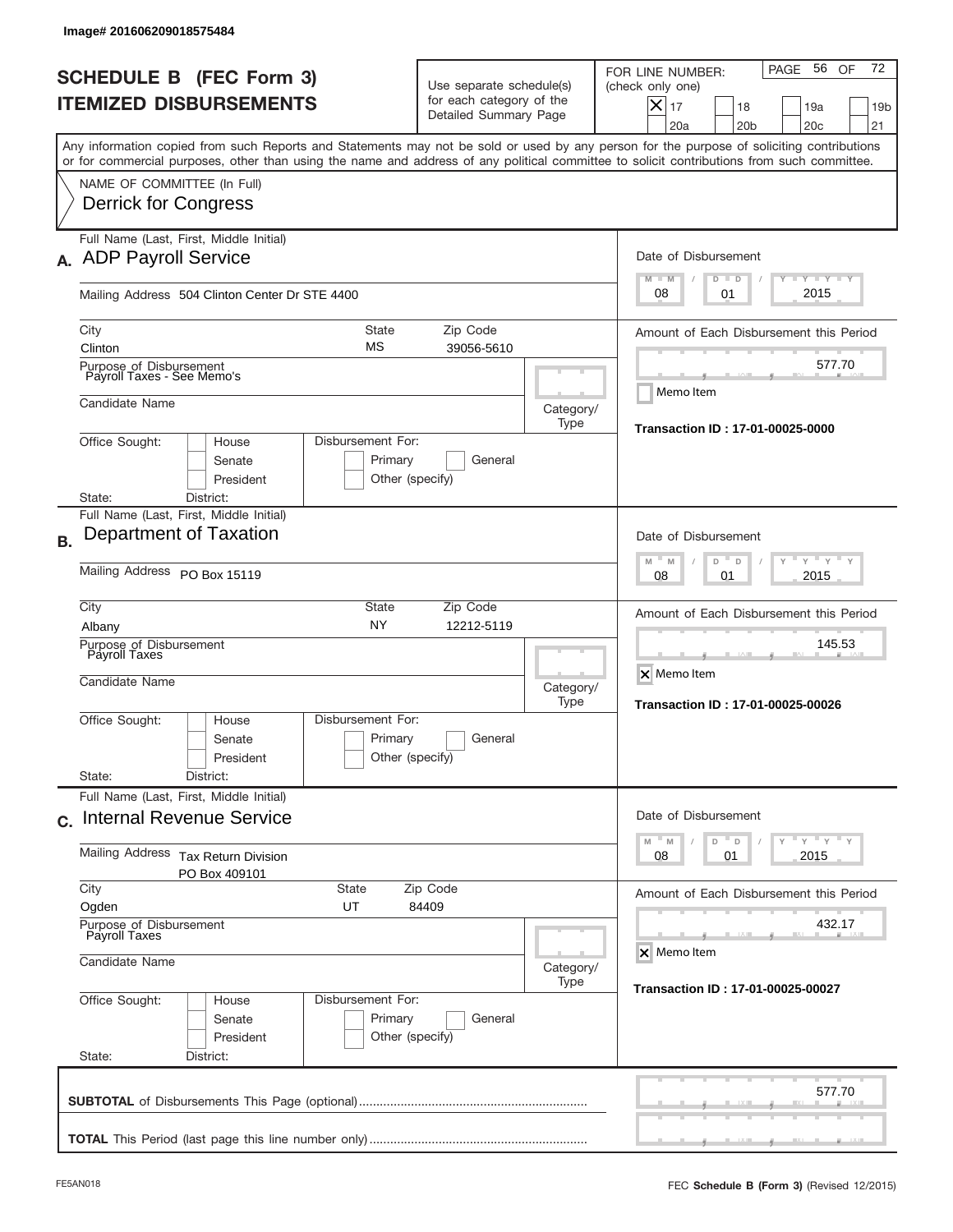| Image# 201606209018575485                                                                                                                                                                                                                                                               |                                                                                                     |                                                             |                                                                                                                                                          |
|-----------------------------------------------------------------------------------------------------------------------------------------------------------------------------------------------------------------------------------------------------------------------------------------|-----------------------------------------------------------------------------------------------------|-------------------------------------------------------------|----------------------------------------------------------------------------------------------------------------------------------------------------------|
| <b>SCHEDULE B (FEC Form 3)</b><br><b>ITEMIZED DISBURSEMENTS</b>                                                                                                                                                                                                                         | Use separate schedule(s)<br>for each category of the<br>Detailed Summary Page                       |                                                             | 72<br>PAGE 57 OF<br>FOR LINE NUMBER:<br>(check only one)<br>$X _{17}$<br>18<br>19a<br>19 <sub>b</sub><br>20a<br>20 <sub>b</sub><br>20 <sub>c</sub><br>21 |
| Any information copied from such Reports and Statements may not be sold or used by any person for the purpose of soliciting contributions<br>or for commercial purposes, other than using the name and address of any political committee to solicit contributions from such committee. |                                                                                                     |                                                             |                                                                                                                                                          |
| NAME OF COMMITTEE (In Full)<br><b>Derrick for Congress</b>                                                                                                                                                                                                                              |                                                                                                     |                                                             |                                                                                                                                                          |
| Full Name (Last, First, Middle Initial)<br>A. ADP Payroll Service                                                                                                                                                                                                                       |                                                                                                     |                                                             | Date of Disbursement<br>$T - Y$ $T - Y$<br>$M - M$                                                                                                       |
| Mailing Address 504 Clinton Center Dr STE 4400                                                                                                                                                                                                                                          |                                                                                                     |                                                             | $D$ $D$<br>2015<br>08<br>01                                                                                                                              |
| <b>State</b><br>City<br>МS<br>Clinton                                                                                                                                                                                                                                                   | Zip Code<br>39056-5610                                                                              |                                                             | Amount of Each Disbursement this Period                                                                                                                  |
| Purpose of Disbursement<br>Payroll - See Memo's<br>Candidate Name                                                                                                                                                                                                                       |                                                                                                     |                                                             | 1387.13<br>Memo Item                                                                                                                                     |
| Office Sought:<br>Disbursement For:<br>House<br>Senate<br>President                                                                                                                                                                                                                     | Primary<br>General<br>Other (specify)                                                               | Category/<br>Type                                           | Transaction ID: 17-01-00026-0000                                                                                                                         |
| State:<br>District:<br>Full Name (Last, First, Middle Initial)                                                                                                                                                                                                                          |                                                                                                     |                                                             |                                                                                                                                                          |
| <b>Whitney Buck Bobbin</b><br><b>B.</b>                                                                                                                                                                                                                                                 | Date of Disbursement<br>$-\gamma + \gamma - \gamma$<br>$M$ <sup><math>-</math></sup><br>D<br>M<br>D |                                                             |                                                                                                                                                          |
| Mailing Address 13 Deland Way                                                                                                                                                                                                                                                           | 2015<br>08<br>01                                                                                    |                                                             |                                                                                                                                                          |
| City<br>State<br><b>NY</b><br>Plattsburgh                                                                                                                                                                                                                                               | Zip Code<br>12901-4309                                                                              |                                                             | Amount of Each Disbursement this Period                                                                                                                  |
| Purpose of Disbursement<br>Payroll<br>Candidate Name                                                                                                                                                                                                                                    | Category/<br>Type                                                                                   | 1387.13<br>X Memo Item<br>Transaction ID: 17-01-00026-00028 |                                                                                                                                                          |
| Disbursement For:<br>Office Sought:<br>House<br>Senate<br>President                                                                                                                                                                                                                     | Primary<br>General<br>Other (specify)                                                               |                                                             |                                                                                                                                                          |
| State:<br>District:<br>Full Name (Last, First, Middle Initial)                                                                                                                                                                                                                          |                                                                                                     |                                                             |                                                                                                                                                          |
| c. ADP Payroll Service<br>Mailing Address 504 Clinton Center Dr STE 4400                                                                                                                                                                                                                | Date of Disbursement<br>ү" ү" ү" ү<br>M<br>$\mathbb M$<br>D<br>$\mathsf D$                          |                                                             |                                                                                                                                                          |
| City<br><b>State</b>                                                                                                                                                                                                                                                                    | 2015<br>08<br>01                                                                                    |                                                             |                                                                                                                                                          |
| Clinton<br>МS                                                                                                                                                                                                                                                                           | Amount of Each Disbursement this Period                                                             |                                                             |                                                                                                                                                          |
| Purpose of Disbursement<br>Workers Comp Insurance<br>Candidate Name                                                                                                                                                                                                                     | 187.09<br>Memo Item                                                                                 |                                                             |                                                                                                                                                          |
| Office Sought:<br>Disbursement For:<br>House<br>Senate<br>President<br>State:<br>District:                                                                                                                                                                                              | Primary<br>General<br>Other (specify)                                                               | Category/<br>Type                                           | Transaction ID: 17-01-00027-00029                                                                                                                        |
|                                                                                                                                                                                                                                                                                         |                                                                                                     |                                                             | 1574.22                                                                                                                                                  |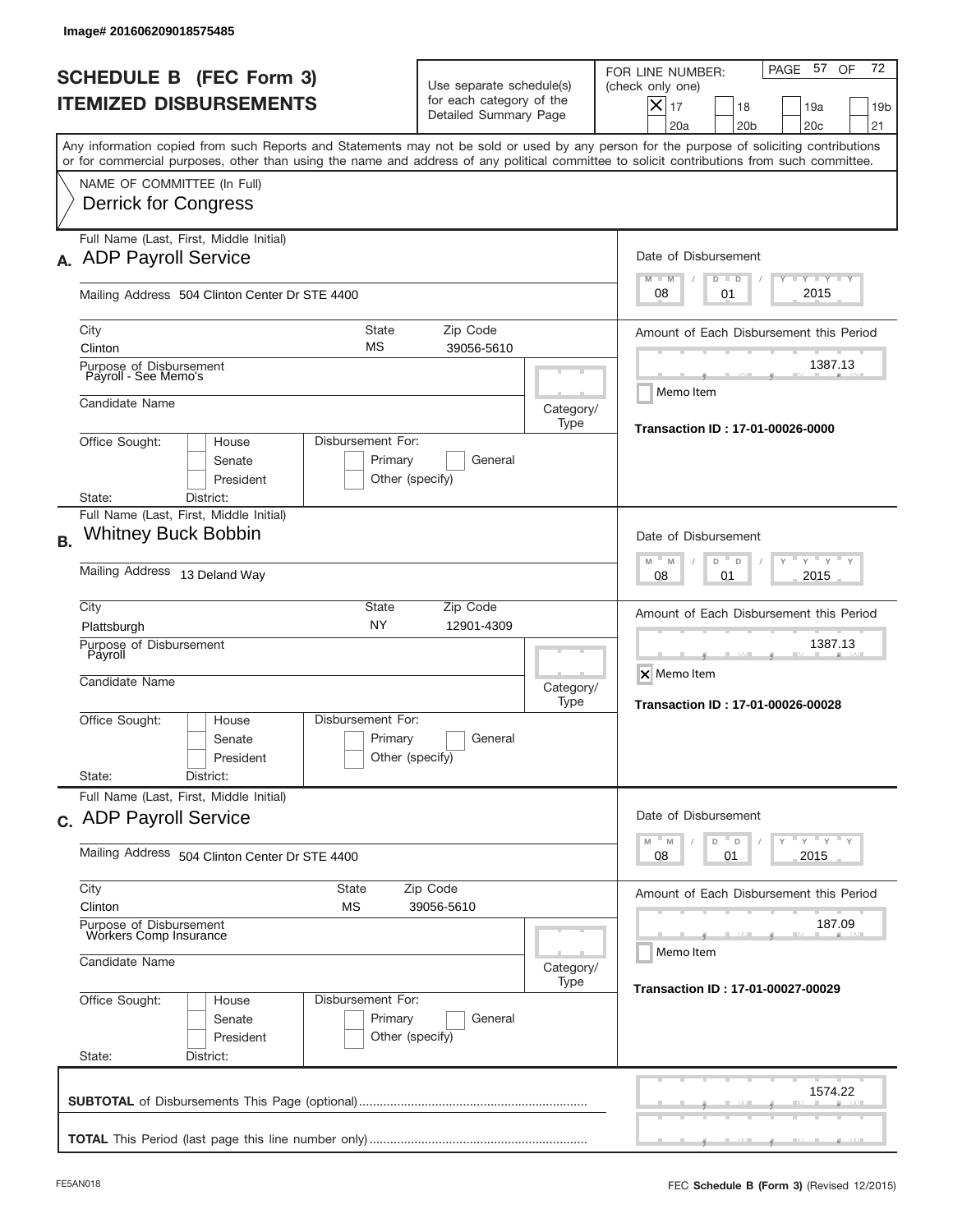|           | lmage#201606209018575486                                                                   |                                                                 |                                                    |                                                                               |                   |                                                                                                                                                                                                                                                                                         |
|-----------|--------------------------------------------------------------------------------------------|-----------------------------------------------------------------|----------------------------------------------------|-------------------------------------------------------------------------------|-------------------|-----------------------------------------------------------------------------------------------------------------------------------------------------------------------------------------------------------------------------------------------------------------------------------------|
|           |                                                                                            | <b>SCHEDULE B (FEC Form 3)</b><br><b>ITEMIZED DISBURSEMENTS</b> |                                                    | Use separate schedule(s)<br>for each category of the<br>Detailed Summary Page |                   | 72<br>58<br>OF<br>PAGE<br>FOR LINE NUMBER:<br>(check only one)<br>$\times$<br>17<br>18<br>19a<br>19 <sub>b</sub><br>20a<br>20 <sub>b</sub><br>20 <sub>c</sub><br>21                                                                                                                     |
|           |                                                                                            |                                                                 |                                                    |                                                                               |                   | Any information copied from such Reports and Statements may not be sold or used by any person for the purpose of soliciting contributions<br>or for commercial purposes, other than using the name and address of any political committee to solicit contributions from such committee. |
|           | NAME OF COMMITTEE (In Full)<br>Derrick for Congress                                        |                                                                 |                                                    |                                                                               |                   |                                                                                                                                                                                                                                                                                         |
|           | <b>Chase Card Services</b>                                                                 | Full Name (Last, First, Middle Initial)                         |                                                    |                                                                               |                   | Date of Disbursement                                                                                                                                                                                                                                                                    |
|           | Mailing Address PO Box 94014                                                               |                                                                 |                                                    |                                                                               |                   | <b>LYLYLY</b><br>$M - M$<br>$D$ $D$<br>2015<br>08<br>03                                                                                                                                                                                                                                 |
|           | City<br>Palatine                                                                           |                                                                 | <b>State</b><br>IL                                 | Zip Code<br>60094                                                             |                   | Amount of Each Disbursement this Period<br>1875.00                                                                                                                                                                                                                                      |
|           | Candidate Name                                                                             | Purpose of Disbursement<br>Credit Card Payment - See Memo's     |                                                    |                                                                               | Category/<br>Type | Memo Item                                                                                                                                                                                                                                                                               |
|           | Office Sought:<br>State:                                                                   | House<br>Senate<br>President<br>District:                       | Disbursement For:<br>Primary<br>Other (specify)    | General                                                                       |                   | Transaction ID: 17-01-00037-0000                                                                                                                                                                                                                                                        |
| <b>B.</b> | NGP VAN, Inc.                                                                              | Full Name (Last, First, Middle Initial)                         |                                                    |                                                                               |                   | Date of Disbursement                                                                                                                                                                                                                                                                    |
|           | <b>Mailing Address</b>                                                                     | 1101 15th St NW<br><b>STE 500</b>                               | $-M$<br>$Y = Y$<br>M<br>D<br>D<br>2015<br>08<br>03 |                                                                               |                   |                                                                                                                                                                                                                                                                                         |
|           | City<br>State<br>Zip Code<br>DC<br>20005<br>Washington                                     |                                                                 |                                                    |                                                                               |                   | Amount of Each Disbursement this Period<br>1875.00                                                                                                                                                                                                                                      |
|           | Purpose of Disbursement<br>Database Subscription<br>Candidate Name                         |                                                                 |                                                    |                                                                               | Category/<br>Type | X Memo Item<br>Transaction ID: 17-01-00037-00039                                                                                                                                                                                                                                        |
|           | Office Sought:                                                                             | House<br>Senate<br>President                                    | Disbursement For:<br>Primary<br>Other (specify)    | General                                                                       |                   |                                                                                                                                                                                                                                                                                         |
|           | State:                                                                                     | District:<br>Full Name (Last, First, Middle Initial)            |                                                    |                                                                               |                   |                                                                                                                                                                                                                                                                                         |
|           |                                                                                            | c. CommonCentsConsulting, LLC                                   |                                                    |                                                                               |                   | Date of Disbursement<br>$y + y + y$<br>M<br>D<br>M<br>D<br>Y                                                                                                                                                                                                                            |
|           | Mailing Address 2910 E Gary Way                                                            |                                                                 |                                                    |                                                                               |                   | 03<br>2015<br>08                                                                                                                                                                                                                                                                        |
|           | City<br>Phoenix                                                                            |                                                                 | State<br>ΑZ                                        | Zip Code<br>85042                                                             |                   | Amount of Each Disbursement this Period                                                                                                                                                                                                                                                 |
|           | Purpose of Disbursement<br>Compliance & Accounting Services<br>Candidate Name<br>Category/ |                                                                 |                                                    |                                                                               |                   | 2000.00<br>Memo Item                                                                                                                                                                                                                                                                    |
|           | Office Sought:<br>State:                                                                   | House<br>Senate<br>President<br>District:                       | Disbursement For:<br>Primary<br>Other (specify)    | General                                                                       | Type              | Transaction ID: 17-01-00038-00040                                                                                                                                                                                                                                                       |
|           |                                                                                            |                                                                 |                                                    |                                                                               |                   | 3875.00                                                                                                                                                                                                                                                                                 |
|           |                                                                                            |                                                                 |                                                    |                                                                               |                   |                                                                                                                                                                                                                                                                                         |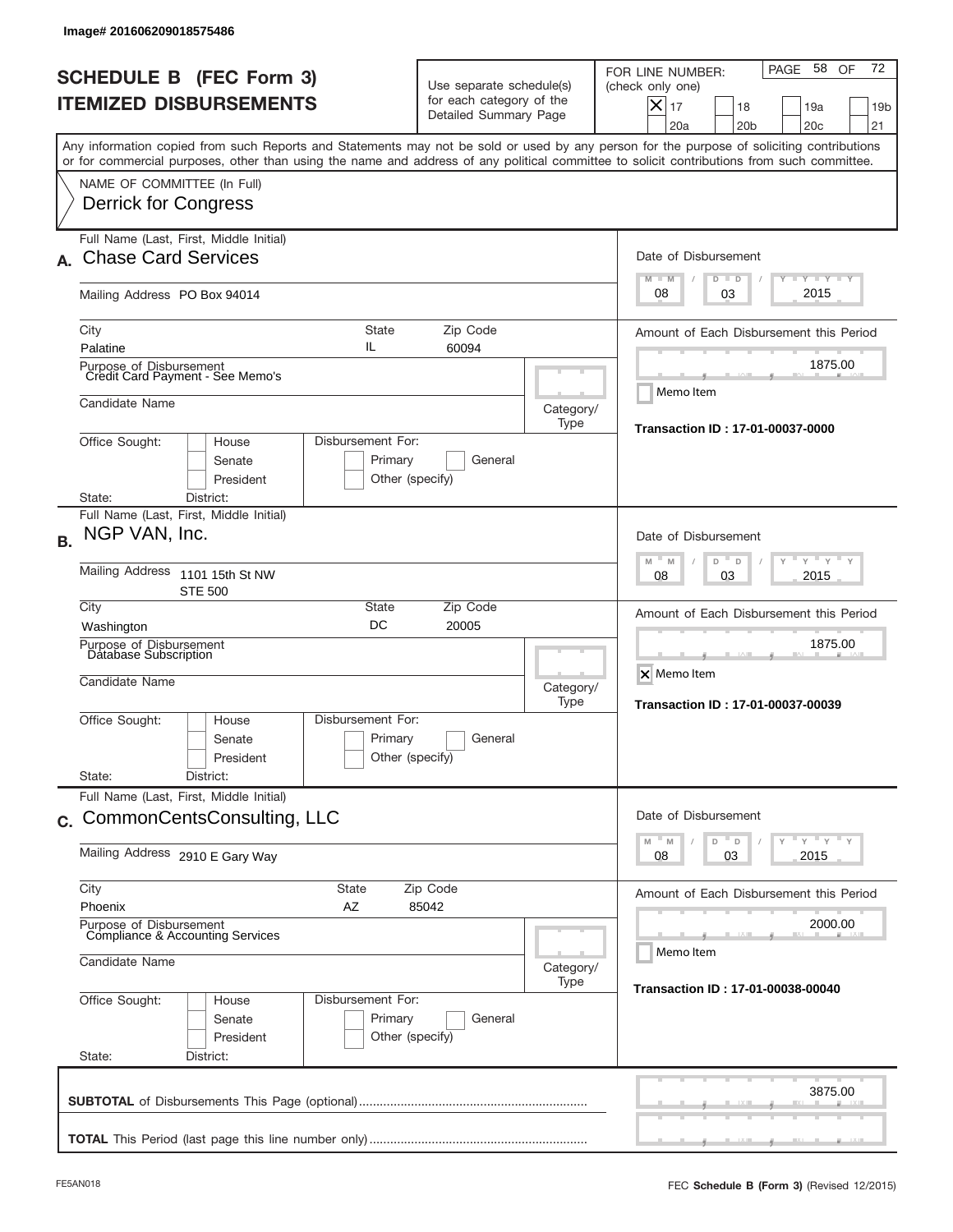| Image# 201606209018575487                                                                                                                                                                                                                                                                                              |                                                                                    |                   |                                                                                                                                                              |  |  |
|------------------------------------------------------------------------------------------------------------------------------------------------------------------------------------------------------------------------------------------------------------------------------------------------------------------------|------------------------------------------------------------------------------------|-------------------|--------------------------------------------------------------------------------------------------------------------------------------------------------------|--|--|
| <b>SCHEDULE B</b> (FEC Form 3)<br><b>ITEMIZED DISBURSEMENTS</b>                                                                                                                                                                                                                                                        | Use separate schedule(s)<br>for each category of the<br>Detailed Summary Page      |                   | 72<br>59<br>OF<br>PAGE<br>FOR LINE NUMBER:<br>(check only one)<br>$ \mathsf{X} _{17}$<br>18<br>19a<br>19 <sub>b</sub><br>20a<br>20 <sub>b</sub><br>20c<br>21 |  |  |
| Any information copied from such Reports and Statements may not be sold or used by any person for the purpose of soliciting contributions<br>or for commercial purposes, other than using the name and address of any political committee to solicit contributions from such committee.<br>NAME OF COMMITTEE (In Full) |                                                                                    |                   |                                                                                                                                                              |  |  |
| <b>Derrick for Congress</b>                                                                                                                                                                                                                                                                                            |                                                                                    |                   |                                                                                                                                                              |  |  |
| Full Name (Last, First, Middle Initial)<br>CommonCentsConsulting, LLC<br>А.                                                                                                                                                                                                                                            |                                                                                    |                   | Date of Disbursement<br>$T - Y$ $T - Y$<br>$M - M$<br>$D$ $D$                                                                                                |  |  |
| Mailing Address 2910 E Gary Way                                                                                                                                                                                                                                                                                        |                                                                                    |                   | 2015<br>08<br>03                                                                                                                                             |  |  |
| City<br>AZ<br>Phoenix                                                                                                                                                                                                                                                                                                  | <b>State</b><br>Zip Code<br>85042                                                  |                   | Amount of Each Disbursement this Period                                                                                                                      |  |  |
| Purpose of Disbursement<br>Compliance & Accounting Services                                                                                                                                                                                                                                                            |                                                                                    |                   | 2000.00<br>Memo Item                                                                                                                                         |  |  |
| Candidate Name                                                                                                                                                                                                                                                                                                         |                                                                                    | Category/<br>Type | Transaction ID: 17-01-00038-00041                                                                                                                            |  |  |
| Office Sought:<br>Disbursement For:<br>House<br>Senate<br>President<br>State:<br>District:                                                                                                                                                                                                                             | Primary<br>General<br>Other (specify)                                              |                   |                                                                                                                                                              |  |  |
| Full Name (Last, First, Middle Initial)                                                                                                                                                                                                                                                                                |                                                                                    |                   |                                                                                                                                                              |  |  |
| CommonCentsConsulting, LLC                                                                                                                                                                                                                                                                                             | Date of Disbursement<br>" γ " γ "<br>D<br>M<br>M<br>D                              |                   |                                                                                                                                                              |  |  |
| Mailing Address 2910 E Gary Way                                                                                                                                                                                                                                                                                        | 2015<br>08<br>03                                                                   |                   |                                                                                                                                                              |  |  |
| City<br>State<br>AZ<br>Phoenix                                                                                                                                                                                                                                                                                         | Amount of Each Disbursement this Period                                            |                   |                                                                                                                                                              |  |  |
| Purpose of Disbursement<br>Compliance & Accounting Services<br>Candidate Name                                                                                                                                                                                                                                          |                                                                                    | Category/<br>Type | 2000.00<br>Memo Item<br>Transaction ID: 17-01-00038-00042                                                                                                    |  |  |
| Disbursement For:<br>Office Sought:<br>House<br>Senate<br>President                                                                                                                                                                                                                                                    | Primary<br>General<br>Other (specify)                                              |                   |                                                                                                                                                              |  |  |
| State:<br>District:<br>Full Name (Last, First, Middle Initial)                                                                                                                                                                                                                                                         |                                                                                    |                   |                                                                                                                                                              |  |  |
| c. Democracy Engine, LLC                                                                                                                                                                                                                                                                                               | Date of Disbursement<br>ү "ү "ү "ү<br>$\overline{\phantom{a}}$ D<br>$-M$<br>M<br>D |                   |                                                                                                                                                              |  |  |
| Mailing Address 850 Quincy St NW #402                                                                                                                                                                                                                                                                                  | 2015<br>08<br>05                                                                   |                   |                                                                                                                                                              |  |  |
| City<br><b>State</b><br>Washington<br>DC                                                                                                                                                                                                                                                                               | Amount of Each Disbursement this Period                                            |                   |                                                                                                                                                              |  |  |
| Purpose of Disbursement<br>Merchant Fees                                                                                                                                                                                                                                                                               | 284.91<br>Memo Item                                                                |                   |                                                                                                                                                              |  |  |
| Candidate Name                                                                                                                                                                                                                                                                                                         | Category/<br>Transaction ID: 17-01-00041-00045                                     |                   |                                                                                                                                                              |  |  |
| Disbursement For:<br>Office Sought:<br>House<br>Senate<br>President<br>State:<br>District:                                                                                                                                                                                                                             | Primary<br>General<br>Other (specify)                                              |                   |                                                                                                                                                              |  |  |
|                                                                                                                                                                                                                                                                                                                        |                                                                                    |                   | 4284.91                                                                                                                                                      |  |  |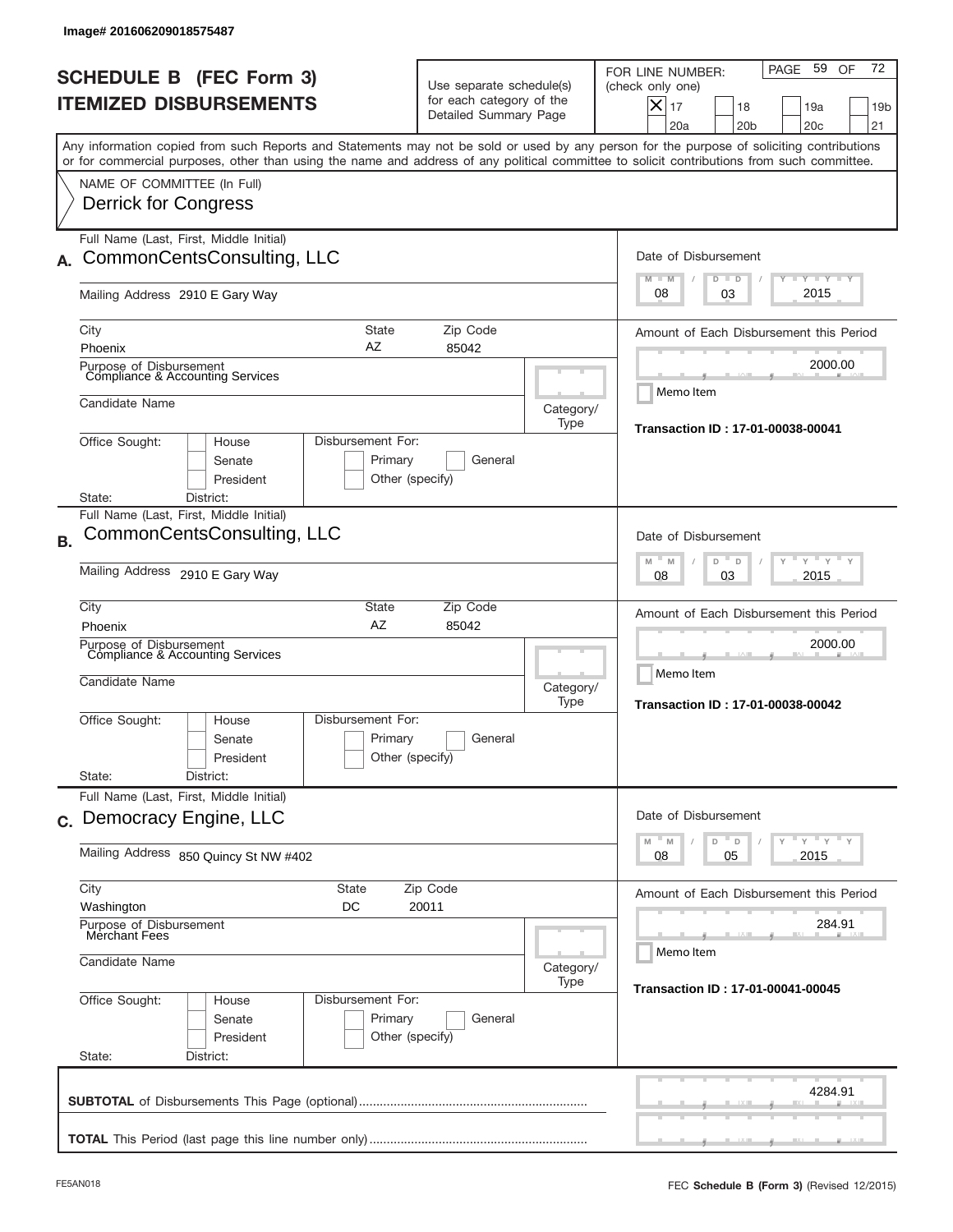| PAGE<br>FOR LINE NUMBER:<br><b>SCHEDULE B (FEC Form 3)</b><br>Use separate schedule(s)<br>(check only one)<br>for each category of the<br><b>ITEMIZED DISBURSEMENTS</b><br>$\boldsymbol{\times}$<br>17<br>19a<br>18<br>Detailed Summary Page<br>20a<br>20 <sub>b</sub><br>20 <sub>c</sub><br>Any information copied from such Reports and Statements may not be sold or used by any person for the purpose of soliciting contributions<br>or for commercial purposes, other than using the name and address of any political committee to solicit contributions from such committee.<br>NAME OF COMMITTEE (In Full)<br>Derrick for Congress<br>Full Name (Last, First, Middle Initial)<br>Date of Disbursement<br>A. ADP Payroll Service<br>$T - Y$ $T - Y$<br>$M - M$<br>$D$ $D$<br>2015<br>08<br>07<br>Mailing Address 504 Clinton Center Dr STE 4400<br><b>State</b><br>Zip Code<br>City<br>МS<br>Clinton<br>39056-5610<br>Purpose of Disbursement<br>Payroll Fee<br>Memo Item<br>Candidate Name<br>Category/<br>Type<br>Office Sought:<br>Disbursement For:<br>House<br>Primary<br>General<br>Senate<br>President<br>Other (specify)<br>State:<br>District:<br>Full Name (Last, First, Middle Initial)<br>Democracy Engine, LLC<br>Date of Disbursement<br><b>B.</b><br>$M - M$<br>D<br>$\Box$<br>Mailing Address 850 Quincy St NW #402<br>2015<br>08<br>12<br>City<br>State<br>Zip Code<br>DC<br>20011<br>Washington<br>Purpose of Disbursement<br>Merchant Fees<br>Memo Item<br>Candidate Name<br>Category/<br>Type<br>Transaction ID: 17-01-00049-00055<br>Disbursement For:<br>Office Sought:<br>House<br>Primary<br>General<br>Senate<br>Other (specify)<br>President<br>State:<br>District:<br>Full Name (Last, First, Middle Initial)<br>Date of Disbursement<br>c. ADP Payroll Service<br>$-M$<br>M<br>D<br>D<br>Mailing Address 504 Clinton Center Dr STE 4400<br>2015<br>08<br>15<br>City<br><b>State</b><br>Zip Code<br>Clinton<br>МS<br>39056-5610<br>Purpose of Disbursement<br>Payroll Taxes - See Memo's<br>Memo Item<br>Candidate Name<br>Category/<br>Type<br>Office Sought:<br>Disbursement For:<br>House<br>Primary<br>Senate<br>General<br>President<br>Other (specify)<br>State:<br>District: | Image# 201606209018575488 |                                         |  |        |                                                  |
|------------------------------------------------------------------------------------------------------------------------------------------------------------------------------------------------------------------------------------------------------------------------------------------------------------------------------------------------------------------------------------------------------------------------------------------------------------------------------------------------------------------------------------------------------------------------------------------------------------------------------------------------------------------------------------------------------------------------------------------------------------------------------------------------------------------------------------------------------------------------------------------------------------------------------------------------------------------------------------------------------------------------------------------------------------------------------------------------------------------------------------------------------------------------------------------------------------------------------------------------------------------------------------------------------------------------------------------------------------------------------------------------------------------------------------------------------------------------------------------------------------------------------------------------------------------------------------------------------------------------------------------------------------------------------------------------------------------------------------------------------------------------------------------------------------------------------------------------------------------------------------------------------------------------------------------------------------------------------------------------------------------------------------------------------------------------------------------------------------------------------------------------------------------------------------------------------------------------|---------------------------|-----------------------------------------|--|--------|--------------------------------------------------|
|                                                                                                                                                                                                                                                                                                                                                                                                                                                                                                                                                                                                                                                                                                                                                                                                                                                                                                                                                                                                                                                                                                                                                                                                                                                                                                                                                                                                                                                                                                                                                                                                                                                                                                                                                                                                                                                                                                                                                                                                                                                                                                                                                                                                                        |                           |                                         |  |        | 72<br>60 OF<br>19 <sub>b</sub><br>21             |
|                                                                                                                                                                                                                                                                                                                                                                                                                                                                                                                                                                                                                                                                                                                                                                                                                                                                                                                                                                                                                                                                                                                                                                                                                                                                                                                                                                                                                                                                                                                                                                                                                                                                                                                                                                                                                                                                                                                                                                                                                                                                                                                                                                                                                        |                           |                                         |  |        |                                                  |
|                                                                                                                                                                                                                                                                                                                                                                                                                                                                                                                                                                                                                                                                                                                                                                                                                                                                                                                                                                                                                                                                                                                                                                                                                                                                                                                                                                                                                                                                                                                                                                                                                                                                                                                                                                                                                                                                                                                                                                                                                                                                                                                                                                                                                        |                           |                                         |  |        |                                                  |
|                                                                                                                                                                                                                                                                                                                                                                                                                                                                                                                                                                                                                                                                                                                                                                                                                                                                                                                                                                                                                                                                                                                                                                                                                                                                                                                                                                                                                                                                                                                                                                                                                                                                                                                                                                                                                                                                                                                                                                                                                                                                                                                                                                                                                        |                           |                                         |  |        |                                                  |
|                                                                                                                                                                                                                                                                                                                                                                                                                                                                                                                                                                                                                                                                                                                                                                                                                                                                                                                                                                                                                                                                                                                                                                                                                                                                                                                                                                                                                                                                                                                                                                                                                                                                                                                                                                                                                                                                                                                                                                                                                                                                                                                                                                                                                        |                           |                                         |  |        |                                                  |
|                                                                                                                                                                                                                                                                                                                                                                                                                                                                                                                                                                                                                                                                                                                                                                                                                                                                                                                                                                                                                                                                                                                                                                                                                                                                                                                                                                                                                                                                                                                                                                                                                                                                                                                                                                                                                                                                                                                                                                                                                                                                                                                                                                                                                        |                           |                                         |  |        | Amount of Each Disbursement this Period<br>80.56 |
|                                                                                                                                                                                                                                                                                                                                                                                                                                                                                                                                                                                                                                                                                                                                                                                                                                                                                                                                                                                                                                                                                                                                                                                                                                                                                                                                                                                                                                                                                                                                                                                                                                                                                                                                                                                                                                                                                                                                                                                                                                                                                                                                                                                                                        |                           |                                         |  |        |                                                  |
|                                                                                                                                                                                                                                                                                                                                                                                                                                                                                                                                                                                                                                                                                                                                                                                                                                                                                                                                                                                                                                                                                                                                                                                                                                                                                                                                                                                                                                                                                                                                                                                                                                                                                                                                                                                                                                                                                                                                                                                                                                                                                                                                                                                                                        |                           |                                         |  |        | Transaction ID: 17-01-00071-00079                |
|                                                                                                                                                                                                                                                                                                                                                                                                                                                                                                                                                                                                                                                                                                                                                                                                                                                                                                                                                                                                                                                                                                                                                                                                                                                                                                                                                                                                                                                                                                                                                                                                                                                                                                                                                                                                                                                                                                                                                                                                                                                                                                                                                                                                                        |                           |                                         |  |        |                                                  |
|                                                                                                                                                                                                                                                                                                                                                                                                                                                                                                                                                                                                                                                                                                                                                                                                                                                                                                                                                                                                                                                                                                                                                                                                                                                                                                                                                                                                                                                                                                                                                                                                                                                                                                                                                                                                                                                                                                                                                                                                                                                                                                                                                                                                                        |                           |                                         |  |        | $Y$ $Y$ $Y$                                      |
|                                                                                                                                                                                                                                                                                                                                                                                                                                                                                                                                                                                                                                                                                                                                                                                                                                                                                                                                                                                                                                                                                                                                                                                                                                                                                                                                                                                                                                                                                                                                                                                                                                                                                                                                                                                                                                                                                                                                                                                                                                                                                                                                                                                                                        |                           |                                         |  |        |                                                  |
|                                                                                                                                                                                                                                                                                                                                                                                                                                                                                                                                                                                                                                                                                                                                                                                                                                                                                                                                                                                                                                                                                                                                                                                                                                                                                                                                                                                                                                                                                                                                                                                                                                                                                                                                                                                                                                                                                                                                                                                                                                                                                                                                                                                                                        |                           | Amount of Each Disbursement this Period |  |        |                                                  |
|                                                                                                                                                                                                                                                                                                                                                                                                                                                                                                                                                                                                                                                                                                                                                                                                                                                                                                                                                                                                                                                                                                                                                                                                                                                                                                                                                                                                                                                                                                                                                                                                                                                                                                                                                                                                                                                                                                                                                                                                                                                                                                                                                                                                                        |                           |                                         |  | 276.50 |                                                  |
|                                                                                                                                                                                                                                                                                                                                                                                                                                                                                                                                                                                                                                                                                                                                                                                                                                                                                                                                                                                                                                                                                                                                                                                                                                                                                                                                                                                                                                                                                                                                                                                                                                                                                                                                                                                                                                                                                                                                                                                                                                                                                                                                                                                                                        |                           |                                         |  |        |                                                  |
|                                                                                                                                                                                                                                                                                                                                                                                                                                                                                                                                                                                                                                                                                                                                                                                                                                                                                                                                                                                                                                                                                                                                                                                                                                                                                                                                                                                                                                                                                                                                                                                                                                                                                                                                                                                                                                                                                                                                                                                                                                                                                                                                                                                                                        |                           |                                         |  |        |                                                  |
|                                                                                                                                                                                                                                                                                                                                                                                                                                                                                                                                                                                                                                                                                                                                                                                                                                                                                                                                                                                                                                                                                                                                                                                                                                                                                                                                                                                                                                                                                                                                                                                                                                                                                                                                                                                                                                                                                                                                                                                                                                                                                                                                                                                                                        |                           | $Y$ $Y$ $Y$ $Y$ $Y$                     |  |        |                                                  |
|                                                                                                                                                                                                                                                                                                                                                                                                                                                                                                                                                                                                                                                                                                                                                                                                                                                                                                                                                                                                                                                                                                                                                                                                                                                                                                                                                                                                                                                                                                                                                                                                                                                                                                                                                                                                                                                                                                                                                                                                                                                                                                                                                                                                                        |                           |                                         |  |        |                                                  |
|                                                                                                                                                                                                                                                                                                                                                                                                                                                                                                                                                                                                                                                                                                                                                                                                                                                                                                                                                                                                                                                                                                                                                                                                                                                                                                                                                                                                                                                                                                                                                                                                                                                                                                                                                                                                                                                                                                                                                                                                                                                                                                                                                                                                                        |                           | Amount of Each Disbursement this Period |  |        |                                                  |
|                                                                                                                                                                                                                                                                                                                                                                                                                                                                                                                                                                                                                                                                                                                                                                                                                                                                                                                                                                                                                                                                                                                                                                                                                                                                                                                                                                                                                                                                                                                                                                                                                                                                                                                                                                                                                                                                                                                                                                                                                                                                                                                                                                                                                        |                           | 576.38                                  |  |        |                                                  |
|                                                                                                                                                                                                                                                                                                                                                                                                                                                                                                                                                                                                                                                                                                                                                                                                                                                                                                                                                                                                                                                                                                                                                                                                                                                                                                                                                                                                                                                                                                                                                                                                                                                                                                                                                                                                                                                                                                                                                                                                                                                                                                                                                                                                                        |                           |                                         |  |        | Transaction ID: 17-01-00044-0000                 |
|                                                                                                                                                                                                                                                                                                                                                                                                                                                                                                                                                                                                                                                                                                                                                                                                                                                                                                                                                                                                                                                                                                                                                                                                                                                                                                                                                                                                                                                                                                                                                                                                                                                                                                                                                                                                                                                                                                                                                                                                                                                                                                                                                                                                                        |                           |                                         |  |        | 933.44                                           |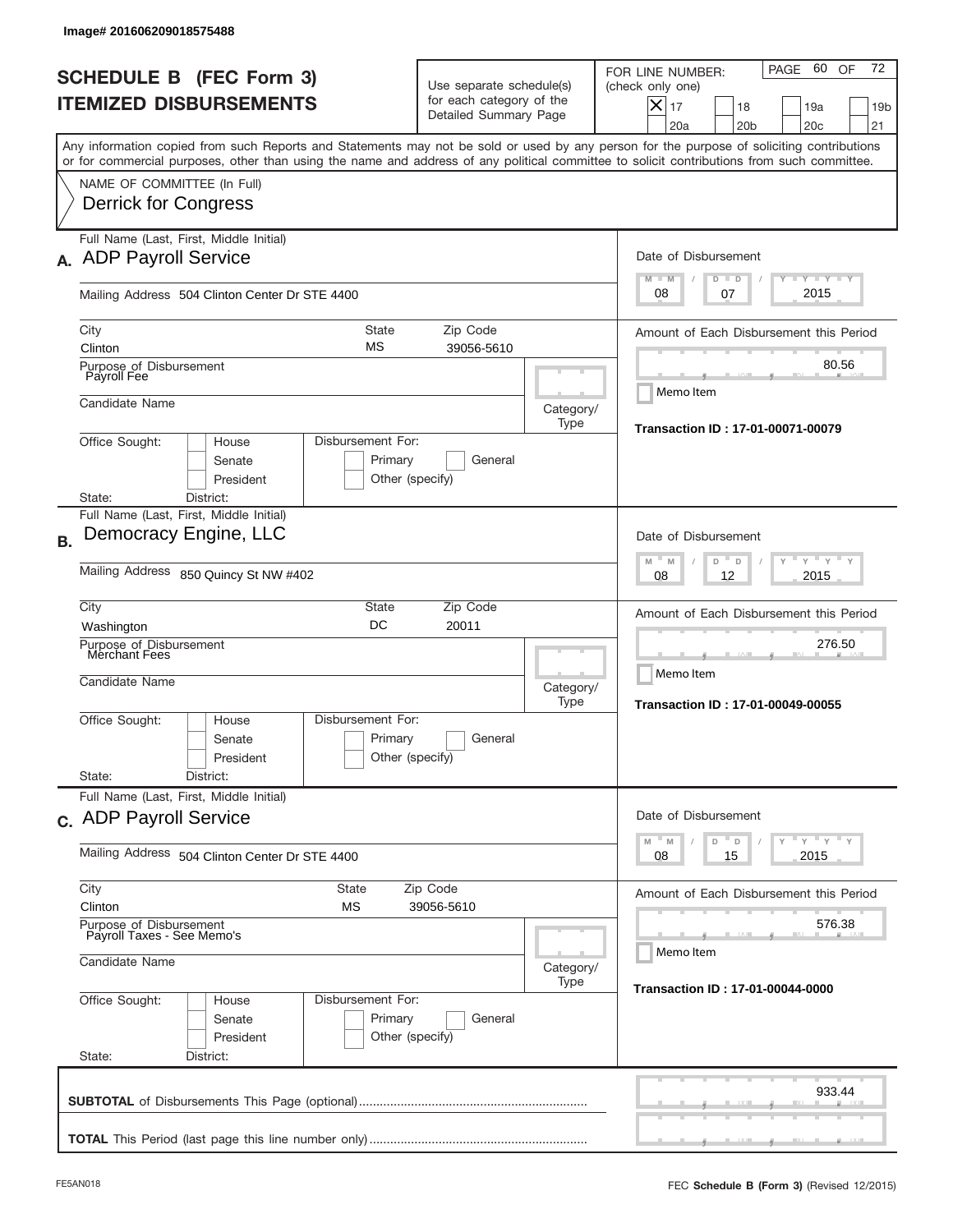| Image# 201606209018575489                                                                                                                                                                                                                                                                                              |                                                                                          |                                                                                                                                                             |  |  |  |  |  |
|------------------------------------------------------------------------------------------------------------------------------------------------------------------------------------------------------------------------------------------------------------------------------------------------------------------------|------------------------------------------------------------------------------------------|-------------------------------------------------------------------------------------------------------------------------------------------------------------|--|--|--|--|--|
| <b>SCHEDULE B (FEC Form 3)</b><br><b>ITEMIZED DISBURSEMENTS</b>                                                                                                                                                                                                                                                        | Use separate schedule(s)<br>for each category of the<br>Detailed Summary Page            | 72<br>PAGE 61<br>OF<br>FOR LINE NUMBER:<br>(check only one)<br>$X _{17}$<br>18<br>19a<br>19 <sub>b</sub><br>20a<br>20 <sub>b</sub><br>20 <sub>c</sub><br>21 |  |  |  |  |  |
| Any information copied from such Reports and Statements may not be sold or used by any person for the purpose of soliciting contributions<br>or for commercial purposes, other than using the name and address of any political committee to solicit contributions from such committee.<br>NAME OF COMMITTEE (In Full) |                                                                                          |                                                                                                                                                             |  |  |  |  |  |
| Derrick for Congress                                                                                                                                                                                                                                                                                                   |                                                                                          |                                                                                                                                                             |  |  |  |  |  |
| Full Name (Last, First, Middle Initial)<br>Department of Taxation<br>А.                                                                                                                                                                                                                                                | Date of Disbursement<br>$T - Y$ $T - Y$<br>$M - M$<br>$D$ $D$                            |                                                                                                                                                             |  |  |  |  |  |
| Mailing Address PO Box 15119                                                                                                                                                                                                                                                                                           |                                                                                          |                                                                                                                                                             |  |  |  |  |  |
| City<br>NY<br>Albany                                                                                                                                                                                                                                                                                                   | <b>State</b><br>Zip Code<br>12212-5119                                                   |                                                                                                                                                             |  |  |  |  |  |
| Purpose of Disbursement<br>Payroll Taxes                                                                                                                                                                                                                                                                               |                                                                                          | 144.22<br>X Memo Item                                                                                                                                       |  |  |  |  |  |
| Candidate Name<br>Disbursement For:<br>Office Sought:<br>House                                                                                                                                                                                                                                                         | Category/<br>Type                                                                        | Transaction ID: 17-01-00044-00048                                                                                                                           |  |  |  |  |  |
| Senate<br>Primary<br>President<br>Other (specify)<br>State:<br>District:                                                                                                                                                                                                                                               |                                                                                          |                                                                                                                                                             |  |  |  |  |  |
| Full Name (Last, First, Middle Initial)<br><b>Internal Revenue Service</b><br><b>B.</b>                                                                                                                                                                                                                                | Date of Disbursement                                                                     |                                                                                                                                                             |  |  |  |  |  |
| <b>Mailing Address</b><br><b>Tax Return Division</b><br>PO Box 409101                                                                                                                                                                                                                                                  | $-\gamma + \gamma +$<br>$M$ <sup><math>-</math></sup><br>D<br>M<br>D<br>2015<br>08<br>15 |                                                                                                                                                             |  |  |  |  |  |
| City<br>State<br>UT<br>Ogden                                                                                                                                                                                                                                                                                           | Amount of Each Disbursement this Period                                                  |                                                                                                                                                             |  |  |  |  |  |
| Purpose of Disbursement<br>Payroll Taxes<br>Candidate Name                                                                                                                                                                                                                                                             | Category/<br>Type                                                                        | 432.16<br>X Memo Item<br>Transaction ID: 17-01-00044-00049                                                                                                  |  |  |  |  |  |
| Disbursement For:<br>Office Sought:<br>House<br>Primary<br>Senate<br>President                                                                                                                                                                                                                                         | General<br>Other (specify)                                                               |                                                                                                                                                             |  |  |  |  |  |
| State:<br>District:<br>Full Name (Last, First, Middle Initial)                                                                                                                                                                                                                                                         |                                                                                          |                                                                                                                                                             |  |  |  |  |  |
| c. ADP Payroll Service                                                                                                                                                                                                                                                                                                 | Date of Disbursement<br>ү" ү" ү" ү<br>$-M$<br>M<br>D<br>$\mathsf D$                      |                                                                                                                                                             |  |  |  |  |  |
| Mailing Address 504 Clinton Center Dr STE 4400<br>City<br><b>State</b>                                                                                                                                                                                                                                                 | 2015<br>08<br>15<br>Amount of Each Disbursement this Period                              |                                                                                                                                                             |  |  |  |  |  |
| Clinton<br>МS<br>Purpose of Disbursement                                                                                                                                                                                                                                                                               | 1387.14                                                                                  |                                                                                                                                                             |  |  |  |  |  |
| Payroll - See Memo's<br>Candidate Name                                                                                                                                                                                                                                                                                 | Memo Item<br>Category/                                                                   |                                                                                                                                                             |  |  |  |  |  |
| Office Sought:<br>Disbursement For:<br>House<br>Primary<br>Senate<br>President<br>Other (specify)<br>State:<br>District:                                                                                                                                                                                               | Type<br>Transaction ID: 17-01-00045-0000                                                 |                                                                                                                                                             |  |  |  |  |  |
|                                                                                                                                                                                                                                                                                                                        |                                                                                          | 1387.14                                                                                                                                                     |  |  |  |  |  |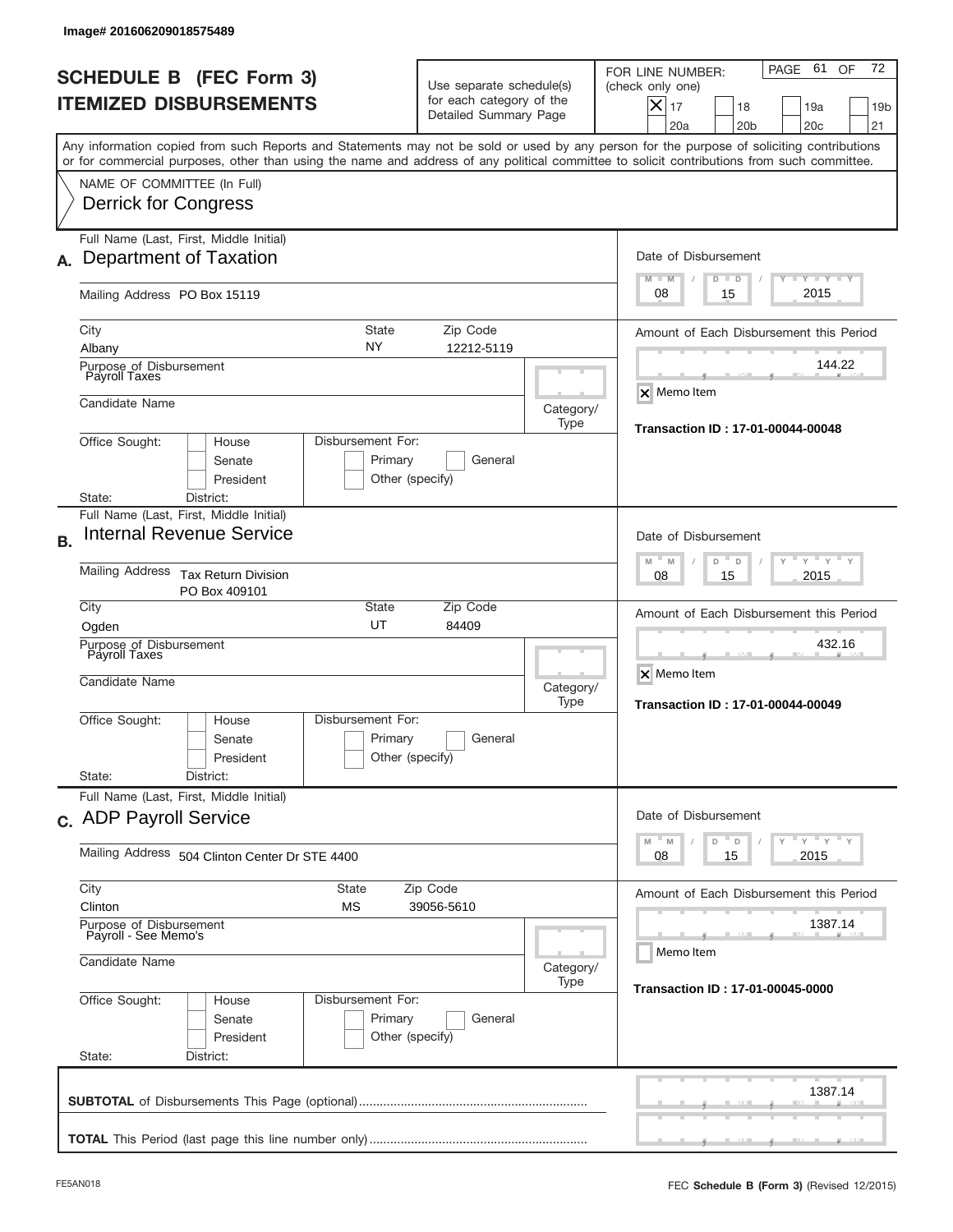| Image# 201606209018575490                                                                                                                                                                                                                                                                                              |                                                                                                                      |                                                                |                                                                                                                                                                              |  |  |  |
|------------------------------------------------------------------------------------------------------------------------------------------------------------------------------------------------------------------------------------------------------------------------------------------------------------------------|----------------------------------------------------------------------------------------------------------------------|----------------------------------------------------------------|------------------------------------------------------------------------------------------------------------------------------------------------------------------------------|--|--|--|
| <b>SCHEDULE B (FEC Form 3)</b><br><b>ITEMIZED DISBURSEMENTS</b>                                                                                                                                                                                                                                                        | Use separate schedule(s)<br>for each category of the<br>Detailed Summary Page                                        |                                                                | 72<br>PAGE 62 OF<br>FOR LINE NUMBER:<br>(check only one)<br>$ \boldsymbol{\times} $<br>17<br>18<br>19a<br>19 <sub>b</sub><br>20a<br>20 <sub>b</sub><br>20 <sub>c</sub><br>21 |  |  |  |
| Any information copied from such Reports and Statements may not be sold or used by any person for the purpose of soliciting contributions<br>or for commercial purposes, other than using the name and address of any political committee to solicit contributions from such committee.<br>NAME OF COMMITTEE (In Full) |                                                                                                                      |                                                                |                                                                                                                                                                              |  |  |  |
| <b>Derrick for Congress</b>                                                                                                                                                                                                                                                                                            |                                                                                                                      |                                                                |                                                                                                                                                                              |  |  |  |
| Full Name (Last, First, Middle Initial)<br><b>Whitney Buck Bobbin</b><br>А.                                                                                                                                                                                                                                            | Date of Disbursement<br>$T - Y$ $T - Y$<br>$M - M$<br>$D$ $D$                                                        |                                                                |                                                                                                                                                                              |  |  |  |
| Mailing Address 13 Deland Way                                                                                                                                                                                                                                                                                          |                                                                                                                      |                                                                |                                                                                                                                                                              |  |  |  |
| City<br><b>State</b><br>NY<br>Plattsburgh                                                                                                                                                                                                                                                                              | Amount of Each Disbursement this Period<br>1387.14                                                                   |                                                                |                                                                                                                                                                              |  |  |  |
| Purpose of Disbursement<br>Payroll<br>Candidate Name                                                                                                                                                                                                                                                                   |                                                                                                                      | Category/                                                      | $\overline{\mathsf{x}}$ Memo Item                                                                                                                                            |  |  |  |
| Disbursement For:<br>Office Sought:<br>House<br>Primary<br>Senate<br>President<br>Other (specify)                                                                                                                                                                                                                      | Type                                                                                                                 | Transaction ID: 17-01-00045-00050                              |                                                                                                                                                                              |  |  |  |
| State:<br>District:<br>Full Name (Last, First, Middle Initial)<br><b>ADP Payroll Service</b><br><b>B.</b><br>Mailing Address 504 Clinton Center Dr STE 4400                                                                                                                                                            | Date of Disbursement<br>$-\gamma + \gamma + \gamma$<br>M<br>D<br>M<br>D<br>2015<br>08<br>15                          |                                                                |                                                                                                                                                                              |  |  |  |
| City<br><b>State</b><br><b>MS</b><br>Clinton<br>Purpose of Disbursement<br>Workers Comp Insurance<br>Candidate Name                                                                                                                                                                                                    | Zip Code<br>39056-5610                                                                                               | Category/<br>Type                                              | Amount of Each Disbursement this Period<br>19.93<br>Memo Item<br>Transaction ID: 17-01-00046-00051                                                                           |  |  |  |
| Disbursement For:<br>Office Sought:<br>House<br>Primary<br>Senate<br>President<br>State:<br>District:                                                                                                                                                                                                                  | General<br>Other (specify)                                                                                           |                                                                |                                                                                                                                                                              |  |  |  |
| Full Name (Last, First, Middle Initial)<br>c. Democracy Engine, LLC                                                                                                                                                                                                                                                    | Date of Disbursement<br>$\gamma$ $\gamma$ $\gamma$ $\gamma$ $\gamma$<br>$M$ <sup><math>=</math></sup><br>D<br>D<br>M |                                                                |                                                                                                                                                                              |  |  |  |
| Mailing Address 850 Quincy St NW #402                                                                                                                                                                                                                                                                                  | 2015<br>08<br>20                                                                                                     |                                                                |                                                                                                                                                                              |  |  |  |
| City<br><b>State</b><br>Washington<br>DC<br>Purpose of Disbursement<br>Merchant Fees<br>Candidate Name                                                                                                                                                                                                                 | Category/                                                                                                            | Amount of Each Disbursement this Period<br>165.67<br>Memo Item |                                                                                                                                                                              |  |  |  |
| Office Sought:<br>Disbursement For:<br>House<br>Primary<br>Senate<br>President<br>Other (specify)<br>State:<br>District:                                                                                                                                                                                               | Transaction ID: 17-01-00052-00058                                                                                    |                                                                |                                                                                                                                                                              |  |  |  |
|                                                                                                                                                                                                                                                                                                                        |                                                                                                                      |                                                                | 185.60                                                                                                                                                                       |  |  |  |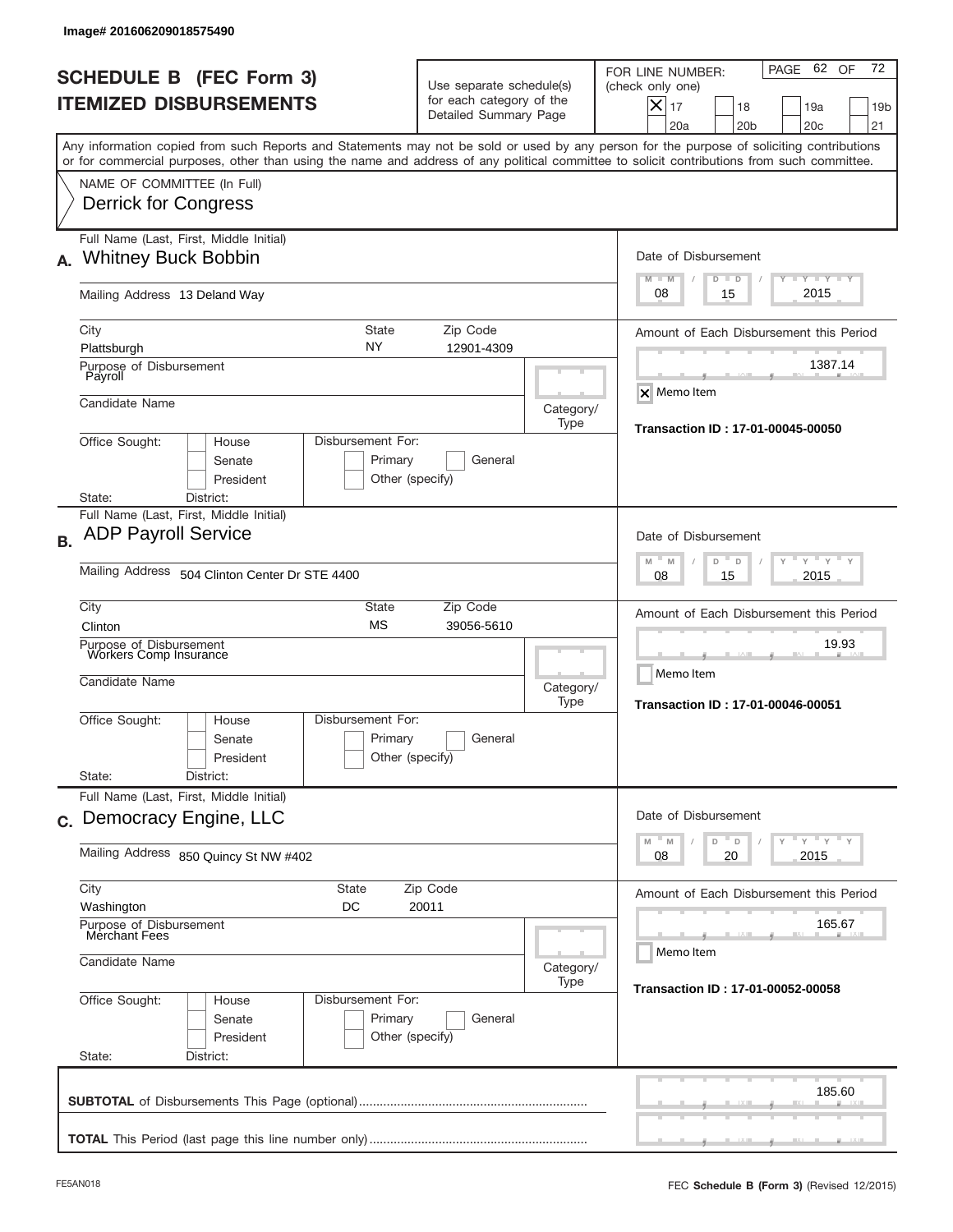|           | lmage# 201606209018575491                                                                                                                                                                                                                                                               |                                                              |                                                                               |                                                                 |                                                                                                                                                           |
|-----------|-----------------------------------------------------------------------------------------------------------------------------------------------------------------------------------------------------------------------------------------------------------------------------------------|--------------------------------------------------------------|-------------------------------------------------------------------------------|-----------------------------------------------------------------|-----------------------------------------------------------------------------------------------------------------------------------------------------------|
|           | <b>SCHEDULE B (FEC Form 3)</b><br><b>ITEMIZED DISBURSEMENTS</b>                                                                                                                                                                                                                         |                                                              | Use separate schedule(s)<br>for each category of the<br>Detailed Summary Page |                                                                 | 72<br>PAGE 63<br>OF<br>FOR LINE NUMBER:<br>(check only one)<br>X<br>17<br>19a<br>18<br>19 <sub>b</sub><br>21<br>20a<br>20 <sub>b</sub><br>20 <sub>c</sub> |
|           | Any information copied from such Reports and Statements may not be sold or used by any person for the purpose of soliciting contributions<br>or for commercial purposes, other than using the name and address of any political committee to solicit contributions from such committee. |                                                              |                                                                               |                                                                 |                                                                                                                                                           |
|           | NAME OF COMMITTEE (In Full)<br><b>Derrick for Congress</b>                                                                                                                                                                                                                              |                                                              |                                                                               |                                                                 |                                                                                                                                                           |
|           | Full Name (Last, First, Middle Initial)<br>A. ADP Payroll Service                                                                                                                                                                                                                       |                                                              |                                                                               |                                                                 | Date of Disbursement<br>$I - Y - I - Y - I - Y$<br>$M - M$<br>$D$ $D$                                                                                     |
|           | Mailing Address 504 Clinton Center Dr STE 4400                                                                                                                                                                                                                                          |                                                              |                                                                               |                                                                 | 2015<br>08<br>21                                                                                                                                          |
|           | City<br>Clinton                                                                                                                                                                                                                                                                         | <b>State</b><br>МS                                           | Zip Code<br>39056-5610                                                        |                                                                 | Amount of Each Disbursement this Period                                                                                                                   |
|           | Purpose of Disbursement<br>Payroll Fee                                                                                                                                                                                                                                                  |                                                              |                                                                               |                                                                 | 80.56<br>Memo Item                                                                                                                                        |
|           | Candidate Name                                                                                                                                                                                                                                                                          |                                                              |                                                                               | Category/<br>Type                                               | <b>Transaction ID: 17-01-00069-00077</b>                                                                                                                  |
|           | Office Sought:<br>House<br>Senate<br>President<br>District:<br>State:                                                                                                                                                                                                                   | Disbursement For:<br>Primary<br>Other (specify)              | General                                                                       |                                                                 |                                                                                                                                                           |
| <b>B.</b> | Full Name (Last, First, Middle Initial)<br>Stubbs Printing, Inc.                                                                                                                                                                                                                        |                                                              |                                                                               |                                                                 | Date of Disbursement<br>$Y$ $Y$<br>$-M$<br>M<br>D<br>D                                                                                                    |
|           | Mailing Address 271B E Orvis St                                                                                                                                                                                                                                                         |                                                              | 2015<br>08<br>24                                                              |                                                                 |                                                                                                                                                           |
|           | City<br>Masena                                                                                                                                                                                                                                                                          | State<br><b>NY</b>                                           | Zip Code<br>13662                                                             |                                                                 | Amount of Each Disbursement this Period                                                                                                                   |
|           | Purpose of Disbursement<br>Banner and Envelopes<br>Candidate Name                                                                                                                                                                                                                       |                                                              | Category/<br>Type                                                             | 628.91<br>Memo Item<br><b>Transaction ID: 17-01-00057-00064</b> |                                                                                                                                                           |
|           | Office Sought:<br>House<br>Senate<br>President<br>State:<br>District:                                                                                                                                                                                                                   | Disbursement For:<br>Primary<br>Other (specify)              | General                                                                       |                                                                 |                                                                                                                                                           |
|           | Full Name (Last, First, Middle Initial)<br>c. Democracy Engine, LLC                                                                                                                                                                                                                     |                                                              |                                                                               |                                                                 | Date of Disbursement                                                                                                                                      |
|           | Mailing Address 850 Quincy St NW #402                                                                                                                                                                                                                                                   | $Y$ $Y$ $Y$ $Y$ $Y$<br>$M$ $M$<br>D<br>D<br>27<br>2015<br>08 |                                                                               |                                                                 |                                                                                                                                                           |
|           | City<br><b>State</b><br>Washington<br>DC                                                                                                                                                                                                                                                | Amount of Each Disbursement this Period                      |                                                                               |                                                                 |                                                                                                                                                           |
|           | Purpose of Disbursement<br>Merchant Fees<br>Candidate Name                                                                                                                                                                                                                              |                                                              | 35.48<br>Memo Item                                                            |                                                                 |                                                                                                                                                           |
|           |                                                                                                                                                                                                                                                                                         | Category/<br>Type                                            | Transaction ID: 17-01-00064-00072                                             |                                                                 |                                                                                                                                                           |
|           | Office Sought:<br>House<br>Senate<br>President<br>State:<br>District:                                                                                                                                                                                                                   | Disbursement For:<br>Primary<br>Other (specify)              | General                                                                       |                                                                 |                                                                                                                                                           |
|           |                                                                                                                                                                                                                                                                                         |                                                              |                                                                               |                                                                 | 744.95                                                                                                                                                    |
|           |                                                                                                                                                                                                                                                                                         |                                                              |                                                                               |                                                                 |                                                                                                                                                           |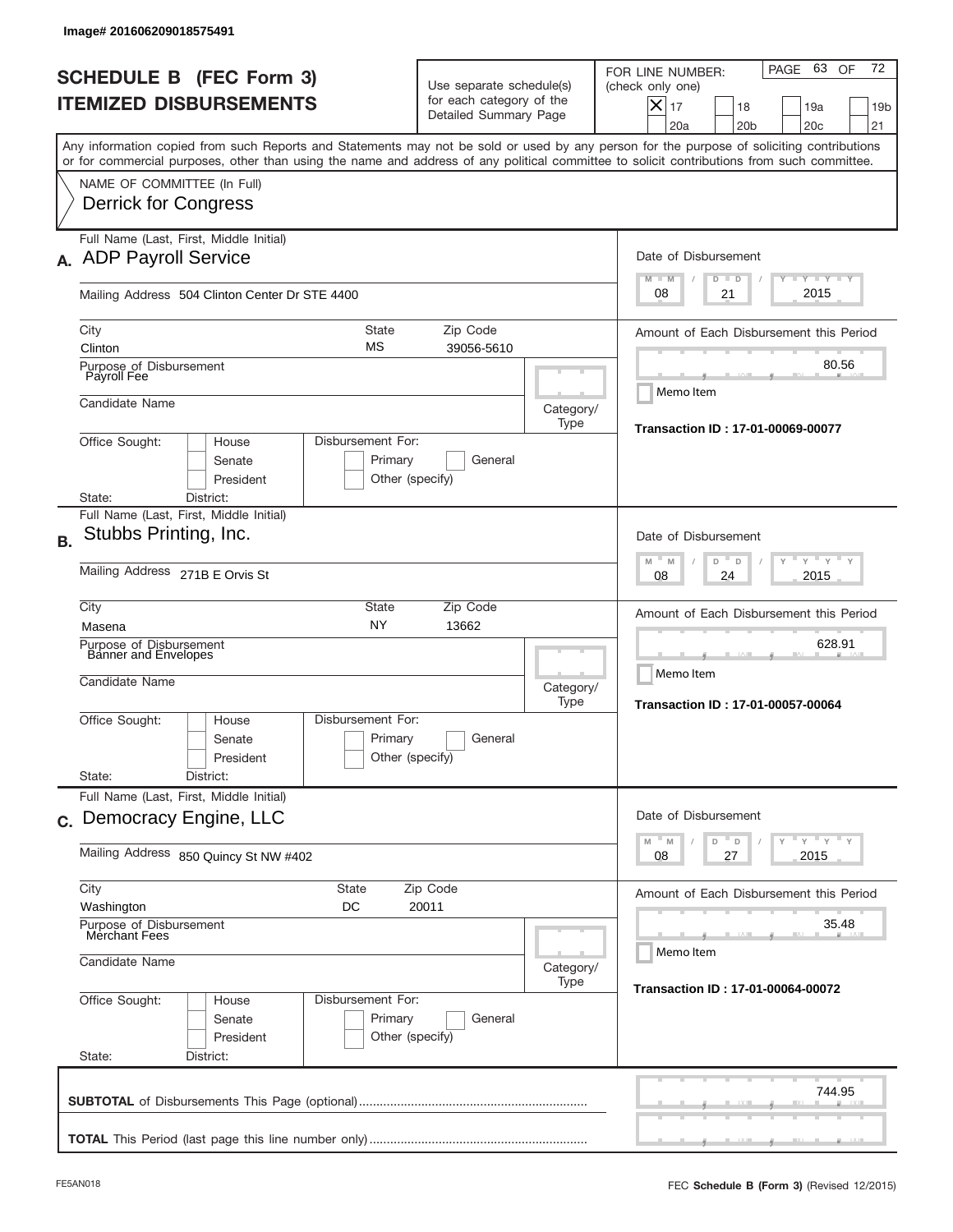| <b>SCHEDULE B (FEC Form 3)</b><br><b>ITEMIZED DISBURSEMENTS</b>                                                                                                                                                                                                                         |                                                                               |                                                                 | 72<br>64 OF                                                                                                                                                    |  |  |  |
|-----------------------------------------------------------------------------------------------------------------------------------------------------------------------------------------------------------------------------------------------------------------------------------------|-------------------------------------------------------------------------------|-----------------------------------------------------------------|----------------------------------------------------------------------------------------------------------------------------------------------------------------|--|--|--|
|                                                                                                                                                                                                                                                                                         | Use separate schedule(s)<br>for each category of the<br>Detailed Summary Page |                                                                 | PAGE<br>FOR LINE NUMBER:<br>(check only one)<br>$\boldsymbol{\times}$<br>17<br>19a<br>18<br>19 <sub>b</sub><br>20a<br>20 <sub>b</sub><br>20 <sub>c</sub><br>21 |  |  |  |
| Any information copied from such Reports and Statements may not be sold or used by any person for the purpose of soliciting contributions<br>or for commercial purposes, other than using the name and address of any political committee to solicit contributions from such committee. |                                                                               |                                                                 |                                                                                                                                                                |  |  |  |
| NAME OF COMMITTEE (In Full)<br><b>Derrick for Congress</b>                                                                                                                                                                                                                              |                                                                               |                                                                 |                                                                                                                                                                |  |  |  |
| Full Name (Last, First, Middle Initial)<br>Clyde Rabideau                                                                                                                                                                                                                               | Date of Disbursement                                                          |                                                                 |                                                                                                                                                                |  |  |  |
| Mailing Address 50 Cedar Ridge Dr                                                                                                                                                                                                                                                       | $T - Y$ $T - Y$ $T - Y$<br>$M - M$<br>$D$ $D$<br>2015<br>08<br>27             |                                                                 |                                                                                                                                                                |  |  |  |
| <b>State</b><br>City<br>NY<br>Saranac Lake                                                                                                                                                                                                                                              | Zip Code<br>12983                                                             |                                                                 | Amount of Each Disbursement this Period                                                                                                                        |  |  |  |
| Purpose of Disbursement<br>Inkind Catering and Tent                                                                                                                                                                                                                                     |                                                                               |                                                                 | 1425.60<br>Memo Item                                                                                                                                           |  |  |  |
| Candidate Name                                                                                                                                                                                                                                                                          |                                                                               | Category/<br>Type                                               | Transaction ID: 17-00-00001-00001                                                                                                                              |  |  |  |
| Disbursement For: 2015<br>Office Sought:<br>House<br>Primary<br>Senate<br>President<br>Other (specify)                                                                                                                                                                                  |                                                                               |                                                                 |                                                                                                                                                                |  |  |  |
| State:<br>District:<br>Full Name (Last, First, Middle Initial)<br><b>ADP Payroll Service</b>                                                                                                                                                                                            |                                                                               |                                                                 | Date of Disbursement                                                                                                                                           |  |  |  |
| Mailing Address 504 Clinton Center Dr STE 4400                                                                                                                                                                                                                                          | $Y$ $Y$ $Y$<br>$M - M$<br>D<br>$\Box$<br>2015<br>09<br>01                     |                                                                 |                                                                                                                                                                |  |  |  |
| City<br>Clinton                                                                                                                                                                                                                                                                         | State<br>Zip Code<br><b>MS</b><br>39056-5610                                  |                                                                 |                                                                                                                                                                |  |  |  |
| Purpose of Disbursement<br>Payroll - See Memo's<br>Candidate Name                                                                                                                                                                                                                       | Category/<br>Type                                                             | 1387.13<br>Memo Item<br><b>Transaction ID: 17-01-00058-0000</b> |                                                                                                                                                                |  |  |  |
| Disbursement For:<br>Office Sought:<br>House<br>Senate<br>President<br>State:<br>District:                                                                                                                                                                                              | Primary<br>General<br>Other (specify)                                         |                                                                 |                                                                                                                                                                |  |  |  |
| Full Name (Last, First, Middle Initial)<br>c. Whitney Buck Bobbin                                                                                                                                                                                                                       |                                                                               |                                                                 | Date of Disbursement                                                                                                                                           |  |  |  |
| Mailing Address 13 Deland Way                                                                                                                                                                                                                                                           | $Y$ $Y$ $Y$ $Y$ $Y$<br>$-M$<br>$\mathbb M$<br>D<br>D<br>09<br>2015<br>01      |                                                                 |                                                                                                                                                                |  |  |  |
| City<br>State<br>Plattsburgh<br>NY                                                                                                                                                                                                                                                      | Amount of Each Disbursement this Period                                       |                                                                 |                                                                                                                                                                |  |  |  |
| Purpose of Disbursement<br>Payroll                                                                                                                                                                                                                                                      | 1387.13<br>X Memo Item                                                        |                                                                 |                                                                                                                                                                |  |  |  |
| Candidate Name                                                                                                                                                                                                                                                                          | Category/<br>Transaction ID: 17-01-00058-00065                                |                                                                 |                                                                                                                                                                |  |  |  |
| Office Sought:<br>Disbursement For:<br>House<br>Senate<br>President<br>State:<br>District:                                                                                                                                                                                              | Primary<br>General<br>Other (specify)                                         |                                                                 |                                                                                                                                                                |  |  |  |
|                                                                                                                                                                                                                                                                                         |                                                                               |                                                                 | 2812.73                                                                                                                                                        |  |  |  |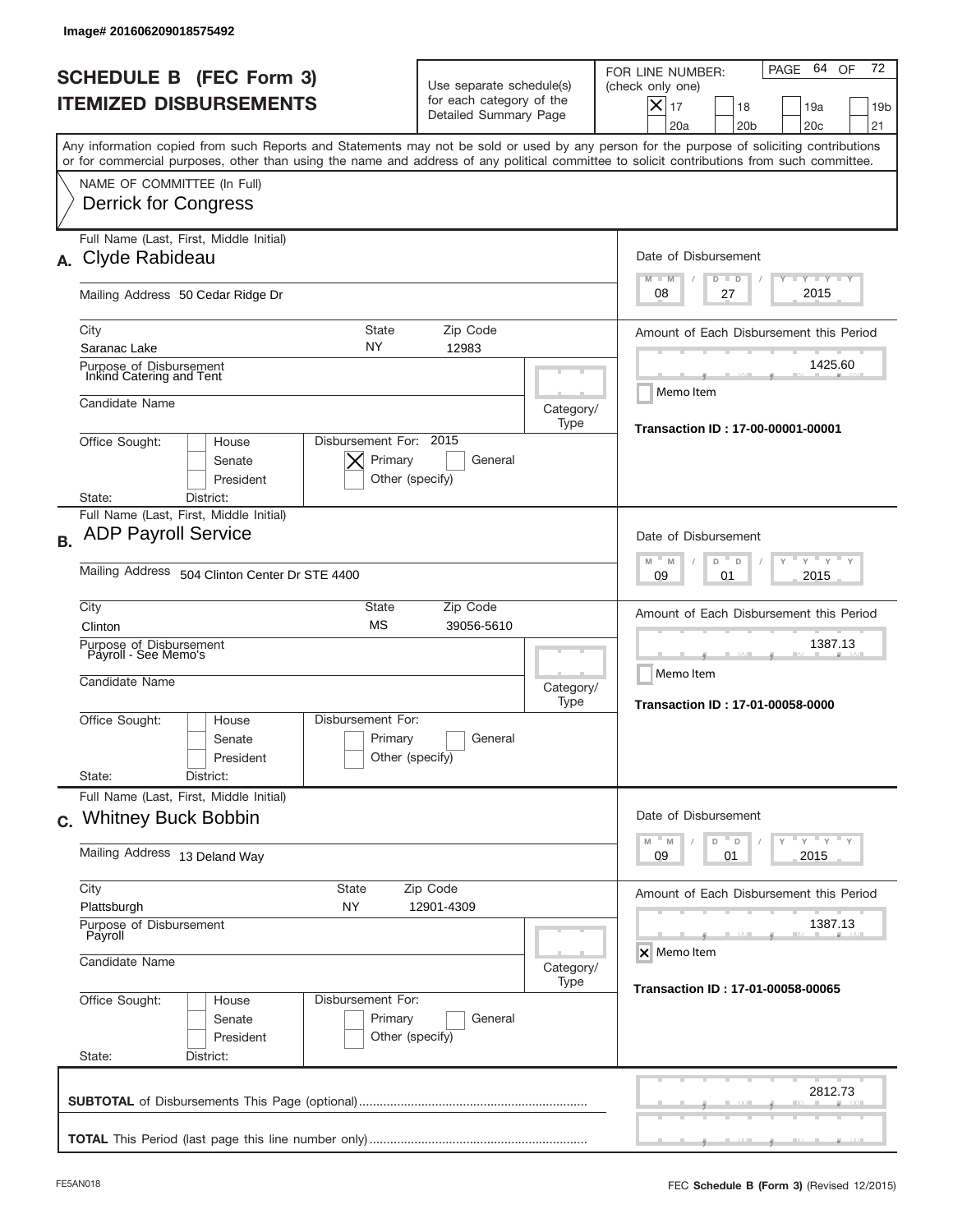| FOR LINE NUMBER:<br><b>SCHEDULE B (FEC Form 3)</b><br>Use separate schedule(s)<br>(check only one)<br>for each category of the<br><b>ITEMIZED DISBURSEMENTS</b><br>$X _{17}$<br>18<br>Detailed Summary Page<br>20a<br>20 <sub>b</sub><br>Any information copied from such Reports and Statements may not be sold or used by any person for the purpose of soliciting contributions<br>or for commercial purposes, other than using the name and address of any political committee to solicit contributions from such committee.<br>NAME OF COMMITTEE (In Full)<br>Derrick for Congress<br>Full Name (Last, First, Middle Initial)<br>Date of Disbursement<br>$M - M$<br>$D$ $D$<br>09<br>01<br>Mailing Address 504 Clinton Center Dr STE 4400<br>State<br>Zip Code<br>City<br>Amount of Each Disbursement this Period<br>МS<br>Clinton<br>39056-5610<br>Purpose of Disbursement<br>Payroll Taxes - See Memo's<br>Memo Item<br>Candidate Name<br>Category/<br>Type<br>Office Sought:<br>Disbursement For:<br>House<br>Senate<br>Primary<br>General<br>President<br>Other (specify)<br>District:<br>State:<br>Full Name (Last, First, Middle Initial)<br><b>Internal Revenue Service</b><br>Date of Disbursement<br>$-M$<br>M<br>D<br>D<br>Mailing Address<br><b>Tax Return Division</b><br>09<br>01<br>PO Box 409101<br>City<br><b>State</b><br>Zip Code<br>Amount of Each Disbursement this Period<br>UT<br>84409<br>Ogden<br>Purpose of Disbursement<br>Payroll Taxes<br>X Memo Item<br>Candidate Name<br>Category/<br>Type<br>Transaction ID: 17-01-00059-00067<br>Disbursement For:<br>Office Sought:<br>House |                              |         | PAGE                                    | 72<br>65<br>OF<br>19a<br>19 <sub>b</sub><br>20 <sub>c</sub><br>21 |  |  |  |
|--------------------------------------------------------------------------------------------------------------------------------------------------------------------------------------------------------------------------------------------------------------------------------------------------------------------------------------------------------------------------------------------------------------------------------------------------------------------------------------------------------------------------------------------------------------------------------------------------------------------------------------------------------------------------------------------------------------------------------------------------------------------------------------------------------------------------------------------------------------------------------------------------------------------------------------------------------------------------------------------------------------------------------------------------------------------------------------------------------------------------------------------------------------------------------------------------------------------------------------------------------------------------------------------------------------------------------------------------------------------------------------------------------------------------------------------------------------------------------------------------------------------------------------------------------------------------------------------------------------------|------------------------------|---------|-----------------------------------------|-------------------------------------------------------------------|--|--|--|
| A. ADP Payroll Service                                                                                                                                                                                                                                                                                                                                                                                                                                                                                                                                                                                                                                                                                                                                                                                                                                                                                                                                                                                                                                                                                                                                                                                                                                                                                                                                                                                                                                                                                                                                                                                             |                              |         |                                         |                                                                   |  |  |  |
|                                                                                                                                                                                                                                                                                                                                                                                                                                                                                                                                                                                                                                                                                                                                                                                                                                                                                                                                                                                                                                                                                                                                                                                                                                                                                                                                                                                                                                                                                                                                                                                                                    |                              |         |                                         |                                                                   |  |  |  |
|                                                                                                                                                                                                                                                                                                                                                                                                                                                                                                                                                                                                                                                                                                                                                                                                                                                                                                                                                                                                                                                                                                                                                                                                                                                                                                                                                                                                                                                                                                                                                                                                                    |                              |         |                                         |                                                                   |  |  |  |
|                                                                                                                                                                                                                                                                                                                                                                                                                                                                                                                                                                                                                                                                                                                                                                                                                                                                                                                                                                                                                                                                                                                                                                                                                                                                                                                                                                                                                                                                                                                                                                                                                    |                              |         |                                         | <b>LYLYLY</b>                                                     |  |  |  |
|                                                                                                                                                                                                                                                                                                                                                                                                                                                                                                                                                                                                                                                                                                                                                                                                                                                                                                                                                                                                                                                                                                                                                                                                                                                                                                                                                                                                                                                                                                                                                                                                                    |                              |         |                                         | 2015                                                              |  |  |  |
|                                                                                                                                                                                                                                                                                                                                                                                                                                                                                                                                                                                                                                                                                                                                                                                                                                                                                                                                                                                                                                                                                                                                                                                                                                                                                                                                                                                                                                                                                                                                                                                                                    |                              |         |                                         |                                                                   |  |  |  |
|                                                                                                                                                                                                                                                                                                                                                                                                                                                                                                                                                                                                                                                                                                                                                                                                                                                                                                                                                                                                                                                                                                                                                                                                                                                                                                                                                                                                                                                                                                                                                                                                                    |                              |         |                                         | 565.89                                                            |  |  |  |
| <b>B.</b>                                                                                                                                                                                                                                                                                                                                                                                                                                                                                                                                                                                                                                                                                                                                                                                                                                                                                                                                                                                                                                                                                                                                                                                                                                                                                                                                                                                                                                                                                                                                                                                                          |                              |         | Transaction ID: 17-01-00059-0000        |                                                                   |  |  |  |
|                                                                                                                                                                                                                                                                                                                                                                                                                                                                                                                                                                                                                                                                                                                                                                                                                                                                                                                                                                                                                                                                                                                                                                                                                                                                                                                                                                                                                                                                                                                                                                                                                    |                              |         |                                         |                                                                   |  |  |  |
|                                                                                                                                                                                                                                                                                                                                                                                                                                                                                                                                                                                                                                                                                                                                                                                                                                                                                                                                                                                                                                                                                                                                                                                                                                                                                                                                                                                                                                                                                                                                                                                                                    |                              |         |                                         |                                                                   |  |  |  |
|                                                                                                                                                                                                                                                                                                                                                                                                                                                                                                                                                                                                                                                                                                                                                                                                                                                                                                                                                                                                                                                                                                                                                                                                                                                                                                                                                                                                                                                                                                                                                                                                                    |                              |         |                                         |                                                                   |  |  |  |
|                                                                                                                                                                                                                                                                                                                                                                                                                                                                                                                                                                                                                                                                                                                                                                                                                                                                                                                                                                                                                                                                                                                                                                                                                                                                                                                                                                                                                                                                                                                                                                                                                    |                              |         |                                         |                                                                   |  |  |  |
|                                                                                                                                                                                                                                                                                                                                                                                                                                                                                                                                                                                                                                                                                                                                                                                                                                                                                                                                                                                                                                                                                                                                                                                                                                                                                                                                                                                                                                                                                                                                                                                                                    |                              |         | 421.67                                  |                                                                   |  |  |  |
| Senate<br>Other (specify)<br>President                                                                                                                                                                                                                                                                                                                                                                                                                                                                                                                                                                                                                                                                                                                                                                                                                                                                                                                                                                                                                                                                                                                                                                                                                                                                                                                                                                                                                                                                                                                                                                             | General                      | Primary |                                         |                                                                   |  |  |  |
| State:<br>District:<br>Full Name (Last, First, Middle Initial)                                                                                                                                                                                                                                                                                                                                                                                                                                                                                                                                                                                                                                                                                                                                                                                                                                                                                                                                                                                                                                                                                                                                                                                                                                                                                                                                                                                                                                                                                                                                                     |                              |         |                                         |                                                                   |  |  |  |
| Date of Disbursement<br>c. Department of Taxation<br>$-M$<br>$\mathbb M$<br>D<br>D<br>Y                                                                                                                                                                                                                                                                                                                                                                                                                                                                                                                                                                                                                                                                                                                                                                                                                                                                                                                                                                                                                                                                                                                                                                                                                                                                                                                                                                                                                                                                                                                            |                              |         |                                         |                                                                   |  |  |  |
| 01<br>09                                                                                                                                                                                                                                                                                                                                                                                                                                                                                                                                                                                                                                                                                                                                                                                                                                                                                                                                                                                                                                                                                                                                                                                                                                                                                                                                                                                                                                                                                                                                                                                                           | Mailing Address PO Box 15119 |         |                                         |                                                                   |  |  |  |
| City<br>State<br>Zip Code<br>Albany<br>NY<br>12212-5119                                                                                                                                                                                                                                                                                                                                                                                                                                                                                                                                                                                                                                                                                                                                                                                                                                                                                                                                                                                                                                                                                                                                                                                                                                                                                                                                                                                                                                                                                                                                                            |                              |         | Amount of Each Disbursement this Period |                                                                   |  |  |  |
| Purpose of Disbursement<br>Payroll Taxes<br>X Memo Item<br>Candidate Name                                                                                                                                                                                                                                                                                                                                                                                                                                                                                                                                                                                                                                                                                                                                                                                                                                                                                                                                                                                                                                                                                                                                                                                                                                                                                                                                                                                                                                                                                                                                          |                              |         |                                         |                                                                   |  |  |  |
| Type<br>Transaction ID: 17-01-00059-00066<br>Office Sought:<br>Disbursement For:<br>House<br>Primary<br>Senate<br>General<br>President<br>Other (specify)                                                                                                                                                                                                                                                                                                                                                                                                                                                                                                                                                                                                                                                                                                                                                                                                                                                                                                                                                                                                                                                                                                                                                                                                                                                                                                                                                                                                                                                          | Category/                    |         |                                         |                                                                   |  |  |  |
| State:<br>District:                                                                                                                                                                                                                                                                                                                                                                                                                                                                                                                                                                                                                                                                                                                                                                                                                                                                                                                                                                                                                                                                                                                                                                                                                                                                                                                                                                                                                                                                                                                                                                                                |                              |         |                                         | 565.89                                                            |  |  |  |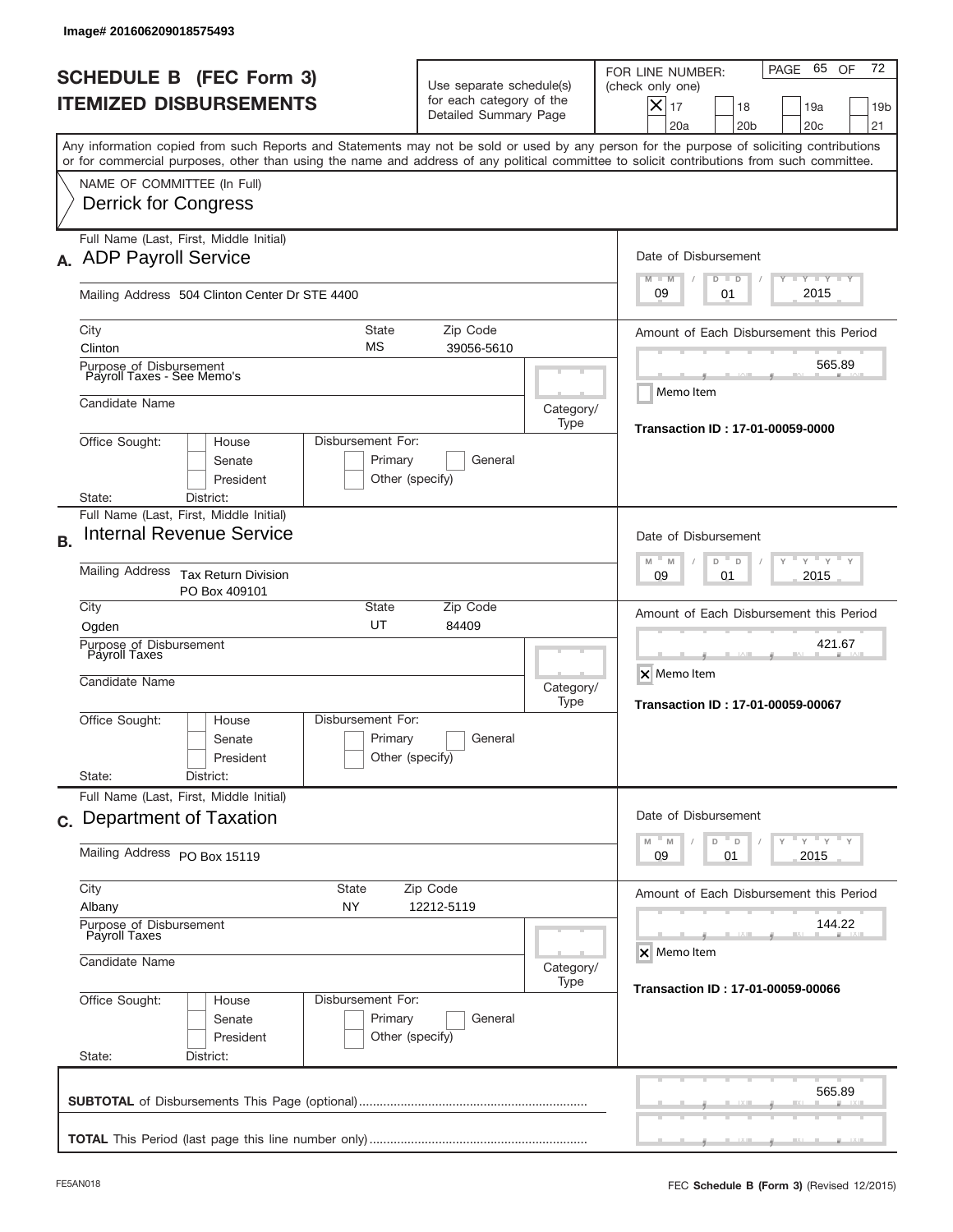|           | Image# 201606209018575494                                                                                                                                                                                                                                                               |                                                                                                                           |                                                                               |                   |                                                                                                                                                                |  |  |
|-----------|-----------------------------------------------------------------------------------------------------------------------------------------------------------------------------------------------------------------------------------------------------------------------------------------|---------------------------------------------------------------------------------------------------------------------------|-------------------------------------------------------------------------------|-------------------|----------------------------------------------------------------------------------------------------------------------------------------------------------------|--|--|
|           | <b>SCHEDULE B (FEC Form 3)</b><br><b>ITEMIZED DISBURSEMENTS</b>                                                                                                                                                                                                                         |                                                                                                                           | Use separate schedule(s)<br>for each category of the<br>Detailed Summary Page |                   | 72<br>66<br>PAGE<br>OF<br>FOR LINE NUMBER:<br>(check only one)<br>$X _{17}$<br>18<br>19a<br>19 <sub>b</sub><br>20a<br>20 <sub>b</sub><br>20 <sub>c</sub><br>21 |  |  |
|           | Any information copied from such Reports and Statements may not be sold or used by any person for the purpose of soliciting contributions<br>or for commercial purposes, other than using the name and address of any political committee to solicit contributions from such committee. |                                                                                                                           |                                                                               |                   |                                                                                                                                                                |  |  |
|           | NAME OF COMMITTEE (In Full)<br><b>Derrick for Congress</b>                                                                                                                                                                                                                              |                                                                                                                           |                                                                               |                   |                                                                                                                                                                |  |  |
|           | Full Name (Last, First, Middle Initial)<br>A. ADP Payroll Service                                                                                                                                                                                                                       |                                                                                                                           |                                                                               |                   |                                                                                                                                                                |  |  |
|           | Mailing Address 504 Clinton Center Dr STE 4400                                                                                                                                                                                                                                          | $T - Y$ $T - Y$ $T - Y$<br>$M - M$<br>$D$ $D$<br>2015<br>09<br>01                                                         |                                                                               |                   |                                                                                                                                                                |  |  |
|           | State<br>City<br>МS<br>Clinton                                                                                                                                                                                                                                                          | Amount of Each Disbursement this Period<br>19.93                                                                          |                                                                               |                   |                                                                                                                                                                |  |  |
|           | Purpose of Disbursement<br>Workers Comp Insurance<br>Candidate Name                                                                                                                                                                                                                     |                                                                                                                           |                                                                               | Category/<br>Type | Memo Item                                                                                                                                                      |  |  |
|           | Office Sought:<br>Disbursement For:<br>House<br>Senate<br>Primary<br>President<br>Other (specify)<br>District:<br>State:                                                                                                                                                                | Transaction ID: 17-01-00101-00117                                                                                         |                                                                               |                   |                                                                                                                                                                |  |  |
| <b>B.</b> | Full Name (Last, First, Middle Initial)<br>Democracy Engine, LLC                                                                                                                                                                                                                        |                                                                                                                           |                                                                               |                   | Date of Disbursement                                                                                                                                           |  |  |
|           | Mailing Address 850 Quincy St NW #402                                                                                                                                                                                                                                                   | $-M$<br>$Y = Y$<br>M<br>D<br>D<br>2015<br>09<br>04                                                                        |                                                                               |                   |                                                                                                                                                                |  |  |
|           | City<br>State<br>DC<br>Washington                                                                                                                                                                                                                                                       | Amount of Each Disbursement this Period                                                                                   |                                                                               |                   |                                                                                                                                                                |  |  |
|           | Purpose of Disbursement<br>Merchant Fees<br>Candidate Name                                                                                                                                                                                                                              | Category/<br>Type                                                                                                         | 28.71<br>Memo Item<br><b>Transaction ID: 17-01-00067-00075</b>                |                   |                                                                                                                                                                |  |  |
|           | Disbursement For:<br>Office Sought:<br>House<br>Primary<br>Senate<br>Other (specify)<br>President                                                                                                                                                                                       |                                                                                                                           |                                                                               |                   |                                                                                                                                                                |  |  |
|           | State:<br>District:<br>Full Name (Last, First, Middle Initial)<br>c. ADP Payroll Service                                                                                                                                                                                                |                                                                                                                           |                                                                               |                   | Date of Disbursement                                                                                                                                           |  |  |
|           | Mailing Address 504 Clinton Center Dr STE 4400                                                                                                                                                                                                                                          | $\cdots$ $\gamma$ $\cdots$ $\gamma$ $\cdots$ $\gamma$<br>$-M$<br>$\mathbb M$<br>D<br>$\mathsf D$<br>Y<br>2015<br>09<br>04 |                                                                               |                   |                                                                                                                                                                |  |  |
|           | City<br>State<br>Clinton<br>МS                                                                                                                                                                                                                                                          | Amount of Each Disbursement this Period                                                                                   |                                                                               |                   |                                                                                                                                                                |  |  |
|           | Purpose of Disbursement<br>Payroll Fee<br>Candidate Name                                                                                                                                                                                                                                | 80.56<br>Memo Item<br>Category/                                                                                           |                                                                               |                   |                                                                                                                                                                |  |  |
|           | Office Sought:<br>Disbursement For:<br>House<br>Primary<br>Senate<br>President<br>Other (specify)<br>State:<br>District:                                                                                                                                                                | Transaction ID: 17-01-00070-00078                                                                                         |                                                                               |                   |                                                                                                                                                                |  |  |
|           |                                                                                                                                                                                                                                                                                         |                                                                                                                           |                                                                               |                   | 129.20                                                                                                                                                         |  |  |
|           |                                                                                                                                                                                                                                                                                         |                                                                                                                           |                                                                               |                   |                                                                                                                                                                |  |  |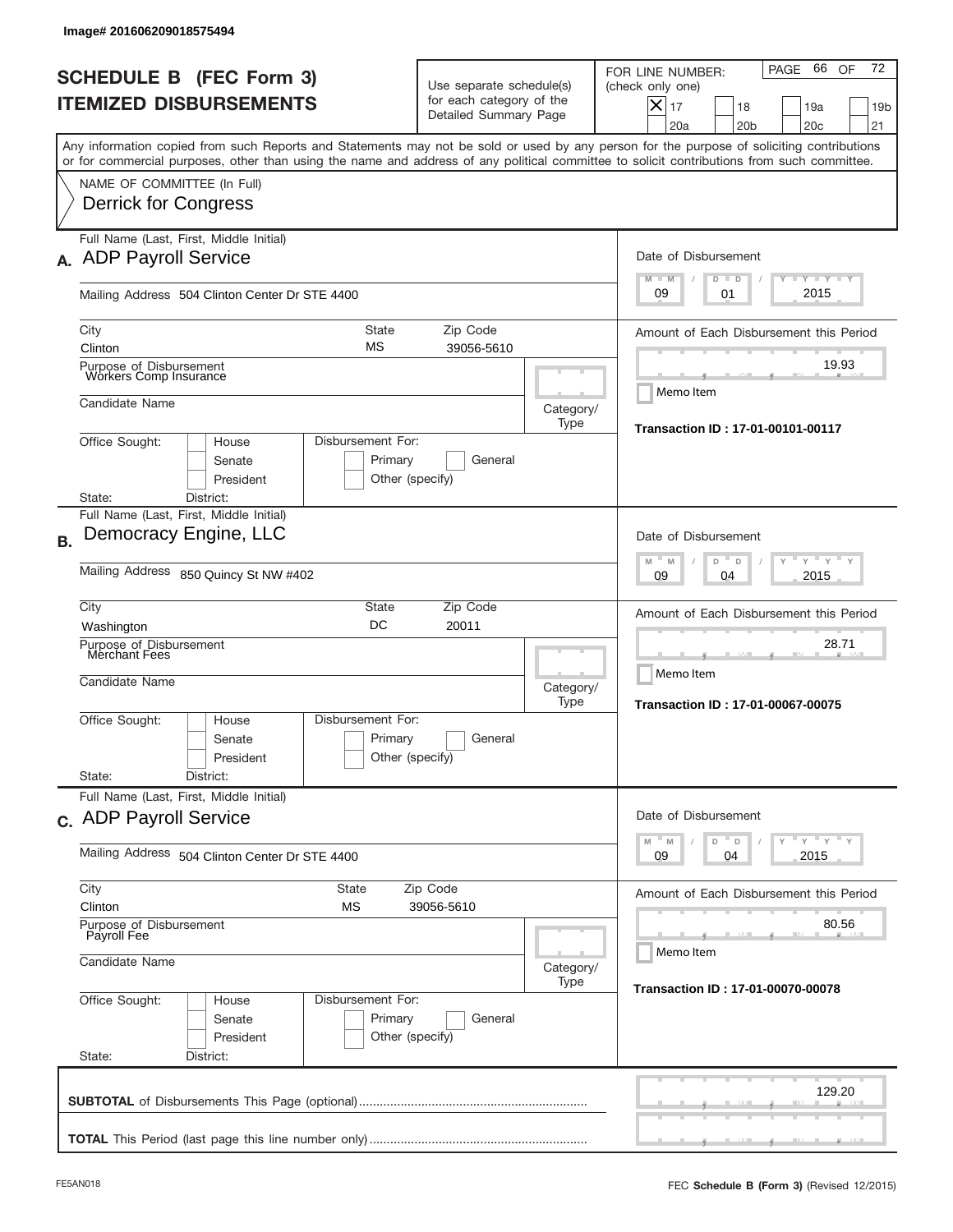| FOR LINE NUMBER:<br><b>SCHEDULE B (FEC Form 3)</b><br>Use separate schedule(s)<br>(check only one)<br>for each category of the<br><b>ITEMIZED DISBURSEMENTS</b><br>$\boldsymbol{\times}$<br>17<br>Detailed Summary Page<br>20a<br>Any information copied from such Reports and Statements may not be sold or used by any person for the purpose of soliciting contributions<br>or for commercial purposes, other than using the name and address of any political committee to solicit contributions from such committee.<br>NAME OF COMMITTEE (In Full)<br><b>Derrick for Congress</b><br>Full Name (Last, First, Middle Initial)<br><b>Westchester Marriott</b><br>$M - M$<br>09<br>Mailing Address 670 White Plains Rd<br><b>State</b><br>Zip Code<br>City<br>NY<br>10591<br>Tarrytown<br>Purpose of Disbursement<br>Room Rental Deposit<br>Candidate Name<br>Category/<br>Type<br>Office Sought:<br>Disbursement For:<br>House<br>Primary<br>General<br>Senate<br>President<br>Other (specify)<br>State:<br>District:<br>Full Name (Last, First, Middle Initial)<br>Democracy Engine, LLC<br><b>B.</b><br>$M - M$<br>Mailing Address 850 Quincy St NW #402<br>09<br>City<br>State<br>Zip Code<br>DC<br>20011<br>Washington<br>Purpose of Disbursement<br>Merchant Fees<br>Candidate Name<br>Category/<br>Type<br>Disbursement For:<br>Office Sought:<br>House<br>Primary<br>General<br>Senate<br>Other (specify)<br>President<br>State:<br>District:<br>Full Name (Last, First, Middle Initial)<br>c. United States Post Office<br>$-M$<br>$\mathbb M$<br>Mailing Address 742 Bear Swamp Rd<br>09<br>City<br><b>State</b><br>Zip Code<br>Peru<br>NY<br>12972<br>Purpose of Disbursement<br>Postage<br>Candidate Name<br>Category/<br>Type<br>Office Sought:<br>Disbursement For:<br>House |                                                                                              |
|-----------------------------------------------------------------------------------------------------------------------------------------------------------------------------------------------------------------------------------------------------------------------------------------------------------------------------------------------------------------------------------------------------------------------------------------------------------------------------------------------------------------------------------------------------------------------------------------------------------------------------------------------------------------------------------------------------------------------------------------------------------------------------------------------------------------------------------------------------------------------------------------------------------------------------------------------------------------------------------------------------------------------------------------------------------------------------------------------------------------------------------------------------------------------------------------------------------------------------------------------------------------------------------------------------------------------------------------------------------------------------------------------------------------------------------------------------------------------------------------------------------------------------------------------------------------------------------------------------------------------------------------------------------------------------------------------------------------------------------------------------------------------------------------------|----------------------------------------------------------------------------------------------|
|                                                                                                                                                                                                                                                                                                                                                                                                                                                                                                                                                                                                                                                                                                                                                                                                                                                                                                                                                                                                                                                                                                                                                                                                                                                                                                                                                                                                                                                                                                                                                                                                                                                                                                                                                                                               | 72<br>PAGE 67 OF<br>19a<br>18<br>19 <sub>b</sub><br>20 <sub>b</sub><br>20 <sub>c</sub><br>21 |
|                                                                                                                                                                                                                                                                                                                                                                                                                                                                                                                                                                                                                                                                                                                                                                                                                                                                                                                                                                                                                                                                                                                                                                                                                                                                                                                                                                                                                                                                                                                                                                                                                                                                                                                                                                                               |                                                                                              |
|                                                                                                                                                                                                                                                                                                                                                                                                                                                                                                                                                                                                                                                                                                                                                                                                                                                                                                                                                                                                                                                                                                                                                                                                                                                                                                                                                                                                                                                                                                                                                                                                                                                                                                                                                                                               |                                                                                              |
|                                                                                                                                                                                                                                                                                                                                                                                                                                                                                                                                                                                                                                                                                                                                                                                                                                                                                                                                                                                                                                                                                                                                                                                                                                                                                                                                                                                                                                                                                                                                                                                                                                                                                                                                                                                               | Date of Disbursement<br>$T - Y$ $T - Y$ $T - Y$                                              |
|                                                                                                                                                                                                                                                                                                                                                                                                                                                                                                                                                                                                                                                                                                                                                                                                                                                                                                                                                                                                                                                                                                                                                                                                                                                                                                                                                                                                                                                                                                                                                                                                                                                                                                                                                                                               | $D$ $D$<br>2015<br>08                                                                        |
|                                                                                                                                                                                                                                                                                                                                                                                                                                                                                                                                                                                                                                                                                                                                                                                                                                                                                                                                                                                                                                                                                                                                                                                                                                                                                                                                                                                                                                                                                                                                                                                                                                                                                                                                                                                               | Amount of Each Disbursement this Period<br>250.00                                            |
|                                                                                                                                                                                                                                                                                                                                                                                                                                                                                                                                                                                                                                                                                                                                                                                                                                                                                                                                                                                                                                                                                                                                                                                                                                                                                                                                                                                                                                                                                                                                                                                                                                                                                                                                                                                               | Memo Item                                                                                    |
|                                                                                                                                                                                                                                                                                                                                                                                                                                                                                                                                                                                                                                                                                                                                                                                                                                                                                                                                                                                                                                                                                                                                                                                                                                                                                                                                                                                                                                                                                                                                                                                                                                                                                                                                                                                               | Transaction ID: 17-03-00017-00017                                                            |
|                                                                                                                                                                                                                                                                                                                                                                                                                                                                                                                                                                                                                                                                                                                                                                                                                                                                                                                                                                                                                                                                                                                                                                                                                                                                                                                                                                                                                                                                                                                                                                                                                                                                                                                                                                                               |                                                                                              |
|                                                                                                                                                                                                                                                                                                                                                                                                                                                                                                                                                                                                                                                                                                                                                                                                                                                                                                                                                                                                                                                                                                                                                                                                                                                                                                                                                                                                                                                                                                                                                                                                                                                                                                                                                                                               | Date of Disbursement<br>$Y$ $Y$ $Y$<br>D<br>$\Box$                                           |
|                                                                                                                                                                                                                                                                                                                                                                                                                                                                                                                                                                                                                                                                                                                                                                                                                                                                                                                                                                                                                                                                                                                                                                                                                                                                                                                                                                                                                                                                                                                                                                                                                                                                                                                                                                                               | 2015<br>10                                                                                   |
|                                                                                                                                                                                                                                                                                                                                                                                                                                                                                                                                                                                                                                                                                                                                                                                                                                                                                                                                                                                                                                                                                                                                                                                                                                                                                                                                                                                                                                                                                                                                                                                                                                                                                                                                                                                               | Amount of Each Disbursement this Period                                                      |
|                                                                                                                                                                                                                                                                                                                                                                                                                                                                                                                                                                                                                                                                                                                                                                                                                                                                                                                                                                                                                                                                                                                                                                                                                                                                                                                                                                                                                                                                                                                                                                                                                                                                                                                                                                                               | 66.22<br>Memo Item<br>Transaction ID: 17-01-00080-00091                                      |
|                                                                                                                                                                                                                                                                                                                                                                                                                                                                                                                                                                                                                                                                                                                                                                                                                                                                                                                                                                                                                                                                                                                                                                                                                                                                                                                                                                                                                                                                                                                                                                                                                                                                                                                                                                                               |                                                                                              |
|                                                                                                                                                                                                                                                                                                                                                                                                                                                                                                                                                                                                                                                                                                                                                                                                                                                                                                                                                                                                                                                                                                                                                                                                                                                                                                                                                                                                                                                                                                                                                                                                                                                                                                                                                                                               |                                                                                              |
|                                                                                                                                                                                                                                                                                                                                                                                                                                                                                                                                                                                                                                                                                                                                                                                                                                                                                                                                                                                                                                                                                                                                                                                                                                                                                                                                                                                                                                                                                                                                                                                                                                                                                                                                                                                               | Date of Disbursement<br>$Y$ $Y$ $Y$ $Y$ $Y$<br>D<br>$\mathsf D$                              |
|                                                                                                                                                                                                                                                                                                                                                                                                                                                                                                                                                                                                                                                                                                                                                                                                                                                                                                                                                                                                                                                                                                                                                                                                                                                                                                                                                                                                                                                                                                                                                                                                                                                                                                                                                                                               | 2015<br>11                                                                                   |
|                                                                                                                                                                                                                                                                                                                                                                                                                                                                                                                                                                                                                                                                                                                                                                                                                                                                                                                                                                                                                                                                                                                                                                                                                                                                                                                                                                                                                                                                                                                                                                                                                                                                                                                                                                                               | Amount of Each Disbursement this Period                                                      |
|                                                                                                                                                                                                                                                                                                                                                                                                                                                                                                                                                                                                                                                                                                                                                                                                                                                                                                                                                                                                                                                                                                                                                                                                                                                                                                                                                                                                                                                                                                                                                                                                                                                                                                                                                                                               | 147.00<br>Memo Item                                                                          |
|                                                                                                                                                                                                                                                                                                                                                                                                                                                                                                                                                                                                                                                                                                                                                                                                                                                                                                                                                                                                                                                                                                                                                                                                                                                                                                                                                                                                                                                                                                                                                                                                                                                                                                                                                                                               | Transaction ID: 17-03-00015-00015                                                            |
| Primary<br>Senate<br>General<br>Other (specify)<br>President<br>State:<br>District:                                                                                                                                                                                                                                                                                                                                                                                                                                                                                                                                                                                                                                                                                                                                                                                                                                                                                                                                                                                                                                                                                                                                                                                                                                                                                                                                                                                                                                                                                                                                                                                                                                                                                                           |                                                                                              |
|                                                                                                                                                                                                                                                                                                                                                                                                                                                                                                                                                                                                                                                                                                                                                                                                                                                                                                                                                                                                                                                                                                                                                                                                                                                                                                                                                                                                                                                                                                                                                                                                                                                                                                                                                                                               | 463.22                                                                                       |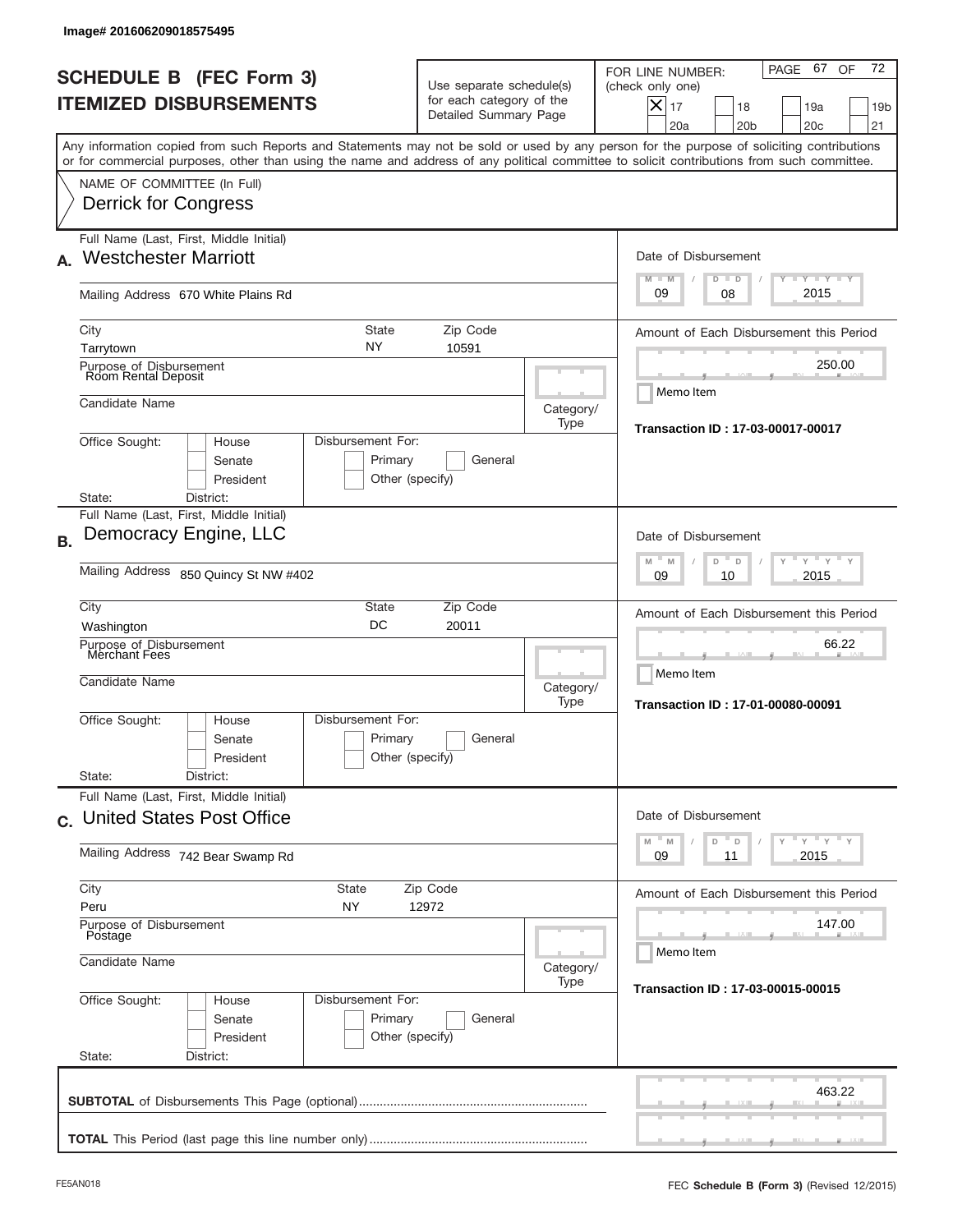|           | Image# 201606209018575496                                              |                                                   |                                                 |                                                                               |                   |                                                                                                                                                                                                                                                                                         |
|-----------|------------------------------------------------------------------------|---------------------------------------------------|-------------------------------------------------|-------------------------------------------------------------------------------|-------------------|-----------------------------------------------------------------------------------------------------------------------------------------------------------------------------------------------------------------------------------------------------------------------------------------|
|           | <b>SCHEDULE B (FEC Form 3)</b><br><b>ITEMIZED DISBURSEMENTS</b>        |                                                   |                                                 | Use separate schedule(s)<br>for each category of the<br>Detailed Summary Page |                   | 72<br>PAGE 68 OF<br>FOR LINE NUMBER:<br>(check only one)<br>$ \boldsymbol{\times} $<br>17<br>18<br>19a<br>19 <sub>b</sub><br>20a<br>20 <sub>b</sub><br>20 <sub>c</sub><br>21                                                                                                            |
|           | NAME OF COMMITTEE (In Full)                                            |                                                   |                                                 |                                                                               |                   | Any information copied from such Reports and Statements may not be sold or used by any person for the purpose of soliciting contributions<br>or for commercial purposes, other than using the name and address of any political committee to solicit contributions from such committee. |
|           | <b>Derrick for Congress</b><br>Full Name (Last, First, Middle Initial) |                                                   |                                                 |                                                                               |                   |                                                                                                                                                                                                                                                                                         |
|           | United States Post Office                                              |                                                   |                                                 |                                                                               |                   | Date of Disbursement<br>$T - Y$ $T - Y$<br>$M - M$<br>$D$ $D$                                                                                                                                                                                                                           |
|           | Mailing Address 742 Bear Swamp Rd                                      |                                                   | 2015<br>09<br>11                                |                                                                               |                   |                                                                                                                                                                                                                                                                                         |
| City      |                                                                        |                                                   | Amount of Each Disbursement this Period         |                                                                               |                   |                                                                                                                                                                                                                                                                                         |
| Peru      | Purpose of Disbursement<br>Postage                                     |                                                   | NY                                              | 12972                                                                         |                   | 71.20                                                                                                                                                                                                                                                                                   |
|           | Candidate Name                                                         |                                                   |                                                 |                                                                               | Category/<br>Type | Memo Item<br>Transaction ID: 17-03-00016-00016                                                                                                                                                                                                                                          |
| State:    | Office Sought:<br>District:                                            | Disbursement For:<br>House<br>Senate<br>President |                                                 |                                                                               |                   |                                                                                                                                                                                                                                                                                         |
|           | Full Name (Last, First, Middle Initial)                                |                                                   |                                                 |                                                                               |                   |                                                                                                                                                                                                                                                                                         |
| <b>B.</b> | <b>ADP Payroll Service</b>                                             |                                                   |                                                 |                                                                               |                   | Date of Disbursement<br>$-\gamma + \gamma - \gamma$<br>M<br>D<br>M<br>D                                                                                                                                                                                                                 |
|           | Mailing Address 504 Clinton Center Dr STE 4400                         |                                                   |                                                 |                                                                               |                   | 2015<br>09<br>15                                                                                                                                                                                                                                                                        |
| City      | Clinton                                                                |                                                   | Amount of Each Disbursement this Period         |                                                                               |                   |                                                                                                                                                                                                                                                                                         |
|           | Purpose of Disbursement<br>Payroll - See Memo's<br>Candidate Name      |                                                   |                                                 |                                                                               | Category/<br>Type | 1387.14<br>Memo Item<br>Transaction ID: 17-01-00073-0000                                                                                                                                                                                                                                |
|           | Office Sought:                                                         | House<br>Senate<br>President                      | Disbursement For:<br>Primary<br>Other (specify) | General                                                                       |                   |                                                                                                                                                                                                                                                                                         |
| State:    | District:<br>Full Name (Last, First, Middle Initial)                   |                                                   |                                                 |                                                                               |                   |                                                                                                                                                                                                                                                                                         |
|           | c. Whitney Buck Bobbin                                                 |                                                   |                                                 |                                                                               |                   | Date of Disbursement<br>ү "ү "ү "ү<br>$M$ <sup><math>=</math></sup><br>$\overline{\phantom{a}}$ D<br>M<br>D                                                                                                                                                                             |
|           | Mailing Address 13 Deland Way                                          |                                                   | 15<br>2015<br>09                                |                                                                               |                   |                                                                                                                                                                                                                                                                                         |
| City      | Plattsburgh                                                            |                                                   | Amount of Each Disbursement this Period         |                                                                               |                   |                                                                                                                                                                                                                                                                                         |
|           | Purpose of Disbursement<br>Payroll<br>Candidate Name                   |                                                   |                                                 |                                                                               |                   | 1387.14<br>X Memo Item                                                                                                                                                                                                                                                                  |
|           |                                                                        |                                                   | Category/<br>Transaction ID: 17-01-00073-00081  |                                                                               |                   |                                                                                                                                                                                                                                                                                         |
| State:    | Office Sought:<br>District:                                            | House<br>Senate<br>President                      | Disbursement For:<br>Primary<br>Other (specify) | General                                                                       |                   |                                                                                                                                                                                                                                                                                         |
|           |                                                                        |                                                   |                                                 |                                                                               |                   | 1458.34                                                                                                                                                                                                                                                                                 |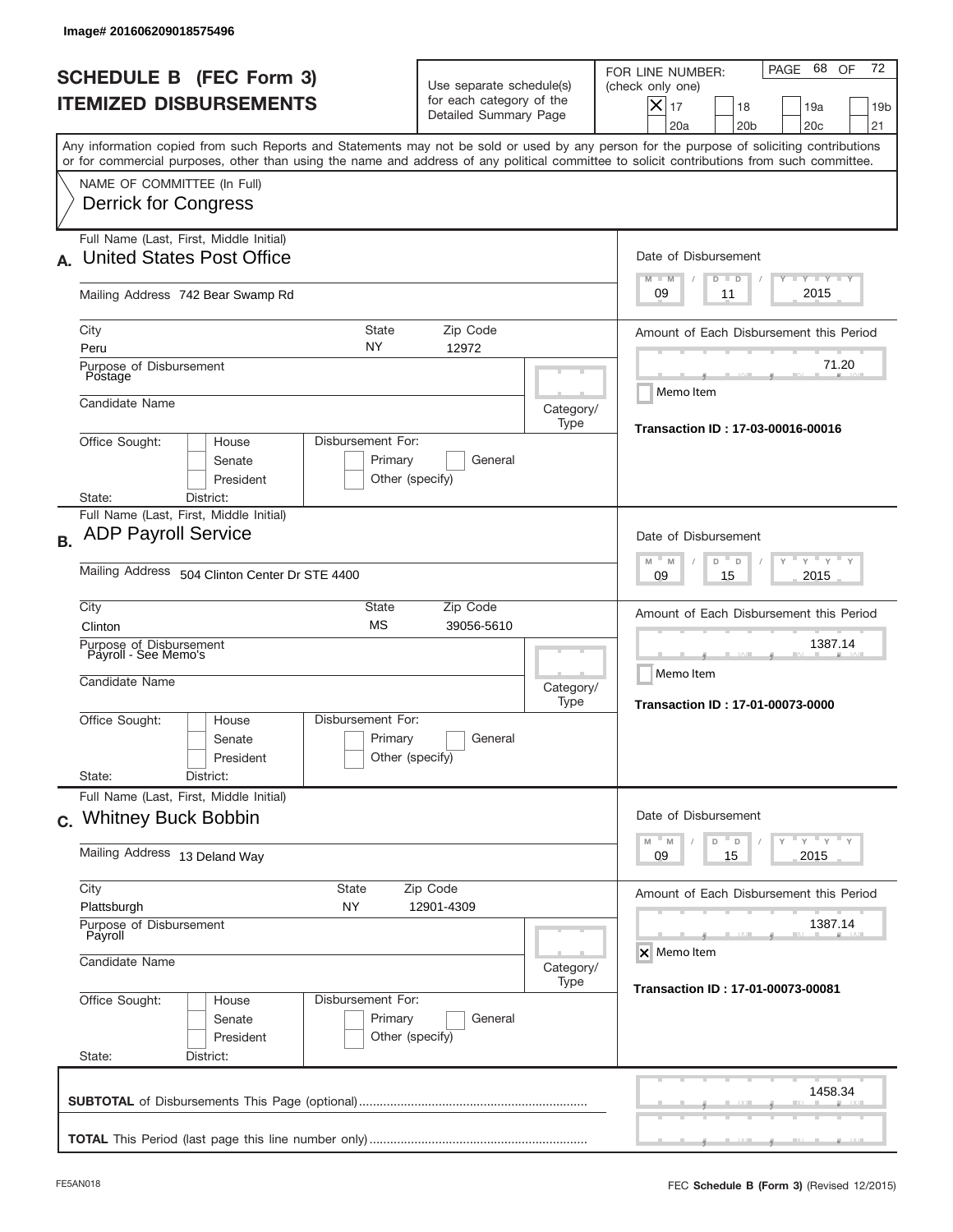| Image# 201606209018575497                                                                                                                                                                                                                                                               |                                                                              |                                                                               |                   |                                                                                                                                                                                  |  |  |
|-----------------------------------------------------------------------------------------------------------------------------------------------------------------------------------------------------------------------------------------------------------------------------------------|------------------------------------------------------------------------------|-------------------------------------------------------------------------------|-------------------|----------------------------------------------------------------------------------------------------------------------------------------------------------------------------------|--|--|
| <b>SCHEDULE B (FEC Form 3)</b><br><b>ITEMIZED DISBURSEMENTS</b>                                                                                                                                                                                                                         |                                                                              | Use separate schedule(s)<br>for each category of the<br>Detailed Summary Page |                   | 72<br>69<br>PAGE<br>OF<br>FOR LINE NUMBER:<br>(check only one)<br>$\boldsymbol{\times}$<br>17<br>19a<br>18<br>19 <sub>b</sub><br>20a<br>20 <sub>b</sub><br>20 <sub>c</sub><br>21 |  |  |
| Any information copied from such Reports and Statements may not be sold or used by any person for the purpose of soliciting contributions<br>or for commercial purposes, other than using the name and address of any political committee to solicit contributions from such committee. |                                                                              |                                                                               |                   |                                                                                                                                                                                  |  |  |
| NAME OF COMMITTEE (In Full)<br><b>Derrick for Congress</b>                                                                                                                                                                                                                              |                                                                              |                                                                               |                   |                                                                                                                                                                                  |  |  |
| Full Name (Last, First, Middle Initial)<br>A. ADP Payroll Service                                                                                                                                                                                                                       | Date of Disbursement<br>$T - Y$ $T - Y$<br>$M - M$<br>$D$ $D$                |                                                                               |                   |                                                                                                                                                                                  |  |  |
|                                                                                                                                                                                                                                                                                         | Mailing Address 504 Clinton Center Dr STE 4400                               |                                                                               |                   |                                                                                                                                                                                  |  |  |
| City<br>Clinton                                                                                                                                                                                                                                                                         | <b>State</b><br>МS                                                           | Zip Code<br>39056-5610                                                        |                   | Amount of Each Disbursement this Period                                                                                                                                          |  |  |
| Purpose of Disbursement<br>Payroll Taxes - See Memo's                                                                                                                                                                                                                                   |                                                                              |                                                                               |                   | 567.19<br>Memo Item                                                                                                                                                              |  |  |
| Candidate Name                                                                                                                                                                                                                                                                          |                                                                              |                                                                               | Category/<br>Type | Transaction ID: 17-01-00074-0000                                                                                                                                                 |  |  |
| Office Sought:<br>Disbursement For:<br>House<br>Senate<br>President<br>State:<br>District:                                                                                                                                                                                              |                                                                              |                                                                               |                   |                                                                                                                                                                                  |  |  |
| Full Name (Last, First, Middle Initial)<br><b>Internal Revenue Service</b><br><b>B.</b>                                                                                                                                                                                                 |                                                                              |                                                                               |                   | Date of Disbursement                                                                                                                                                             |  |  |
| <b>Mailing Address</b><br><b>Tax Return Division</b><br>PO Box 409101                                                                                                                                                                                                                   | $Y$ $Y$ $Y$<br>$M - M$<br>D<br>$\Box$<br>2015<br>09<br>15                    |                                                                               |                   |                                                                                                                                                                                  |  |  |
| City<br>Ogden                                                                                                                                                                                                                                                                           | State<br>Zip Code<br>UT<br>84409                                             |                                                                               |                   |                                                                                                                                                                                  |  |  |
| Purpose of Disbursement<br>Payroll Taxes<br>Candidate Name                                                                                                                                                                                                                              |                                                                              |                                                                               | Category/<br>Type | 421.66<br>X Memo Item<br>Transaction ID: 17-01-00074-00083                                                                                                                       |  |  |
| Office Sought:<br>House<br>Senate<br>President                                                                                                                                                                                                                                          | Disbursement For:<br>Primary<br>Other (specify)                              | General                                                                       |                   |                                                                                                                                                                                  |  |  |
| State:<br>District:<br>Full Name (Last, First, Middle Initial)                                                                                                                                                                                                                          |                                                                              |                                                                               |                   |                                                                                                                                                                                  |  |  |
| c. Department of Taxation                                                                                                                                                                                                                                                               | Date of Disbursement<br>$Y$ $Y$ $Y$ $Y$ $Y$<br>$-M$<br>$\mathbb M$<br>D<br>D |                                                                               |                   |                                                                                                                                                                                  |  |  |
| Mailing Address PO Box 15119                                                                                                                                                                                                                                                            | 09<br>2015<br>15                                                             |                                                                               |                   |                                                                                                                                                                                  |  |  |
| City<br>State<br>Albany<br>NY                                                                                                                                                                                                                                                           | Amount of Each Disbursement this Period                                      |                                                                               |                   |                                                                                                                                                                                  |  |  |
| Purpose of Disbursement<br>Payroll Taxes<br>Candidate Name                                                                                                                                                                                                                              | Category/                                                                    | 145.53<br>X Memo Item                                                         |                   |                                                                                                                                                                                  |  |  |
| Office Sought:<br>Disbursement For:<br>House<br>Senate<br>President<br>State:<br>District:                                                                                                                                                                                              | <b>Transaction ID: 17-01-00074-00082</b>                                     |                                                                               |                   |                                                                                                                                                                                  |  |  |
|                                                                                                                                                                                                                                                                                         |                                                                              |                                                                               |                   | 567.19                                                                                                                                                                           |  |  |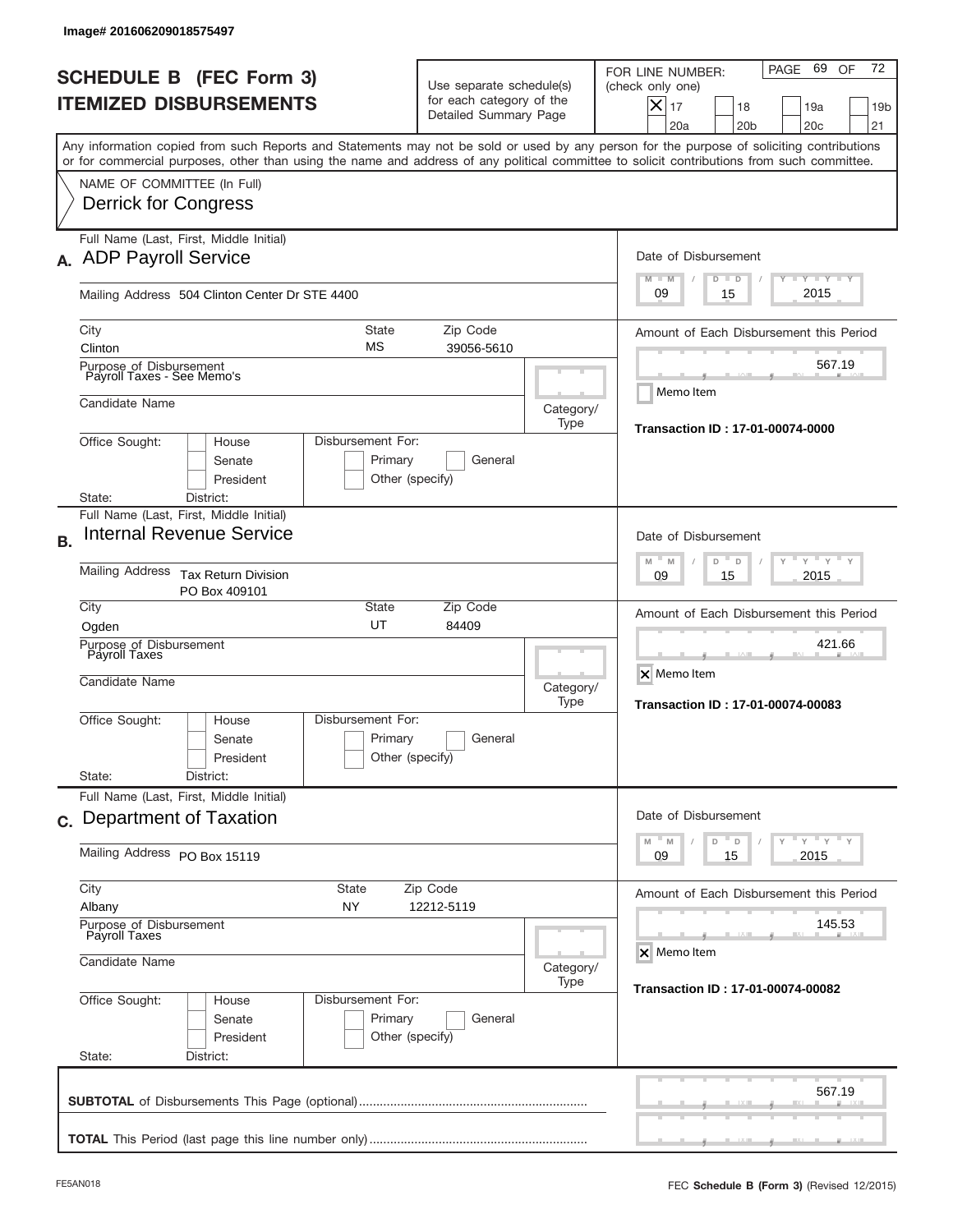| Image# 201606209018575498                                             |                                                                                                                       |                                                                               |                                                                                                                                                                                                                                                                                         |  |  |  |
|-----------------------------------------------------------------------|-----------------------------------------------------------------------------------------------------------------------|-------------------------------------------------------------------------------|-----------------------------------------------------------------------------------------------------------------------------------------------------------------------------------------------------------------------------------------------------------------------------------------|--|--|--|
| <b>SCHEDULE B (FEC Form 3)</b><br><b>ITEMIZED DISBURSEMENTS</b>       |                                                                                                                       | Use separate schedule(s)<br>for each category of the<br>Detailed Summary Page | 70 OF<br>72<br>PAGE<br>FOR LINE NUMBER:<br>(check only one)<br>$\boldsymbol{\times}$<br>17<br>19a<br>18<br>19 <sub>b</sub><br>20a<br>20 <sub>b</sub><br>20 <sub>c</sub><br>21                                                                                                           |  |  |  |
|                                                                       |                                                                                                                       |                                                                               | Any information copied from such Reports and Statements may not be sold or used by any person for the purpose of soliciting contributions<br>or for commercial purposes, other than using the name and address of any political committee to solicit contributions from such committee. |  |  |  |
| NAME OF COMMITTEE (In Full)<br>Derrick for Congress                   |                                                                                                                       |                                                                               |                                                                                                                                                                                                                                                                                         |  |  |  |
| Full Name (Last, First, Middle Initial)<br>A. ADP Payroll Service     |                                                                                                                       |                                                                               |                                                                                                                                                                                                                                                                                         |  |  |  |
| Mailing Address 504 Clinton Center Dr STE 4400                        |                                                                                                                       |                                                                               | $T - Y$ $T - Y$<br>$M - M$<br>$D$ $D$<br>2015<br>09<br>15                                                                                                                                                                                                                               |  |  |  |
| City<br>Clinton                                                       | <b>State</b><br>Zip Code<br>МS<br>39056-5610                                                                          |                                                                               | Amount of Each Disbursement this Period                                                                                                                                                                                                                                                 |  |  |  |
| Purpose of Disbursement<br>Workers Comp Insurance                     |                                                                                                                       |                                                                               |                                                                                                                                                                                                                                                                                         |  |  |  |
| Candidate Name                                                        |                                                                                                                       | Category/<br>Type                                                             | Memo Item<br>Transaction ID: 17-01-00075-00084                                                                                                                                                                                                                                          |  |  |  |
| Office Sought:<br>Disbursement For:<br>House<br>Senate<br>President   |                                                                                                                       |                                                                               |                                                                                                                                                                                                                                                                                         |  |  |  |
| State:<br>District:<br>Full Name (Last, First, Middle Initial)        |                                                                                                                       |                                                                               |                                                                                                                                                                                                                                                                                         |  |  |  |
| Democracy Engine, LLC<br><b>B.</b>                                    | Date of Disbursement<br>$Y$ $Y$ $Y$                                                                                   |                                                                               |                                                                                                                                                                                                                                                                                         |  |  |  |
| Mailing Address 850 Quincy St NW #402                                 | $M - M$<br>D<br>$\Box$<br>2015<br>09<br>17                                                                            |                                                                               |                                                                                                                                                                                                                                                                                         |  |  |  |
| City<br>Washington                                                    | State<br>Zip Code<br>DC<br>20011                                                                                      |                                                                               |                                                                                                                                                                                                                                                                                         |  |  |  |
| Purpose of Disbursement<br>Merchant Fees<br>Candidate Name            |                                                                                                                       | Category/<br>Type                                                             | 23.91<br>Memo Item<br>Transaction ID: 17-01-00082-00093                                                                                                                                                                                                                                 |  |  |  |
| Office Sought:<br>House<br>Senate<br>President                        | Disbursement For:<br>Primary<br>General<br>Other (specify)                                                            |                                                                               |                                                                                                                                                                                                                                                                                         |  |  |  |
| State:<br>District:<br>Full Name (Last, First, Middle Initial)        |                                                                                                                       |                                                                               |                                                                                                                                                                                                                                                                                         |  |  |  |
| c. Alissa Krupar                                                      | Date of Disbursement                                                                                                  |                                                                               |                                                                                                                                                                                                                                                                                         |  |  |  |
| Mailing Address 34043 N 99th PI                                       | $\mathbb{F}$ $\mathsf{y}$ $\mathbb{F}$ $\mathsf{y}$ $\mathbb{F}$ $\mathsf{y}$<br>M<br>D<br>M<br>D<br>2015<br>09<br>20 |                                                                               |                                                                                                                                                                                                                                                                                         |  |  |  |
| City<br>Scottsdale                                                    | Amount of Each Disbursement this Period                                                                               |                                                                               |                                                                                                                                                                                                                                                                                         |  |  |  |
| Purpose of Disbursement<br>Inkind Catering and Room Rental            |                                                                                                                       |                                                                               | 2700.00<br>Memo Item                                                                                                                                                                                                                                                                    |  |  |  |
| Candidate Name                                                        | Category/<br>Type                                                                                                     | Transaction ID: 17-00-00003-00003                                             |                                                                                                                                                                                                                                                                                         |  |  |  |
| Office Sought:<br>House<br>Senate<br>President<br>State:<br>District: | Disbursement For: 2015<br>Primary<br>General<br>Other (specify)                                                       |                                                                               |                                                                                                                                                                                                                                                                                         |  |  |  |
|                                                                       |                                                                                                                       |                                                                               | 2743.84                                                                                                                                                                                                                                                                                 |  |  |  |
|                                                                       |                                                                                                                       |                                                                               |                                                                                                                                                                                                                                                                                         |  |  |  |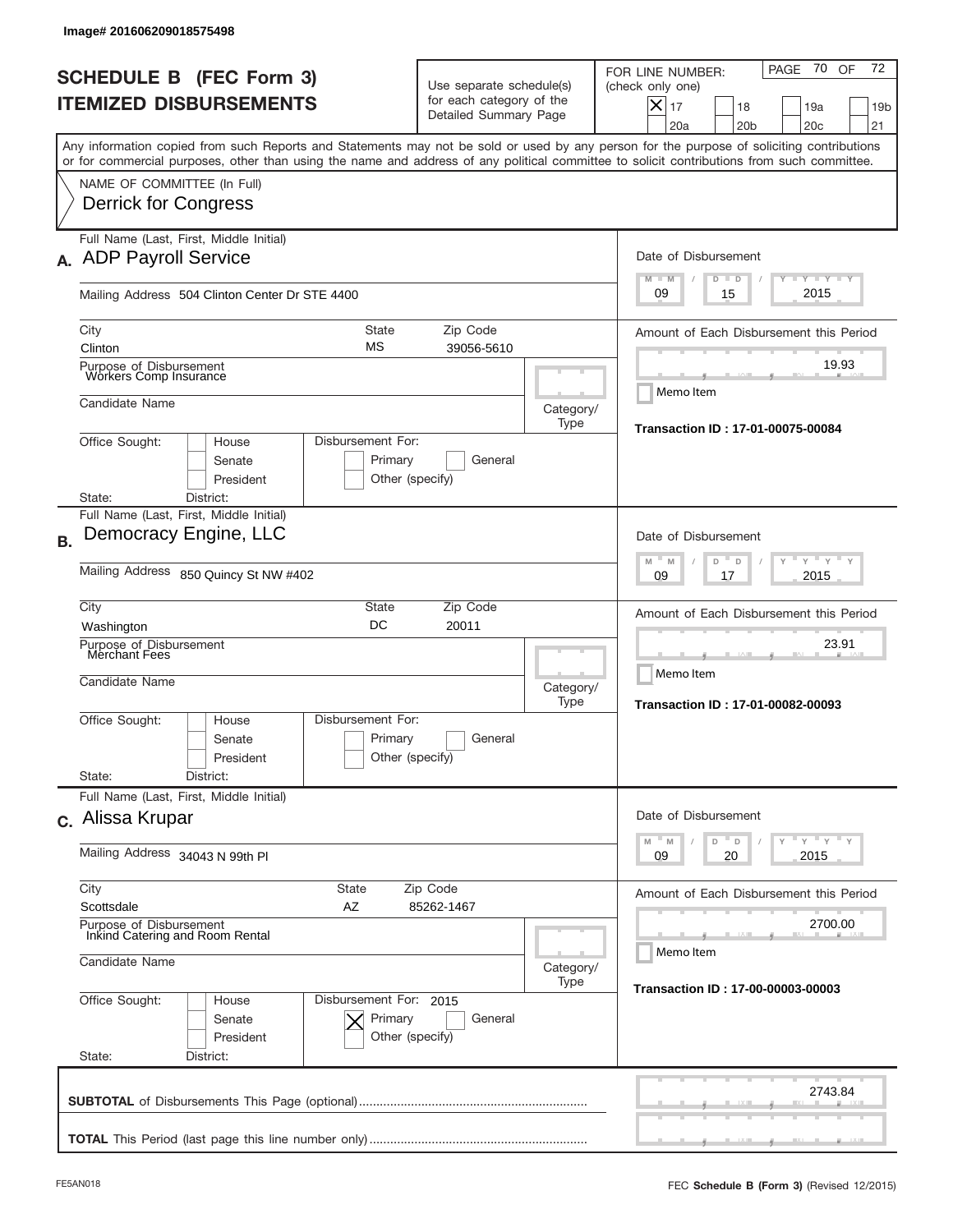| Image#201606209018575499                                                                                                                                                                                                                                                                                               |                                                                                                            |                                                                                                      |                                                                                                                                                                                    |  |  |  |  |
|------------------------------------------------------------------------------------------------------------------------------------------------------------------------------------------------------------------------------------------------------------------------------------------------------------------------|------------------------------------------------------------------------------------------------------------|------------------------------------------------------------------------------------------------------|------------------------------------------------------------------------------------------------------------------------------------------------------------------------------------|--|--|--|--|
| <b>SCHEDULE B (FEC Form 3)</b><br><b>ITEMIZED DISBURSEMENTS</b>                                                                                                                                                                                                                                                        | Use separate schedule(s)<br>for each category of the<br>Detailed Summary Page                              |                                                                                                      | 72<br>71<br>OF<br>PAGE<br>FOR LINE NUMBER:<br>(check only one)<br>$ \boldsymbol{\times} $<br>17<br>18<br>19a<br>19 <sub>b</sub><br>20a<br>20 <sub>b</sub><br>20 <sub>c</sub><br>21 |  |  |  |  |
| Any information copied from such Reports and Statements may not be sold or used by any person for the purpose of soliciting contributions<br>or for commercial purposes, other than using the name and address of any political committee to solicit contributions from such committee.<br>NAME OF COMMITTEE (In Full) |                                                                                                            |                                                                                                      |                                                                                                                                                                                    |  |  |  |  |
| Full Name (Last, First, Middle Initial)<br>John Krupar<br>А.                                                                                                                                                                                                                                                           | <b>Derrick for Congress</b>                                                                                |                                                                                                      |                                                                                                                                                                                    |  |  |  |  |
| Mailing Address 34043 N 99th PI                                                                                                                                                                                                                                                                                        | $T - Y$ $T - Y$<br>$M - M$<br>$D$ $D$<br>2015<br>09<br>20                                                  |                                                                                                      |                                                                                                                                                                                    |  |  |  |  |
| City<br><b>State</b><br>AZ<br>Scottsdale                                                                                                                                                                                                                                                                               | Amount of Each Disbursement this Period                                                                    |                                                                                                      |                                                                                                                                                                                    |  |  |  |  |
| Purpose of Disbursement<br>Inkind Catering and Room Rental<br>Candidate Name                                                                                                                                                                                                                                           |                                                                                                            | Category/<br>Type                                                                                    | 1595.78<br>Memo Item                                                                                                                                                               |  |  |  |  |
| Disbursement For: 2015<br>Office Sought:<br>House<br>Primary<br>Senate<br>President<br>Other (specify)<br>State:<br>District:                                                                                                                                                                                          | Transaction ID: 17-00-00005-00005                                                                          |                                                                                                      |                                                                                                                                                                                    |  |  |  |  |
| Full Name (Last, First, Middle Initial)<br><b>Westchester Marriott</b><br><b>B.</b>                                                                                                                                                                                                                                    | Date of Disbursement<br>≡ γ ≡ γ ≡                                                                          |                                                                                                      |                                                                                                                                                                                    |  |  |  |  |
| Mailing Address 670 White Plains Rd                                                                                                                                                                                                                                                                                    | M<br>M<br>D<br>D<br>2015<br>09<br>23                                                                       |                                                                                                      |                                                                                                                                                                                    |  |  |  |  |
| City<br><b>State</b><br><b>NY</b><br>Tarrytown<br>Purpose of Disbursement<br>Room Rental & Catering<br>Candidate Name                                                                                                                                                                                                  | Category/<br>Type                                                                                          | Amount of Each Disbursement this Period<br>1180.06<br>Memo Item<br>Transaction ID: 17-03-00019-00019 |                                                                                                                                                                                    |  |  |  |  |
| Disbursement For:<br>Office Sought:<br>House<br>Senate<br>President<br>State:<br>District:                                                                                                                                                                                                                             | Primary<br>General<br>Other (specify)                                                                      |                                                                                                      |                                                                                                                                                                                    |  |  |  |  |
| Full Name (Last, First, Middle Initial)<br>c. Democracy Engine, LLC                                                                                                                                                                                                                                                    | Date of Disbursement<br>$\gamma$ $\gamma$ $\gamma$ $\gamma$ $\gamma$<br>$-M$<br>$\overline{\phantom{a}}$ D |                                                                                                      |                                                                                                                                                                                    |  |  |  |  |
| Mailing Address 850 Quincy St NW #402                                                                                                                                                                                                                                                                                  | M<br>D<br>23<br>2015<br>09                                                                                 |                                                                                                      |                                                                                                                                                                                    |  |  |  |  |
| City<br><b>State</b><br>Washington<br>DC<br>Purpose of Disbursement<br>Merchant Fees                                                                                                                                                                                                                                   | Amount of Each Disbursement this Period<br>228.99                                                          |                                                                                                      |                                                                                                                                                                                    |  |  |  |  |
| Candidate Name                                                                                                                                                                                                                                                                                                         | Memo Item<br>Transaction ID: 17-01-00089-00100                                                             |                                                                                                      |                                                                                                                                                                                    |  |  |  |  |
| Office Sought:<br>Disbursement For:<br>House<br>Primary<br>Senate<br>President<br>Other (specify)<br>State:<br>District:                                                                                                                                                                                               |                                                                                                            |                                                                                                      |                                                                                                                                                                                    |  |  |  |  |
|                                                                                                                                                                                                                                                                                                                        |                                                                                                            |                                                                                                      | 3004.83                                                                                                                                                                            |  |  |  |  |